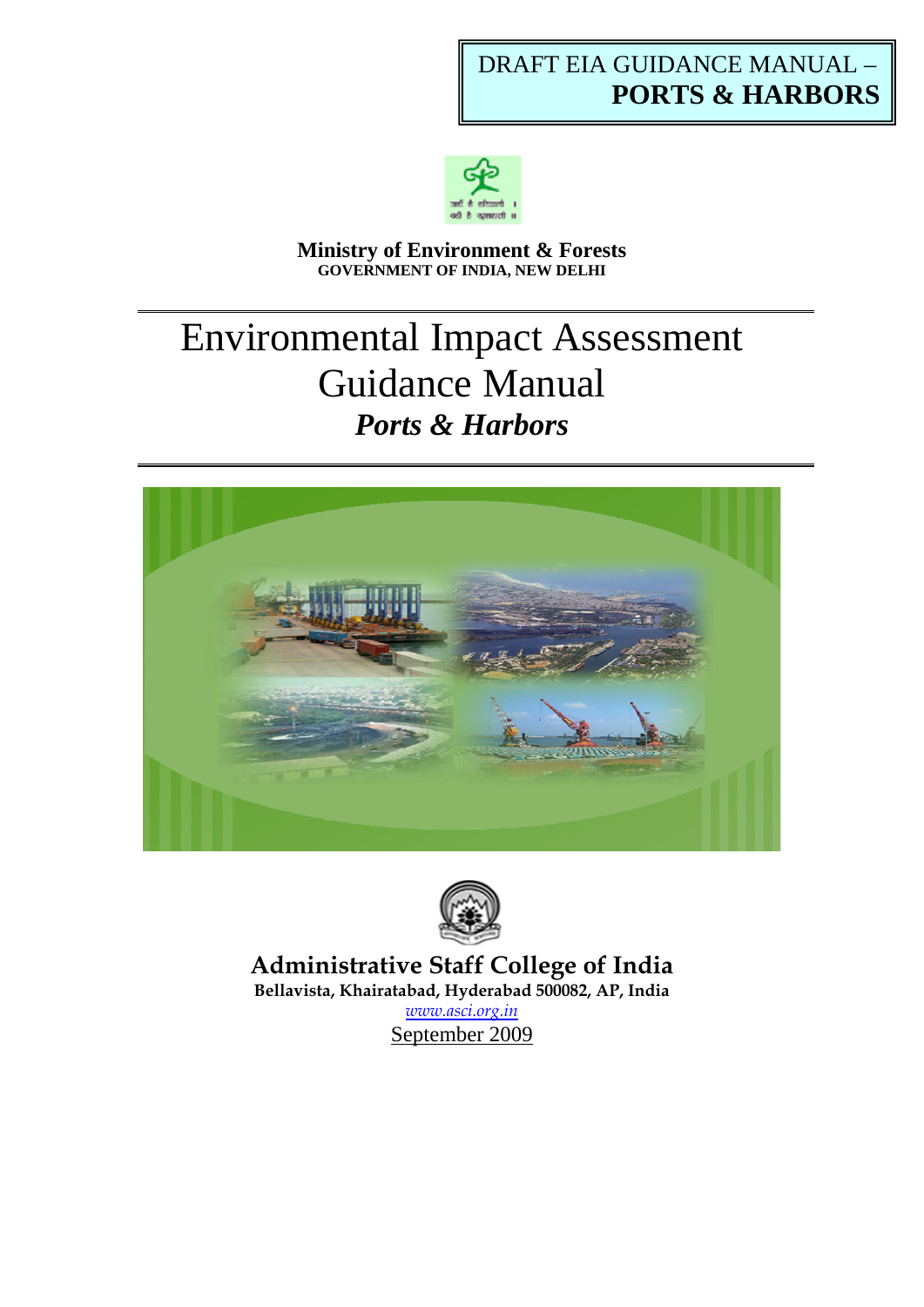## **Draft**

# **CONTENTS**

#### **No.**

#### **Page**

| i.             | Foreword              | 8  |
|----------------|-----------------------|----|
|                | ii. Acknowledgements  | Q  |
| iii.           | Core Committee        | 10 |
| iv.            | <b>Peer Committee</b> | 11 |
| V <sub>1</sub> | Team                  | 12 |
|                | vi. About the manual  | 13 |

#### **1. Introduction**

| 1.0 Preamble                                                                         | 15 |
|--------------------------------------------------------------------------------------|----|
| 1.1 General information on port and harbour sector                                   | 15 |
| 1.1.1 Major sources of environmental impacts in respect of port and harbour projects | 16 |
| 1.2 Environmental clearances process                                                 | 16 |
| 1.3 Terms of Reference (TOR) for preparation of EIA report                           | 21 |
| 1.4 Validity of environmental clearance                                              | 21 |
| 1.5 Post environmental clearance monitoring                                          | 21 |
| 1.6 Transferability of environmental clearance                                       | 21 |
| 1.7 Generic structure of EIA document                                                | 21 |
| 1.8 Identification of project proponent                                              | 22 |
| 1.9 Brief description of project                                                     | 22 |
|                                                                                      |    |
| 2. Project description                                                               |    |
| 2.0 General                                                                          | 23 |
| 2.1 Description of project                                                           | 23 |
| 2.2 Bathymetric data                                                                 | 24 |
| 2.3 Description of the Lay out of proposed port development                          | 25 |
| 2.4 Natural Resources                                                                | 25 |
| 2.5 Cargo handling equipments etc                                                    | 25 |
| 2.6 Description of activities and ancillary operations                               | 25 |
| 2.7 Housing                                                                          | 25 |
|                                                                                      |    |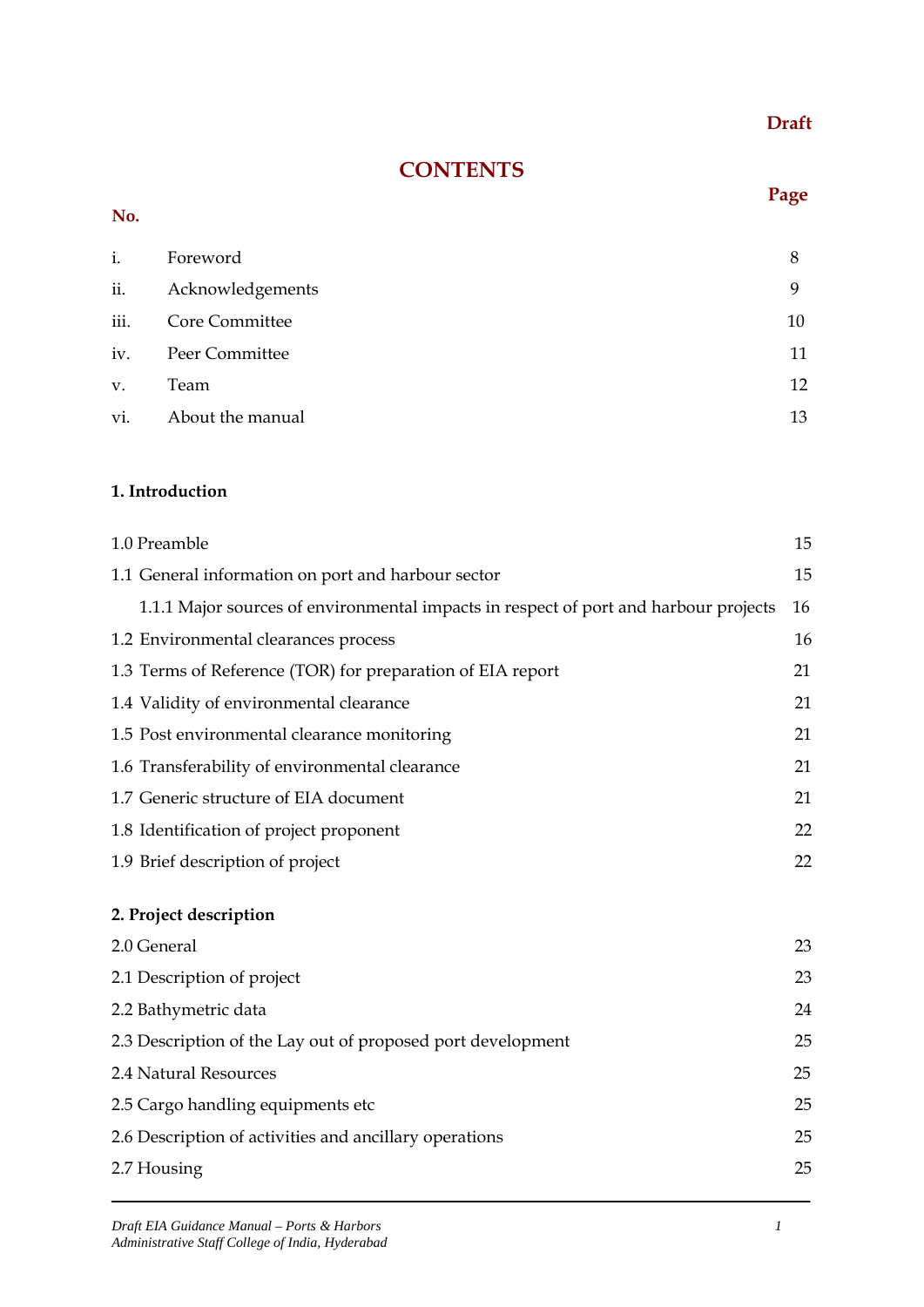| 2.8 Use of public infrastructure                             | 26 |
|--------------------------------------------------------------|----|
| 2.9 Project services and utilities                           | 26 |
| 2.10 Man power requirement                                   | 26 |
| 2.11 Project implementation schedule                         | 26 |
| 3. Analysis of alternatives                                  | 27 |
| 4. Description of environment                                |    |
| 4.0 General                                                  | 28 |
| 4.1 Land environment                                         | 28 |
| 4.1.1 Land                                                   | 28 |
| 4.1.2 Topography                                             | 29 |
| 4.1.3 Geology                                                | 29 |
| 4.1.4 Soil                                                   | 30 |
| 4.1.5 Meteorological data                                    | 30 |
| a) Wind speed and direction                                  | 30 |
| b) Rainfall, humidity, temperature and visibility            | 31 |
| c) History of cyclones                                       | 31 |
| 4.2 Water environment                                        | 31 |
| 4.2.1 Ground water                                           | 31 |
| 4.2.2 Surface water                                          | 32 |
| 4.3 Marine environment                                       | 32 |
| 4.3.1 Coastal hydrology                                      | 32 |
| 4.3.2 Bed sedimentation contamination                        | 33 |
| 4.3.3 Sea/harbor water quality                               | 33 |
| 4.4 Biological environment                                   | 34 |
| 4.4.1 Marine/coastal ecology                                 | 34 |
| 4.4.2 Flora and fauna in the neighbourhood                   | 34 |
| 4.5 Air Environment                                          | 34 |
| 4.6 Noise                                                    | 35 |
| 4.7 Existing Solid waste disposal facilities                 | 35 |
| 4.8 Socio-economic and occupational health environment       |    |
| 4.9 Public utilities                                         | 36 |
| 5. Anticipated environmental impacts and mitigation measures |    |
| 5.0 General                                                  | 37 |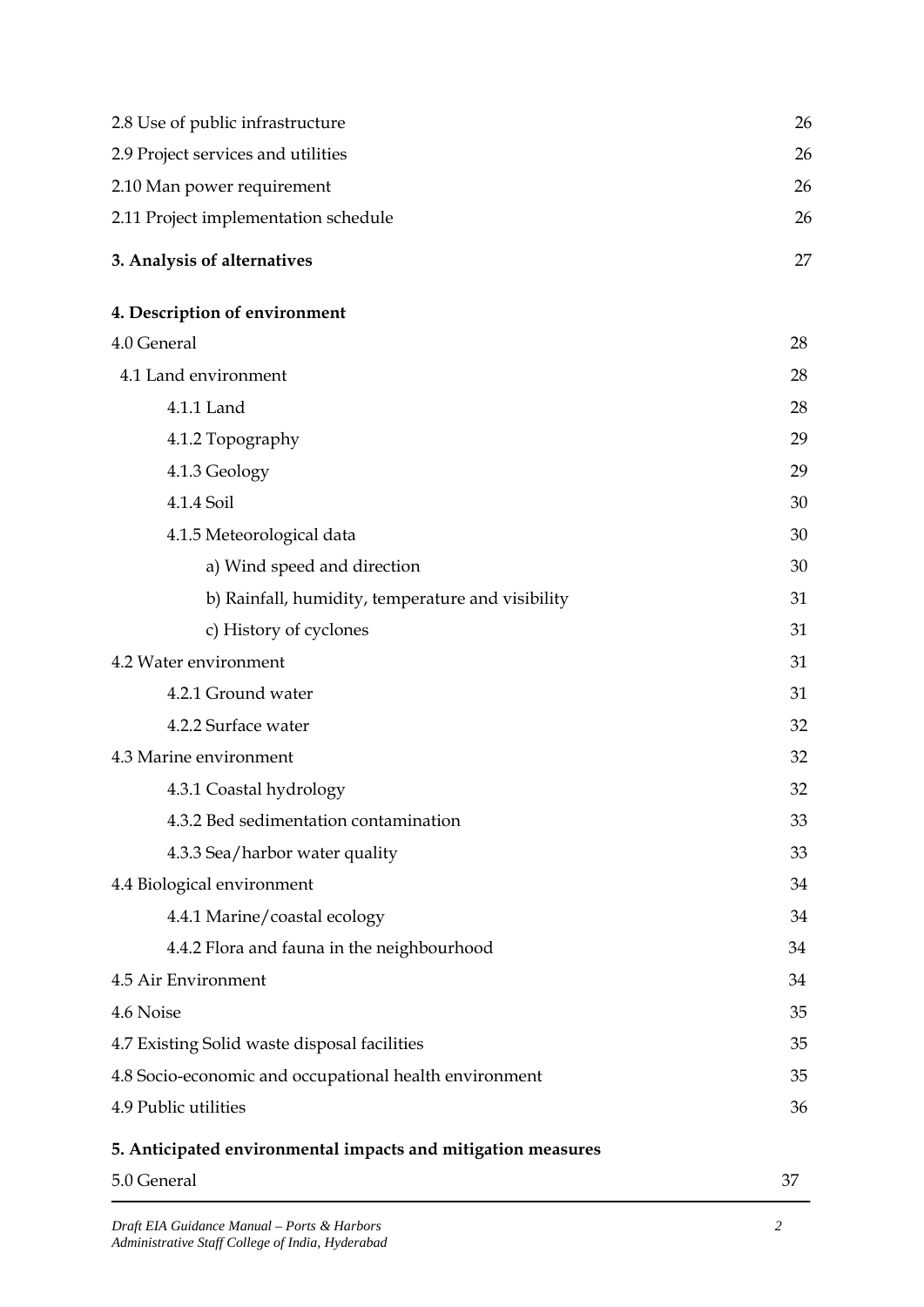| 5.1 Land Environment                                            | 37 |
|-----------------------------------------------------------------|----|
| 5.1.1 Impacts due to port location                              | 37 |
| 5.1.2 Impacts during port construction                          | 38 |
| 5.1.3 Impacts during port operation                             | 39 |
| 5.2 Water Environment                                           | 40 |
| 5.2.1 Impacts due to port location                              | 40 |
| 5.2.2 Impacts during port construction                          | 40 |
| 5.2.3 Impacts during port operation                             | 41 |
| 5.3 Marine Environment (Coastal Hydrology/Bottom Contamination) | 42 |
| 5.3.1 Impacts due to port location                              | 42 |
| 5.3.2 Impacts during port construction                          | 42 |
| 5.3.3 Impacts during port operation                             | 43 |
| 5.4 Biological Environment (Coastal and Marine ecology)         | 44 |
| 5.4.1 Impacts due to port location                              | 44 |
| 5.4.2 Impacts during port construction                          | 44 |
| 5.4.3 Impacts during port operation                             | 45 |
| 5.5 Air Environment                                             | 47 |
| 5.5.1 Impacts during port construction                          | 47 |
| 5.5.2 Impacts during port operation                             | 48 |
| 5.6 Noise Pollution                                             | 48 |
| 5.6.1 Impacts during port construction                          | 48 |
| 5.6.2 Impacts during port operation                             | 48 |
| 5.7 Solid waste management                                      | 49 |
| 5.7.1. Impacts due to port construction                         | 49 |
| 5.7.2 Impacts during port operation                             | 49 |
| 5.8 Socio-Cultural Impacts                                      | 49 |
| 5.8.1. Impacts due to port location                             | 49 |
| 5.8.2 Impacts during port operation                             | 50 |
| 6. Environmental monitoring programme                           | 51 |
| 7. Additional studies                                           |    |
| 7.0 General                                                     | 52 |
| 7.1 Items identified by the proponent                           | 52 |
| 7.2 Items identified by the regulatory authority                | 52 |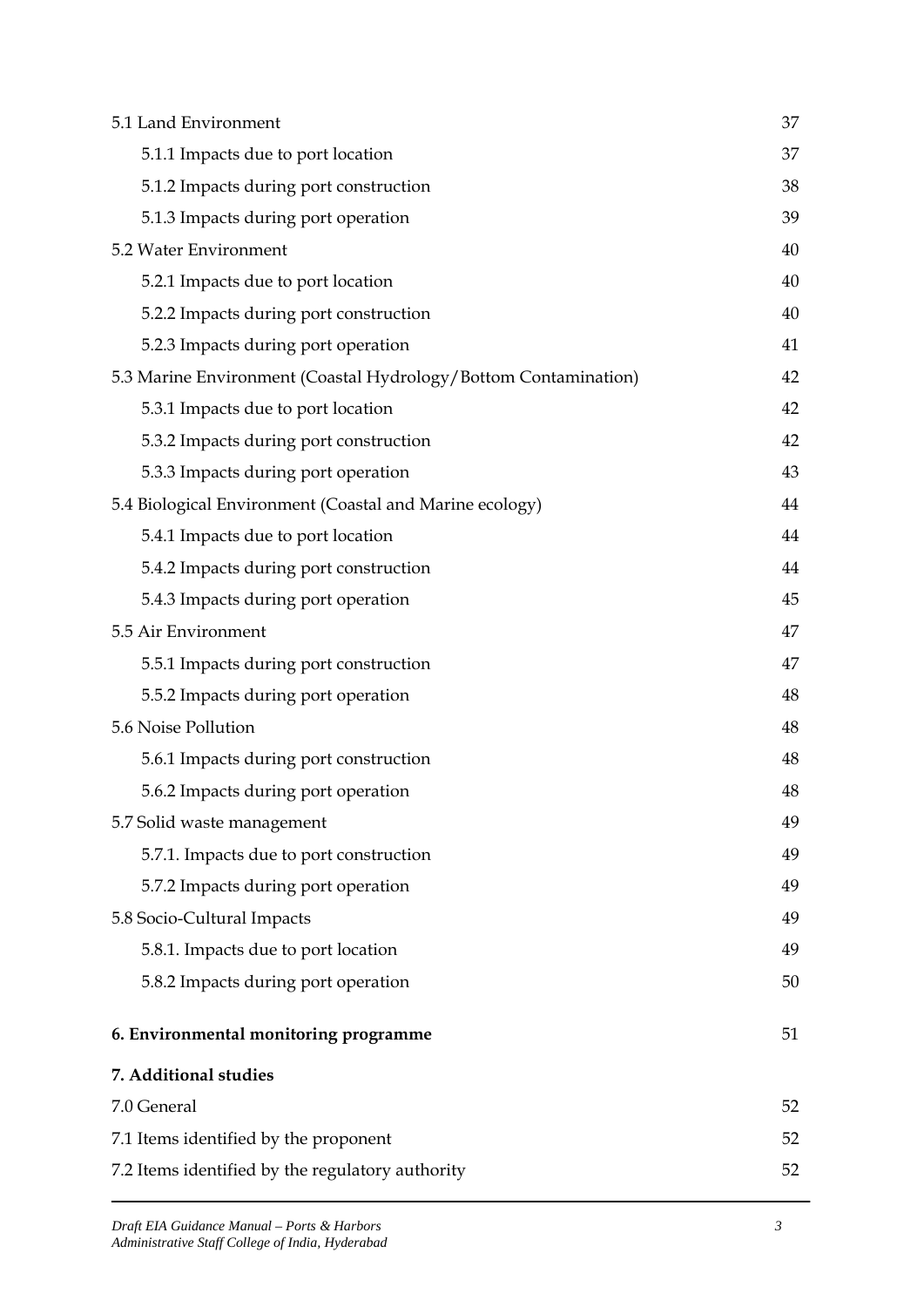| 7.3 Items identified by the public and other stakeholders | 52 |
|-----------------------------------------------------------|----|
| 7.4 Risk analysis and disaster management plan            | 52 |
| 7.4.1 General                                             | 52 |
| 7.4.2 Risk analysis                                       | 53 |
| 7.4.3 Risk evaluation                                     | 53 |
| 7.4.4 Safety measures for handling bulk liquid substances | 53 |
| 7.4.4.1 Approval & notification of site                   | 53 |
| 7.4.4.2 Safety reports                                    | 53 |
| 7.5 Personal protection equipment                         | 53 |
| 7.6 Disaster Management Plan (DMP)                        | 54 |
| 7.7 Oil-spill and oil-spill contingency plan              | 54 |
| 7.8 Emergency response procedure                          | 55 |
| 7.9 Natural resource conservation and optimization        | 55 |
| 7.10 Rehabilitation and resettlement (R&R) action plans   | 55 |
| 8. Project benefits                                       | 56 |
| 9. Environmental cost benefit analysis                    | 57 |
| 10. Environment Management Plan (EMP)                     |    |
| 10.1 Components of EMP                                    | 58 |
| 10.2 Environment Cell                                     | 58 |
| 10.3 Self Assessment                                      | 58 |
| 11. Summary & conclusions                                 | 59 |
| 12. Disclosure of consultants engaged                     | 60 |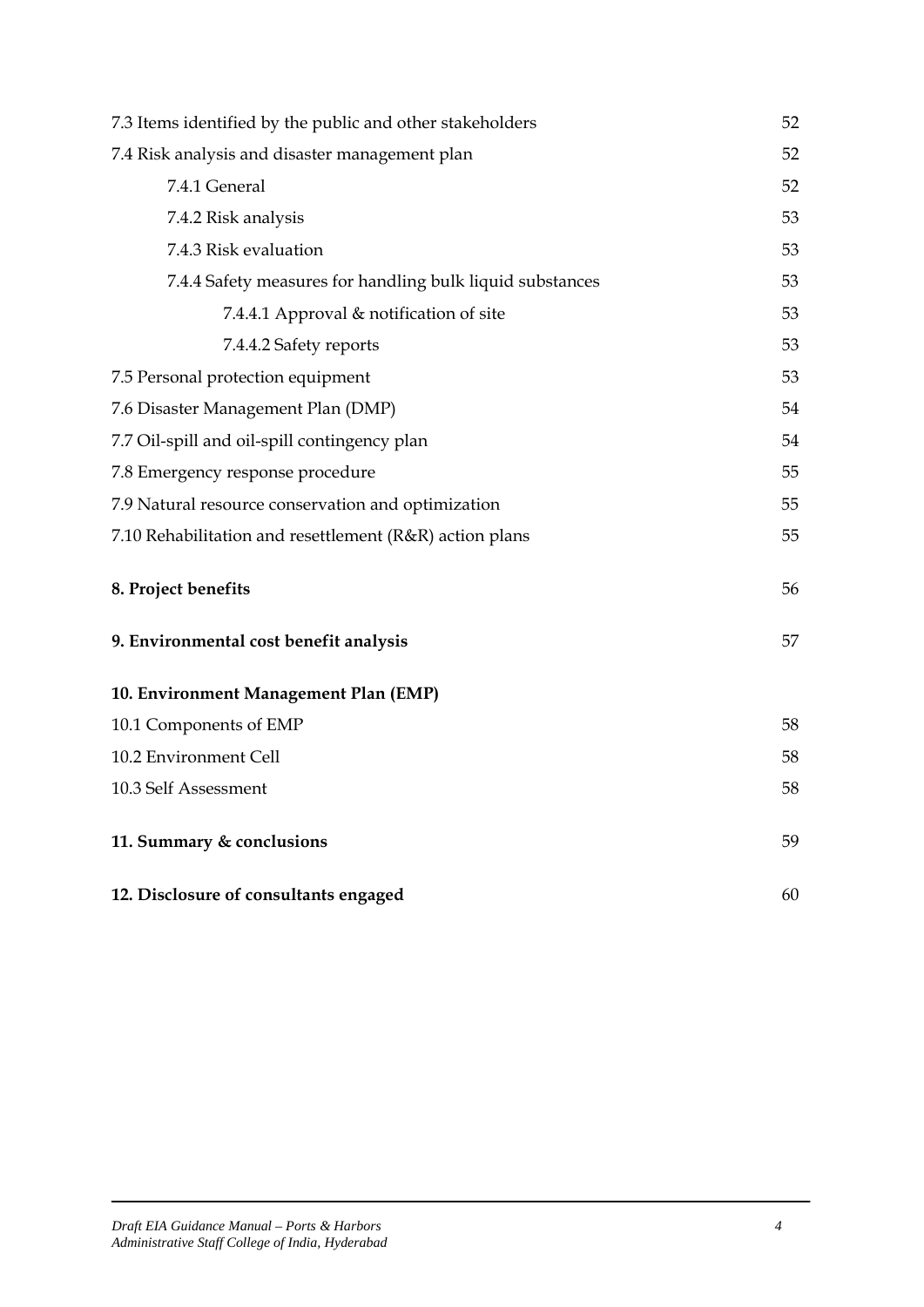### **List of Tables**

- 4.1 Description of ground water sampling locations
- 4.2 Description of surface water sampling locations
- 4.3 Description of Ambient air quality monitoring stations
- 4.4 Ambient air quality monitoring results
- 4.5 Description of noise monitoring stations

#### **List of Annexures**

- 1. Terms of Reference (TOR) of Ports and Harbors
- 2. List of Critically Polluted Areas as identified by CPCB
- 3. Land use/land cover classification system
- 4. Criteria for raw water used for organized community water supplies (surface and groundwater)
- 5. Water quality standards for coastal waters
- 6. Procedures for collection of oceanographic data
- 7. Measurement methods for sampling of aquatic organisms
- 8. National ambient air quality standards (NAAQS)
- 9. Air quality network requirements
- 10. Ambient air quality standards in respect of noise
- 11. Illustrative types of socio economic impacts
- 12. Standard format of the advance notification form for waste delivery to port reception facilities
- 13. Standard format for the waste delivery receipt
- 14. Guidance for assessment, relevance & reliability of analytical methods and framework used for risk assessment
- 15. Good Practices of EMP for ports & harbors
- 16. General standards for discharge of effluent

#### **Questionnaire**

#### **Bibliography**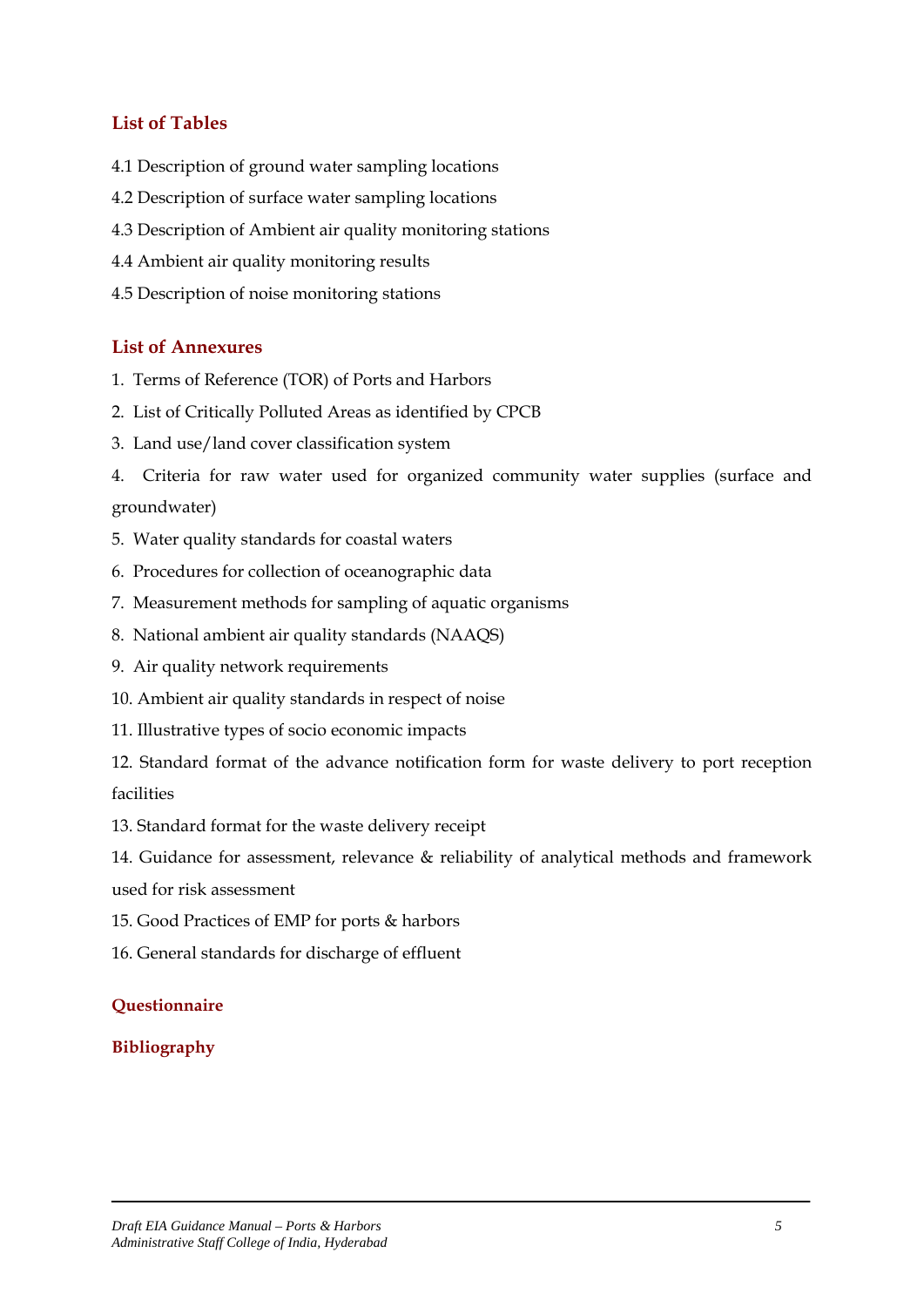### **Abbreviations**

| AAQ          | <b>Ambient Air Quality</b>                                  |
|--------------|-------------------------------------------------------------|
| ASCI         | Administrative Staff college of India                       |
| <b>BOD</b>   | Biological Oxygen Demand                                    |
| BSI          | Biological Survey of India                                  |
| <b>CRZ</b>   | <b>Coastal Regulation Zones</b>                             |
| CPCB         | Central Pollution Control Board                             |
| CZM          | Coastal Zone Management                                     |
| <b>CPM</b>   | Critical path method                                        |
| CO           | Carbon Monoxide                                             |
| <b>CFS</b>   | <b>Container Freight Station</b>                            |
| Cu. M        | Cubic meters                                                |
| CD           | Chart Datum                                                 |
| <b>DWT</b>   | Dimensions and tonnages                                     |
| DO           | Dissolved Oxygen                                            |
| DMP          | Disaster Management Plan                                    |
| <b>DGPS</b>  | Differential Global Position System                         |
| Db           | Decibels                                                    |
| EІА          | <b>Environmental Impact Assessment</b>                      |
| EC           | Environmental Clearance                                     |
| EMP          | Environmental Management Plan                               |
| EAC          | <b>Expert Appraisal Committee</b>                           |
| <b>EHS</b>   | Environment, Health and Safety                              |
| GoI          | Government of India                                         |
| GC           | <b>General Conditions</b>                                   |
| GW           | Ground water                                                |
| <b>HTL</b>   | High Tide Line                                              |
| $H_2S$       | Hydrogen Sulfide                                            |
| Ha           | Hectare                                                     |
| HW           | Hazardous Waste                                             |
| IMD          | Indian Meteorological Department                            |
| <b>ISPS</b>  | International Ship and Port Safety                          |
| <b>IMDG</b>  | <b>International Marine Dangerous Goods</b>                 |
| IFC          | International Finance Corporation                           |
| Kl           | Kiloliters                                                  |
| LTL          | Low Tide Line                                               |
| <b>LNG</b>   | Liquid Nitrogenous gas                                      |
| <b>LPG</b>   | Liquid Petroleum Gas                                        |
| LLW          | Lowest Low water                                            |
| MoEF         | Ministry of Environment and Forestry                        |
| <b>MSIHC</b> | Manufacture, Storage and Import of Hazardous Chemical Rules |
| Marpol       | Marine Pollution                                            |
| M & H        | Management and Handling                                     |
| <b>MPN</b>   | Most Probable Number                                        |
| Mg           | Milligrams                                                  |
| Min          | Minimum                                                     |
| Max          | Maximum                                                     |
| umhos        | Micro $(10^{-6})$ mhos                                      |
| MSL          | Mean Sea Level                                              |
| МT           | Metric Tonnes                                               |
|              |                                                             |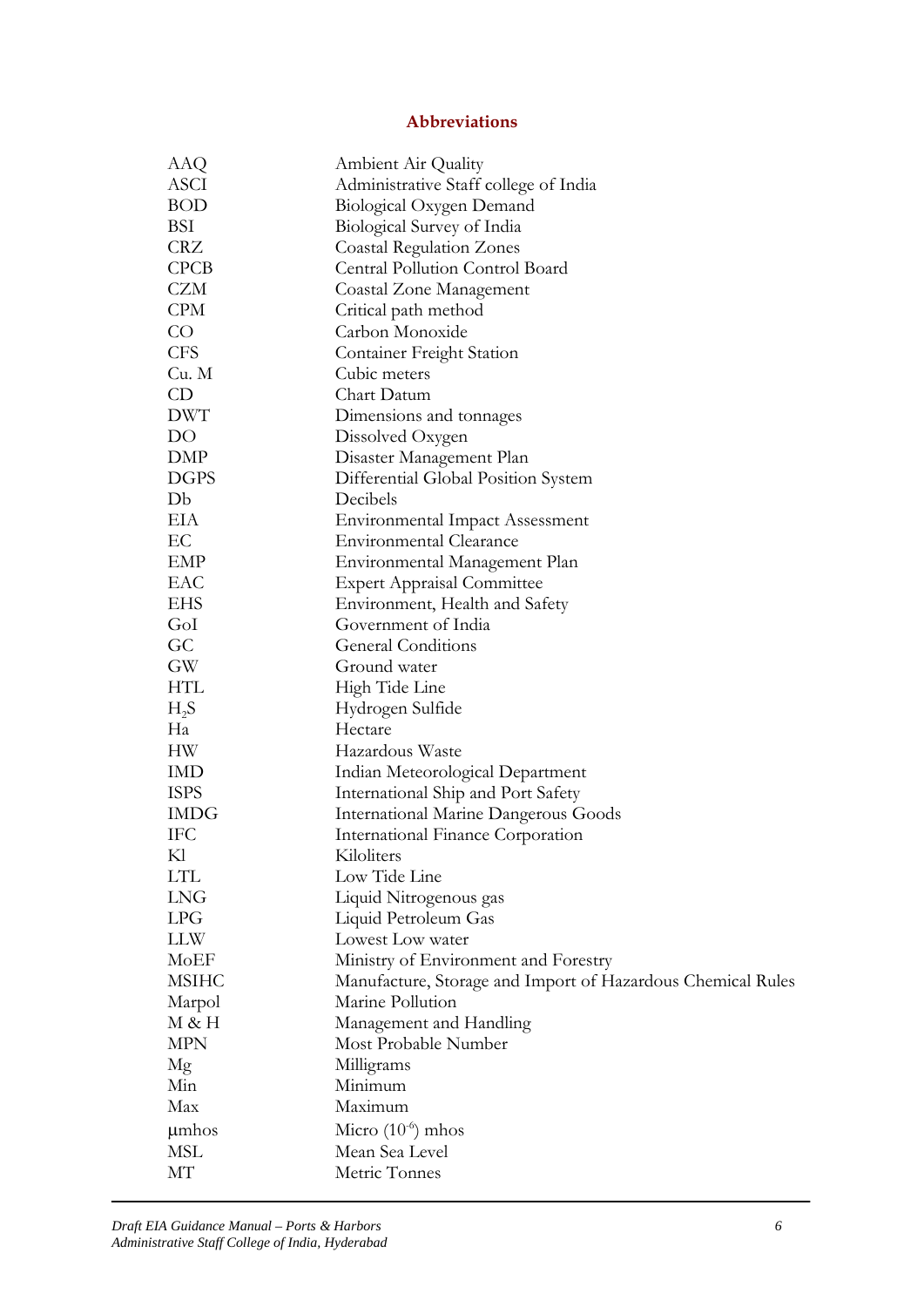| <b>NEP</b>      | National Environment Policy                           |  |
|-----------------|-------------------------------------------------------|--|
| $NO_{x}$        | Oxides of Nitrogen                                    |  |
| <b>NAAQS</b>    | National Ambient Air Quality Standards                |  |
| <b>NFPA</b>     | National Fire Protection Agency                       |  |
| <b>NRSA</b>     | National Remote Sensing Agency                        |  |
| <b>PERT</b>     | Program Evaluation and Review Technique               |  |
| pH              | Hydrogen Ion Concentration                            |  |
| <b>PHC</b>      | Polycyclic Hydro Carbon                               |  |
| P               | Phosphorous                                           |  |
| PPE             | Personal Protection Equipment                         |  |
| Pb              | Lead                                                  |  |
| <b>PAH</b>      | Polycyclic Aromatic Hydrocarbon                       |  |
| PLI             | Public Liability Insurance Act                        |  |
| R&R             | Rehabilitation and Resettlement                       |  |
| <b>RSPM</b>     | Respirable Suspended Particulate Matter               |  |
| <b>SEIAA</b>    | State Level Environmental Impact Assessment Authority |  |
| SEAC            | State Level Expert Appraisal Committee                |  |
| <b>SPCB</b>     | <b>State Pollution Control Board</b>                  |  |
| <b>SBMs</b>     | Single Buoy Moorings                                  |  |
| SO <sub>2</sub> | Sulphur Dioxide                                       |  |
| <b>SPM</b>      | Suspended Particulate Matter                          |  |
| $SO_{x}$        | Oxides of sulphur                                     |  |
| <b>STP</b>      | Sewage Treatment Plant                                |  |
| <b>TOR</b>      | Terms of Reference                                    |  |
| <b>TSS</b>      | <b>Total Suspended Solids</b>                         |  |
| <b>TKN</b>      | Total Kjeldahl Nitrogen                               |  |
| <b>TPA</b>      | Tons per anum                                         |  |
| <b>UTPCC</b>    | Union Territory Pollution Control Committee           |  |
| WII             | Wildlife Institute of India                           |  |
| ZSI             | Zoological Survey of India                            |  |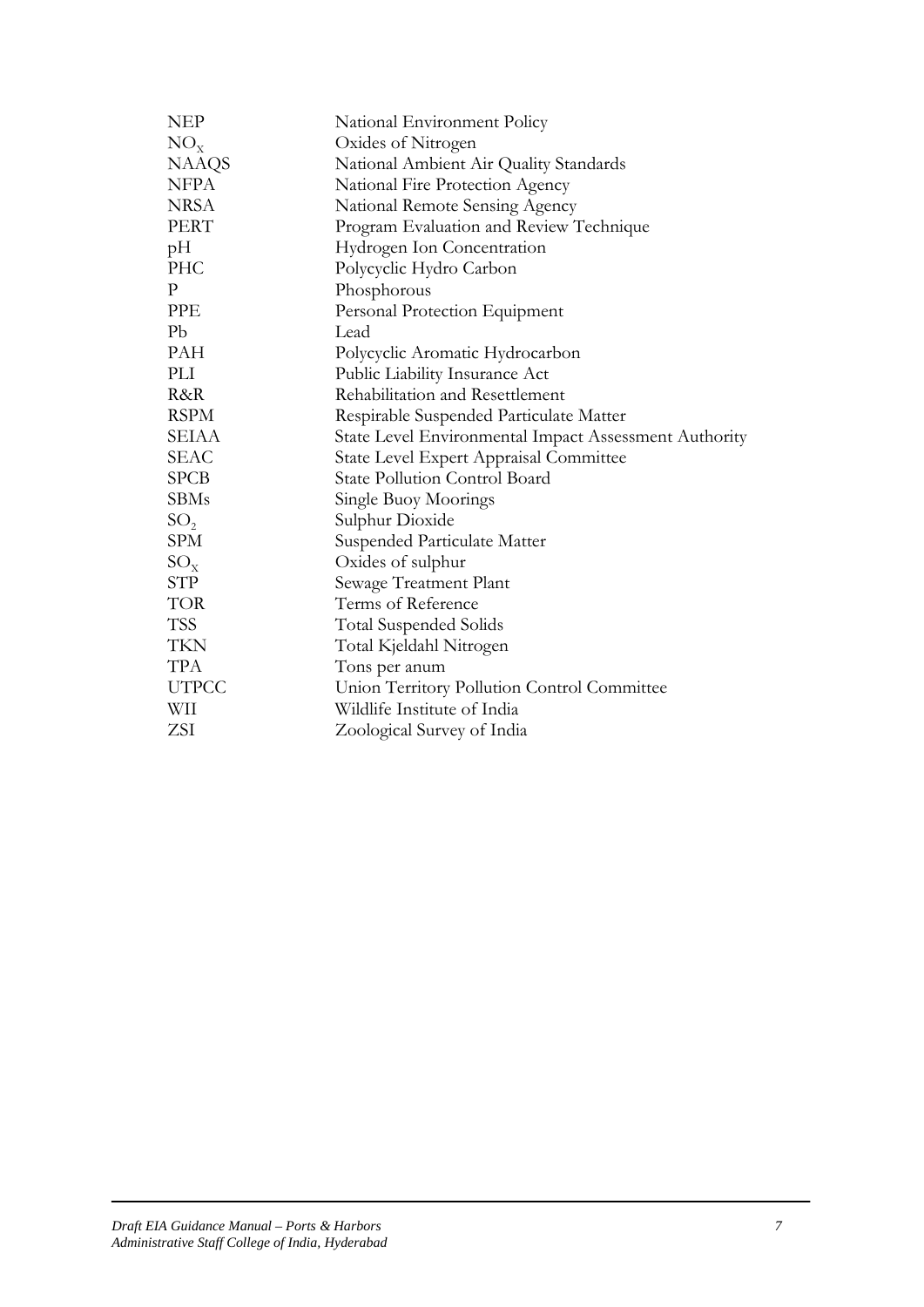# **Foreword**

(To be given later)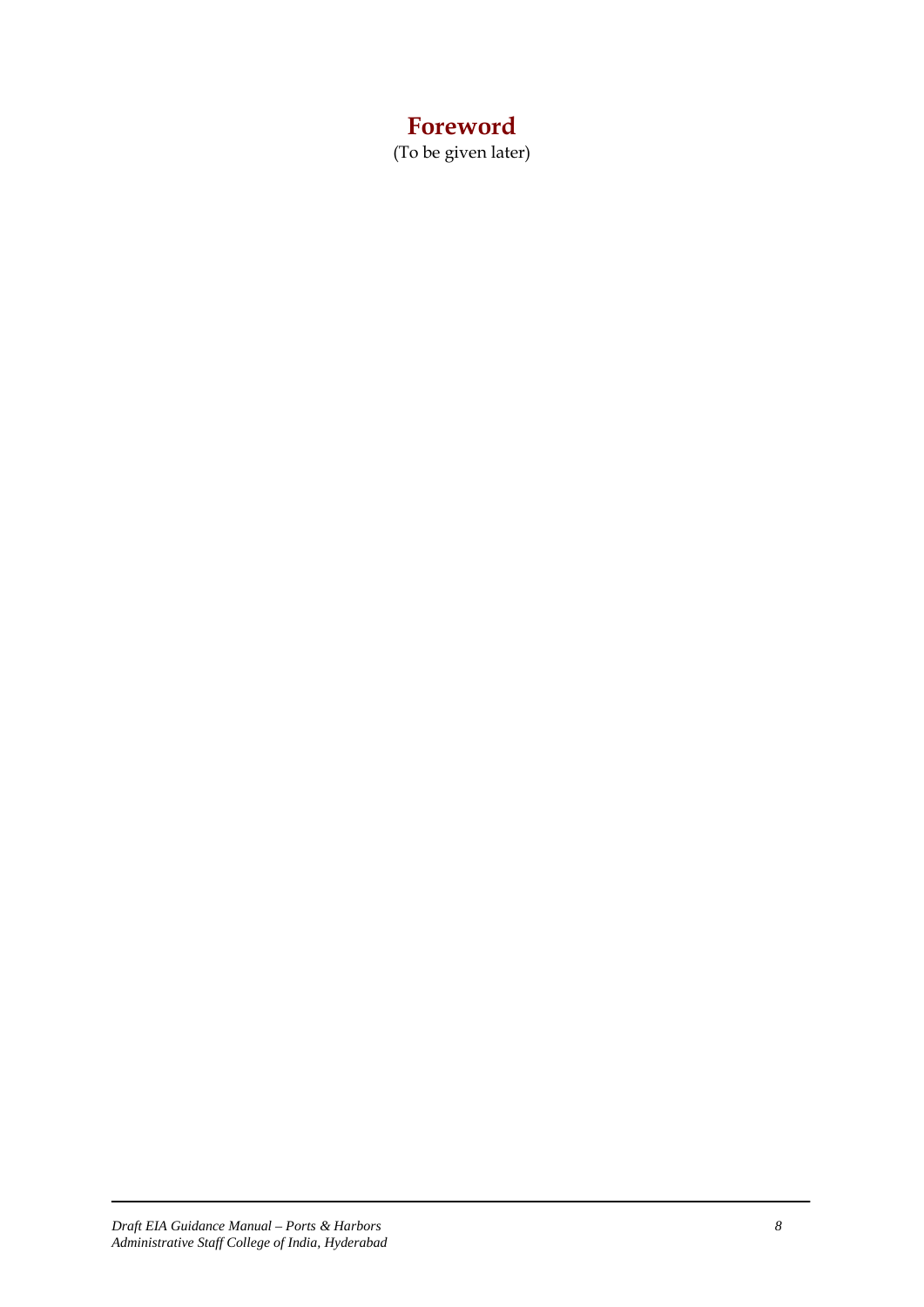# **Acknowledgements**

(To be given later)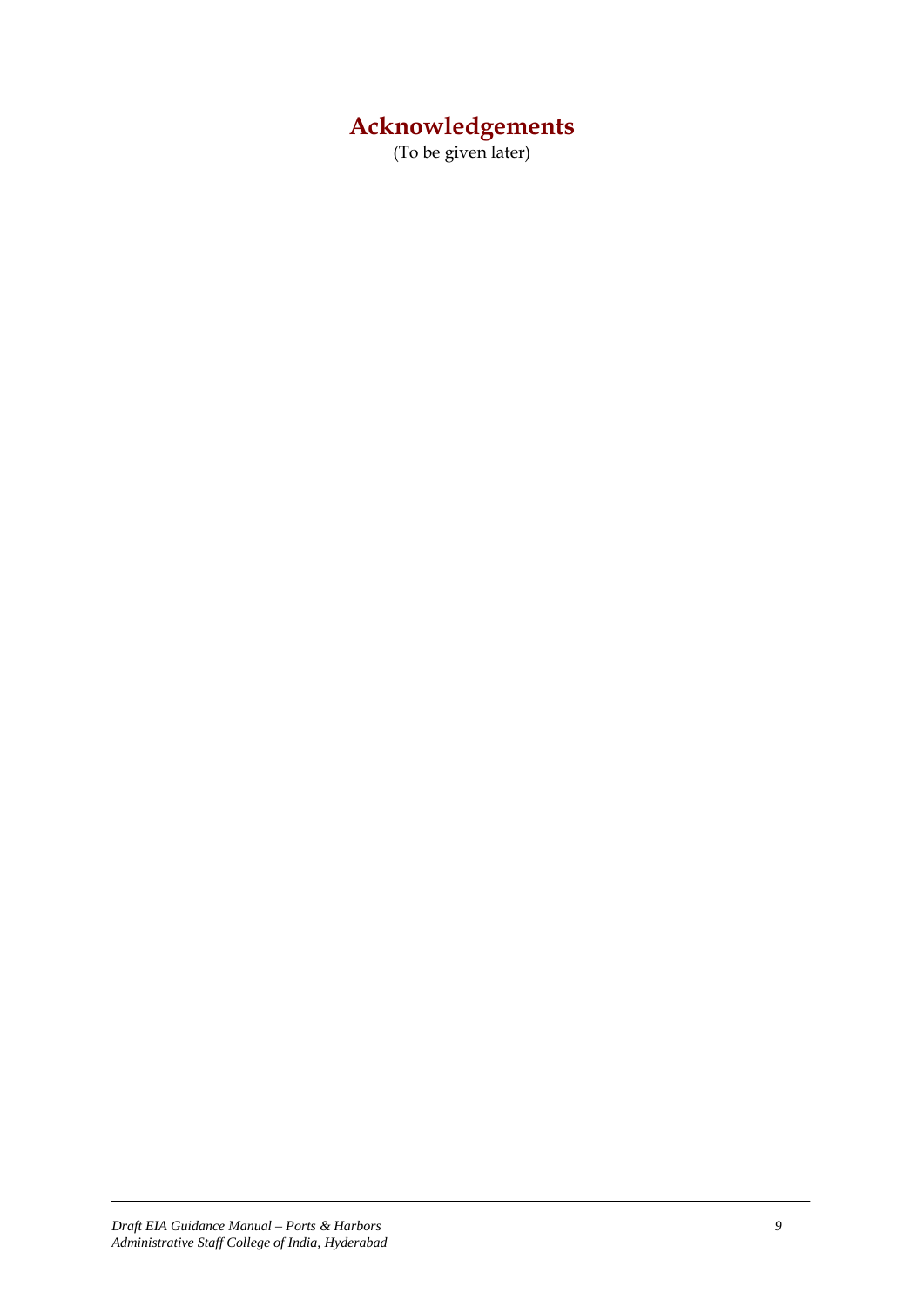# **Core Committee**

| Dr.B. Sengupta                                               | Chairman |
|--------------------------------------------------------------|----------|
| Former Member Secretary, CPCB                                |          |
| Shri. M. Parabrahmam                                         |          |
| Former Adivsor-MoEF, GoI                                     |          |
| Chairman                                                     |          |
| Karnataka Pollution Control Board                            |          |
| Dr. M S Narayan                                              |          |
| Former Chairman, Coal India                                  |          |
| Dr. Wate                                                     |          |
| Head, EIA Division NEERI, Nagpur                             |          |
| Shri Arvinder Singh Brar                                     |          |
| Member Secretary, Rajasthan Pollution Control Board          |          |
| Dr. P G Sastry                                               |          |
| Hyderabad                                                    |          |
| Shri A K Debnath                                             |          |
| CG M, Central Mine Plan & Design Institute                   |          |
| Representative                                               |          |
| Ministry of Urban Development, New Delhi                     |          |
| Dr. Irulappan                                                |          |
| General Manager (Com), Airport Authority of India, New Delhi |          |
| Mr. V K Sharma                                               |          |
| Head, Environment Division, NHAI, New Delhi                  |          |
| Ms. Sarita Sawhny                                            |          |
| Confederation of Indian Industry, New Delhi                  |          |
| Representative                                               |          |
| Atomic Regulatory Board, New Delhi                           |          |
| Mrs. Rohini Devi                                             |          |
| Director, HTCC, Sg -'G' ASL/DRDO, Hyderabad                  |          |
| Capt. Rama Rao                                               |          |
| N G O, Hyderabad                                             |          |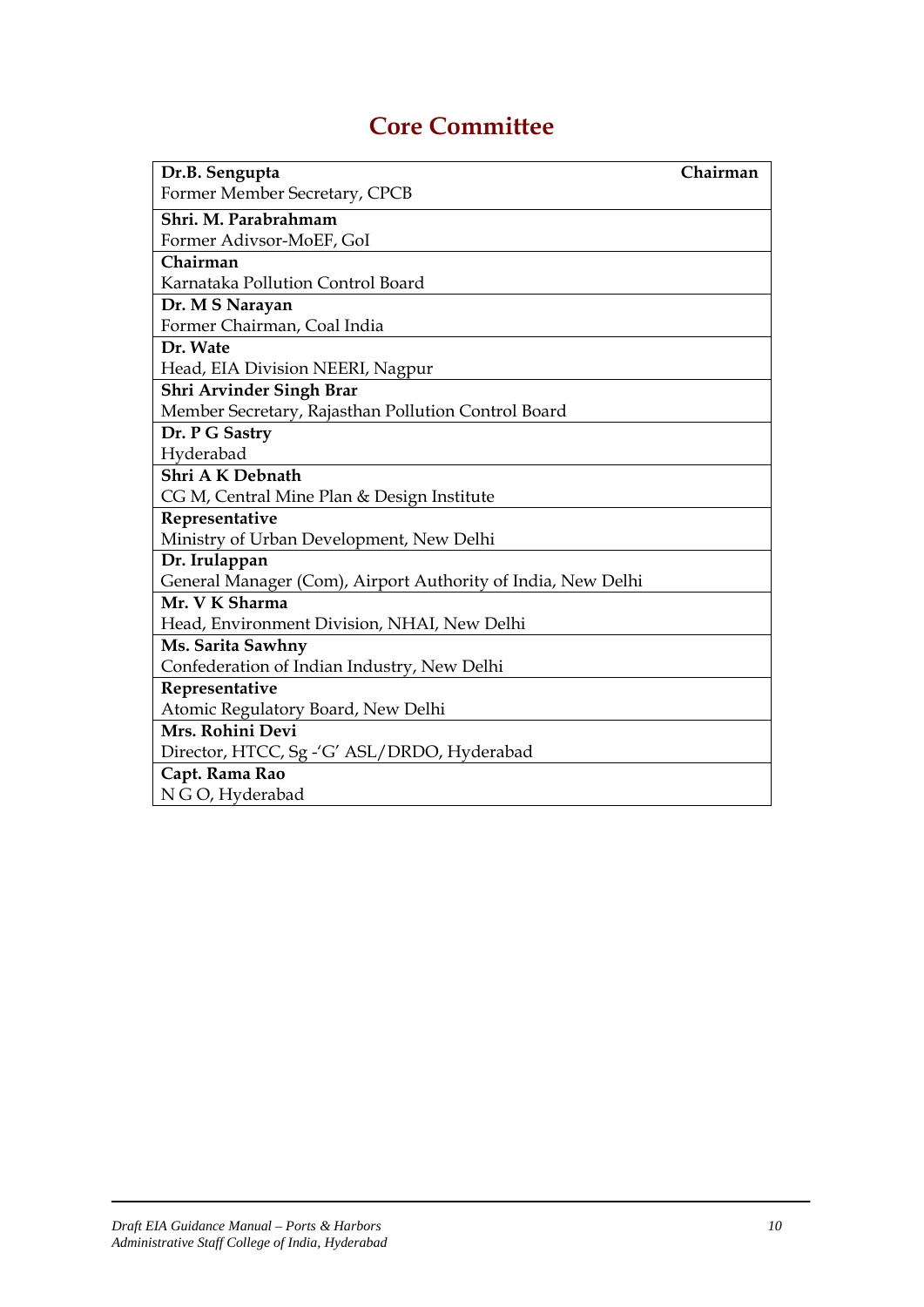# **Peer Committee**

| Dr.B. Sengupta                                                 | Chairman |
|----------------------------------------------------------------|----------|
| Former Member Secretary, CPCB                                  |          |
| Shri B P Shukla                                                |          |
| CPCB, Regional office, Bangalore                               |          |
| Representative                                                 |          |
| Vishakhapatnam Port Trust                                      |          |
| Dr. Swarna Subba Rao                                           |          |
| Director, Survey of India, Hyderabad                           |          |
| The Chief Planning Officer                                     |          |
| Hyderabad Urban Development Authority                          |          |
| Shri N V Bhasakara Rao                                         |          |
| AP Pollution Control Board                                     |          |
| Shri G V Raghava Rao                                           |          |
| Hyderabad                                                      |          |
| Sri P Janardhan Reddy                                          |          |
| SPEQUEL, Hyderabad                                             |          |
| Sri G Udaya Bhaskar                                            |          |
| GM-Env, Essar Group, Mumbai                                    |          |
| <b>Head of Environment Division</b>                            |          |
| National Highway Authority of India, New Delhi                 |          |
| Er. Nanda Kumar                                                |          |
| Energy Conservation Mission, Institute of Engineers, Hyderabad |          |
| Representative                                                 |          |
| Town and Country Planning, Hyderabad                           |          |
| Representative                                                 |          |
| Hyderabad International Airport Ltd                            |          |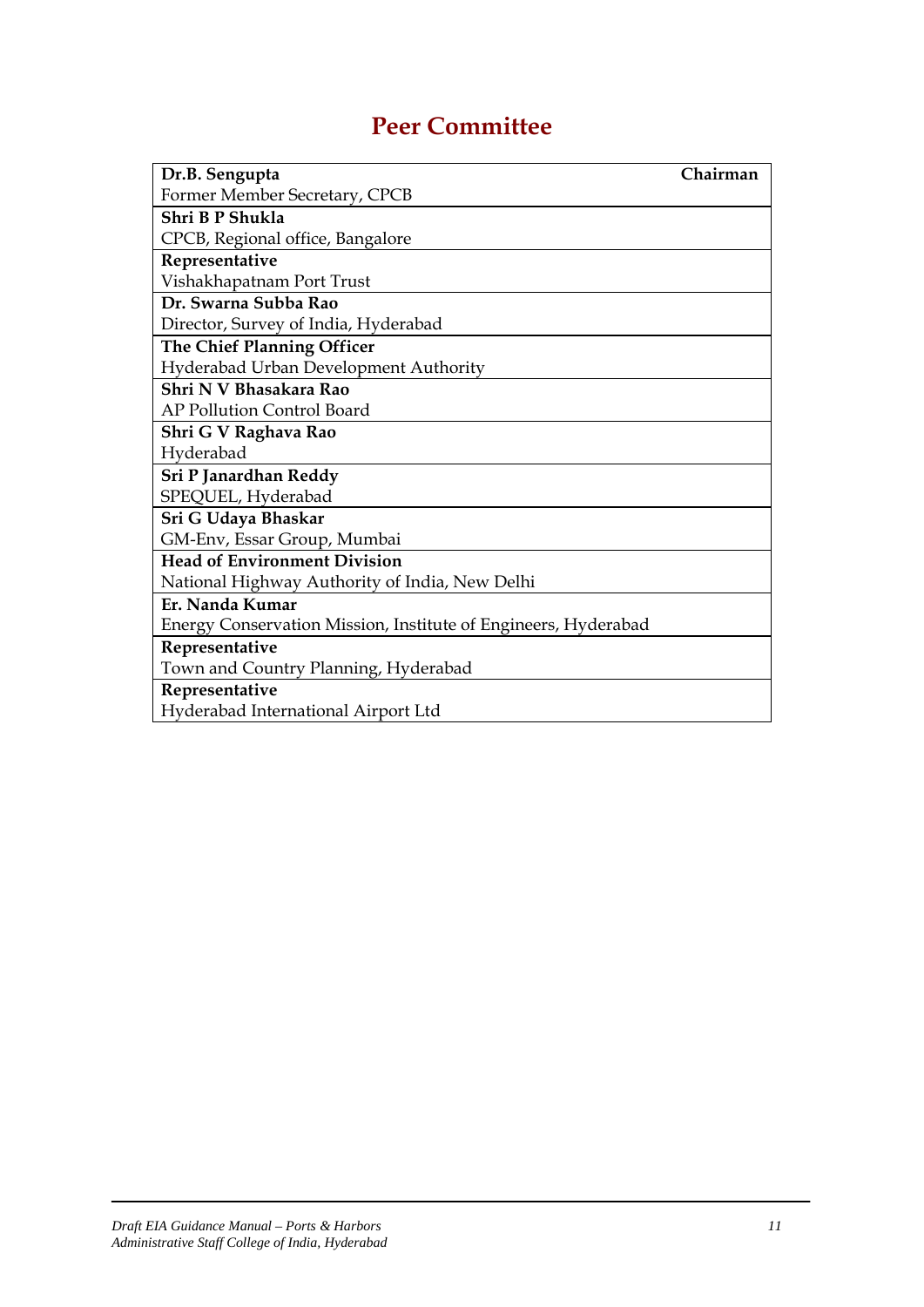# **Team**

# **Project Management Unit**

| Prof. V. S. Chary        |                                                      |  |  |
|--------------------------|------------------------------------------------------|--|--|
|                          | Director                                             |  |  |
|                          | Centre for Energy, Environment, Urban Governance and |  |  |
|                          | Infrastructure Development,                          |  |  |
|                          | Administrative Staff College of India, Hyderabad     |  |  |
| Shri. G.Bala Subramanyam | Advisor                                              |  |  |
|                          | Environment Area, ASCI                               |  |  |
| Dr. Valli Manickam       | Area Chair Person, Environment Area, ASCI            |  |  |
|                          | Project Co-ordinator                                 |  |  |

#### **Sector Resource Persons**

| Dr. K.S.R. Murthy        | <b>CSIR Emeritus Scientist</b> |  |  |
|--------------------------|--------------------------------|--|--|
|                          | NIO, Vishakapatnam             |  |  |
| Shri. SVSLN Sastry       | Former Chief Engineer          |  |  |
|                          | Vishakapatnam Port Trust       |  |  |
| Shri. G.Bala Subramanyam | Advisor                        |  |  |
|                          | Environment Area, ASCI         |  |  |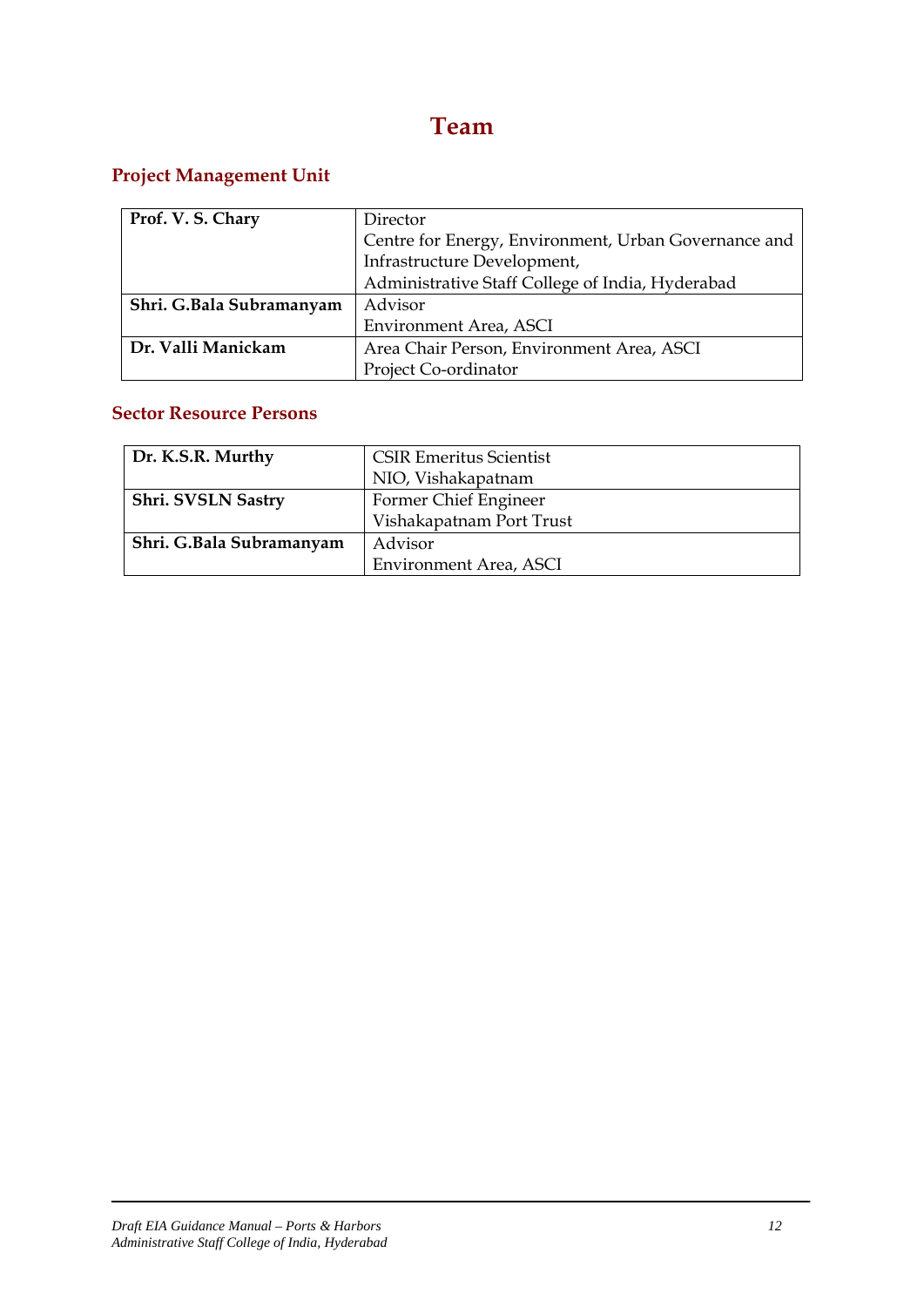# **About the Manual**

Environmental Impact Notification S.O.1533 (E), dtd.14th September 2009, issued under Environment (Protection) Act 1986, has made it mandatory to obtain prior environmental clearance (EC) for scheduled development projects. The notification has classified projects under two categories A & B. Category A projects (including expansion and modernization of existing projects) require clearance from Ministry of Environment and Forest (MoEF), Govt. of India (GoI) and for category B from State Environmental Impact Assessment Authority (SEIAA), constituted by Govt. of India

Submission of EIA report is a statutory requirement for obtaining prior environmental clearance under EIA Notification 2006, for scheduled developmental projects. While carrying out EIA studies for developmental projects, some difficulties have been encountered in implementing EIA procedures and in the appropriate shaping of projects. These problems include:

- Insufficient awareness of project proponent and stake holders
- Difficulty in accessing the latest technical information on EIA
- Lack of appropriate environmental data/ information required for EIA; and
- Inadequate awareness of the potential impacts of development project on the environment within the general public.

The format for EIA manual approved by the MoEF existing hitherto is common for all the sectors of infrastructure and industrial development projects. In order to more comprehensively cater to the needs of each of the sectors of development, it was considered necessary by the MoEF to make available technical EIA guidance manuals for each of the development sector exclusively. Accordingly, among others, the sector specific Terms of Reference (TOR) & developmental activity specific guidance manual for the port and harbor developmental activities is prepared by the Administrative Staff College of India (ASCI), Hyderabad.

This technical EIA guidance manual for Port and Harbor projects accordingly addresses the related environmental concerns duly taking into consideration the requirements of all. While the proponent and the consultant need guidelines for preparing the EIA report, public needs information on possible environmental impacts of a project, in particular the impact on their livelihood. The reviewers and sanctioning authorities make use of this report including the questionnaire to ensure that the impacts of the project on the environment are fully assessed and required mitigation measures are proposed, in the Environmental Management Plan (EMP), by the proponent in order to consider grant of prior environmental clearance for the project or otherwise.

To ensure effective utilization by all the stakeholders, this manual is divided in to twelve chapters bringing out the EIA process in chronological order.

*Chapter 1***:** This chapter contains the general information on the port sector, major sources of environmental impacts in respect of port projects and details of the environmental clearance process.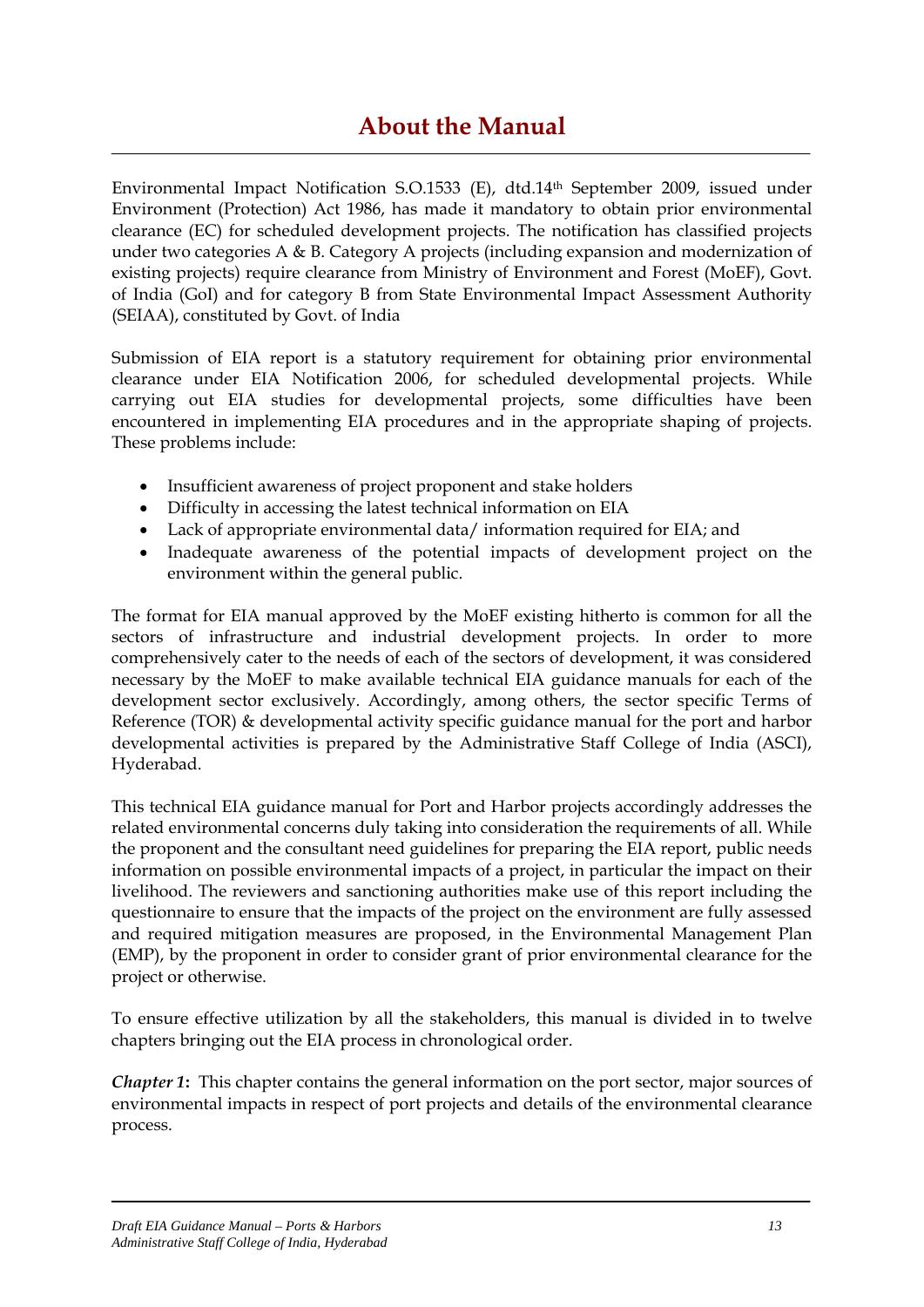*Chapter 2***:** This chapter contains the description of the project, such as the type of project, need for the project, project location, project layout, cargo handling methods, utilities and services, and the project implementation schedule, estimated cost of development etc

*Chapter 3***:** This chapter should cover details of various alternatives both in respect of location of site and technologies to be deployed, in case the initial scoping exercise considers such a need.

*Chapter 4***:** This chapter forms the heart of the manual, since it is in this chapter that the proponent shall give the comprehensive data on the existing and additional data collected by him on the baseline environmental data in the study area as well as in the surrounding area that is likely to be affected by the proposed activity.

*Chapter 5***:** This chapter should cover the anticipated impacts on the environment and mitigation measures. The method of assessment of impacts including studies carried out, modeling techniques adopted to assess the impacts where pertinent should be elaborated in this chapter. It should give the details of the impacts on the baseline parameters, both during the construction and operational phases and the mitigation measures to be implemented by the proponent.

*Chapter 6***:** This chapter should cover on Environmental Monitoring Program. It should include the technical aspects of monitoring the effectiveness of mitigation measures (including measurement methodologies, data analysis, reporting schedules, emergency procedures, detailed budget & procurement schedules).

*Chapter 7***:** This chapter should cover the details of the additional studies required in addition to those specified in the TOR and which are necessary to cater to more specific issues applicable to the particular project. These studies may be suggested either by the proponent itself or the regulatory authority.

*Chapter 8:* This chapter should cover the benefits accruing to the locality, neighbourhood, region and nation as a whole. It should bring out details of benefits by way of improvements in the physical infrastructure, social infrastructure, employment potential and other tangible benefits.

*Chapter 9***:** This chapter should cover on Environmental Cost Benefit Analysis of the project.

*Chapter 10:* This chapter should comprehensively present the Environmental Management Plan (EMP), which includes the administrative and technical setup, summary matrix of EMP, the cost involved to implement the EMP, both during the construction and operational phases.

*Chapter 11:* This chapter forms the summary of the full EIA report condensed to ten A-4 size pages at the maximum. It should provide the overall justification for implementation of the project and should explain how the adverse effects are proposed to be mitigated.

*Chapter 12:* This chapter should include the names of the consultants engaged with their brief resume and nature of consultancy rendered.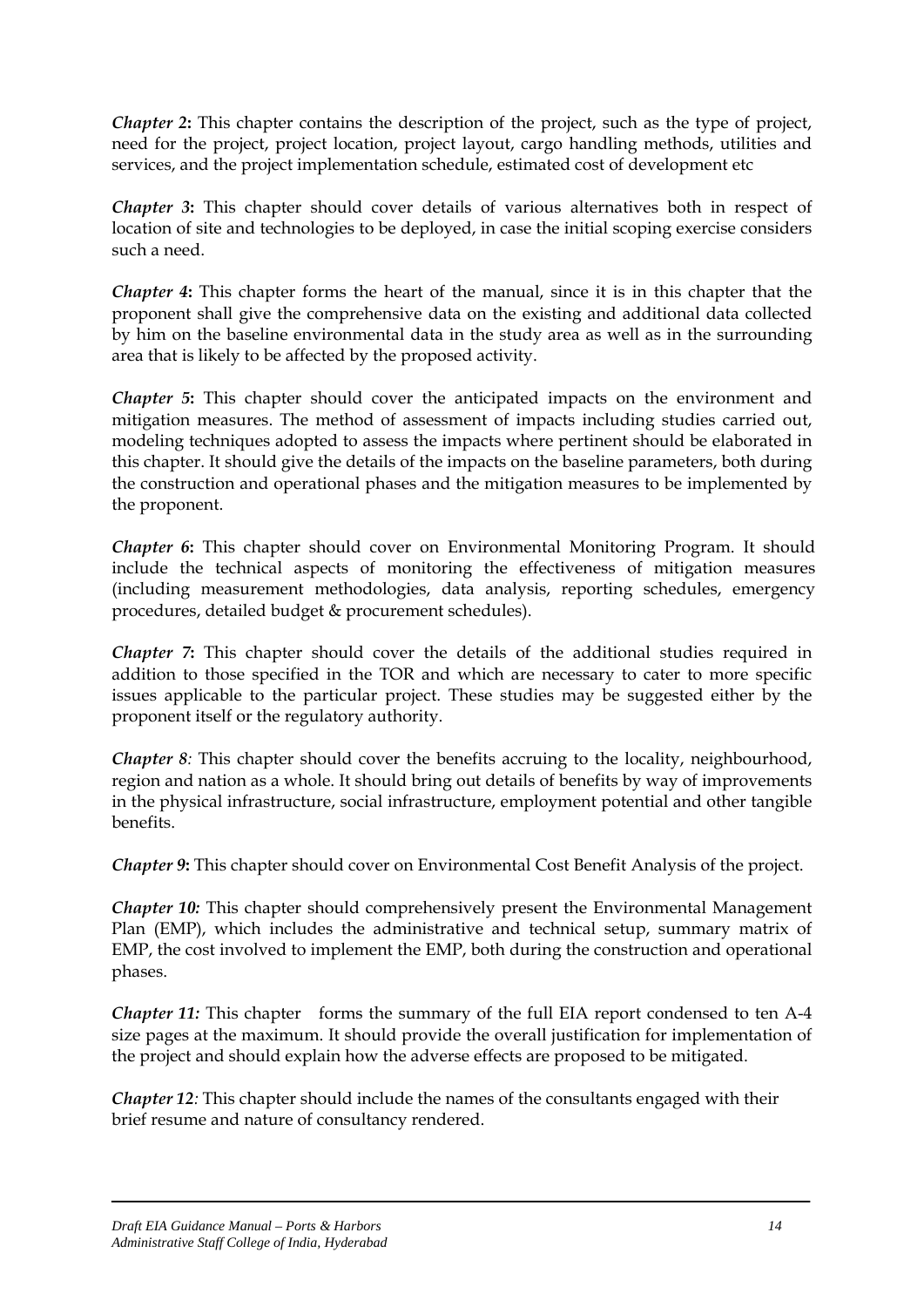#### **1.0 Preamble**

Environment plays a vital role in overall development of the country. Recognizing the importance of environmental protection and sustainable development, the Ministry of Environment and Forest, Government of India had formulated policies and procedures governing the industrial and other developmental activities to prevent indiscriminate exploitation of natural resources and to promote integration of environmental concern in developmental projects.

Environmental Impact Assessment (EIA) is a planning tool now generally accepted as an integral component of sound decision-making. The purpose of EIA is to give the environment its due place in the decision-making process by clearly evaluating the environmental consequences of the proposed activity before action is taken. Early identification and characterization of critical environmental impacts allows the public and the government to form a view about the environmental acceptability of a proposed developmental project and what conditions should apply to mitigate or reduce those risks and impacts.

The Ministry of Environment & Forest has made environmental clearance (EC) for certain developmental projects mandatory through its notification issued on 27.01.1994 under the provisions of Environment (Protection) Act, 1986. The process of conducting public consultation has also been made mandatory for certain developmental projects through its notification issued on 10.04.1997.

Keeping in view the experience gained in the environmental clearance process over the past decade and the demands from various stakeholders, the MoEF in terms of the notification dated 14.09.2006, directed that the required construction of new projects or activities or expansion or modernization of existing projects or activities listed in the schedule to this notification shall be undertaken in any part of India only after the prior environmental clearance from the Central Government/ SEIAA. The categorization of the developmental projects / activities is specified in the EIA notification 2006

#### **1.1 General information on port and harbor sector**

Ports and harbors are the gateways of maritime trade. Need to enhance the standard of living calls for continual growth in the economy and calls for rapid industrialization and commensurate development of all the associated sectors of the country as a whole. Inasmuch as maritime transport is economical and the only means to transport larger volumes of cargo across oceans, ports and harbors are therefore, called upon to handle larger volumes of cargo throughputs of both raw material as well as products. Thus demand for handling bigger size ships and deploy state of the art cargo handling systems many a time require augmentation/expansion of facilities at existing ports and development of new ports and harbors. However, port development and operational activities may create a wide range of impacts on the environment through activities like dredging, reclamation, construction work, development of utilities and services, discharges from ships and waterfront industries, cargo operations, and other port related activities. The potential adverse effects of port development encompass water pollution, contamination of bottom sediments, damage to marine ecology and fisheries, beach erosion/accretion, current pattern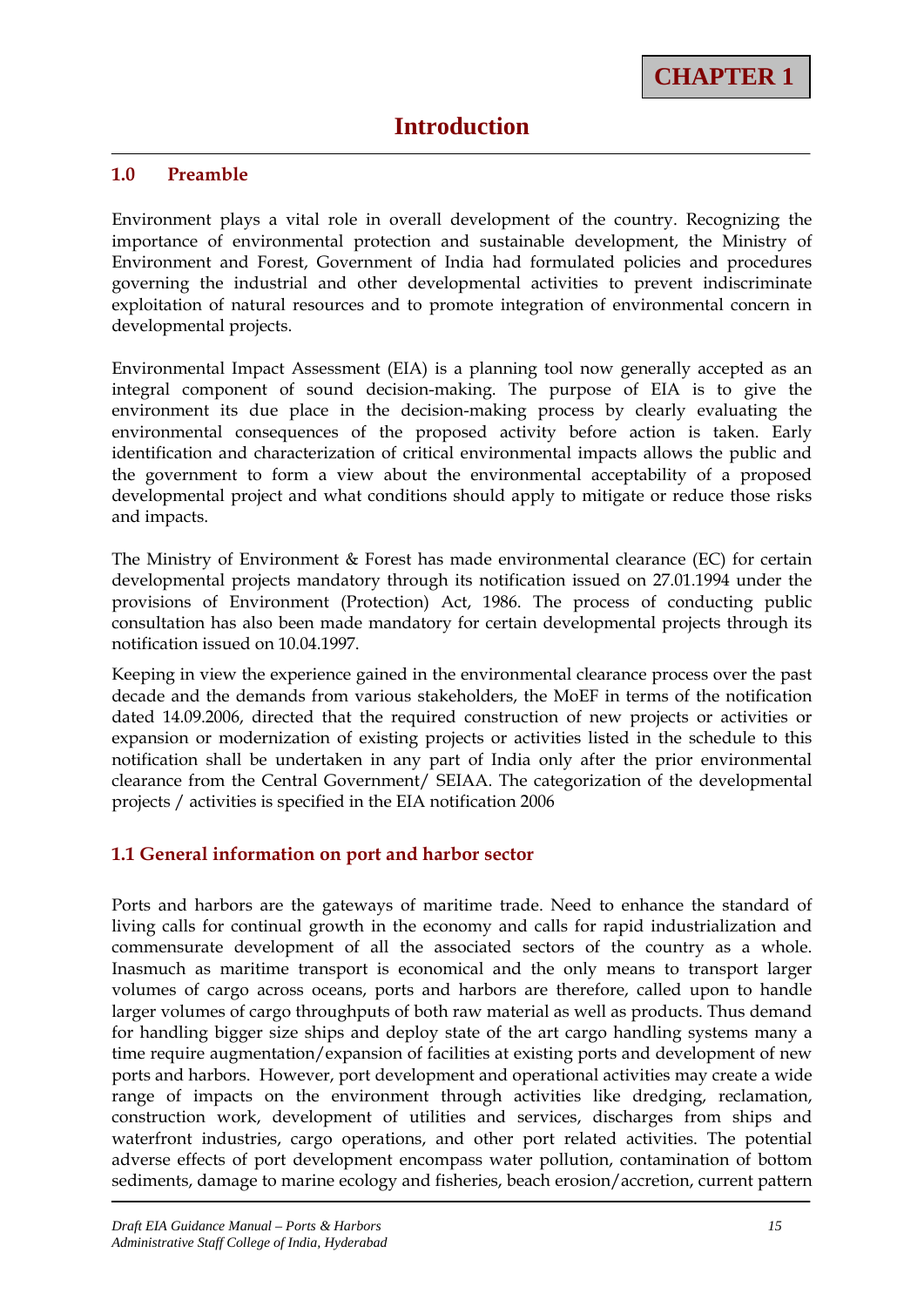changes, waste disposal, oil leakage and spillage, emission of hazardous gases, air pollution, noise pollution, flood light effect and other socio-cultural impacts. The preparation of EIA report and implementation of EMP are essential to effectively address these adverse effects.

#### **1.1.1 Major sources of environmental impacts in respect of port and harbor projects**

Major sources of the adverse effects on account of development of port and harbour projects can be categorized into the following types:

- (a) Location of port;
- (b) Construction
- (c) Port operation, including ship traffic and discharges,
- (d) Cargo handling, storage and land transport.

#### **1.2 Environmental clearance process**

In terms of the 14th September 2006 notification of the MoEF, ports and harbour projects are divided into two categories as mentioned below:

| Project or activity | Category with threshold limit |                                             |
|---------------------|-------------------------------|---------------------------------------------|
|                     | A                             | B                                           |
| Ports & Harbors*    | $\geq$ 5 million TPA of cargo | < 5 Million TPA pf cargo handling           |
|                     | handling capacity (excluding  | capacity and/or ports/ harbors $\geq$       |
|                     | fishing harbors)              | 10, 000 TPA of fish handling                |
|                     |                               | capacity                                    |
| Authority<br>for    | MoEF, GOI on<br>the           | State/Union<br>territory                    |
| approval of TOR $&$ | recommendations               | of Expert   Environmental Impact Assessment |
| issue/reject of EC  | Appraisal Committee (EAC)     | $(SEIAA)$ on<br>Authority<br>the            |
|                     |                               | recommendations of State or Union           |
|                     |                               | territory level Expert Appraisal            |
|                     |                               | Committee (SEAC)                            |

General condition shall apply\*

General Condition (GC): Any project or activity specified in Category 'B' will be treated as Category A, if located in whole or in part within 10 km from the boundary of: i) Protected areas notified under the Wild Life (Protection) Act, 1972, ii) Critically polluted areas as notified by the Central Pollution Control Board from time to time (Annexure-2), iii) Notified Eco-sensitive areas, iv) Inter-state boundaries and international boundaries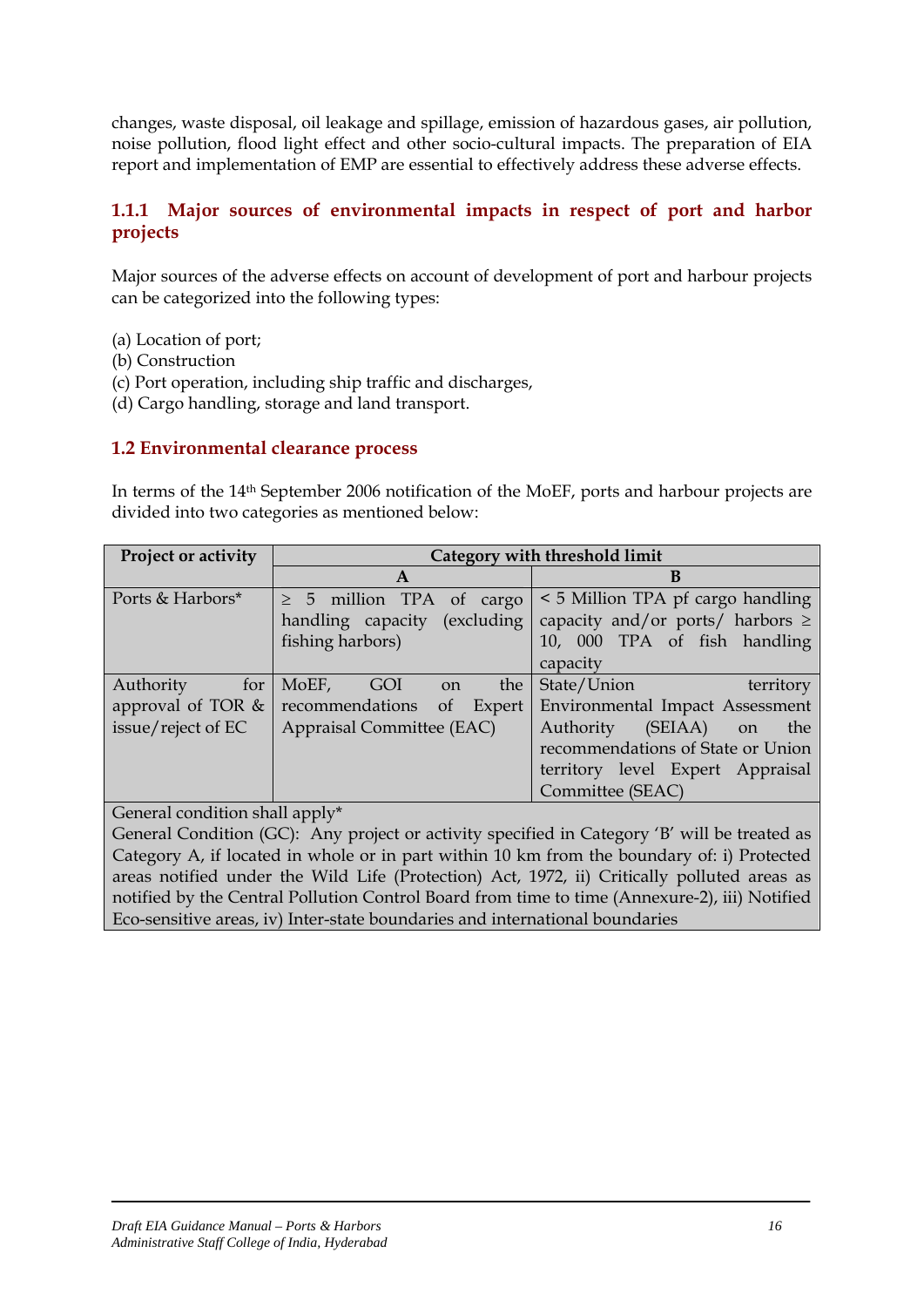The environmental clearance process for new projects will comprise of a maximum of four stages. These four stages in sequential order:

*Stage (1)-Screening* 

In case of Category 'B' projects or activities, this stage will entail the scrutiny of an application seeking prior environmental clearance made in Form 1 by the concerned SEAC for determining whether or not the project or activity requires further environmental studies for preparation of an Environmental Impact Assessment (EIA) for its appraisal prior to the grant of environmental clearance depending upon the nature and location specificity of the project. The projects requiring an Environmental Impact Assessment report shall be termed Category 'B1' and remaining projects shall be termed Category 'B2' and will not require an Environmental Impact Assessment report.

*Stage (2)- Scoping*

'Scoping' refers to the process by which the EAC in the case of Category 'A' projects or activities, and SEAC in the case of Category 'B1' projects or activities, including applications for expansion and/or modernization and/or change in product mix of existing projects or activities, determine detailed and comprehensive TOR addressing all relevant environmental concerns for the preparation of an EIA report in respect of the project or activity for which prior environmental clearance is sought. The EAC or SEAC concerned shall determine the TOR on the basis of information furnished in the prescribed application Form 1 including TOR proposed by the applicant, a site visit by a sub-group of EAC or SEAC concerned only if considered necessary by the EAC or SEAC concerned and other information that may be available with the EAC or SEAC concerned.

*Stage (3)- Public consultation*

"Public consultation" refers to the process by which the concerns of local affected persons and others who have plausible stake in the environmental impacts of the project or activity are ascertained with a view to taking into account all the material concerns in the project or activity design as appropriate. All Category 'A' and Category 'B1' projects or activities shall undertake public consultation, except the projects or activities concerning national defense and security or involving other strategic considerations as determined by the central government and all B2 Projects and activities.

After completion of the public consultation, the applicant shall address all the material environmental concerns expressed during this process, and make appropriate changes in the draft EIA and EMP. The final EIA report, so prepared, shall be submitted by the applicant to the concerned regulatory authority for appraisal. The applicant may alternatively submit a supplementary report of draft EIA and EMP addressing all the concerns expressed during the public consultation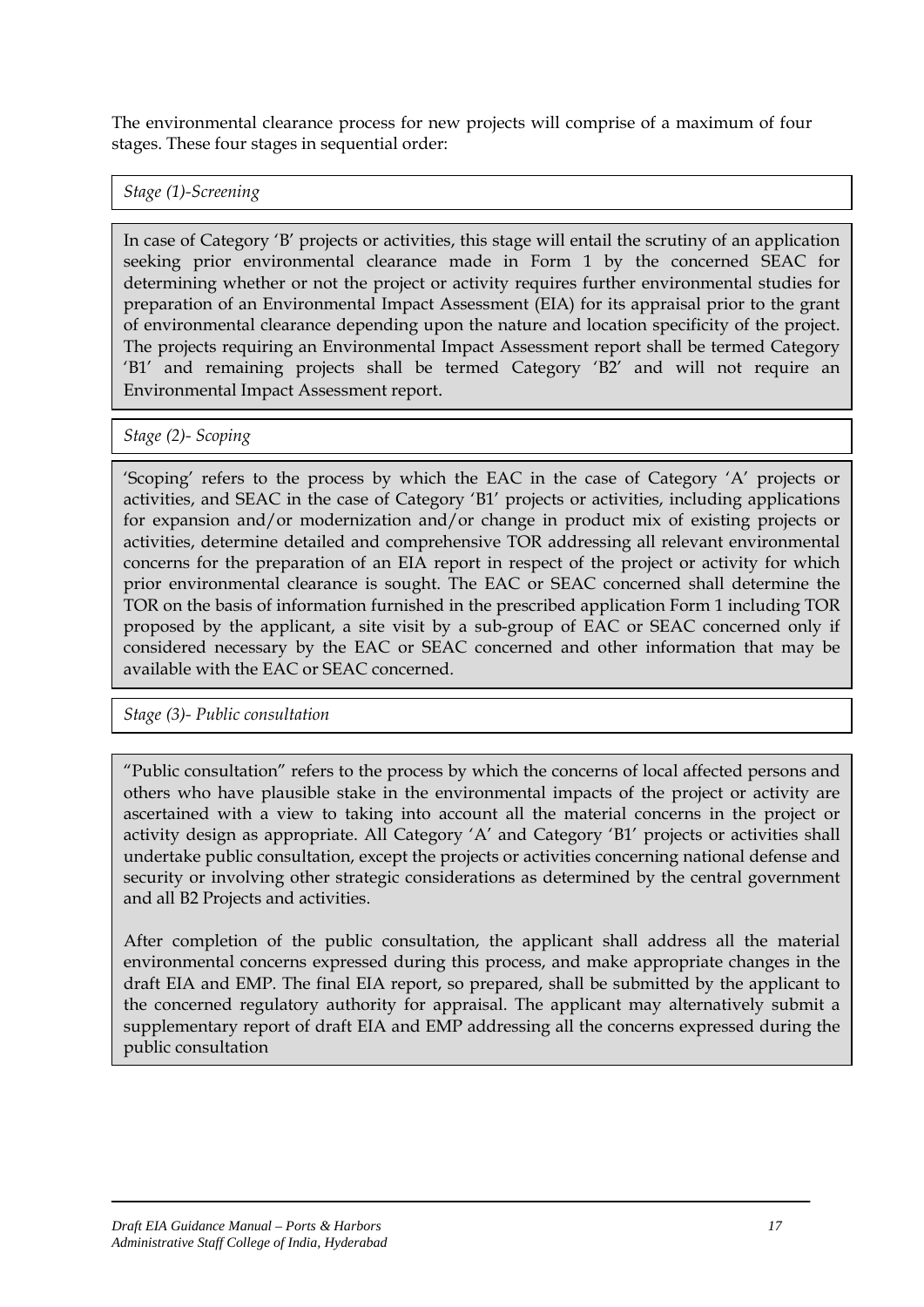*Stage (4)- Appraisal*

Detailed scrutiny by the EAC or SEAC of the application and other document like the Final EIA report, outcome of the public consultations including public hearing proceedings, submitted by the applicant to the regulatory authority concerned for grant of EC

Flow-chart depicting these stages in obtaining the prior environmental clearance for Port and harbor projects is presented in **Figure 1.1 and 1.2**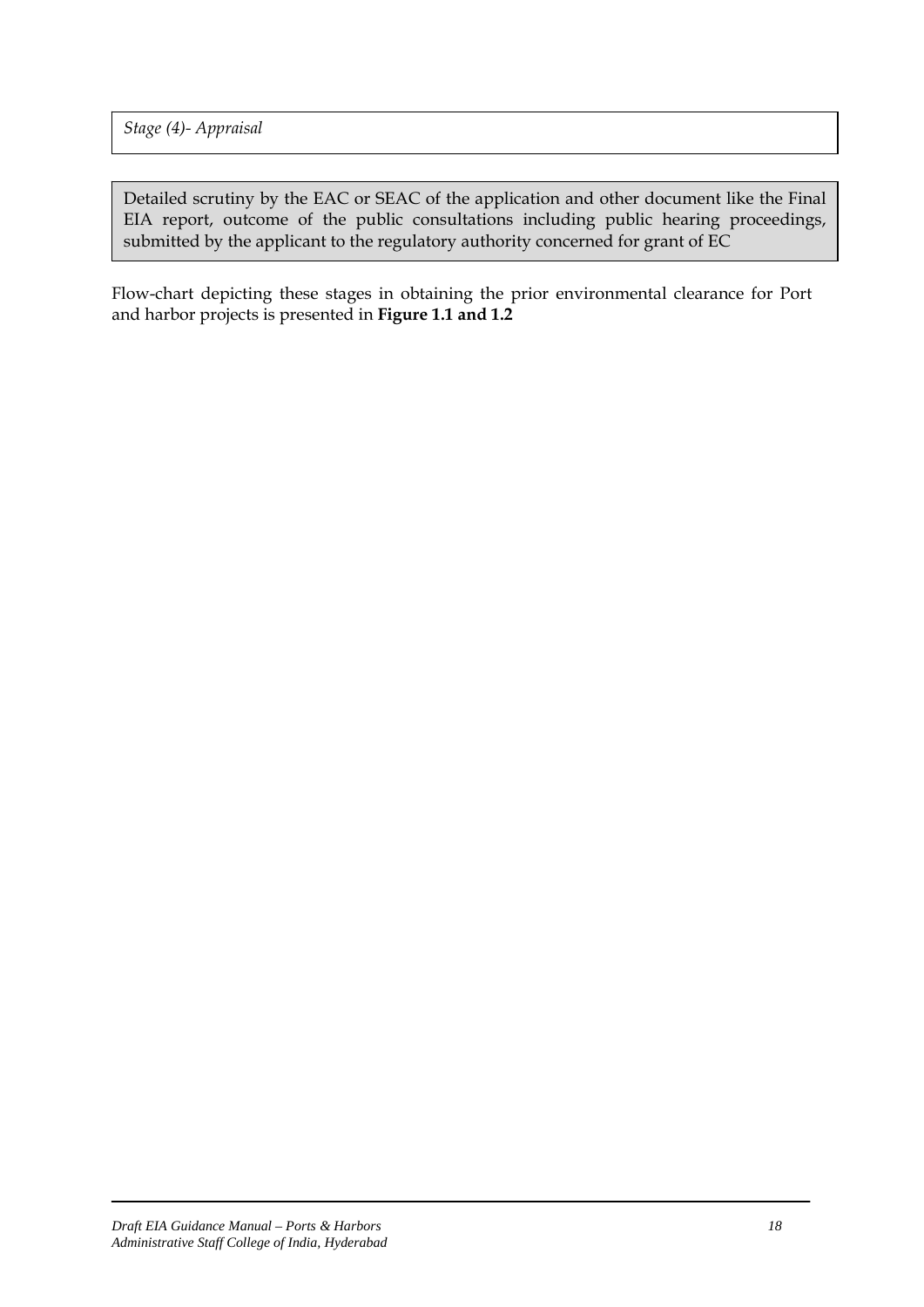

**Figure 1.1: Prior Environmental Clearance Process for Category A projects**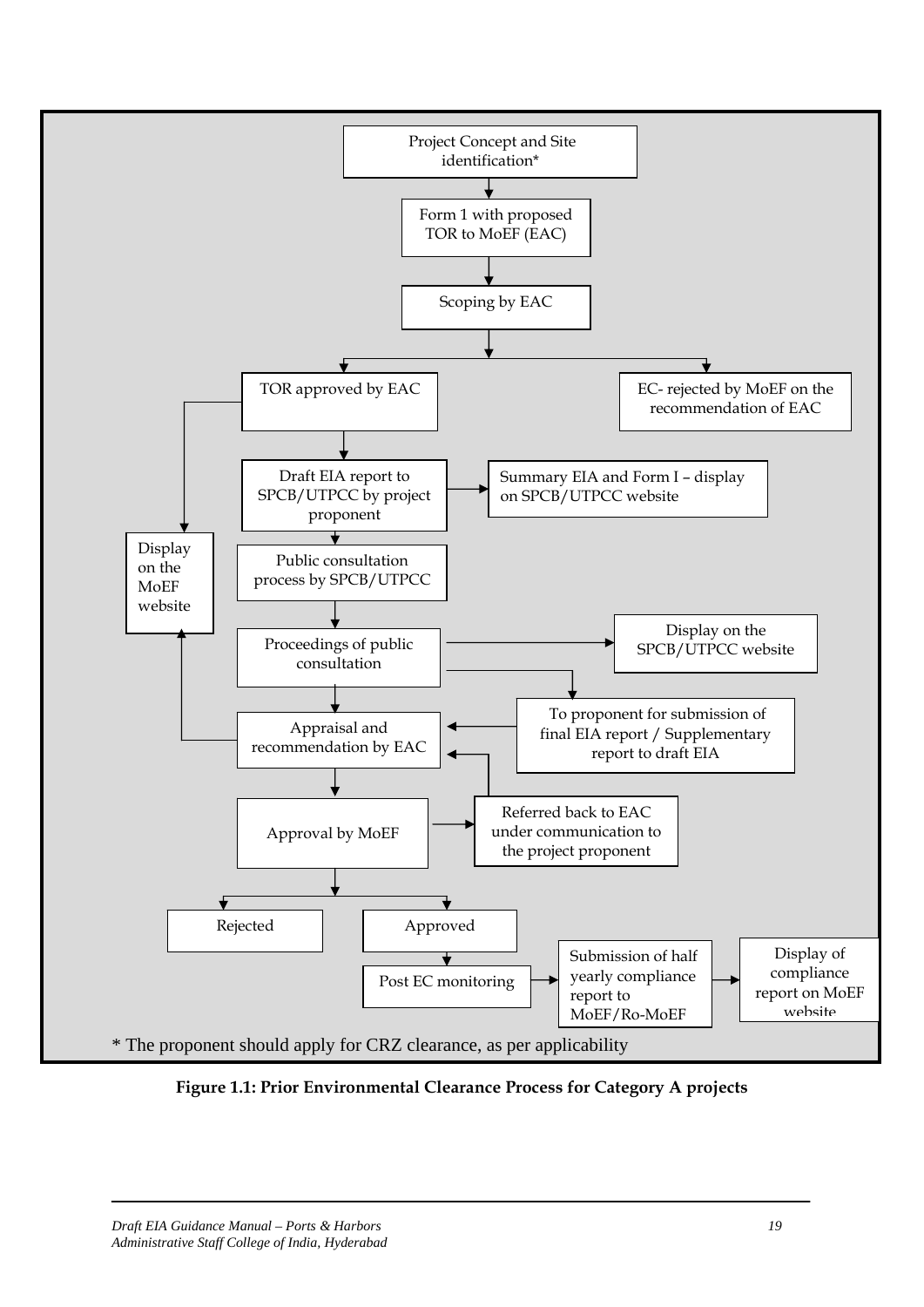

\* The proponent should apply for CRZ clearance, as per applicability

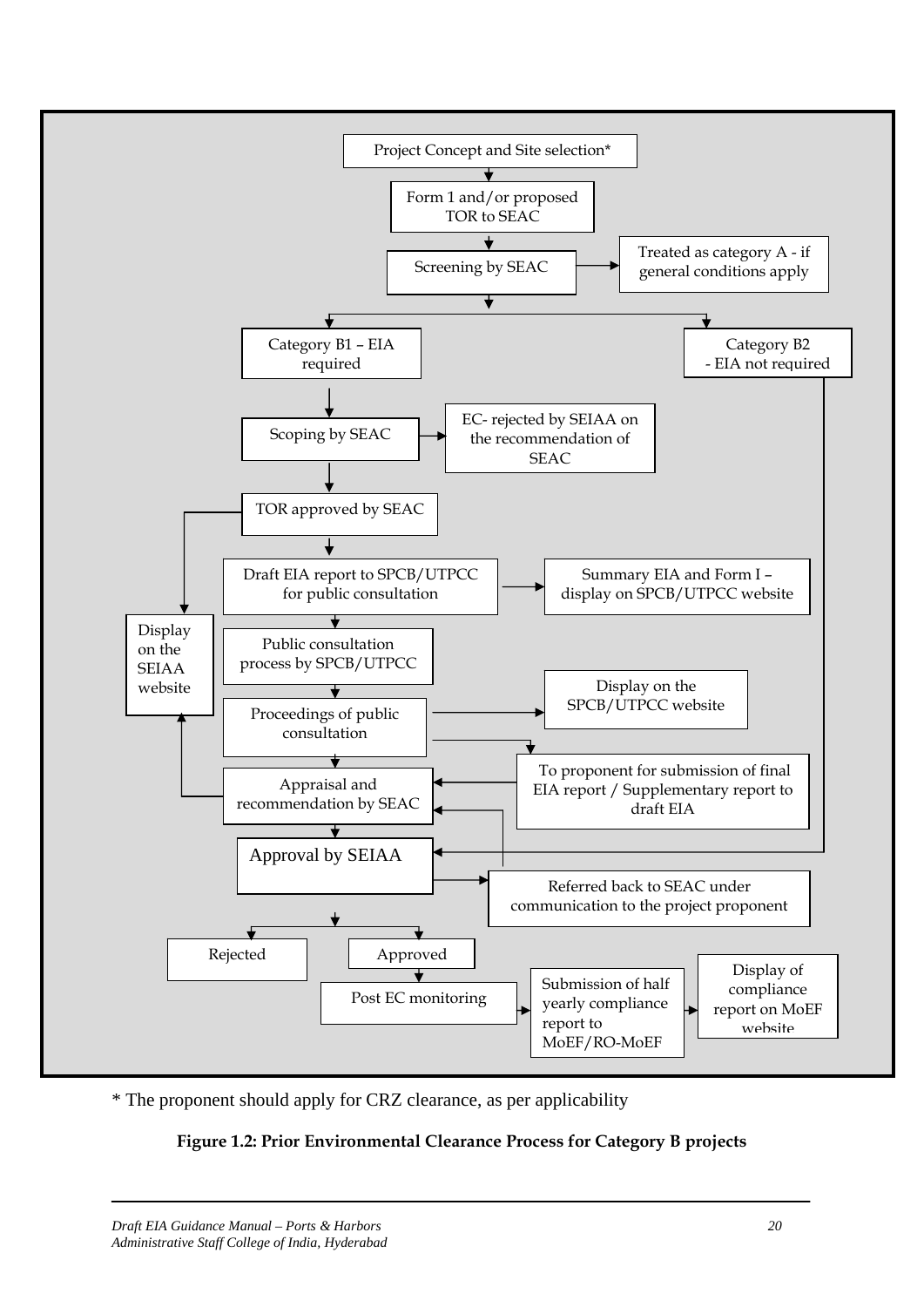### **1.3 Terms of Reference (TOR) for preparation of EIA report**

Duly catering to the commonly expected environmental concerns, Terms of Reference (TOR) for the Port and Harbors sector is prepared and attached as "**Annexure 1"** to this document. In addition, the proponent is required to identify specific issues, if any, pertinent to the project and include those issues also in the TOR for preparation of EIA and EMP report upon approval of the TOR by the Expert Appraisal Committee.

#### **1.4 Validity of environmental clearance**

The prior environmental clearance granted for ports and harbors sector is valid for a period of five years. The regulatory authority concerned may extend this validity period by a maximum period of five years.

#### **1.5 Post environmental clearance monitoring**

The Project management shall submit half-yearly compliance reports in respect of the stipulated prior environmental clearance terms and conditions on 1st June and 1st December of each calendar year. All such reports shall be public documents.

#### **1.6 Transferability of environmental clearance**

A prior environmental clearance granted for a specific project or activity to an applicant may be transferred during its validity to another legal person entitled to undertake the project or activity on application by the transferor or the transferee with a written "no objection" by the transferor, to, and by the regulatory authority concerned, on the same terms and conditions under which the prior environmental clearance was initially granted, and for the same validity period.

#### **1.7 Generic structure of environmental impact assessment document**

In terms of the EIA notification of the MOEF dated 14th September 2006, the generic structure of the EIA document shall be as under:

- **Introduction**
- Project Description
- Analysis of Alternatives (Technology and Site)
- Description of the Environment
- Anticipated Environmental Impacts & Mitigation Measures
- Environmental Monitoring Program
- Additional Studies
- Project Benefits
- Environmental Cost Benefit Analysis
- Environmental Management Plan
- Summary & Conclusion
- Disclosure of Consultants engaged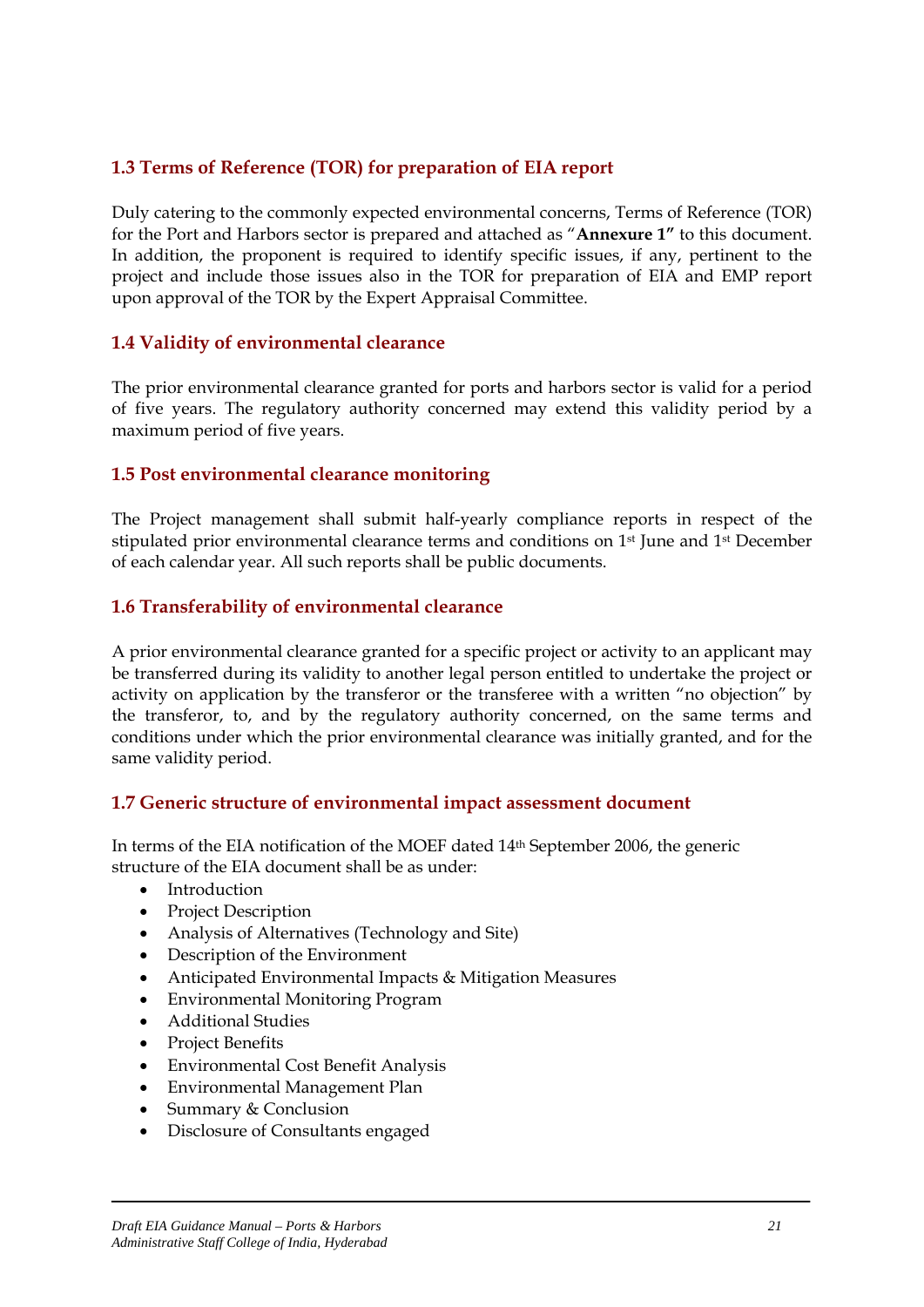#### **1.8 Identification of project proponent**

Profile of the project proponent, contact address with-mail, fax, phone numbers, implementing organization and project consultant is to be furnished.

#### **1.9 Brief description of project**

Details of the project nature, size, location and its importance to the country and the region are to be included. Project site description- survey/ village, tehsil, district, state & extent of the land, latitude & longitude of the boundaries as per the state/central govt. gazette notification should be furnished.

Description of existing environmental laws/regulations on the proposed activity is to be brought out clearly. If there are any notified restrictions/limitations from environmental angle, issued by the District administration, State or Central government, the same should be furnished. Details of litigation(s) pending against the project/ proposed site and or any direction passed by the court of law against the project, if any, should be stated.

In case of expansion/ modernization of the project, the environmental compliance status for the existing project should be furnished for the following:

- Validity of the Water Consent, Air Consent and HW authorization
- Standards and compliance of conditions
- Notices/directions issued by the regulatory agencies under section 33(A) of the water act 1974 as amended, under section 31(A) of the air act 1981 as amended, under the provisions of the E (P) Act 1986 during the last one year

Whether the proposal involves approval/clearance under the following acts should be specifically stated.

- The Forest (Conservation) Act, 1980
- The Wildlife (Protection) Act, 1972
- The CRZ Notification, 1991

Details of the scope of study in terms of Terms of Reference approved by the Expert Appraisal Committee and the details of regulatory scoping carried out should be mentioned in the introduction chapter.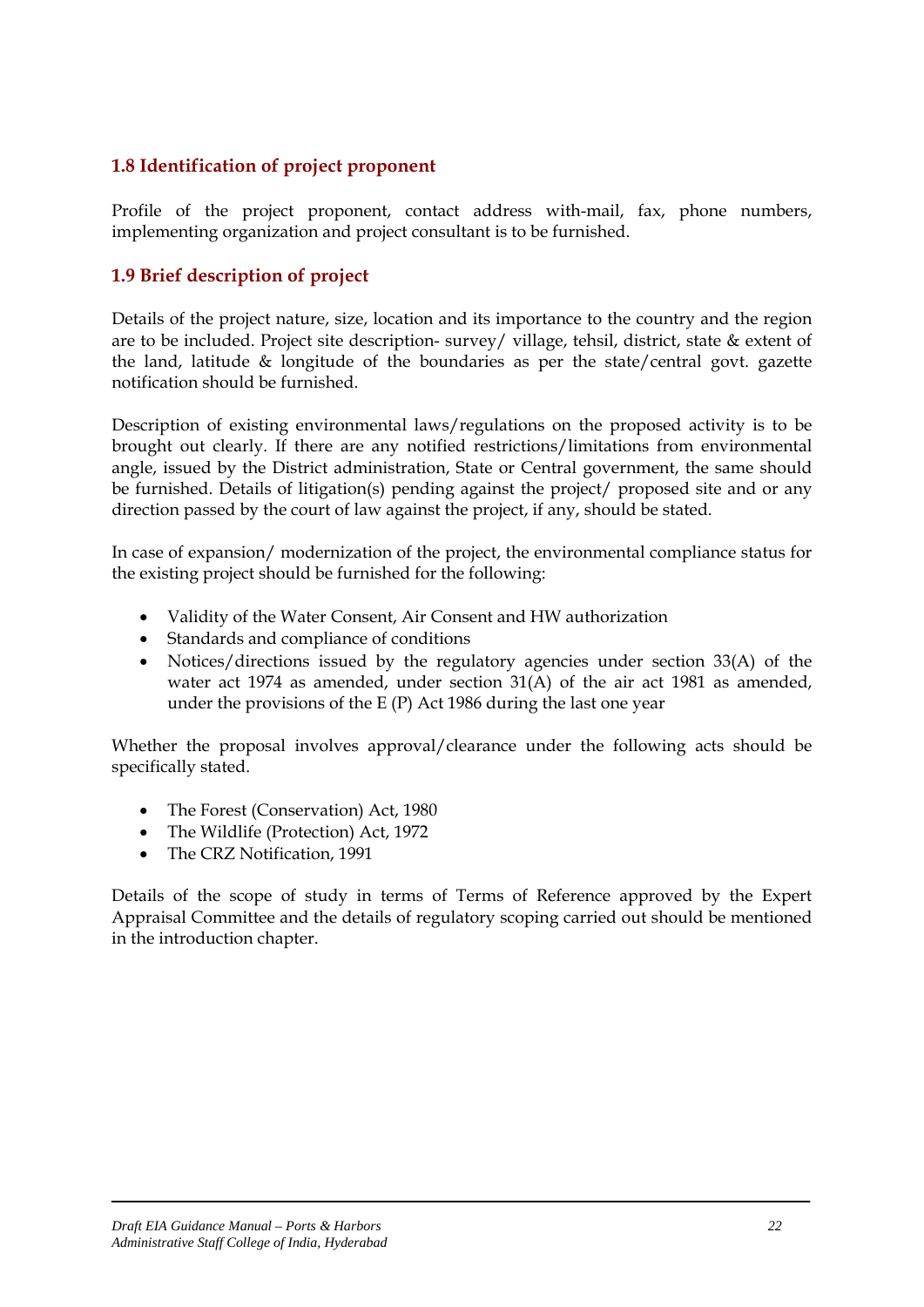#### **2.0 General**

This chapter on project description in the EIA study report to be prepared by the proponent should include the following aspects:

- Overall suitability of the site and the proposed activity in light of the existing environmental acts and serious deviations, if any.
- Significance of the project both at local and national level including background information and overall scenario of the proposed activity in the Indian context
- Relevance of the project in light of the existing development plans of the region, project coverage, master plan, phasing and scope,
- Estimated cost of development of the project, of environmental protection works both during construction and operational phase of the project
- Estimated water budget for the project during the construction and operational stages
- Whether project implementation is proposed to be undertaken by the central or state government or through Public Private Participation or private entrepreneurs

It is to be noted that the location as well as layout of port structures also contribute to potential impacts on the environment. The description of the project to be given in this chapter of the EIA study report shall be reasonably adequate to understand the likely overall impact of the project construction and operational phases on various facets of environment. Keeping in view of this aspect in order to enable the proponent to accordingly present the project description in the EIA report to be submitted by him as required to obtain prior environmental clearance.

#### **2.1 Description of the project**

Description of the project shall be brief but elaborate enough to assess the impact of the project location on the environment. Therefore these brief details should include:

- Type of the project- new/expansion/modernization/container cargo handling/fisheries
- Classification of the port minor/major port and the details of the gazette notification issued by the state/central government
- The proponent shall furnish planned capacity of the proposed port development including but not limited to the size of the port extent of the port area both land area and water area, number and size of various berths, types and sizes of ships proposed to call at the port with their dimensions and Tonnages (DWT), types, categories and volumes of cargoes proposed to be handled annually etc., including hazardous cargoes and chemicals, if any, proposed to be handled. The proponent shall also furnish details of transit shed, warehouses and open storage yards proposed for various cargoes.
- Details of geology including geological map of the proposed port project/development area, topography, transport and connectivity, demographic aspects,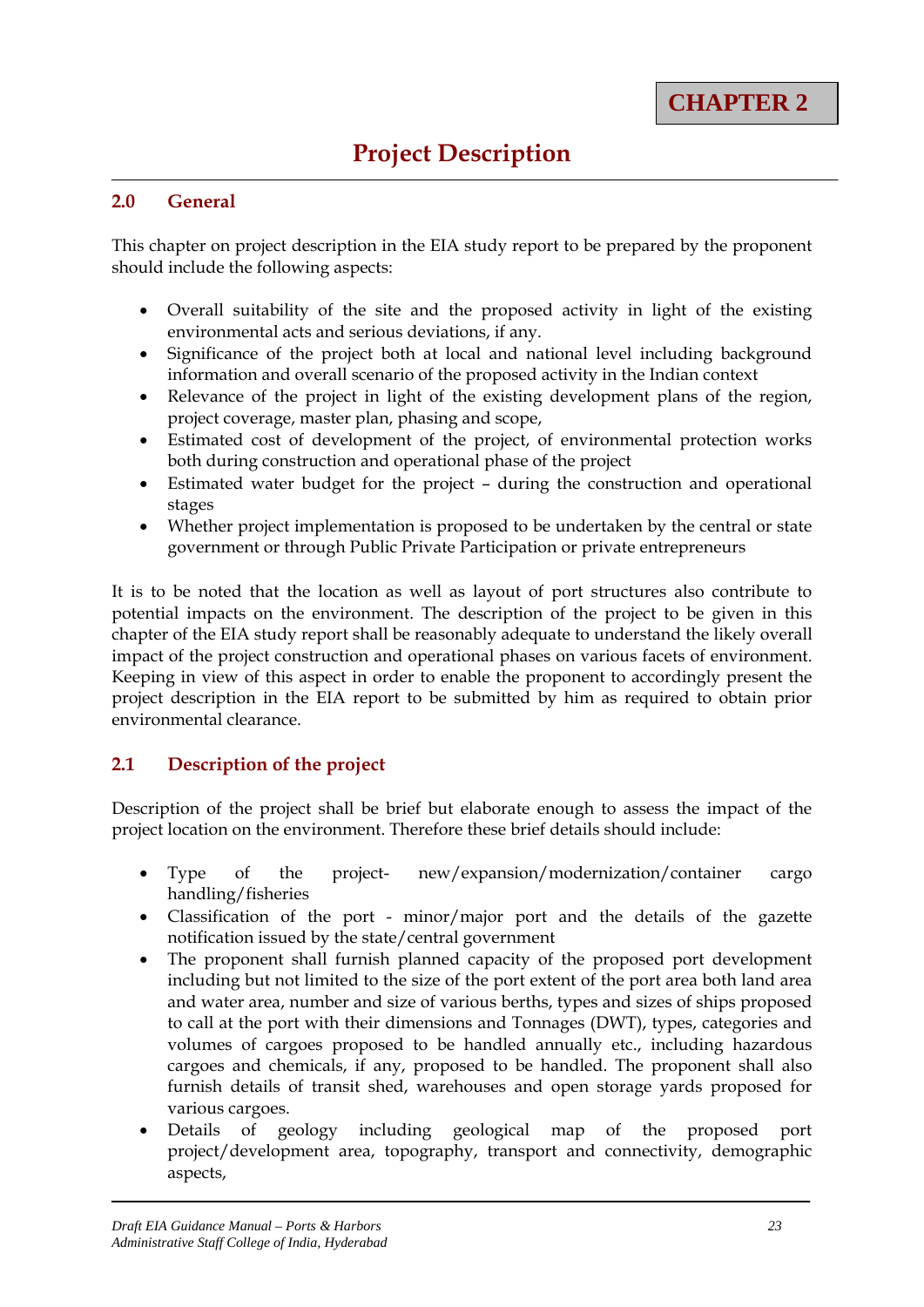- Socio cultural and economic aspects,
- Villages, settlements, need for rehabilitation and resettlement (R&R) of communities/villages along with present status of such activities
- Land acquisition requirement and status
- Historical data on climatic conditions such as, rainfall, wind pattern, history of cyclones, storm surges, visibility, earthquakes etc

#### *Essential Maps to be provided*

- A map specifying locations of the state, district and project location
- A map of project area and 10 km area from boundary of the proposed/existing project area, delineating protected areas notified under the wild life (Protection) Act, 1972 / critically polluted areas as notified by the CPCB from time to time / notified eco sensitive areas / inter state boundaries and international boundaries
- A map covering aerial distance of 15 km on the landward side from the proposed project boundary delineating environmental sensitive areas as specified in Form I of EIA notification dated 14th Sep 06
- Land use map of the study area to 1: 25,000 scale based on recent satellite imagery of the project area and 10 kms from the proposed project boundary as per **Annexure 3**
- Site lay out plan of the proposed development should be submitted to a scale of 1:5000, clearly marking the layout of breakwaters, navigation channels, harbour basin, SBMs, moorings, berthsnumber-dimensions-water depths, dry docks, work shops, container freight station, cargo handling systems, conveyors, pipe lines, covered and uncovered storage yards with their capacities, ware houses, transit sheds, roads, railway tracks, water supply, effluent disposal point, drainage, power, administrative and operational buildings, utilities, welfare and community centers, town ships, greenbelt, dredged material disposal, etc. Boundaries of the proposed port shall be shown therein with latitude and longitude
- Area drainage contour map of the project area and 2-5 km from the proposed project area shall be clearly indicated. In case of any proposed diversion of nallah/canal/river, same should be shown in the map
- Hydrographic charts of the offshore area giving the general morphology of the coastal stretch to a scale of 1:50,000 shall be submitted covering water depth up to 10m beyond the maximum proposed dredging depths of the project and covering a distance of 5 km along the coast from the project limits on both sides
- The CRZ maps indicating the High Tide Line (HTL), Low Tide Line (LTL), demarcated by one of the authorized agencies and the project lay out superimposed on the map should be submitted on 1:5000 scale map. The State/Union Territory CZM authority shall recommend this map

# **2.2 Bathymetric data**

Hydrographic charts of the offshore area including the general morphology of the coastal stretch to a scale of 1:50,000 should be submitted covering water depths up to 10 m beyond the maximum proposed dredged depths of the project and covering a distance of 5 km along cost from the project limits on both sides. Site-specific details such as coral or rock out crops, places of importance from heritage point of view, sand dunes, recreational beaches etc., should be shown therein.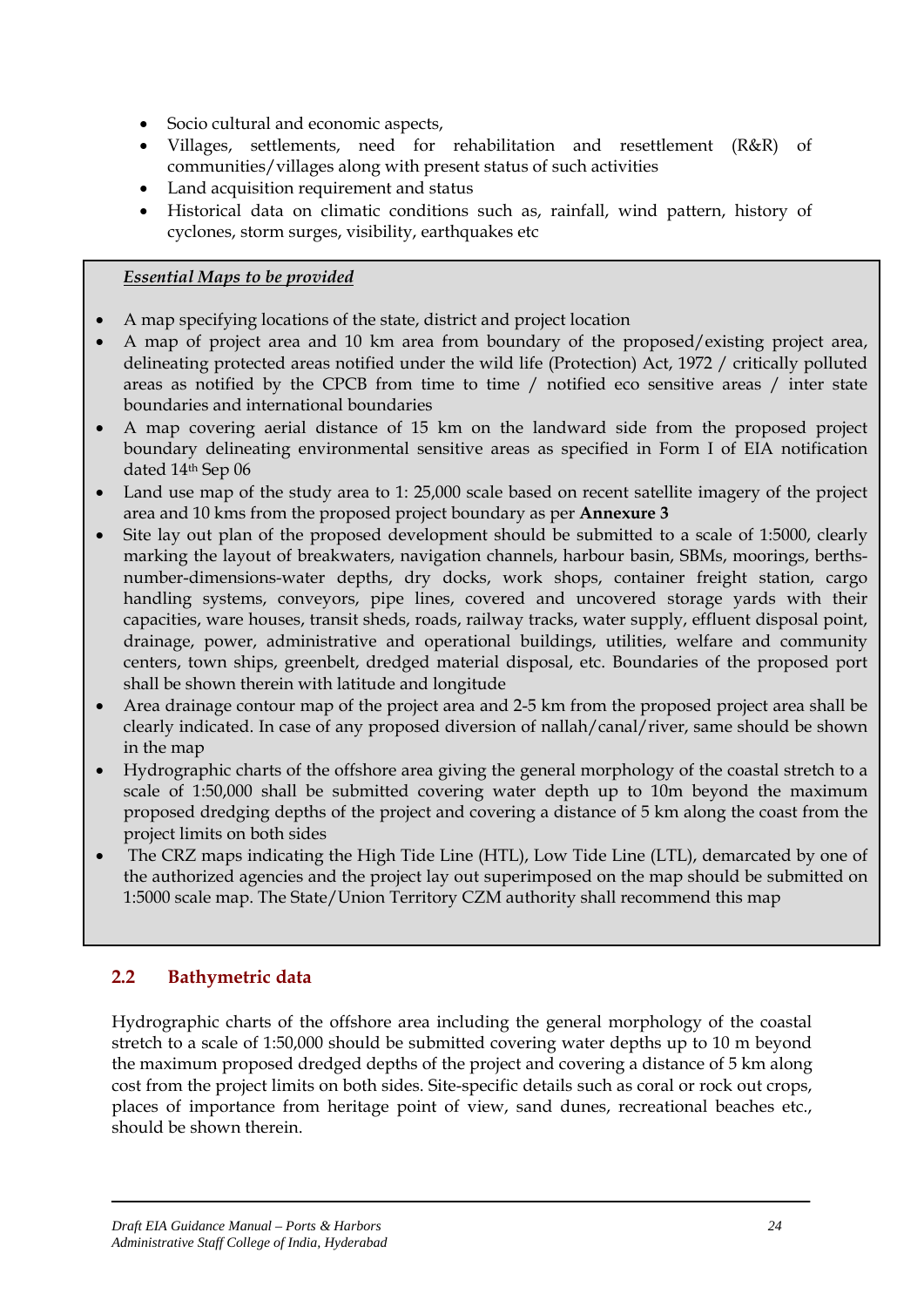# **2.3 Description of the layout of proposed port development**

All proposed port facilities should be described as per the details mentioned in the site layout plan at 2.1

#### **2.4 Natural Resources**

Requirement of natural resources for construction along with their sources, technologies involved in the design, construction, equipment and operation should be furnished in the EIA report by the proponent. Water requirement during the construction and operational phases should be covered along with the identified sources. Water balance flow chart should be prepared considering phases of construction and operation. Rainwater harvesting provisions shall be explored. Utilization of solar energy for lighting etc shall be explored. The resources requirement for the construction shall be quantified. Efforts should be made for utilization of dredged material for development of back-up space/storage yards, wherever feasible.

#### **2.5 Cargo-handling equipments etc**

Technologies to be adopted like cargo handling methods, machinery and equipments, shore handling methods, machinery and equipment like cranes, tractor trailers, container handling equipment, cargo handling systems, handling transfer and storage facilities of oil/chemicals, workshop equipments, conveyor systems and utilities shall be explained in the EIA report in sufficient detail to assess their impacts on the environment. Similarly details of harbour craft such as tugs, launches, barges, floating cranes, dredgers, SBMs, moorings and other floating craft shall be furnished. Where new untested technologies are proposed in the project the details of assessment made in respect of such new & untested technology for the risk of technological failure should also be mentioned.

#### **2.6 Description of activities and ancillary operations**

Details of various activities involved both during construction phase and operational phase along with flow charts duly indicating required resources should be described duly supported with sufficient details in appropriate tabular forms in order to enable assessment of impacts of the activities on various facets of environment.

#### **2.7 Housing**

Requirement of housing for the workers and employees both during construction phase as well as operation phase should be specified in detailed and should be catered to by the proponent. In the event the proponent proposes to develop township for housing the workers/employees involved in the port operations he should submit details of various types of buildings envisaged, layout plan of township, utilities and services along with methods of disposal and treatment of sewage. The proponent shall comply with all statutory provisions and directions, as may be, imposed by concerned local bodies in this regard. Details of utilities such as water supply, power supply, along with sources and distribution network should be mentioned in the EIA report. It should be ensured that housing projects are not situated in CRZ areas.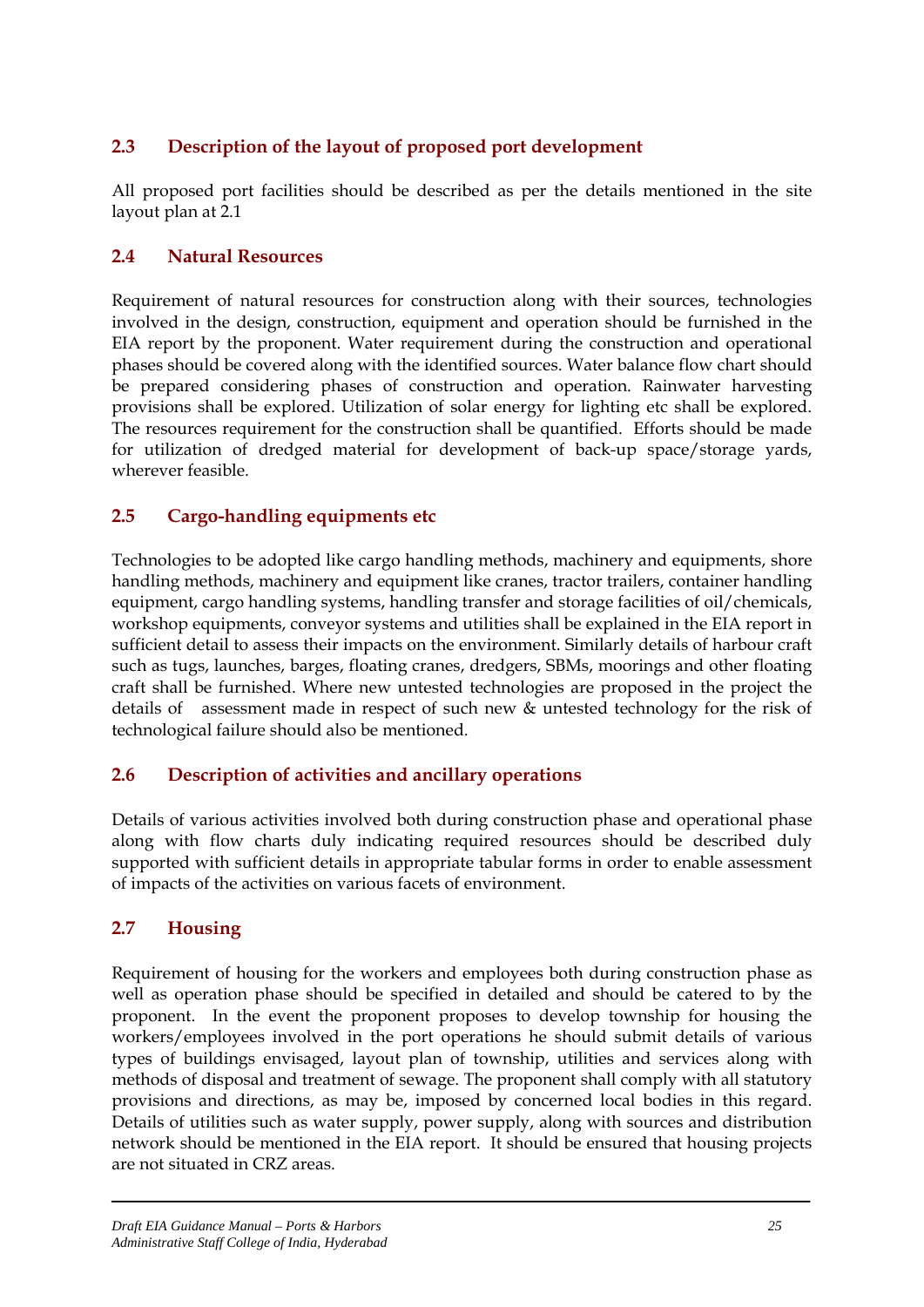## **2.8 Use of public infrastructure**

The proponent should furnish the connectives of road and rail network to the proposed port location.

Details of dedicated road/rail networks in the proposed port area and outside the proposed area should be furnished, with necessary clearances obtained for the same. In case the existing road and rail facilities are utilized for the port activity, the proponent should furnish details of extra capacities required to augment the existing connectivity such that the infrastructure is not subject to congestion. The layout of such road and rail facility should be incorporated in the project layout. Approval of appropriate authorities for the proposed layout of the connectivity should be pursued by the proponent and implemented as part of the project such that the public hitherto availing these utilities are not deprived of these road and rail facilities as a consequence of the port project implementation.

#### **2.9 Project services and utilities**

The proponent should also furnish details of proposed road network with in the port area along with types of pavements, surface drainage arrangements, truck parking areas and repair facilities. Similarly, the proponent shall furnish details of railway yard layouts proposed to be developed as the port activity. These infrastructure facilities shall be planned to cater to congestion free traffic not only within the port but also in the approaches to port and surrounding areas keeping in view the likely impact of the port on the area as a whole.

#### **2.10 Man power requirement**

The proponent should indicate the requirement of various categories of manpower such as skilled, semi-skilled, unskilled workers, technicians, engineers, managers and other professionals for both construction and operational phases. The proposed training methods for imparting and up gradation of specialized skills, where required, should be mentioned in the EIA Report.

# **2.11 Project implementation schedule**

The proponent shall also submit the detailed project implementation schedule bar chart, CPM/PERT chart etc., duly bringing out interrelationship of major activities, including the mitigation measures that were studied for the project development and to be implemented in the year one itself to avoid adverse effects on the shoreline/environment.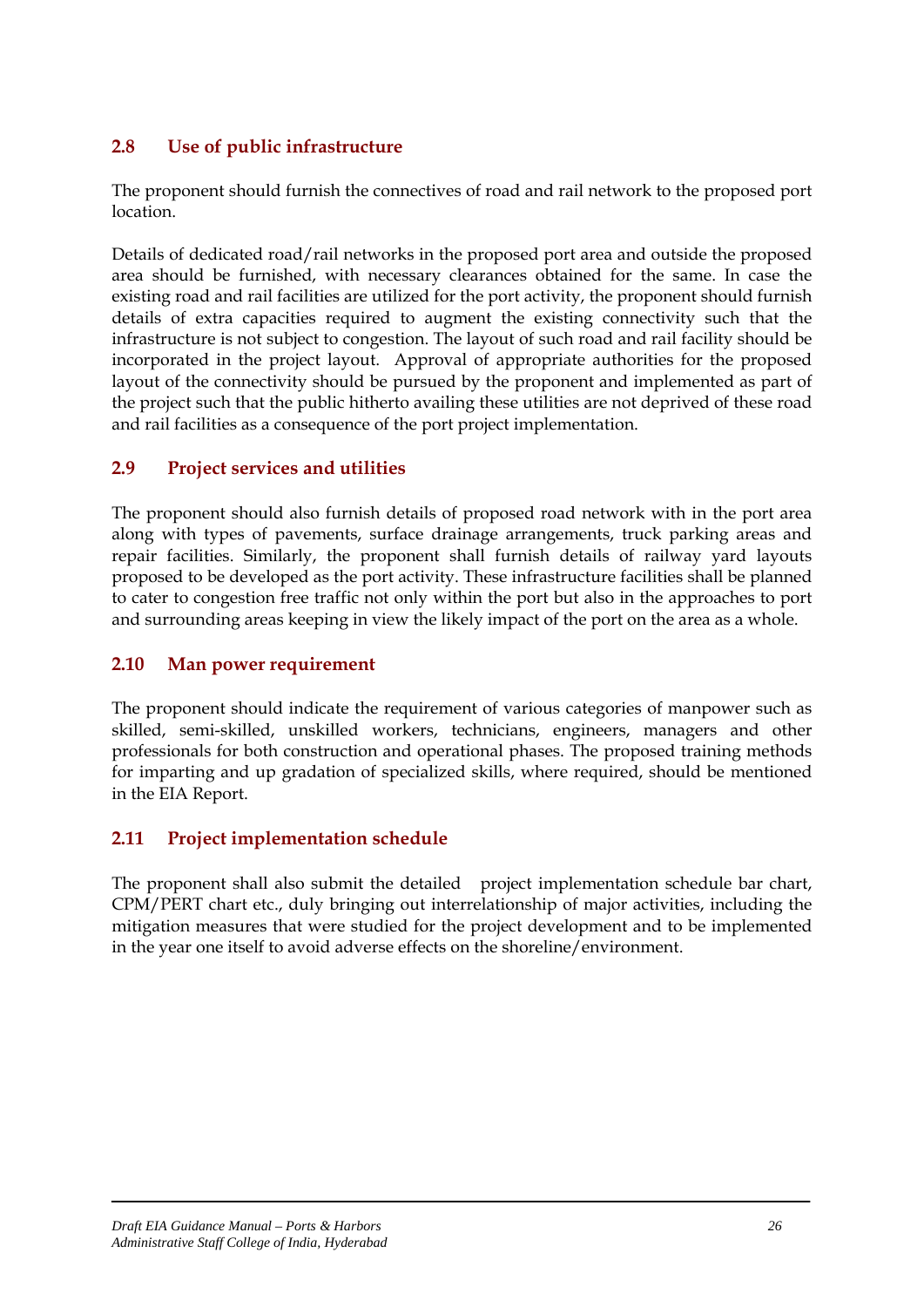# **Analysis of alternatives (Technologies and Site)**

#### **3.0 General**

In case, the scoping exercise results in need for consideration of alternative sites or technologies on account of predicted environmental impacts, the details of such alternatives considered should be included in this chapter.

Description of various alternatives like locations or layouts or technologies studied, including:

- Description of each alternative
- Summary of adverse impacts of each alternative and
- Selection of alternative

Proponent should also explain why the existing facilities from the nearby port couldn't be utilized.

In case the proposed port is chosen adjacent to an existing port, the proponent should furnish the environmental impacts on the existing port and the mitigative measures to reduce these adverse effects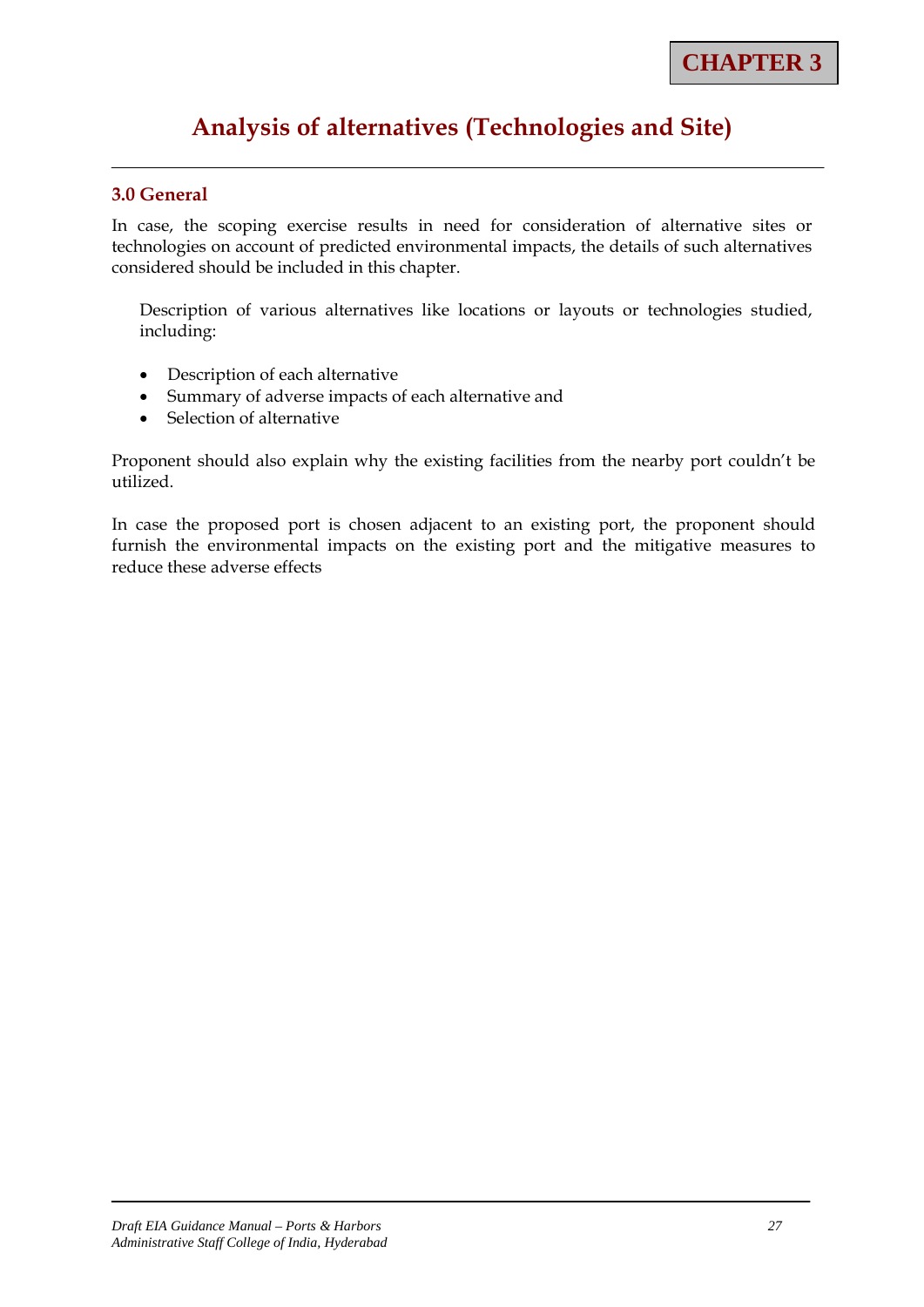# **Description of Environment**

#### **4.0 Study area**

As a primary requirement of EIA process, the proponent should collect primary baseline data in the project area as well as the area falling within 5 km from the proposed project boundary and secondary data should be collected within 15 kms aerial distance from the project boundary, as specifically mentioned at column 9(iii) of form I of EIA Notification 2006. The study areas mentioned in this document should be considered for guidance purpose but the exact study area for different environmental attributes (water, air, noise, soil etc) is to be submitted considering the proposed activities and location, along with proper reasoning, for review and approval by the expert appraisal committee.

#### **4.1 Land Environment**

#### **4.1.1 Land**

Port projects require considerable land area for development of cargo handling areas, transit corridors, citing operational and non-operational buildings, and areas for ancillaries, utilities including townships. These may result in changes in land use pattern, for ex, change from agriculture, housing, etc., to port related activity also involving changes in land terrain like cutting of high grounds and hillocks, filling of low lying areas and reclamation effecting drainage patterns as well.

In the event land acquisition from either public or private sources is involved, justification for the proposed extent of the area to be necessarily given. Availability of land for earmarking for the port activity without causing due hardship to local habitat and their socio cultural and economic aspects is very important. Availability of required land for acquisition is to be ascertained from local authorities, revenue records etc.

Land use of the proposed project site and the adjacent areas should be ascertained from the existing approved master plans, if any and from the revenue records. The environmental sensitivity areas as mentioned at column 9 (III) of form I of EIA notification 2006, covering the following with in an aerial distance of 15 kms from the project boundary should be furnished along with the aerial distance from the project boundary

- Areas protected under international conventions, national or local legislation for their ecological, landscape, cultural or other related value
- Areas which are important or sensitive for ecological reasons wetlands, watercourses or other water bodies, coastal zone, biospheres, mountains, forests
- Areas used by protected, important or sensitive species of flora or fauna for breeding, nesting, foraging, resting, over wintering, migration
- Inland, coastal, marine or underground waters
- State, national boundaries
- Routes or facilities used by the public for access to recreation or other tourist, pilgrim areas
- Defense installations
- Densely populated or built-up area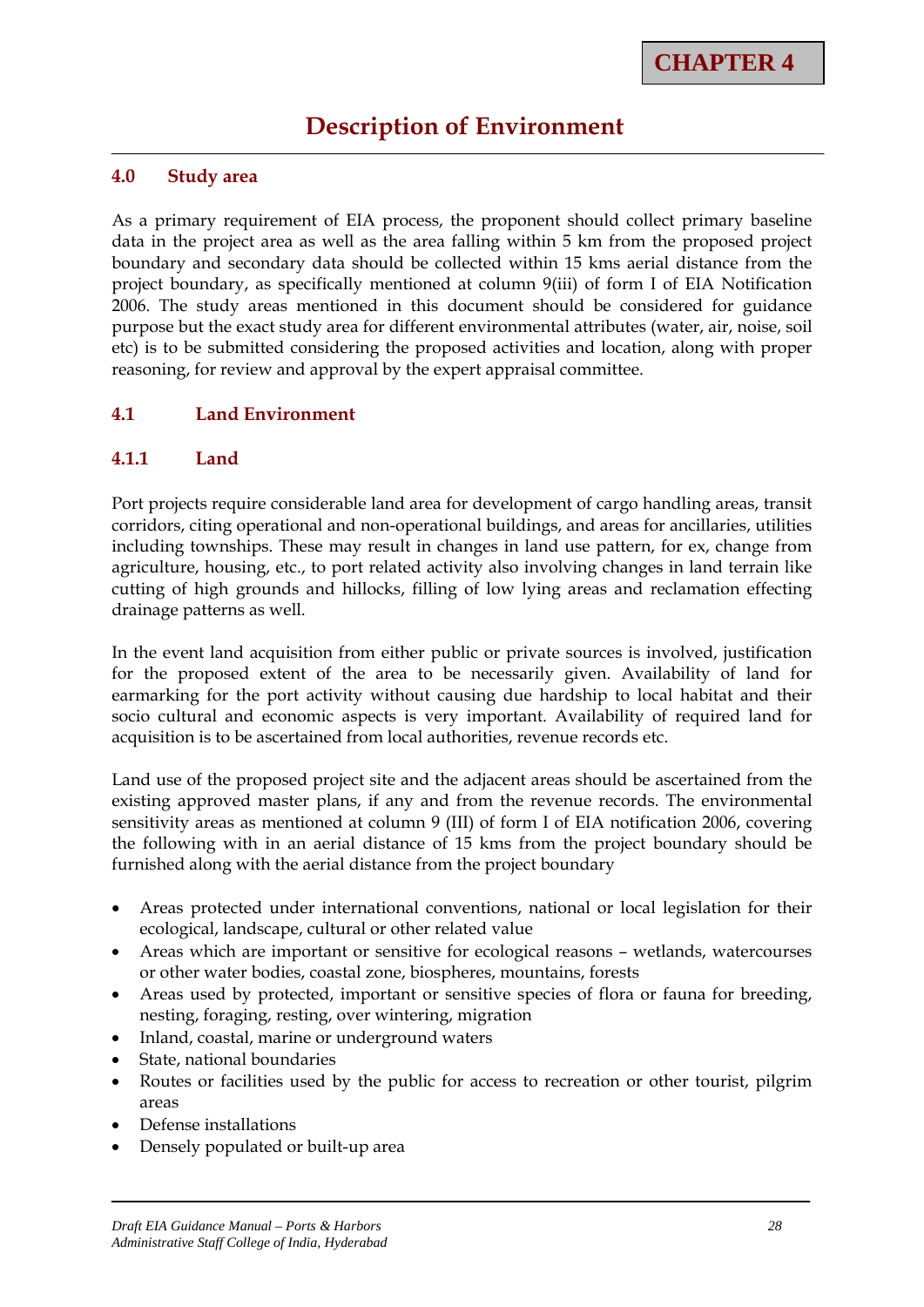- Areas occupied by sensitive man-made land uses *(hospitals, schools, places of worship, community facilities)*
- Areas containing important, high quality or scarce resources *(groundwater resources, surface resources, forestry, agriculture, fisheries, tourism, minerals)*
- Areas already subjected to pollution or environmental damage *(those where existing legal environmental standards are exceeded)*
- Areas susceptible to natural hazard, which could cause the project to present environmental problems *(earthquakes, subsidence, landslides, erosion, flooding or extreme or adverse climatic conditions)*

The applicability of General Condition (GC) for categorization (A or B) of the proposed site should be specifically furnished.

# **4.1.2 Topography**

Landforms, terrain, coastal and inland topography etc., may get affected due to construction of a port. It may require large scale quarrying, dredging and reclamation, which may cause changes in the topography. This in turn may affect the drainage pattern of the land/terrain. Coastline changes like erosion or accretion may be expected due to the establishment of ports inasmuch as the natural littoral process may be intercepted.

Construction works of port related structures like breakwaters and berths require large quantities of natural resources like sand, stone aggregates for concrete and stone/ rock boulders of varying sizes and weights. These may lead to undue exploitation of the natural resources in the region.

Baseline data to be given on description of existing situation of the land at the proposed project area including description of terrain viz., coastal and inland topography, coastal features (lowland, beaches, littoral areas, shoal areas), terrain features, slope and elevation. Study of land use pattern, habitation, cropping pattern, forest cover, environmentally sensitivity areas etc, by employing remote sensing techniques and also through secondary data sources. Contour map of the project area and surrounding should be furnished.

The land-use/land cover classification system as per **Annexure-3** should be followed.

Specific importance should be given to areas close proximity to the project boundary say up to one km and land use classification and presence of ecologically sensitive areas should be described in detail, as adjoining areas are more vulnerable for impacts

# **4.1.3 Geology**

Geology of the area is very important to ascertain seismic sensitivity as well as availability of rocks required for breakwaters where such construction is involved. For port projects huge requirement of rock is envisaged for construction of breakwaters, which consume rock of various sizes as obtained from quarries and aggregate for concrete works. Proximity of good quarries yielding required grades of suitable rock would become as an advantage for selecting the location.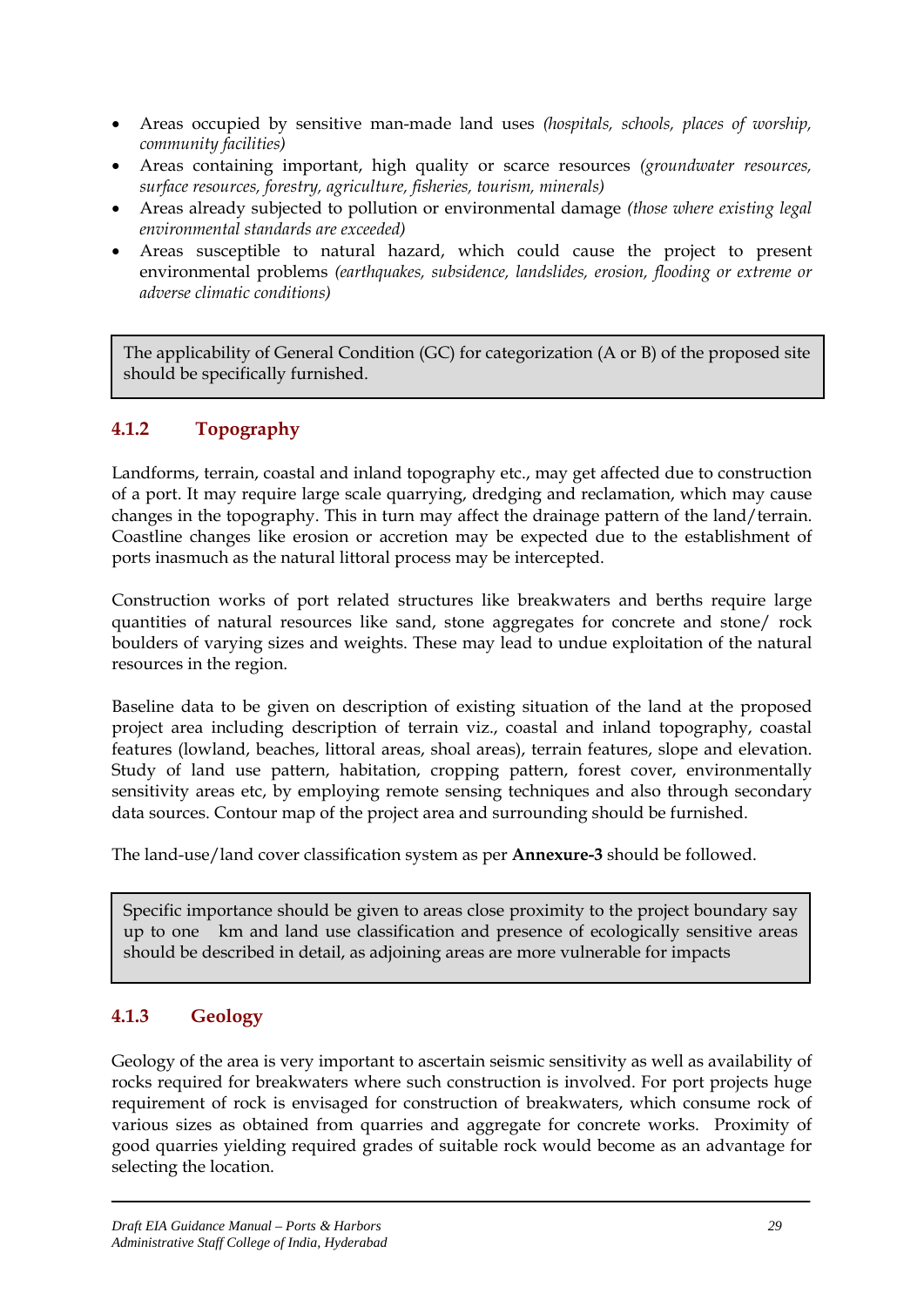Baseline data should be provided on rock types, rock texture and structure, geological conditions, geophysical and morphological details, regional tectonic setting (fractures/faults, folds, warping etc.), history of volcanic activity, seismicity and associated hazards, mainly in the coastal area. Information shall also be furnished on the quarry yields, strengths of rock, distance of quarries from habitat, restrictions for quarrying, environmental controls, statutory permits etc., needed.

#### **4.1.4 Soil**

Soil data including type, classification, characteristics, soil properties etc., are important from engineering considerations for design of structures, loading capacities of cargo stockpiles etc. Changes in parameters of soil also may affect plantation and vegetative growth, which in turn may endanger the health of local habitat.

Baseline data of the soil ascertained by way of soil investigations carried out is to be provided. Field surveys usually involve a combination of hand auger boring and drilling over the site in a systematic grid pattern, with more focus on specific areas of interest. Soil surveys should consider both the physical and engineering properties of the soil

Soil data in the proposed green belt area to ascertain the suitability for development greenbelt /mangrove plantation and for rain water harvesting should be covered

In the offshore areas of the proposed port, it is also necessary to ascertain the geo technical properties of soil up to a depth of 10 m below the proposed dredged depths where dredging is involved and up to hard strata where structures are to be sited in the harbour/coastal waters.

# **4.1.5 Meteorological data**

Meteorological data covering the following should be furnished. The data for at least a 10 year period should be presented from the nearest meteorological station, except for the history of cyclones and tidal surges for which 100 year data should be presented.

- Wind speed and direction,
- Rainfall,
- Relative humidity,
- Temperature, and
- Barometric pressures.
- History of cyclones

#### **a) Wind speed and direction**

For preliminary studies, information may be obtained from the available meteorological records of the area. Recording of velocity and direction of wind at the proposed site should be obtained by installing continuous and self-recording anemometers. The data collected should also be correlated with the data available at places nearest to site. From the data so collected, monthly and yearly wind roses should be prepared. Obtaining accurate wind and its interpretation are of importance as wind acts as an agent to convey soot, dust etc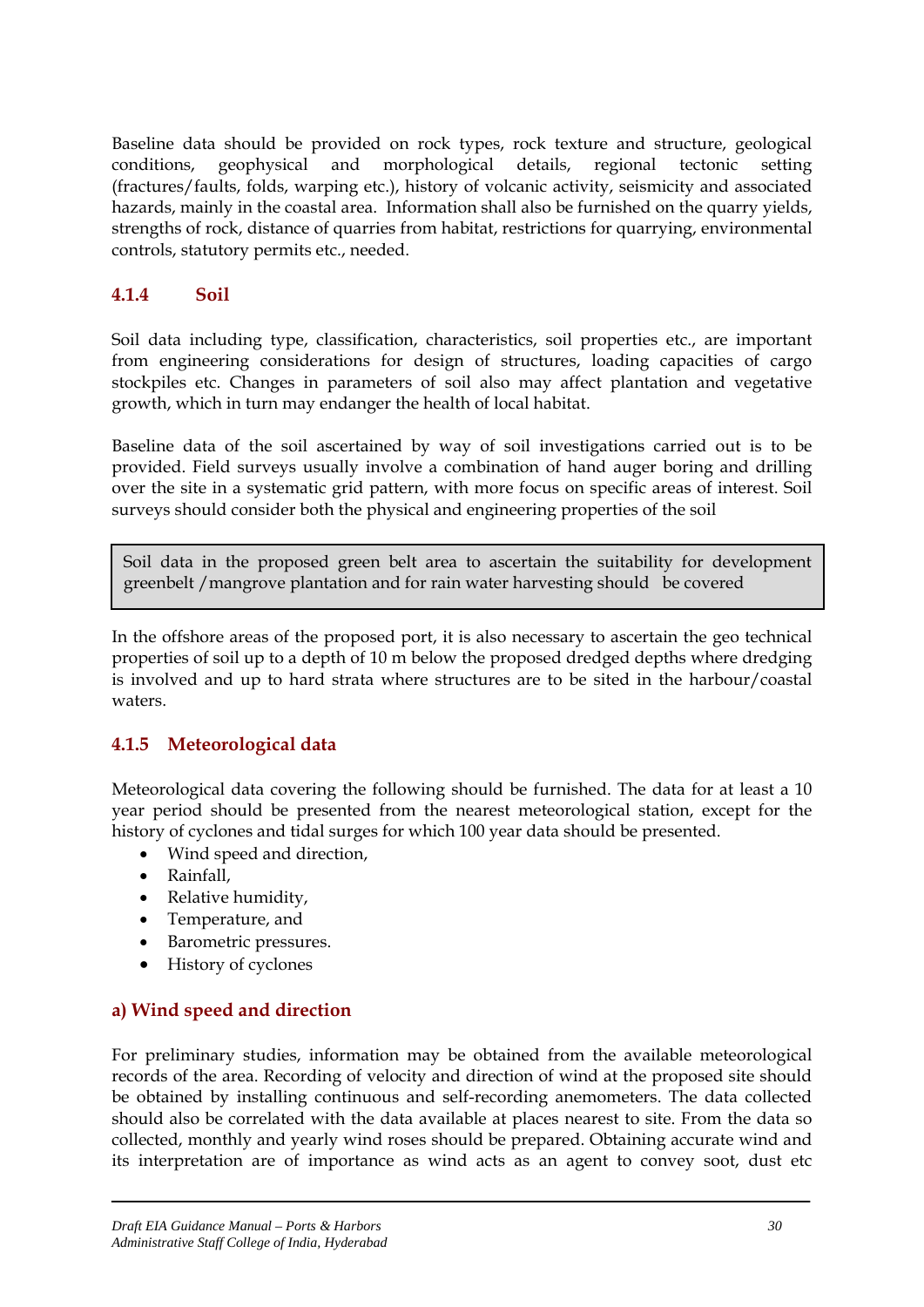generated both during construction and operational phases of port activity from project area to neighborhood.

# **b) Rainfall, humidity, temperature and visibility**

Historical data on other parameters like rain fall, temperature, humidity and visibility of the proposed port area, which is also important and should be collected. Seasonal changes of climate are associated with the changing monsoons. Data on rainfall and temperature are very important to plan and design safe operating systems, equipment, methods etc. Data collected shall be correlated with data available at places nearest to project site and with recorded data available at the IMD for the region. The length of periods over which data on various meteorological variables should be compiled may vary considerably. The data on annual average, minimum and maximum temperature, rainfall, relative humidity should be provided in the report.

### **c) History of cyclones**

Coastal areas are more subjected to damages during severe cyclones and storms. During severe cyclones the sea water levels near shore get increased due to storm surge and set up. Higher wind velocities tend to increase the incident wave heights. The low-lying coastal areas are thus prone to inundation and submergence during such cyclonic storms. Information on cyclonic storms of the region shall be compiled regarding track of cyclones, the velocity of maximum winds, duration, pressure drop at the cyclone center and speed of movement of cyclone center can be obtained from the IMD.

#### **4.2 Water environment**

Water environment includes three environmental settings, i.e. ground, surface and marine. Baseline data with regard to these three environmental settings should be generated. Central Pollution Control Board (CPCB) has stipulated criteria for raw water usages, use based classification of surface water and water quality standards for coastal waters. These are given in **Annexure 4 and 5.**

#### **4.2.1 Ground water**

Port activities during construction/operation may have impact on groundwater quality. Due to port construction existing water logging areas may be reclaimed with dredged soil. Pollutants from dredged soil are likely to enter into the ground water. The breakwater constructions lead to contain the seawater within the harbor limits. This is likely to increase concentration/sedimentation of pollutants in the harbor area, which may migrate in time to the neighboring ground water. Also surface water from cargos stacks may percolate as leachets into the ground and may contaminate the ground water.

Baseline data for ground water quality is to be established including data of pH, salinity, dissolved solids, BOD, coliform bacteria and other parameters to be decided based on the cargo to be handled. The description of water sampling locations may be given as in **Table 4.1.** In case it is proposed to tap the ground water during construction and or operation stage(s), the same should be quantified, and source of water supply should be identified.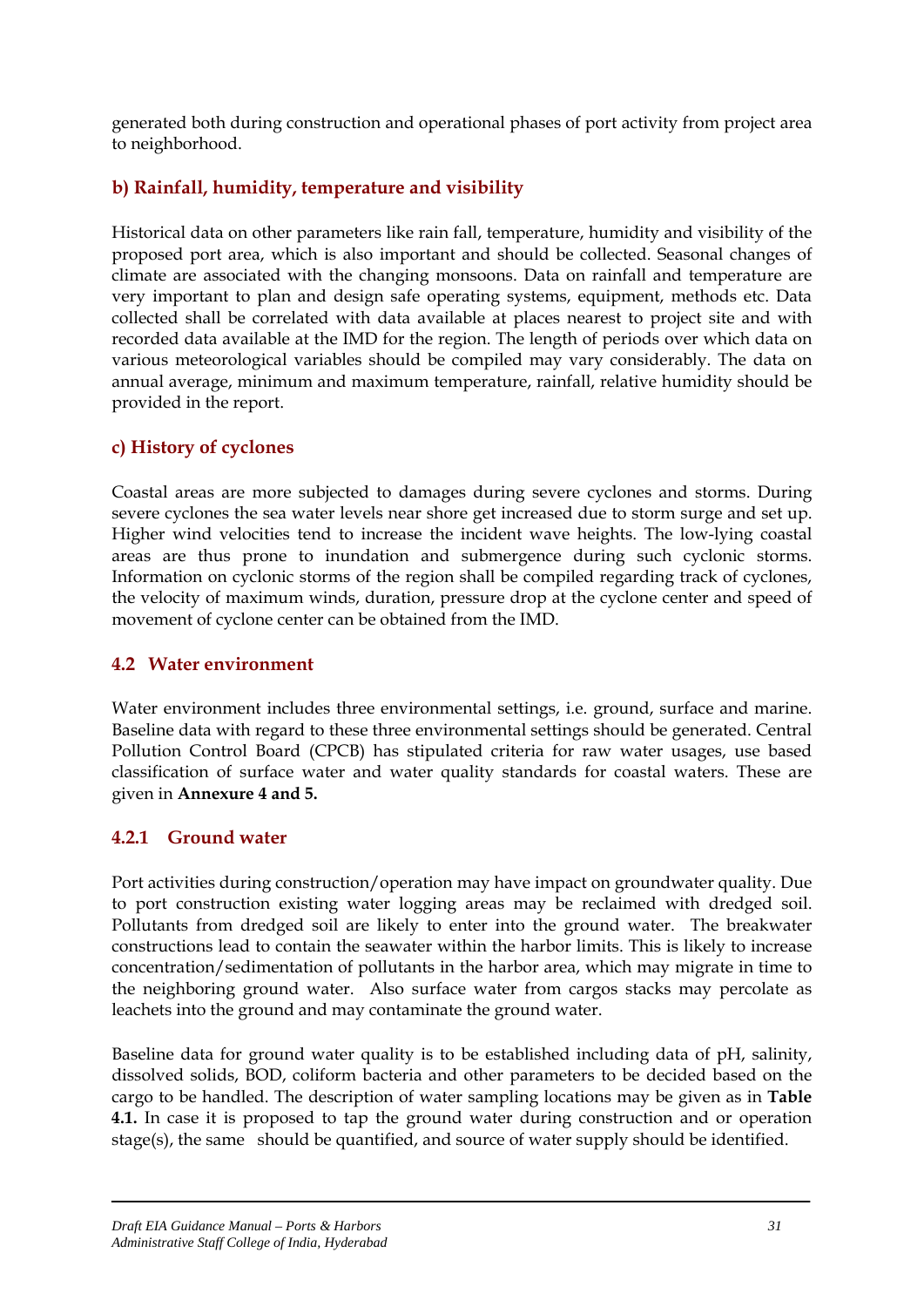The stress, if any on local ground water availability should be identified and comprehensive water demand should be estimated. The salinity along the stretch of the port shall be mapped.

### **4.2.2 Surface water**

Baseline data of sources of surface water like surface streams, lakes, tidal inlets, etc., along with their description, present quality is to be provided. The description of the water sampling locations may be given as in **Table 4.2.** 

In case it is proposed to tap the surface water during construction and or operation stage(s), the same should be quantified, and source of water supply should be identified.

The stress, if any on surface water availability should be identified and comprehensive water demand should be estimated.

### **4.3 Marine environment**

### **4.3.1 Coastal hydrology/geomorphology**

Coastal hydrology requires collection of oceanographic data during the study period covering the following parameters:

- Tides,
- Waves (wind waves and swells),
- Storm surges,
- Currents,
- Salinity,
- Sea water temperature
- Suspended load, and
- Seabed bathymetry

Tides move the water to high peaks usually twice each day and twice a month too much higher peaks. Tidal changes vary according to geographical location. To predict tidal changes data should be collected for a period of more than two weeks. It is also possible to estimate tidal parameters from tide tables published by National Hydrographic Office for many operating ports. Data of currents i.e., velocity and direction are required to obtain input data for simulation studies and model studies to estimate tidal flow and dispersion of pollutants. Wave observation is a prerequisite for reliable prediction of highest waves and littoral drift. Data on high waves is important for the design of structures and long term wave data is important for analyzing the wave energy which effects beach erosion and accretion. The period of wave observation should be long enough to include rough sea conditions. National wave atlas published by National Institute of Oceanography may be helpful to get deep-water wave data of the regions covered therein. Survey of depth of sea bottom, littoral drifts distribution of sand particle size is also necessary for the assessment of shoreline changes.

Data of these oceanographic parameters are normally collected for evaluating engineering feasibility and carry out preliminary/detailed design as per corresponding criteria/ norms.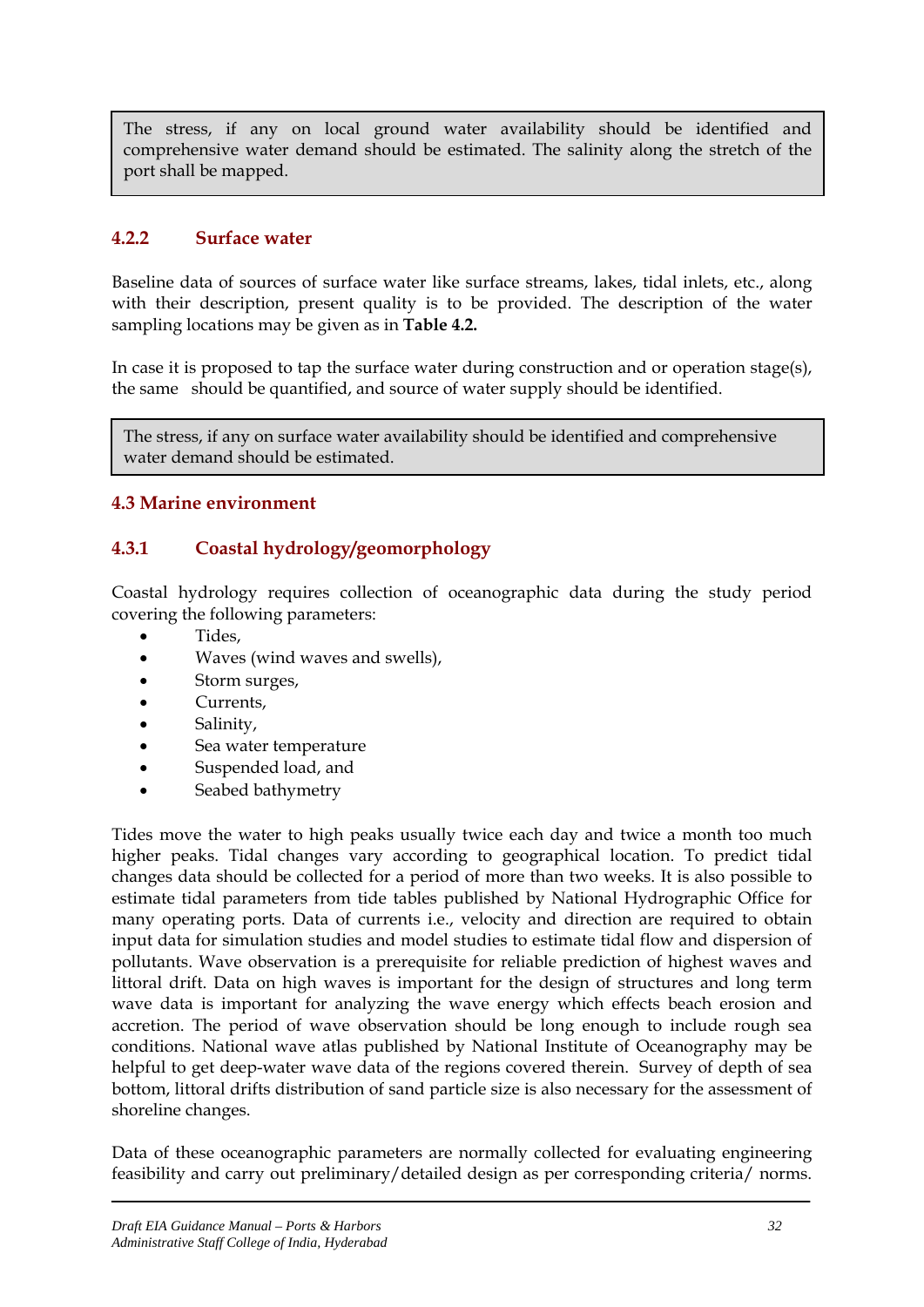Summary of such information shall be furnished in the EIA report in order to appreciate and assess their impacts. As the location of port along a shore and layout of major port structures may affect the wave, current and sediment transport patterns, accuracy of the data of these oceanographic parameters is of vital importance in identifying and assessing corresponding impacts. Guidance note for collection of oceanographic data are given in **Annexure-6.** While bathymetry is a one-time parameter, oceanographic data such as currents, waves, tides, etc need to be measured at least for two seasons.

Coastal hydrology cited here includes factors concerning currents, tidal flow, littoral drifts, beach erosion, water drainage, sediment deposition, groundwater flow, and other physical phenomena in the shore zone.

The location of a port, construction of breakwaters and dredging may cause changes in current patterns and littoral drifts. The change of littoral drifts may lead to erosion or accretion in shore zones. The creation of the port may cause changes in river flow and water front drainage. A study on likely changes in littoral drift and sediment transport due to the project activity should to be taken up through modeling.

Baseline date of above parameters at the project area and the neighborhood areas should to be ascertained by proper surveys, frequency distribution of surface wind, wind direction, frequency of tropical cyclones (depressions, storms, typhoons) and associated hazards, other atmospheric disturbances, rainfall and temperature, climatological normal and extremes. Base line data should extend at least to water depths of more than 10 m of proposed deepening of the harbor approach and basin as per master plan of the port proposed. Base line data should also include details of existing mangroves, marshy lands, coastal vegetation, sand dunes, coastal stability, seismic characteristics, history of any endangered species, coastal erosion, shoreline changes, if any etc.

# **4.3.2 Bed sediment contamination**

Bottom contamination encompasses many kinds of contamination of bottom sediments by toxic or harmful substances, oils, oily mixtures and other hazardous materials. Contamination of bottom sediments are often measured by the size of sediment particles, pH, colour, smell, oil and grease, organic materials, and concentration of organic nitrogen, phosphorus, sulphide, and toxic substances such as heavy metals and pesticides including toxic components of antifouling paints.

Location of a port, construction of breakwaters and dredging may accelerate sediment deposition in stagnant water behind structures and cause contamination of the sea bottom. Sediment deposition covers bottom biota and physical habitat. Baseline date of above parameters at the project area and the neighborhood areas should to be ascertained by proper surveys.

# **4.3.3 Sea/harbor water quality**

Port activity comprising of construction of breakwaters, berths, wharfs, jetties and operations like dredging, cargo handling, discharges from drainage rivers, rivulets, estuaries, discharges from ships are likely to effect the harbour water quality. The Breakwater constructions lead to contain the seawater within the harbour limits. This is likely to increase pollutants in the harbour water.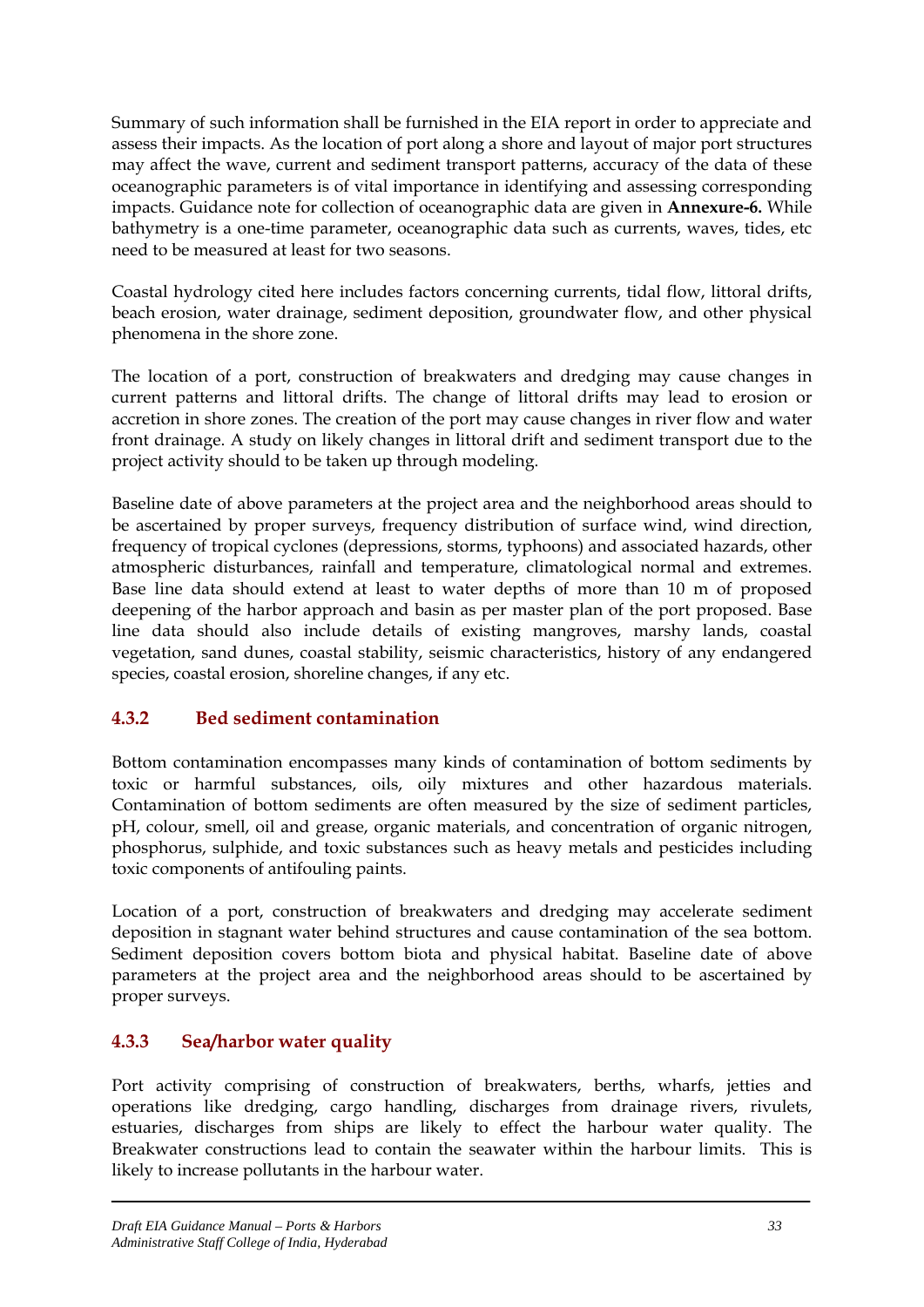Baseline data on chemical parameters in the open sea and navigation channel and harbour area of the proposed port should be ascertained for understanding hydro chemical characteristics in the marine environment (such as BOD, DO, pH, TSS, salinity, heavy metals etc. The sampling is generally carried out at 0.1d, 0.5d and 0.9 d where "d" is the depth of water at the location. The sampling shall be carried both during ebb and flood conditions and during periods of high and low upstream discharges.

#### **4.4 Biological environment**

The baseline status for biological environment should be established by studying distribution pattern, community structure, population dynamics and species composition of flora and fauna. Biological environment like water encompasses both land, coastal and marine habitat and as such field surveys differ widely in the three cases.

### **4.4.1 Marine/coastal ecology**

Marine and coastal ecology includes aquatic fauna and flora composed of a large number of species of bacteria, phytoplankton, zooplankton, benthonic organisms, coral, seaweed, shellfish, fish and other aquatic biota, terrestrial flora such as mangroves and wetlands. Loss of bottom habitat and fishery resources is also significant problems included in this category. The location of a port affects aquatic fauna and flora through changes of water quality, coastal hydrology and bottom contamination.

Baseline data of above parameters at the project area should to be ascertained by proper surveys including mangroves and marshes and other coastal vegetation, sand dunes, coastal stability, and seismic characteristics. History of any endangered species, coastal erosion, and shoreline changes, if any. Fisheries activity in the proposed area should be ascertained from the fisheries department.

Survey of aquatic biota should be carried out using different methods, depending on group of organisms. Sampling of aquatic organisms and their measurement is usually done by the methods listed in **Annexure-7**

# **4.4.2 Flora and fauna in the neighborhood**

Details on secondary data on the existing flora and fauna in the project area as well as with in 15 kms from project boundary, carried out by an university/institution under the relevant discipline (such as BSI, ZSI, WII, etc) should be included in the list of flora and fauna along with classification as per schedule given in the Wild Life Protection Act, 1972 (for fauna) and in the Red Book Data (Flora) and a statement clearly specifying whether the study area forms a part of an ecologically sensitive area or migratory corridor of any endangered fauna.

#### **4.5 Air environment**

Baseline data for the parameters RSPM,  $SO_2$ ,  $NO_x$ ,  $CO$  and heavy metals (keeping in view of cargo proposed to be handled), extending an area up to 5 km from the project boundary should be generated for one season other than monsoon as per the CPCB norms. The monitoring locations and the results should be presented as per **Table 4.3** & **4.4.** Specific importance is to be attached to areas in close proximity of project say up to 1 km and areas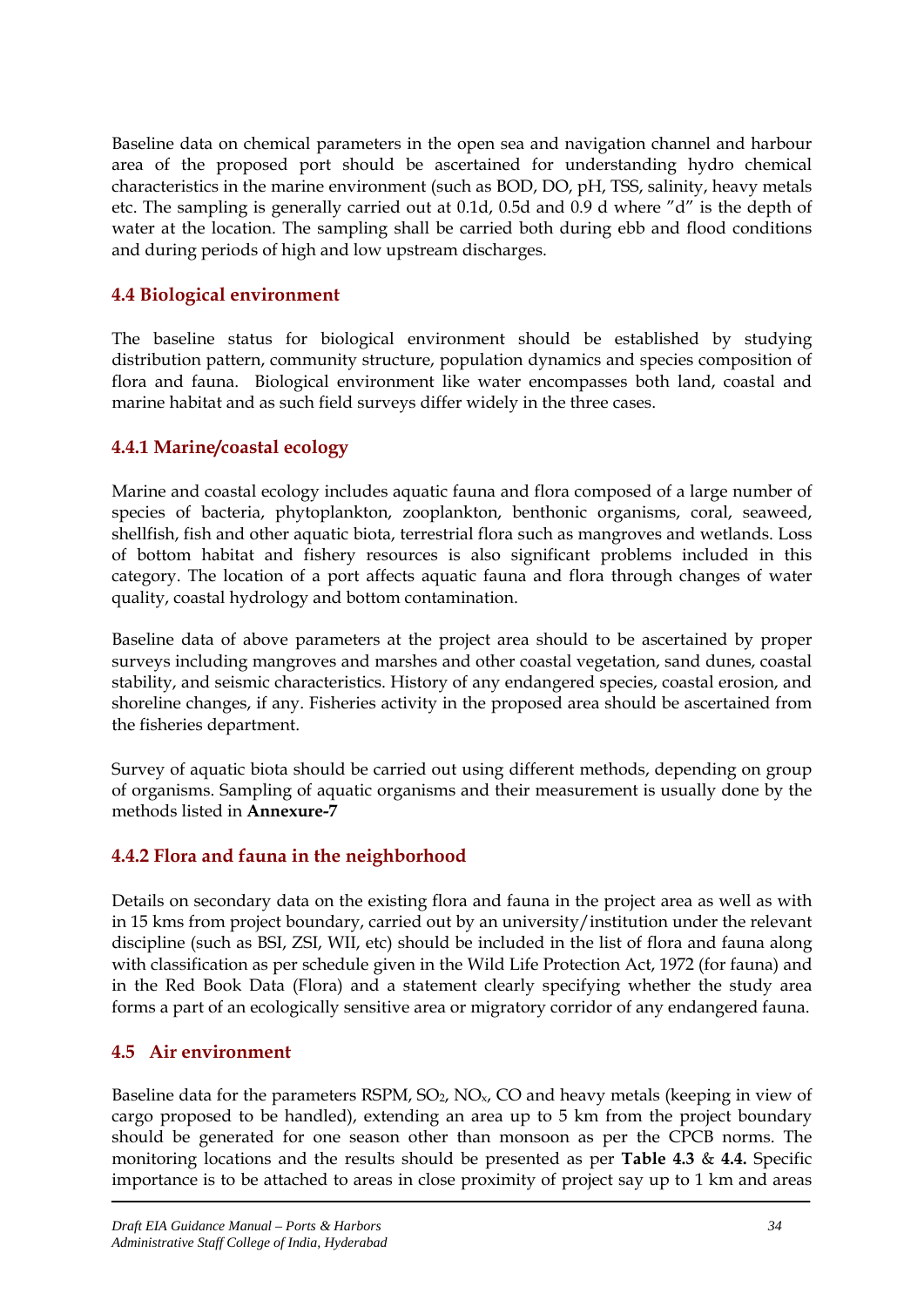of habitat, recreation places and sensitive zones such as schools and hospitals in the neighborhood, if any. The values shall be compared with National Ambient Air Quality Standards **(Annexure 8)**

The number of monitoring stations can be selected based on the general criteria as mentioned in the **Annexure-9,** duly giving consideration to the sensitive environmental receptors in the study area.

#### **4.6 Noise**

Baseline data at the project area and the neighborhood habitat areas is to be monitored as per CPCB protocol. Noise pollution generated by road traffic, cargo operations, ship traffic and other port activities also cause nuisances to local people. Hourly monitoring of noise levels (Leq) should be recorded for 24 hours by using noise level meter for 15 minutes during each hour. Noise standards have been designated for different types of land use, i.e. residential, commercial, industry areas and silence zones as per the Noise Pollution (Regulation and Control) Rules, 2000 notified by the Ministry of Environment and Forests **(Annexure 10)**. The noise environment studies can be restricted up to 1km from project boundary or distance to nearest habitation whichever is more. The description of noise monitoring locations may be give as in **Table 4.5.**

#### **4.7 Existing solid waste disposal facilities**

Wastes from construction are mainly spoils generated by civil construction, dredging. Wastes generated during port operates includes oily wastes such as bilge water, ballast water, washing water, lubricant oil, sewage and garbage, hospital waste and cargo residues. These waste discharges/spills cause problems of pollution, floating garbage, unsanitary conditions, odour and other degradation of water quality.

Details of authorized municipal solid waste facilities, biomedical treatment facilities and hazardous waste disposal facilities in the area are to be ascertained by proper surveys. This will help the project proponent to ascertain the availability of common environmental infrastructure facilities or to plan separately.

 Incase, common environmental infrastructures are planned for utilization, the adequacy of the same shall be ascertained.

#### **4.8 Socio-economic and occupational health environment**

Building or expanding a port often requires relocation of the local community, sometimes causing conflicts with local people and may change the cultural traditions of the local community. Oil and oily wastes discharged from ships may reach nearby beaches and spoil recreational activities, which cause serious damage to tourism. Ship traffic may disturb pleasure boat cruising and fishery boat operations. The possibility of accidents in the ship traffic becomes a worry to local people. Ship calls create many related jobs including pilotage, tug services, stevedoring, bunkering and crew services; however, they may bring considerable changes in the life style of local people.

Socio-cultural impacts include all kinds of influence on the local community and people's life style such as relocation of villages, industrialization, population growth, and the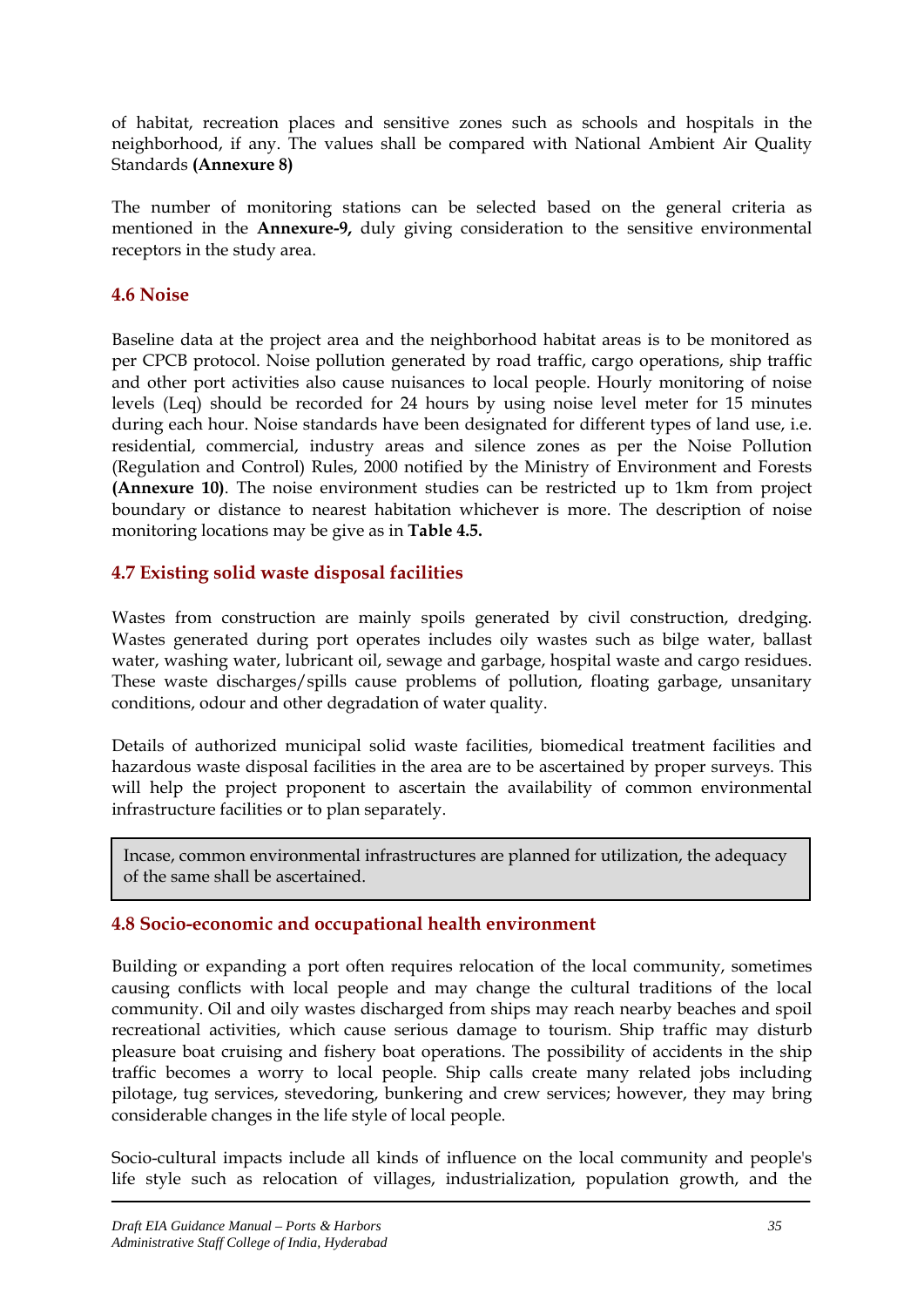formation of slums. It may have impact on fisheries. **Annexure 11** gives the illustrative types of socio-economic impacts due to port activity for reference.

Baseline date of above parameters at the project area and the demography, particularly on human settlements, health status of the communities, existing infrastructure facilities in the proposed area and area of impact due to the proposed activity should be collected. Information on fish production, total catch, as well as number of fisherman and their income should be collected.

Present employment and livelihood of these populations, awareness of the population about the proposed activity should be collected.

# **4.9 Public utilities**

Transportation of construction material during the construction phase and cargoes to/from the port during the operations phase of the port may result in excessive use of existing public infrastructure like roads, railways and in-land waterways etc., resulting in congestion and early ageing etc. Similarly public utilities such as water supply, drainage, electrical power etc may also get undue demand.

Base line data of existing public utility infrastructure shall be ascertained and reported to assess the impacts of the project on these public utilities in order to incorporate desired methods in the EMP and monitor the same during the construction as well as operational phases of the port.

Incase of handling hazardous chemicals, the existing off site emergency facility system is to be explained. This will help the project to plan integration with the existing off site emergency facility.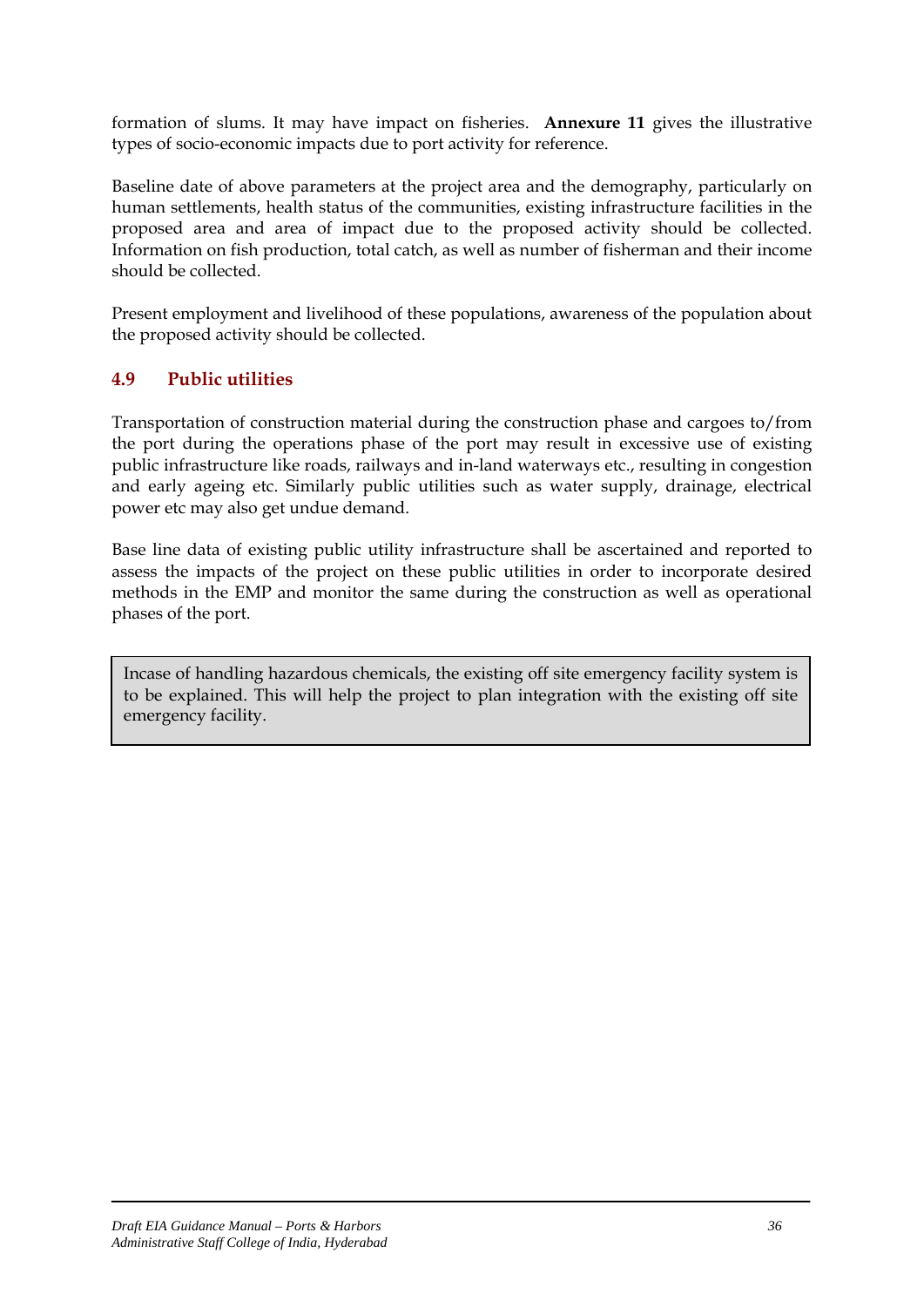# **Anticipated Environmental Impacts and Mitigation Measures**

# **5.0 General**

The purpose of the EIA is to quantify the impact and ensure that changes to the environment fall within acceptable pre-defined limits and to give the environment its due place in the decision-making process by clearly evaluating the environmental consequences of the proposed activity before action is taken. The potential adverse effects of port development encompass land, water pollution, contamination of bottom sediments, loss of bottom habitat, damage to marine ecology and fisheries, beach erosion/accretion, current pattern changes, waste disposal, oil leakage and spillage, air pollution, noise, vibration and flood light effect.

By suitable means including modeling where necessary, the impact of all the identified environmental concerns of port activities on each facet of the environment should be assessed both during construction and operational phases and suitable mitigation measures against the potential adverse impacts should be considered such that an effective EMP can be prepared and adhered to during the project construction and operations phases. The impacts and the mitigation measures pertain to the different phases like location, construction and operation (ship traffic and cargo operations) of the port.

# **5.1 Land environment**

# **5.1.1 Potential impacts due to port location**

Changes in land use pattern for example, change from agriculture, housing, etc., to port related activity may necessitate rehabilitation and resettlement (R&R) of effected communities/villages.

Port projects may also involve changes in land terrain like cutting of high grounds and hillocks, filling of low lying areas for creation huge extant of port infrastructure like operational areas, storages, roads, railway lines etc. Such terrain changes are likely to affect drainage patterns as well as road rail connectivity. The impacts of such changes in the terrain shall be in order to incorporate desired methods in the EMP and monitor the same during the construction as well as operational phases of the port.

Coastline changes like erosion or accretion may be expected due to the establishment of ports inasmuch as the oceanographic and littoral process may be intercepted due to construction of breakwaters, groynes etc., and dredging and reclamation works. These are likely to have serious consequences. These impacts are to be, therefore, assessed by proper techniques some times involving mathematical/physical model studies.

Transportation of huge quantities of construction material for the breakwaters, berths, operational, administrative and welfare buildings, land filling/development, formation of storage and stacking yards etc., during the construction phase and transport of cargoes to/from the port during the operations phase of the port may result in excessive use of existing public infrastructure like roads, railways and in-land waterways etc., resulting in congestion and early ageing etc. Similarly public utilities such as water supply, drainage, electrical power etc may also get undue demand.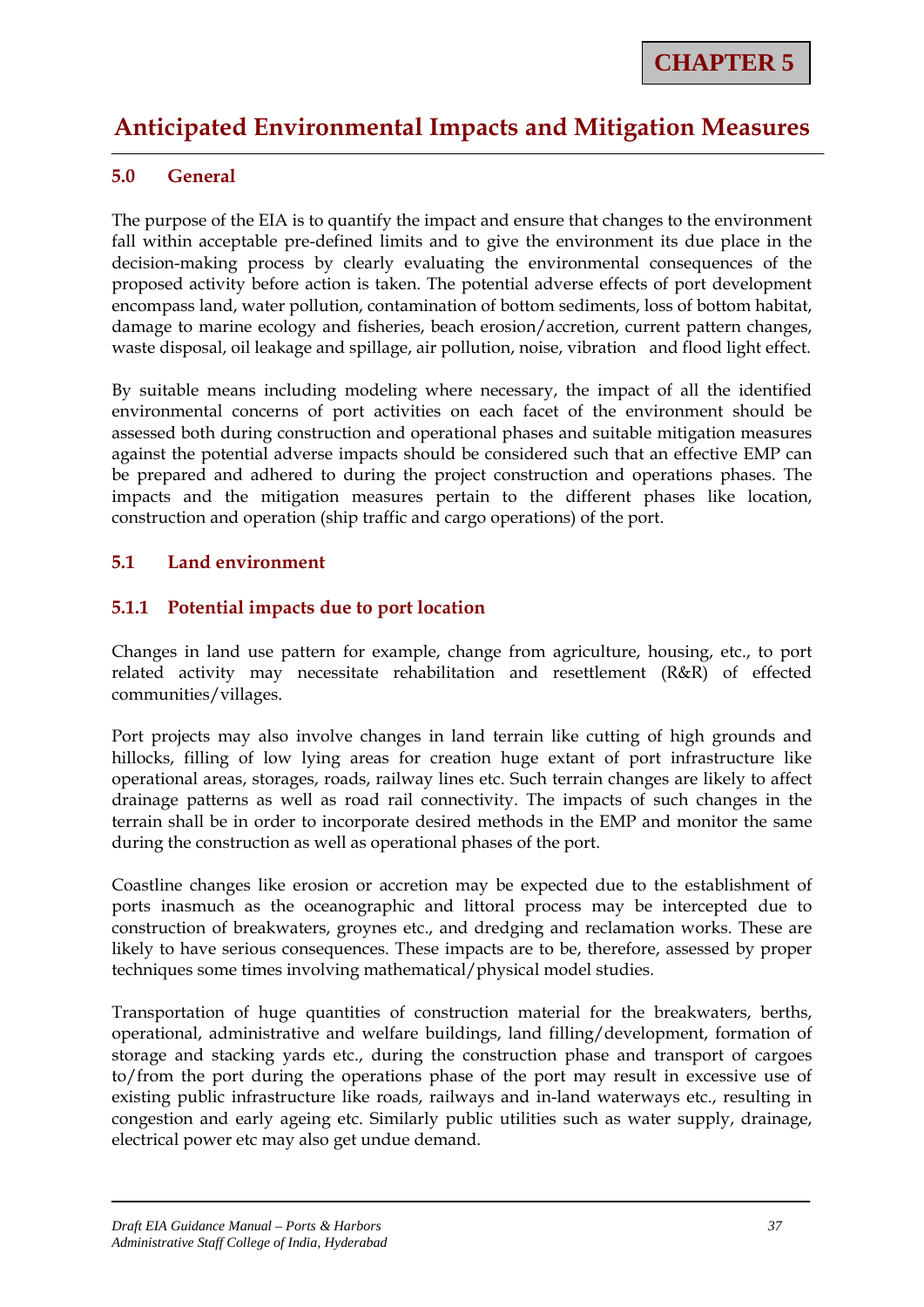#### **Mitigation measures**

Careful site selection and port design should be carried out, focusing on the possibility of limiting the extent of land area requirement. Where R&R measures are necessitated, these measures are to be undertaken by the proponent to the satisfaction of effected communities and the regulatory authority.

Land acquisition where required shall be carried out by duly acceptable transparent nonrestrictive methods as may be directed by the concerned authorities and duly addressing the concerns of the effected communities/villages.

Coast line changes like erosion or accretion likely to have serious consequences are to be, assessed by proper techniques some times involving mathematical/physical model studies to ascertain remedial measures such as shore protection works, sand bye passing etc., The implementation of these measures and coast line stability/changes should be monitored during implementation of the construction and operation phases of the project.

Drainages and road and rail connectivity's should to suitably designed and implemented to overcome affects of changes in land terrain. The existing network of road and rail infrastructure should be improved by suitable expansion including development of bye passes as part of project to avoid congestion of existing road rail net works and resulting inconvenience to the public. Similarly the utilities like water supply, sewage treatment/disposal, waste management/disposal, electrical power supply should be augmented or developed as the case may be as a part of the port project.

## *Land reclamation*

Land reclamation from the sea usually brings the problem of effluent of turbid water in the landfill site. It is sometimes economical to reclaim the land by dumping landfill material without any revetment or retention bunds. This method is not applicable to land fill with silt or clay or to the sea area with high waves. In order to prevent turbid water from land reclamation retaining bunds are usually built in advance of landfill.

Settling ponds play an important role in reducing the effluent of turbid water. The use of coagulants encourages the settlement of fine materials but should be monitored at the outfall and near by points in the sea. Filtration of discharge water through sand layer is also an effective method to reduce suspended solids and thereby turbidity.

Dredging should be conducted if necessary, and based on an assessment of the need for new infrastructure components or port navigation access to create or maintain safe navigations channels, or, for environment reasons, to remove contaminated materials to reduce risk to human health and the environment.

# **5.1.2. Potential impacts during construction**

Transportation of huge quantities of construction material for the breakwaters, berths, wharfs, jetties, operational, administrative and welfare buildings, land filling/development, formation of storage and stacking yards etc., during the construction phase and transport of cargoes to/from the port during the operations phase of the port may result in excessive use of existing public infrastructure like roads, railways and in-land waterways etc., resulting in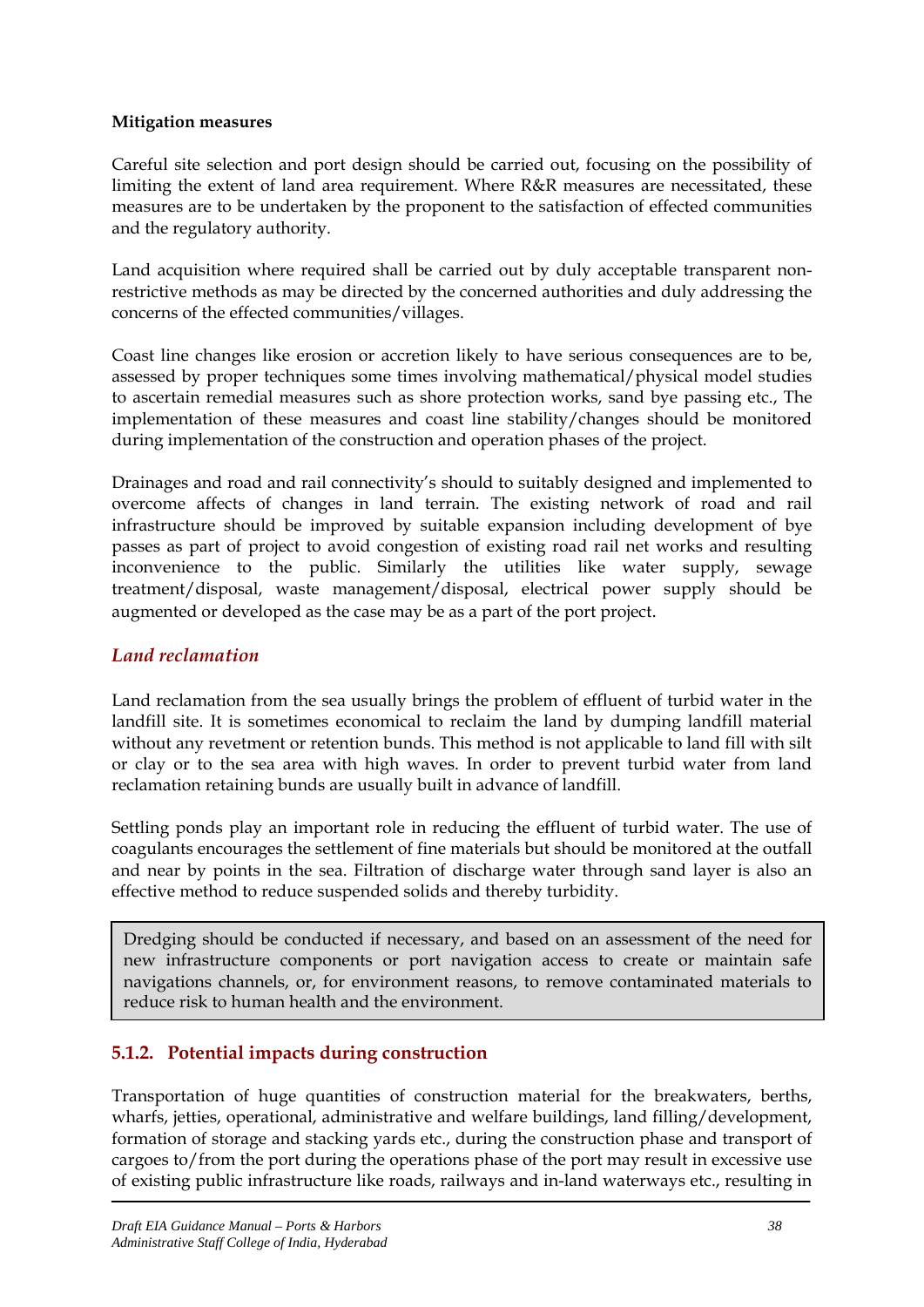congestion and early ageing etc. Similarly public utilities such as water supply, drainage, electrical power etc may also get undue demand.

# **Mitigation measures**

Where R&R measures are necessitated, these measures are to be undertaken by the proponent to the satisfaction of effected communities and the regulatory authority. Land acquisition where required should be carried out by duly acceptable transparent nonrestrictive methods as may be directed by the concerned authorities and duly addressing the concerns of the effected communities/villages.

Drainages and road and rail connectivity are to suitably designed and implemented to overcome affects of changes in land terrain.

The existing network of road and rail infrastructure shall be improved by suitable expansion including development of bye passes as part of project to avoid congestion of existing road rail net works and resulting inconvenience to the public. Similarly the utilities like water supply, sewage treatment/disposal, waste management/disposal, electrical power supply shall be augmented/developed as the case may be as part of the port project.

# **5.1.3. Potential impacts during operations**

Ship traffic and discharges may cause environmental concerns on the land where they are unloaded and stored or when they are being transported.

# **Mitigation measures**

If port or harbor expansion or upgrading will result in more vehicular traffic, the increases and their impacts must be evaluated. Background data required, if available, should include an up-to-date delineation of the existing roadway network with indication of any expansion or improvement either underway or in the planning stage, quantification of present traffic loads and their periodicity, accident data with indication of severity (casualty losses, deaths and injuries), and any special characteristics of traffic (trucks, taxis, buses-frequency, routes etc.)

Important aspects will be the nature of the increases (workers communicating, trucks, tractor-trailers, heavy loads, hazardous cargoes, etc. general commercial traffic), the nature and patterns of congestion, and routes likely to carry the expand burden. With these projections developed, preliminary plans should be developed for improved roads and highways, new bypass routes to serve the additional traffic, and needs for traffic control. Additional problems include over-night working of trucks and drivers, trucks waiting for port access, damage by trucks to roadways, and spillage from trucks. An important factor in developing these requirements is an examination of the secondary impacts-traffic increases not directly attributable to the project but expansion of residential, market and commercial areas due to the enlarged industrial employment base.

Only cargoes permitted under statutory acts, rules, regulations and directions shall only be handled in the port duly complying with approved procedures to the extent facilities exist at the port. Ship traffic, especially international trade, shall also comply with International Ship and Port Safety (ISPS) Code.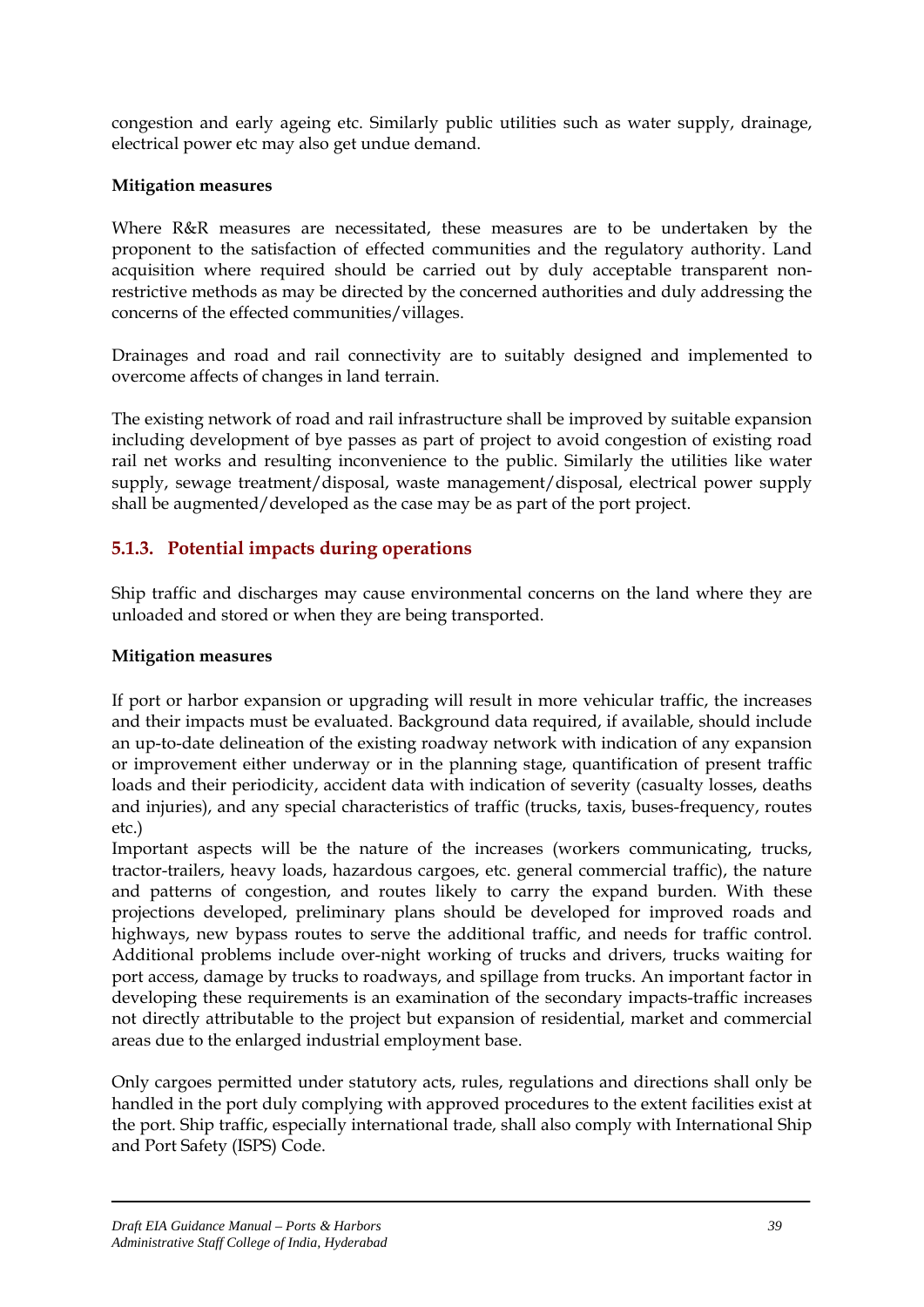Green-belt development along the periphery of the port boundary, around the storage yards and also along the roadside should be undertaken as per CPCB norms, subject to the suitability of the soil conditions.

# **5.2 Water environment**

# **5.2.1 Potential impacts due to port location**

Impacts due to associated and ancillary port activities should be assessed

Breakwaters and landfills may change current patterns and cause stagnation of water behind the structures. If municipal or industrial effluent flows into a port, stagnant port water may deteriorate through a dramatic increase of phytoplankton and a decrease of dissolved oxygen, resulting from eutrophication of water, caused by effluents containing nutrient salts (chemical compounds including N and P). Anaerobic water leads to the generation of hydrogen sulphide (H2S) and can be identified by its odour. It has serious effects on organisms. Municipal sewage also brings coliform bacteria into the port and may cause unacceptable contamination of the harbour.

#### **Mitigation measures**

The impacts due to associated and ancillary port activities should be estimated based on possible assumption of population and economic growth. Design of sewage treatment system, installation and regulation of effluent into rivers or the sea, diffusion of pollutants, etc are to be assessed by models to predict future levels of water pollution.

Careful site selection and port design should be carried out, focusing on the possibility of water stagnation. If the basic pollution level is critically high, a sewage treatment system should be planned as part of the environment management of the area. Regulations on discharges of effluents into water and provision of sanitary treatment facilities are indispensable for reducing pollutants from hinterlands. In a polluted bay or port, it could be effective to dredge or cover contaminated bottom sediment capping to reduce the flux of pollutants from the sediment to the water.

# **5.2.2 Potential impacts due to port construction**

Pile driving, deposition of rubble, dredging, sand compaction and other construction work in water cause re-suspension of sediments and turbid water. Re-suspension of sediments in water leads to an increase in the level of suspended solids and in the concentration of organic matter, possibly to toxic or harmful levels. It also reduces sunlight penetration.

Work vessels are a possible cause of oil spills, garbage discharge, and leakage of other substances into water. Diffusion from concrete work in water and overflows from landfills may be possible sources of water pollution.

Potential impacts to be assessed also include physical properties of the water, disruption or destruction of bottom sediment organisms, wildlife habitat disruption of destruction, wildlife breeding and feeding grounds disturbed or destroyed, broken life cycles and food chains, soil erosion, regeneration potential of vegetation, loss of native forage, effects of air and water pollution on plants and animals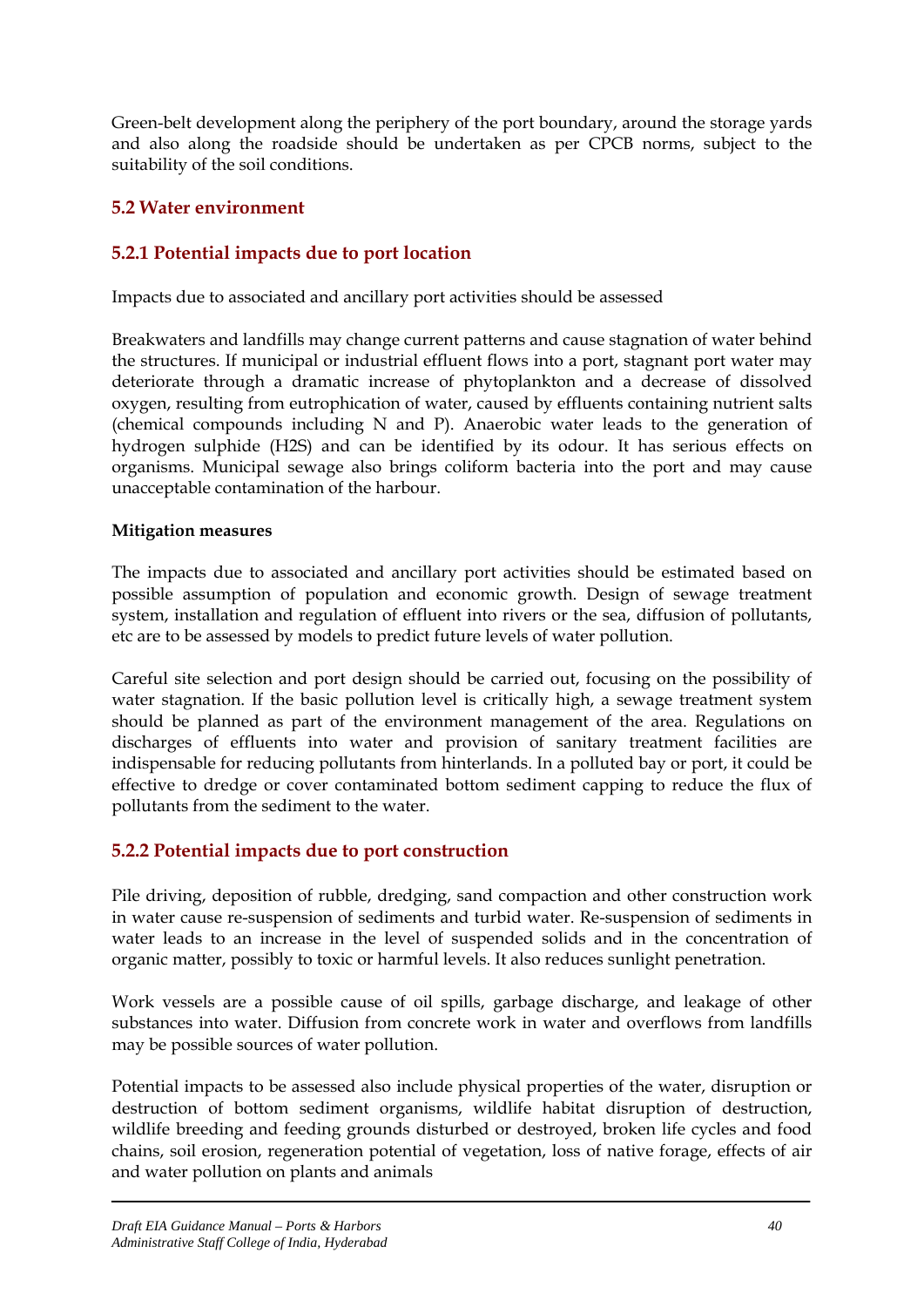#### **Mitigation measures**

The adverse effects of construction work could be minimized by appropriate selection of equipment in pile driving or dredging, proper use of silt curtains, careful planning of settling ponds and overflow weirs for landfills, and suitable transport of construction materials and dredged material. Proper disposal of dredged material plays a critical part in preserving the environment. Deposition in landfills may offset problems being caused by dumping at sea.

# **5.2.3 Potential impacts due to port operations**

Possible discharges from ships that could be sources of water pollution are bilge water, ballast water, oily wastes, sewage, garbage and other residues in a ship. Spills of oils, lubricants, fuels and other oily liquids may be other sources of water pollution. Once an oil or oily compound is

On the surface of seas in tropical or temperate zones, oils can be polymerized gradually by biodegradation and eventually form dense particles, which sink. Concentration of oily compounds in water is an important indicator of water quality, particularly in recreational water areas. Repair docks may be a possible source of toxic or harmful materials such as anti foulants, paints, or heavy metals.

Water drawl sources shall be identified and its impact shall also be predicted. Similarly, wastewater discharge into sea and impact prediction shall be carried out. Adequacy of outfall in mitigating the adverse impacts shall be ensured by suitable study.

## **Mitigation measures**

Appropriate regulations on ship discharges and provision of reception facilities are indispensable for proper control of emissions and effluent from ships. Detection of spills is also important for regulating ship discharges. To handle the accidental spills recovery vessels, oil fences, and treatment chemicals should be prepared with a view to minimizing dispersal. Proper contingency plans and a prompt reporting system are keys to prevention of oil dispersal. Periodical clean up of floating wastes is also necessary for preservation of port water quality.

Mechanism to monitor the pollution from the ships and enforcement by the port should be discussed.

# **Impacts on water quality due to cargo operations**

Runoff from raw material storage, spills from bulk cargo handling, and wind-blown dust are possible sources of contamination of port water. Toxic or harmful substances may be included in runoff from sulfur, bauxite, phosphates, nitrogenous manure, coal, metal ores and other cargo materials. Organic materials in runoff are decomposed to the inorganic form, spending dissolved oxygen and increasing the nutrient level in water. Accidental spills of toxic, harmful materials, oils or oily compounds, and other raw materials are also possible sources of contamination of water.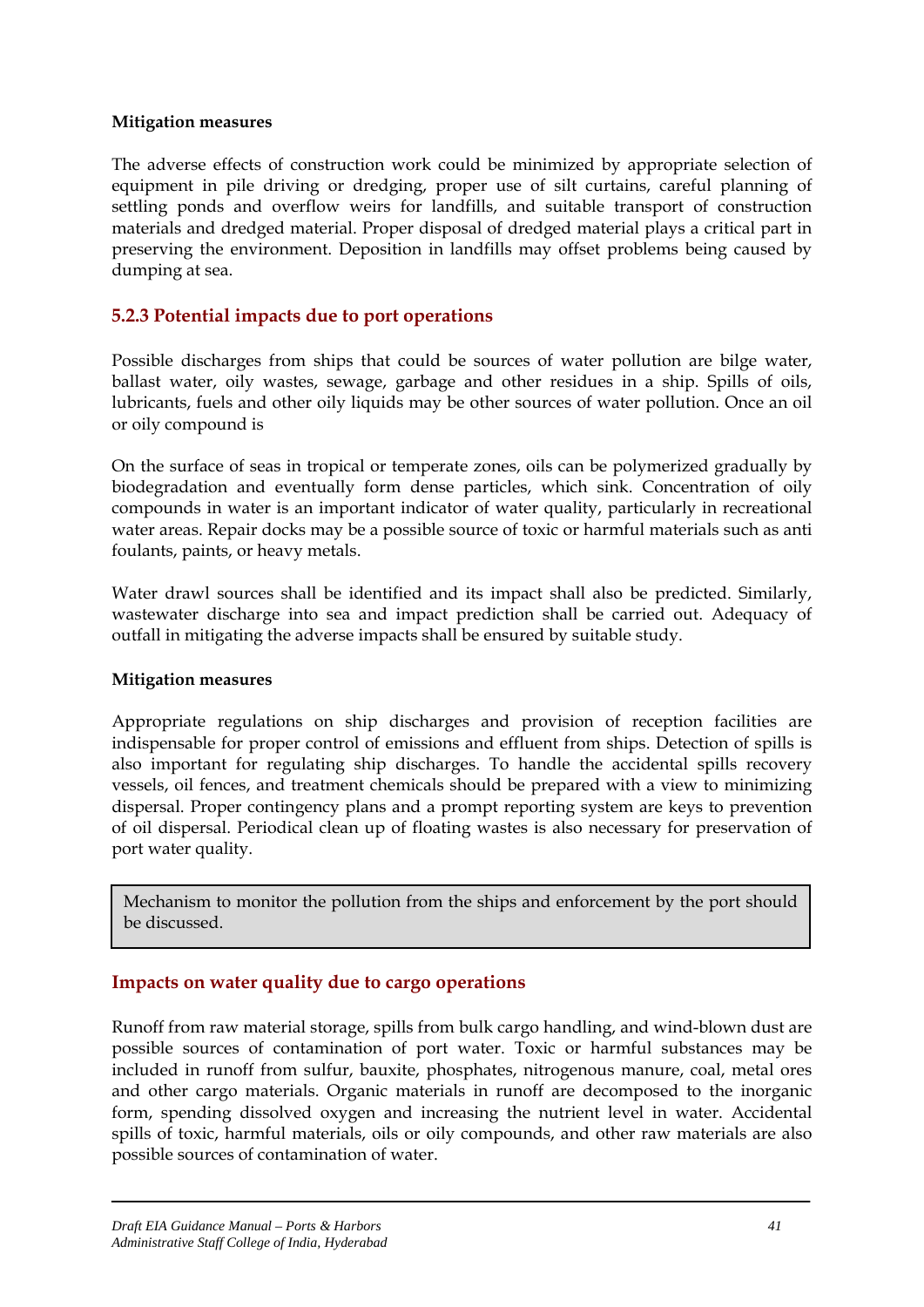#### **Mitigation measures**

Counter measures against runoff are: (a) covering or enclosing raw material storage areas (b) sprinkling water on raw material except anti-humid materials like grains or cement (c) providing special equipment for cargo handling and transport (e.g., covered conveyor or pneumatic unloader) and (d) other methods to reduce the influence of wind and rain. A reversed slope apron is an effective means to avert rainfall from washing away from the apron and joining the seawater directly. The drains from the apron are led to a settling pond and released into the sea after settlement of suspended materials.

# **5.3 Marine environment (coastal hydrology/bottom contamination, sea/harbour water quality)**

# **5.3.1 Potential impacts due to port location**

The location of a port may cause changes in current patterns and littoral drifts due to alteration of wave refraction, diffraction and reflection. The change of littoral drift may lead to erosion or accretion in shore zones. Altered currents or reflected waves may endanger small ships maneuvering near structures. The creation of a port may cause changes in river flow and waterfront drainage. Tides are usually unaffected by port construction except where an enormous amount of land reclamation takes place in a closed bay. Currents are altered by marine structures and land reclamation and these can be predicted by computer simulation models

The location of a port may accelerate sediment deposition in stagnant water behind structures and cause contamination of the sea bottom. Sediment deposition covers bottom biota and physical habitat. Pile structures shade the bottom and affect habitat. Eutrophication of water induces sedimentation of dead plankton and changes chemical characteristics of bottom sediments, resulting in an increase of organic matter, hydrogen sulphide, and mobilization of harmful substances.

## **Mitigation measures**

Careful site selection and port design should be made to minimize the impact due to changes in current patterns and other coastal hydrology. Model experiments or computer simulations of these changes are useful in developing an appropriate design. Coastline changes like erosion or accretion that are likely to have serious consequences are to be assessed by proper techniques. Remedial measures for shoreline protection, like construction of sea walls, groynes, sand bye passing or beach nourishment, etc should be planned. The implementation of these measures and coastline stability/changes should also be monitored during the construction and operation phases of the project.

# **5.3.2 Potential impacts due to port construction**

Dredging may cause changes in current patterns and flows as well as salt wedge intrusion into a river mouth or littoral drifts in the shore zone. Changes in littoral drifts lead to beach erosion or accretion. Disposal of dredged material on land may possibly cause leakage of harmful substances into ground water or changes in waterfront drainage.

Construction work and dredging disturb bottom sediments and induce re-suspension, dispersal and settlement of such sediments. Dumping of dredged material directly alters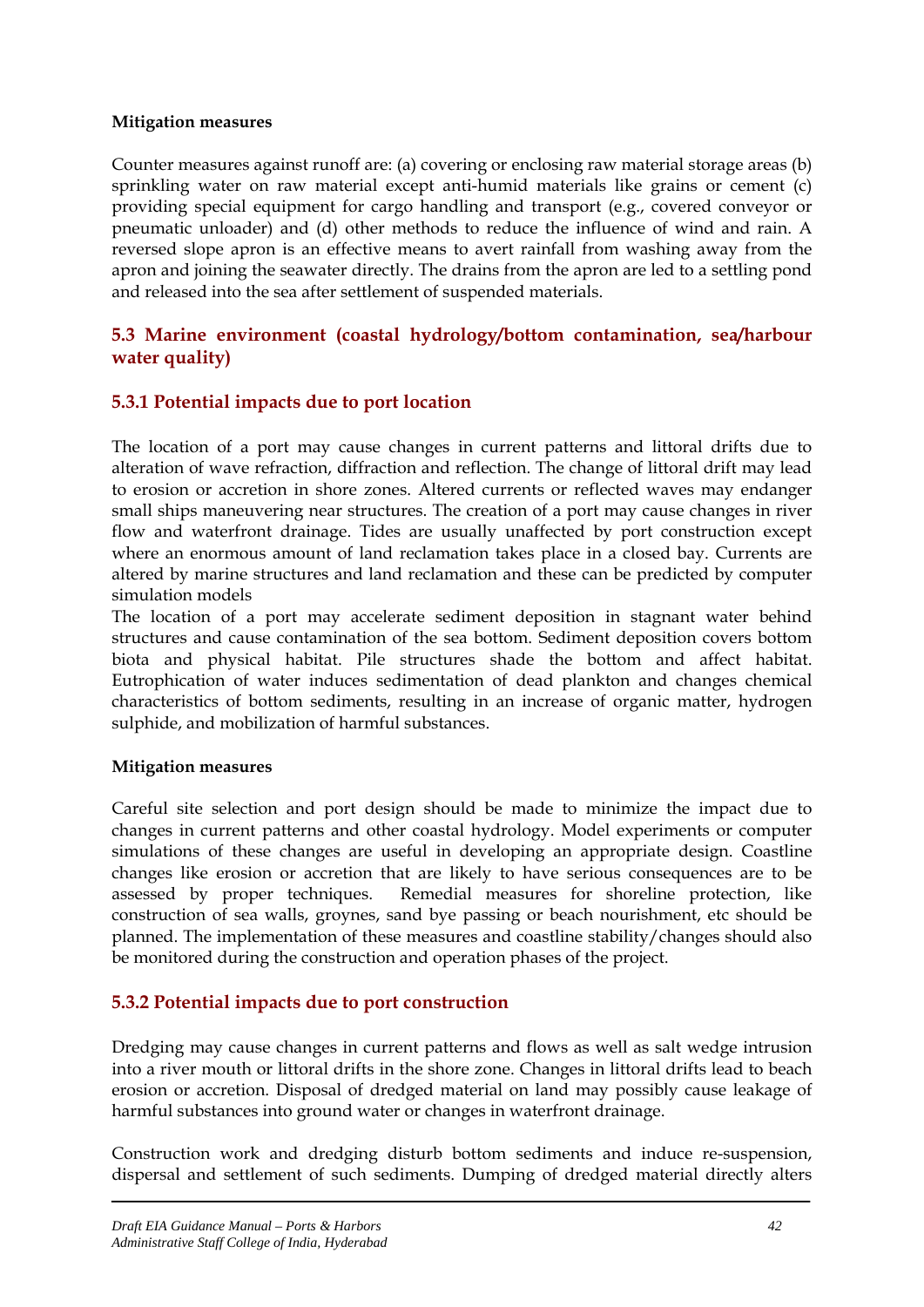bottom configuration and biota and may disperse toxic or harmful chemicals around the disposal site. Dredging removes bottom habitat and may lead to a loss of fishery resources.

#### **Mitigation measures**

The impact of dredging on current flow is usually not serious and can be assessed by current flow simulation. Beach erosion could be avoided by carefully planning the steepness of the dredging slope and the deviation from the shoreline.

A survey of contamination of bottom sediments should be undertaken before dredging. Selection of disposal site, disposal methods and requirements for capping are key issues in undertaking disposal at sea. In shallow water, silt curtains, as well as careful selection of the dredging method, could be effective in minimizing dispersal of resuspended sediments.

# **5.3.3 Potential impacts due to port operations**

Ships generate: (a) oily wastes such as bilge water, ballast water, washing water, lubricant oil and other residues in machinery space; (b) sewage and garbage; and (c) cargo residues. Discharges and spills of these wastes cause problems of oil pollution, floating garbage, unsanitary conditions, odour and other degradation of water quality.

Bottom contamination may result from runoff from quay and storage area, spills from bulk cargo operations, and wind blown dust. Discharge from waterfront industries is a major source of contamination of bottom sediments.

#### **Mitigation measures**

Ports are required to provide sufficient reception facilities to receive residues and oily mixtures generated from ship operations according to provisions of the International Convention for the Prevention of Pollution from Ships, 1973 (MARPOL) as amended by the 1978 Protocol (MARPOL, 1973/78). Besides oily residues, reception of sewage and garbage is also required in accordance with the needs of calling ships. Connection to sanitary treatment facilities or a municipal waste treatment system may be a means for a port to receive such wastes and the details should be covered.

Provision of these facilities, promulgation of regulations on discharge of oily residues, and proper detection are keys to successful control of ship discharges. Unsanitary discharges from repair docks should also be connected to appropriate waste treatment systems.

Regulation 9(2) of Annex V of MARPOL 73/78 states, "Every ship of 400 tons gross tonnage and above, and every ship which is certified to carry 15 persons or more, shall carry a garbage management plan which the crew shall follow. This plan shall provide written procedures for collecting, storing, processing and disposing of garbage, including the use of the equipment on board. It shall also designate the person in charge of carrying out the plan. Such a plan shall be in accordance with the guidelines developed by the organization and written in the working language of the crew".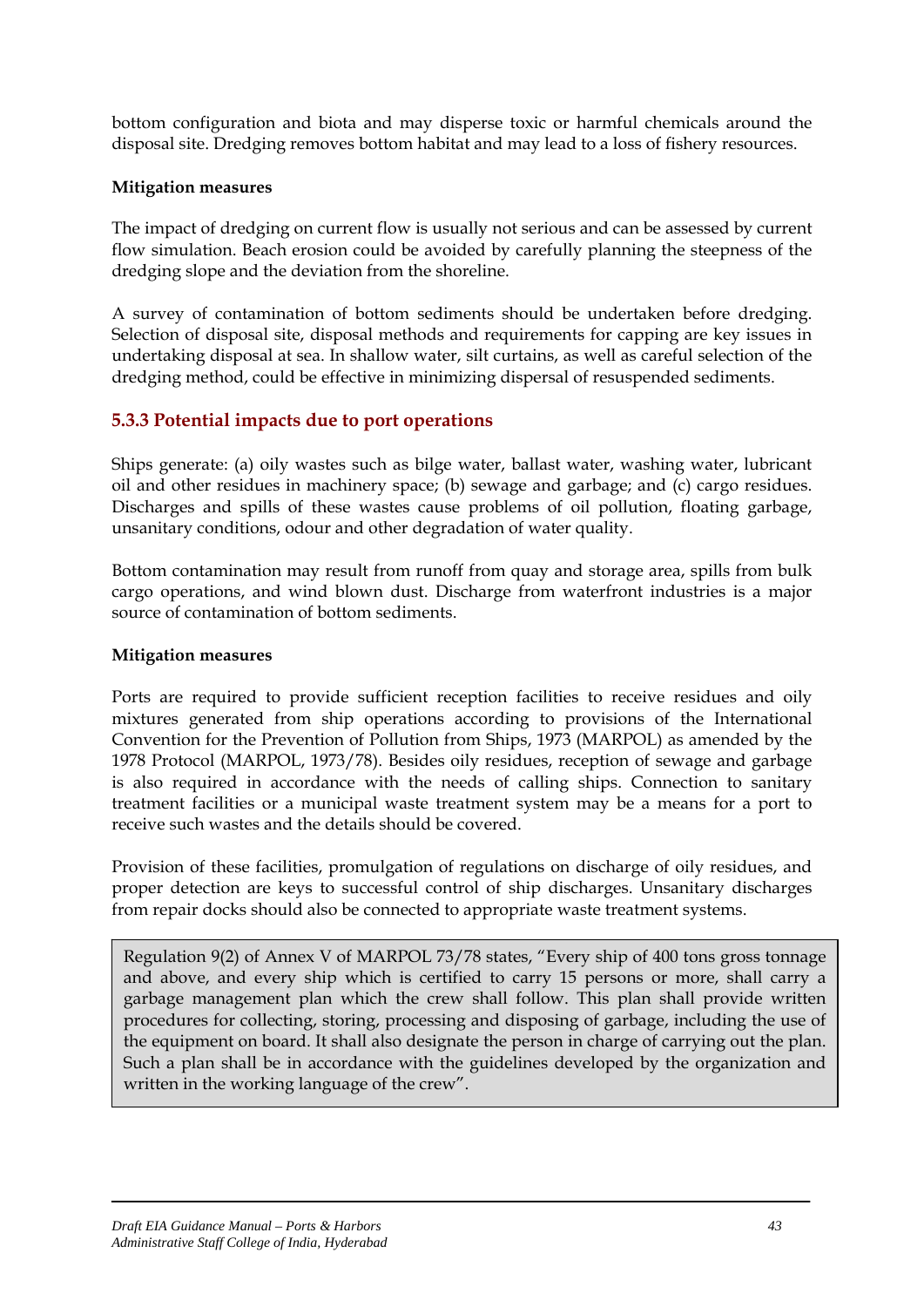Standard format of the advance notification form for waste delivery to port reception facilities and standard format for the waste delivery receipt following a ship's use of port reception facilities as recommended by Marine Environment Protection Committee, IMO are given at **Annexure 12 & 13**

# **5.4 Biological environment (coastal and marine ecology)**

# **5.4.1 Potential impacts due to port location**

The location of a port affects aquatic fauna and flora through changes of water quality, coastal hydrology and bottom contamination. Land reclamation from the sea destroys bottom habitat and displaces fishery resources. Terrestrial fauna and flora may also be altered by the location of a port.

Diminution of bottom biota is usually linked to a reduction of fishery resources, and occasionally to an increase of undesirable species. Deterioration of water quality usually gives rise to changes in aquatic biota: a decrease in the number of species, and an increase in the quantity of one or two specific species.

Diminution of plants in a shore zone within enclosed water may degrade its aeration capability and worsen water pollution. Mangroves in wetlands play an important role in providing habitat for terrestrial and aquatic biota and indirectly recovering water quality. Mangroves and coral reefs are very sensitive ecological organisms, which are intolerant to changes in the environment. Mangroves are easily affected by changes in current flow, salinity, oil film and deposit of silt. Coral reefs and their eco systems are very fragile and sensitive to changes in water transparency, water temperature, salinity, euthrophication, siltation, oil film and other similar pollution. Adverse effects on marine coastal ecology result from deterioration of water quality and contamination of bottom sediments

#### **Mitigation measures**

Adverse effects on marine and coastal ecology usually result from deterioration of water and air quality, current pattern changes, bottom contamination; physical loss of water area and changes in natural land habitat. Measures mentioned in subsections 5.1.1 and 5.1.3 for mitigating changes in aquatic and terrestrial habitat. Careful survey of the ecological characteristics of a project area is indispensable if the welfare of endangered and fragile species is to be considered and disruption of their spawning seasons and areas and migration is to be minimized. Planting of green plants around a port may be an effective means to mitigate adverse effects on terrestrial habitat.

Greenbelt proposal should be prepared as per the "Guidelines for developing greenbelt" published by the Central Pollution Control Board

# **5.4.2 Potential impacts due to port construction**

Disturbance from construction activities may cause displacement of fishery resources and other mobile bottom biota. Dredging removes bottom biota and dumping of dredged material covers bottom habitat, both of which may reduce fishery resources. Settlement of resuspended sediments on fragile marine fauna and flora damages the ecosystem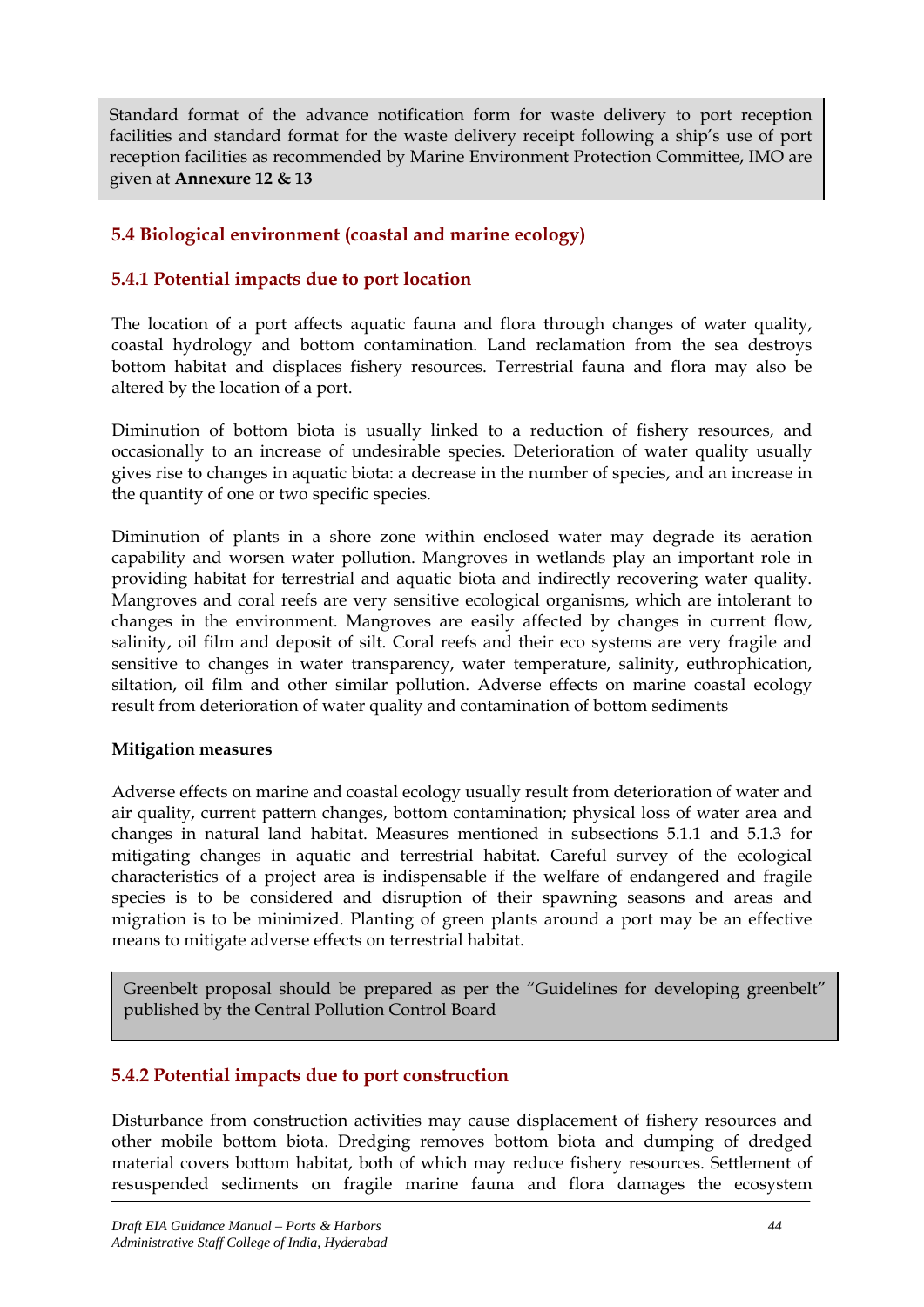particularly coral reefs, which are formed by the extra cellular product of symbiotic plants. The great number of coral polyps attached need dissolved oxygen for respiration and the plants need sunlight for photosynthesis.

Piles, concrete surfaces, rubble mounds and other similar structures in water could form new habitats, which may introduce undesirable species. If toxic substances and other contaminants are resuspended through dredging or dumping, they may lead to contamination of fishery and shellfishery resources.

#### **Mitigation measures**

Careful survey of a fragile marine and coastal ecology is essential for appropriate planning of construction work, dredging, and disposal of dredged material. Selection of port site is the key to minimizing adverse effects. Since adverse effects usually result from bottom contamination and deterioration of water quality, measures against those adverse effects noted in subsections 5.2.1 to 5.2.3 are also effective for mitigating changes in aquatic and terrestrial habitat.

# **5.4.3 Potential impacts due to port operations**

Leakage of oils, oily wastes and mixtures may directly cause damage to fishery resources, aquatic biota and coastal habitat. Biodegradation of oil also generates polymerized oil particles and toxic aromatic fractions using dissolved oxygen in the water, which indirectly cause damages to bottom biota and habitat. Both effects may seriously damage marine and coastal ecology. Flood light effect on turtles should be assessed.

Oil and toxic substances generated by biodegradation may spoil fishery resources. Some oils contain carcinogens and their contamination is reported in fishery resources.

Potential impacts to be assessed also include:

*Aquatic Habitat:* Physical properties of the water, changes in aquatic species composition and number, changes in bottom dwellers, fisheries damage, fish sizes decrease, aquatic animals without suitable habitat or food supply.

*Terrestrial habitat:* Damage to vegetation, small animals, wildlife habitats and wildlife displacement, damage to migration routes or disruption, damage to breeding grounds, wildlife ranges division, isolation of animals with small home ranges, suitability of remaining habitats.

Illumination or Flood light Effect: Certain coastal stretches, which are ideal locations for nesting of endangered species like olive ridley turtles may have adverse impact due to the illumination or flood light effect associated with port activities.

*"Edge" Habitat and Draw down Zone:* Invasion of new plant species and plant communities, increased habitat diversity, invasion of new animal species, human impact on biota.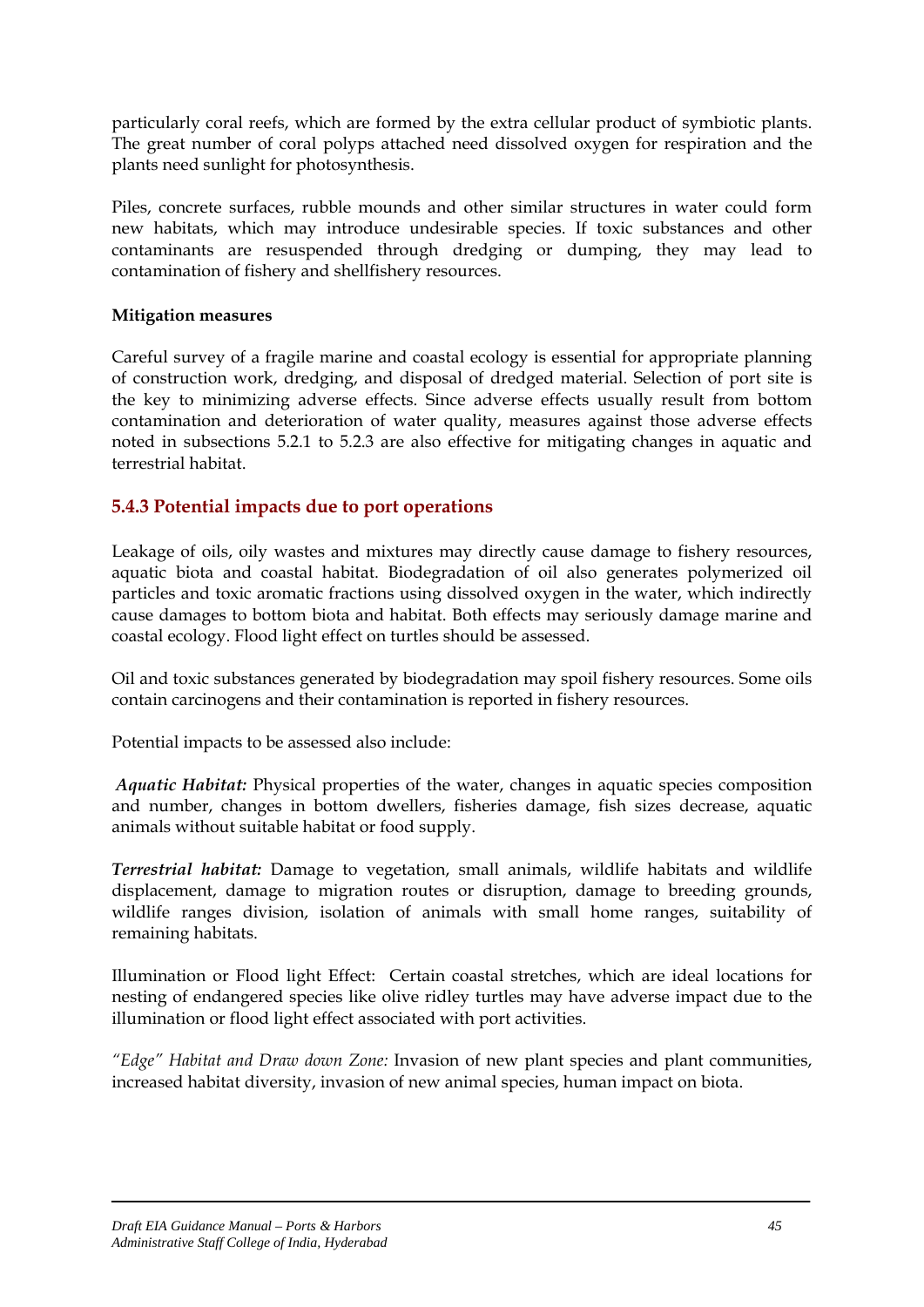## **Mitigation measures**

Impact of port operations on the movement and nesting process of turtles, aquatic habitat and terrestrial habitat should be studied and remedial measures to be taken up, particularly during the nesting periods.

## **Potential Impacts during Cargo operations**

Cargoes handled at the ports and harbours can be broadly classified in to the following categories:

- Bulk cargoes:
	- (i) Dry Bulk Cargoes like metallurgical ores, coal and various types of coke, fertilizers, fertilizer raw materials, food grains etc.
	- (ii) Liquid Bulk Cargoes like Petroleum crude, finished petroleum products, natural gases like LPG & LNG etc,
	- (iii) Chemicals including hazardous cargoes etc.
- General cargoes (break bulk cargoes) bagged and unitized cargoes, machinery, project cargoes, manufactured products like iron and steel products, electrical and electronic equipments, cars and other vehicles, raw materials and finished items including consumer durables of various kinds etc.
- Container cargoes.

The impacts on various environmental parameters due to cargo handling at ports and harbours are to be assessed for each type of cargo based on its properties, volume and location of the facility as well as prevailing meteorological and climatic conditions. However, the environmental parameters likely to be affected due to handling of above mentioned types of cargoes are presented here under:

| S.No           | Type of Cargo likely to be<br>handled                                                                                                                                                       | Major<br>Environmental<br>Parameters likely to<br>be<br>attracted by such cargo<br>handling activities | Areas of<br>concern                                              |
|----------------|---------------------------------------------------------------------------------------------------------------------------------------------------------------------------------------------|--------------------------------------------------------------------------------------------------------|------------------------------------------------------------------|
| $\mathbf{1}$   | Dry Bulk Cargoes like metallurgical<br>ores, coal and various types of<br>coke, fertilizers, fertilizer raw<br>materials, food grains etc.                                                  | Land, Air, Surface Water,<br>Health, Public utilities                                                  | Cargo Dust $\&$<br>Leaching etc.                                 |
| $\overline{2}$ | Liquid Bulk Cargoes like Petroleum<br>finished petroleum<br>crude,<br>products, natural gases like LPG &<br>LNG etc,                                                                        | Land, Air, Surface Water,<br>Harbour Water,<br>Health,<br>Public utilities                             | Collision,<br>Spillages,<br>Leakages,<br>Explosion, fire<br>etc. |
| 3              | including hazardous<br>Chemicals<br>cargoes etc                                                                                                                                             | Land, Air, Surface Water,<br>Harbour Water, Health,                                                    | Leakages,<br>Explosion, fire<br>etc.                             |
| $\overline{4}$ | bulk<br>General<br>(break<br>cargoes<br>bagged<br>and<br>unitized<br>cargoes)<br>machinery, project<br>cargoes,<br>cargoes, manufactured products<br>like<br>iron<br>products,<br>and steel | Air, Surface Water, Harbour<br>Water, Public utilities                                                 | Handling,<br>Transportation<br>etc.                              |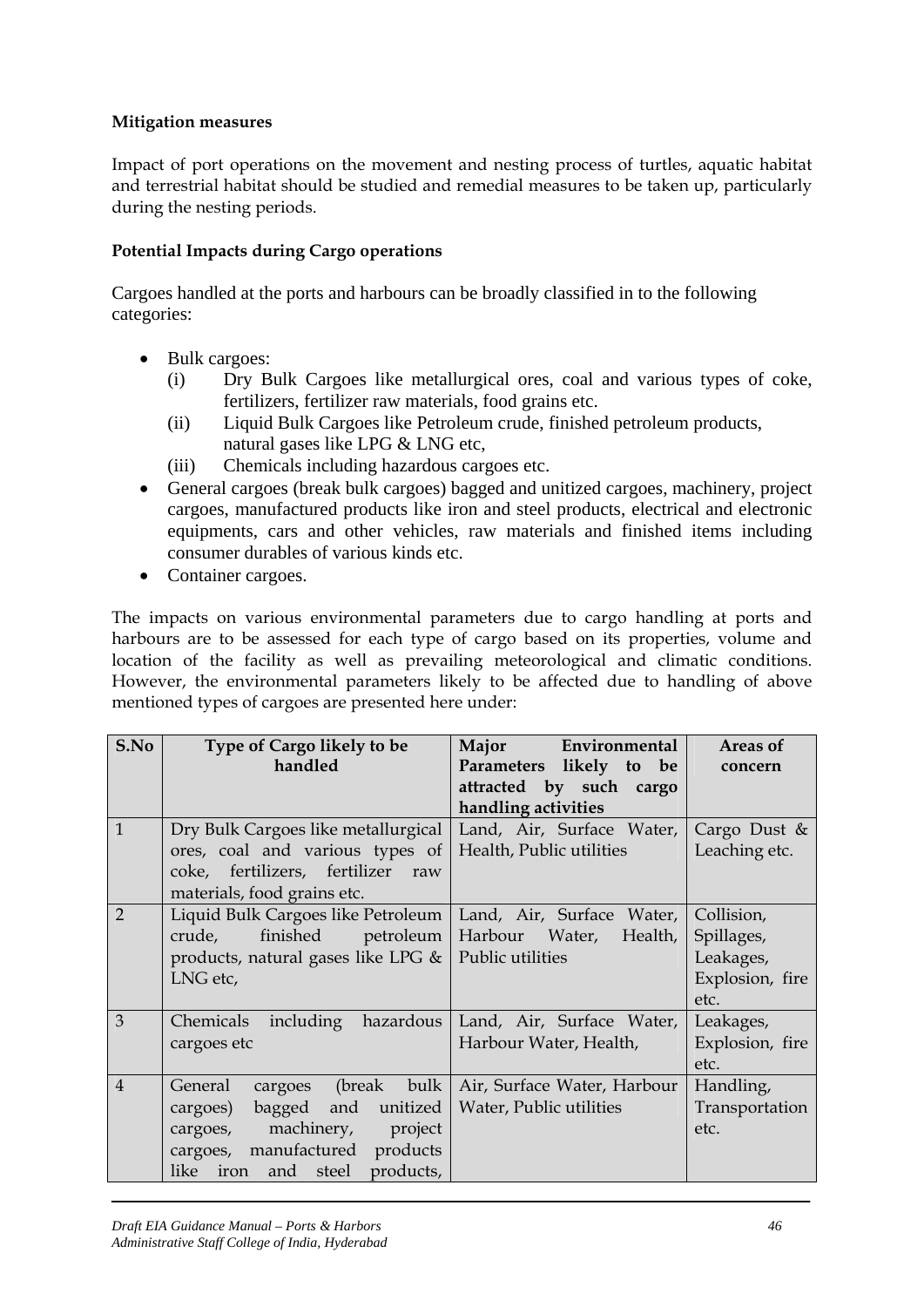|   | electrical                           | and | electronic |                  |            |
|---|--------------------------------------|-----|------------|------------------|------------|
|   | equipments, cars and other           |     |            |                  |            |
|   | vehicles, raw materials and finished |     |            |                  |            |
|   | items including consumer durables    |     |            |                  |            |
|   | of various kinds etc.                |     |            |                  |            |
| 5 | Container cargoes                    |     |            | Public utilities | Container  |
|   |                                      |     |            |                  | movements, |
|   |                                      |     |            |                  | CFS etc.   |

#### **Mitigation measures**

**See subsection 5.4.1.**

# **5.5 Air environment**

# **5.5.1 Potential impacts due to port construction**

**I**mpact of project construction/operation on the ambient air quality on account of emissions of dust during construction and cargo handling as well as emission of gases from equipment deployed for construction and cargo handling should to be assessed by empirical methods or models and/or reference to existing similar situations. Impacts also include accidental leakage of emissions, exposures, fumes, odors, hazardous airborne emissions and water front industries. Assessment of changes in AAQ parameters shall be carried out by suitable modeling techniques or empirical methods. Anticipated impacts during the construction stage and during the operation stage in the immediate surroundings may have a greater impact. The existing surrounding features up to 1 km and impact on them shall be addressed specifically. Prediction of fugitive dust emission/air emissions during loading, un-loading, transportation and storage of cargo, prediction of point source emissions, prediction of air emissions from the ships in the port area, prediction of air emissions due to increase in traffic, prediction of impact on ambient air quality, emission inventory for critical pollutants with mitigation measures and without mitigation measures, prediction of the impact due to the existing activity on the proposed project, prediction of impacts due to sanctioned/on going projects in the surrounding area on the proposed project and the ambient environment shall be carried out.

#### **Mitigation measures**

Mitigation measures to be proposed during the construction stage should include resorting to dust suppression measures by suitable techniques. Mitigation measures to be proposed during the operation stage shall include alternative solutions such as closed conveyor system, closed silos, direct loading of dusty cargo through electronic chutes in to the vehicle, closed vehicles to transport dusty cargo etc, mitigation measures to lower the emissions during loading, un-loading, transportation and storage of cargo, mitigation measures to lower the point source emissions, mitigation measures to lower the emissions from automobile, mitigation measures to lower the emissions from the ships, green belt development as well as institutional arrangements proposed with other agencies for effective implementation of environmental measures, applicable environmental standards and compliance.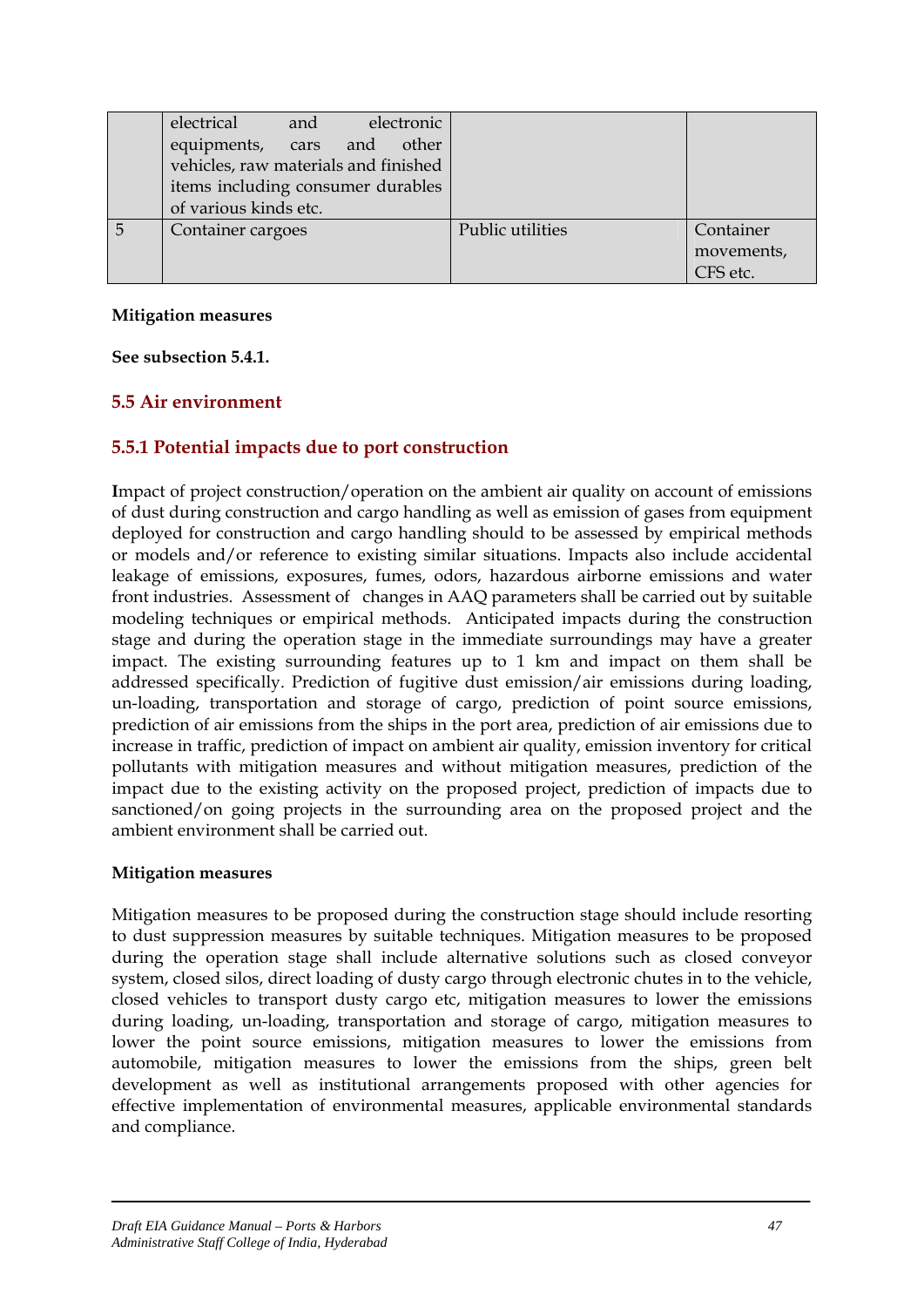# **5.5.2 Potential impacts due to port operations**

#### **Traffic and discharge**

Mechanism to monitor the air pollution from the ships and enforcement by the Port shall be discussed.

#### **Cargo operations**

Emissions of dust from bulk cargo handling and gasses from cargo handling equipment can be sources of air pollution. Liquid cargo handling may result in the release of vapour during the cleaning of storage tanks and by the breather system for ambient temperature changes. Accidental leakage of gasses may cause problems such as toxic material emission, explosions, fumes, odours and hazardous airborne emissions.

#### **Mitigation measures**

Mitigation measures includes such as mechanized cargo handling system, closed conveyor systems, covered dusty cargo storage yards, closed silos, closed evacuation of dusty cargo from the ship to storage silo, direct loading of dusty cargo from the silo through electronic chute in the truck, dust suppression system, closed truck or covered truck etc.

The export & import of the cargo will generally be handled by a number of exporters, importers and local transporters. Environmental specifications for these stakeholders should cover the required safeguards during the cargo handling and transportation. Institutional mechanism between port authority and port users for monitoring and enforcement of environmental specifications shall be explained.

## **5.6. Noise pollution**

## **5.6.1 Potential impacts due to port construction**

Construction activities may create a problem of noise and vibration generated by construction equipment, truck traffic, work vessels and other similar sources.

#### **Mitigation measures**

Transmission of noise and vibration are limited by the distance from their sources. Noise could be considerably reduced by adoption of low noise equipment or installation of sound insulation fences. Green belt of plants can be a good barrier.

## **5.6.2 Potential impacts due to port operations**

Cargo handling equipment and road traffic are two major sources of noise and vibration, which may cause unacceptable levels of stress among local people.

#### **Mitigation measures**

#### **See subsection 5.6.1**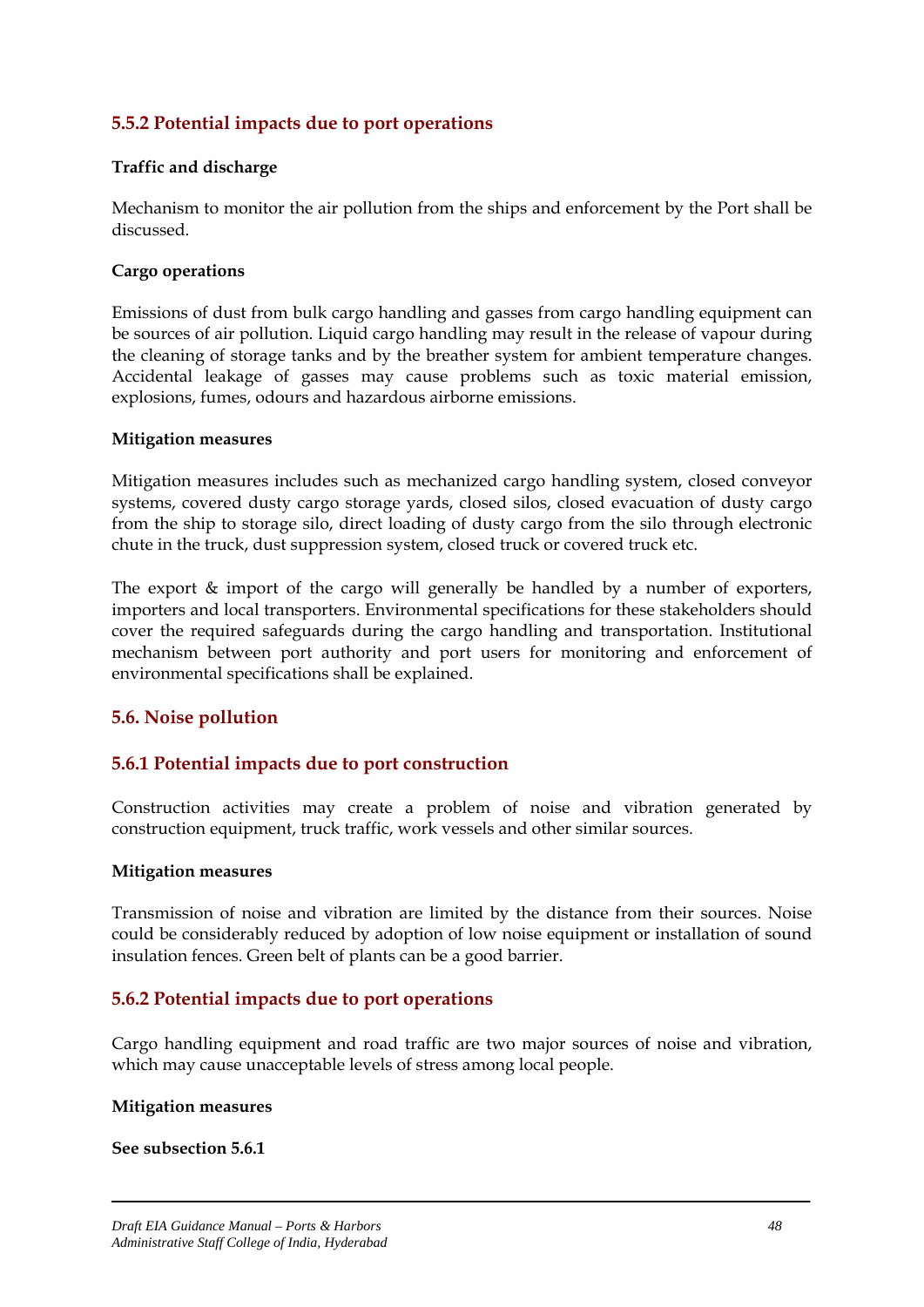## **5.7 Solid waste management**

## **5.7.1 Potential impacts during port construction**

Wastes from construction activities are mainly spoils generated by dredging. Disposal of dredged material on land may cause destruction of plants, loss of vegetation, leakage of contaminated materials and salt, odour, an unsightly view and other nuisances to the local community. Disposal in water may cause problems identified in subsection 5.2.3.

#### **Mitigation measures**

The adverse effects of disposal of contaminated dredged material or other wastes from construction activities could be offset by including them in land reclamation. Appropriate design, according to the characteristics of the wastes, is a basic requisite for retaining walls, settling ponds, capping of landfills, and land use after completion. Dumping of dredged materials should be treated in accordance with the provisions of the Convention on the Prevention of Marine Pollution by Dumping of Wastes and Other Matter, 1972, and the Amendments Adopted in 1978 and 1980, London Dumping Convention, and relevant national regulations.

## **5.7.2 Potential impacts during port operations**

Cargo operations produce wastes such as the remains of bulk cargo storage, rubbish from unpacking, floating garbage and other wastes from daily activities. Generation of garbage from the offices and township and requires proper disposal.

#### **Mitigation measures**

Proper collection and disposal of solid waste from office establishment and town ship on the guidelines of Municipal Solid Waste (M&H) Rules of E (P) Act, with own treatment and disposal facilities or are tie up with existing common environmental facility should be planned.

Required infrastructure for storage, treatment and disposal of Hazardous Wastes on the guidelines of Hazardous Waste (M&H) rules of the E (P) Act should be planned. Adequate facilities for reception, storage, treatment and disposal of oily waste such as bilge water, ballast water etc should be planned with proper monitoring protocol.

Institutional mechanism for monitoring of wastes from ships, penalties/enforcement mechanism by the port and reporting mechanism with responsibilities shall be described.

#### **5.8 Socio- cultural impacts**

## **5.8.1 Potential Impacts due to port location**

Building or expanding a port often requires relocation of the local community, sometimes causing conflicts with local people. Damages to the fishing nets and navigational problems to the fishing community should be assessed. Industrialization and modernization may change the cultural traditions of the local community.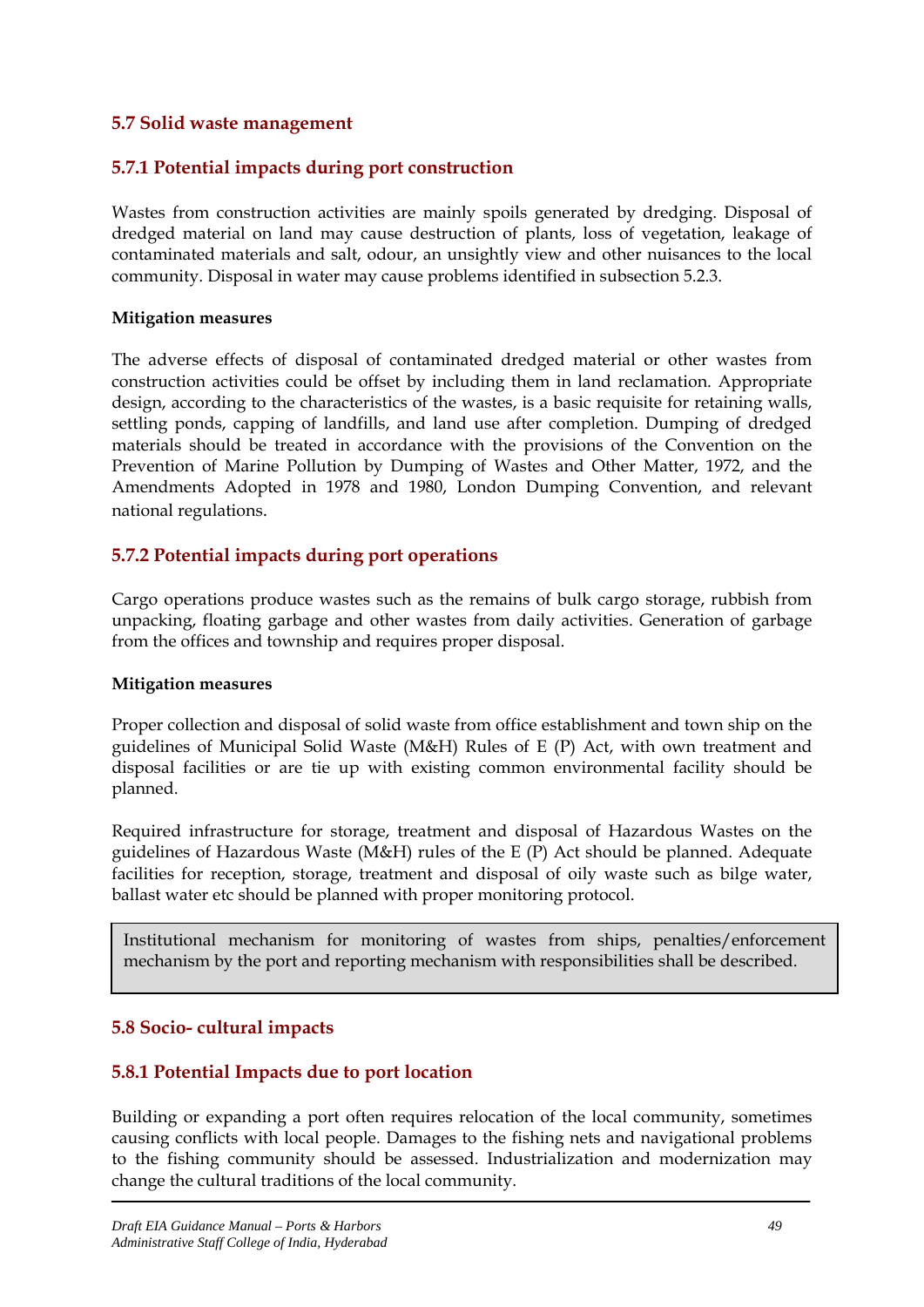#### **Mitigation measures**

An appropriate resettlement plan could minimize the disturbance to the local community and ensure smooth transition to industrialization. Where R&R measures are necessitated, adequate measures are to be undertaken by the proponent , with specific time schedules. Land acquisition where required shall be carried out by duly acceptable transparent nonrestrictive methods as may be directed by the concerned authorities and duly addressing the concerns of the effected communities/villages.

Survey of archaeological heritage sites should be undertaken well in advance and a preservation plan included in any port development plan.

# **5.8.2 Potential impacts during port operations**

Oil and oily wastes discharged from ships may reach nearby beaches and spoil recreational activities, which cause serious damage to tourism. Ship traffic may disturb pleasure boat cruising and fishery boat operations. The possibility of accidents in the ship traffic becomes a worry to local people. Ship calls create many related jobs including pilotage, tug services, stevedoring, bunker and crew services; however, they may bring considerable changes in the life style of local people.

Movement of vessels in the approach channels and outer harbors are often encountered by the fishing nets resulting in mutual losses. It is quite common for the fishing nets getting entangled with the moving vessels, causing huge financial losses to the coastal fishing community.

Port activities may result in the hiring of local labour and procurement of various commodities from a local market. The local economy will be boosted by port-related activities and be greatly involved in urbanization and industrialization. Labour from outside may be a possible source of conflict with a local community.

#### **Mitigation measures**

Appropriate regulations on ship traffic and discharges and contingency plan for ship accidents could mitigate the problem.

Safe navigation routes should be earmarked for the passages of fishing vessels, particularly when fishing harbours are located adjacent to the proposed port.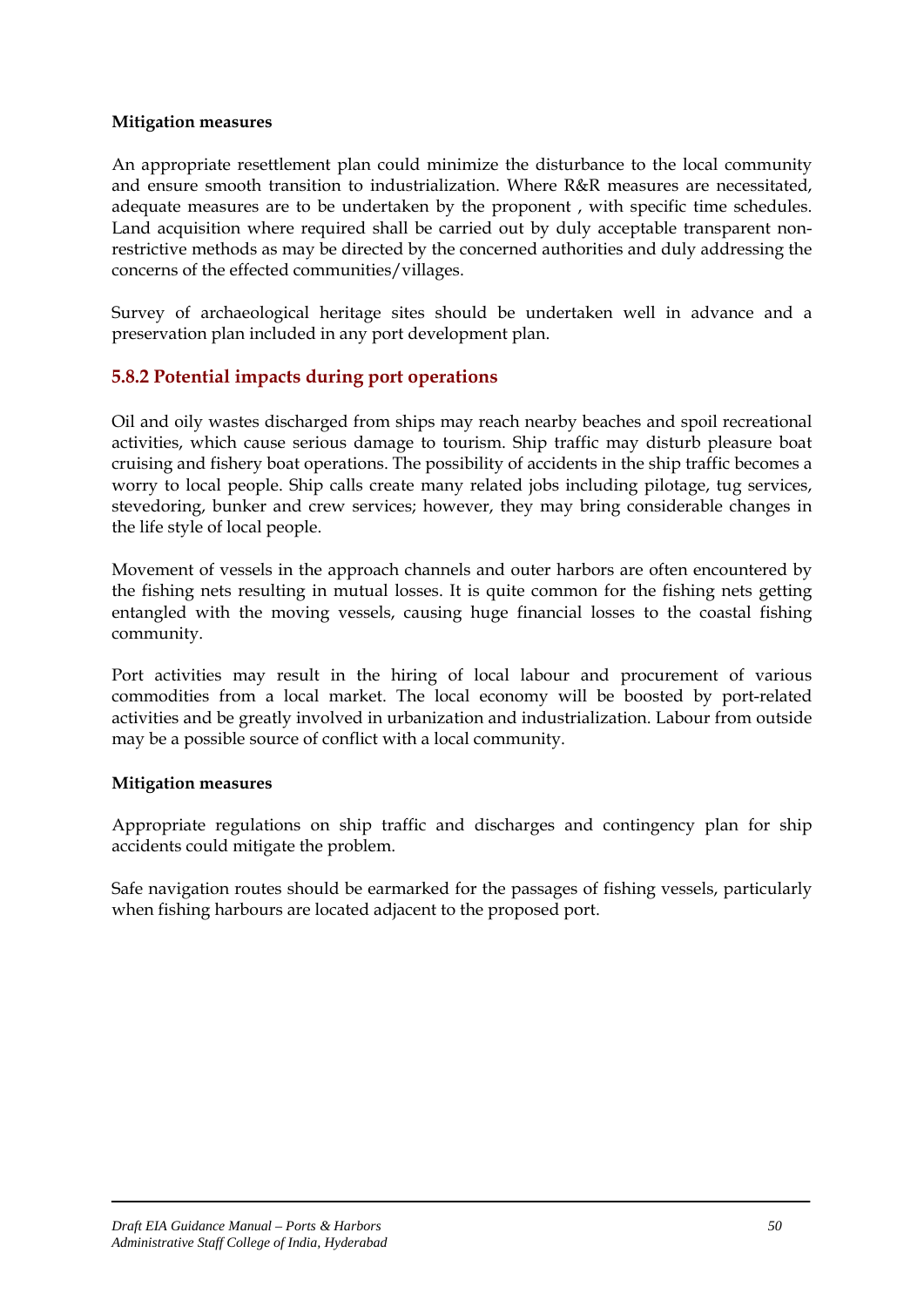# **Environmental Monitoring Programme**

## **6.0 General**

This chapter shall include details of environmental monitoring programme to be followed. It shall also include the technical aspects of monitoring the effectiveness of mitigation measures (including measurement methodologies, data analysis, reporting schedules, emergency procedures, detailed budget & procurement schedules).

It should include:

- Summary matrix of environmental monitoring covering location of monitoring stations, frequency of sampling, method of sampling and analysis and data evaluation - during construction and operational stages
- Requirement of monitoring facilities
- Changes with reference to base line data and compliance to accepted norms
- Plantation monitoring programme

It shall also cover different statutory returns/ compliance reports to be submitted such as:

- Submission of half yearly compliance report in respect of the stipulated prior environmental clearance terms and conditions in hard and soft copies to the regulatory authority concerned, on 1st June and 1st December of each calendar year
- Submission of environmental statement for the financial year ending 31<sup>st</sup> March to the concerned state pollution control board on or before 30<sup>th</sup> September every year
- Submission of annual returns in Form 4 as per Hazardous Waste (Management, Handling and Transboundary movement) Rules, 2008 on or before 30<sup>th</sup> June
- Format for maintaining records of hazardous waste in Form 3 as per Hazardous Waste (Management, Handling and Transboundary movement) Rules, 2008
- Format for maintaining records of hazardous waste imported and exported in Form 10 as per Hazardous Waste (Management, Handling and Transboundary movement) Rules, 2008
- Safety data sheet for hazardous chemicals should be maintained as per schedule 9 of MSIHC rules
- Format for maintaining notification of major accident in schedule 6 as per MISHC rules
- Submission of Water Cess returns in Form 1 as per Rule 4 (1) of Water (Prevention & Control of Pollution) Cess Rules 1978 on or before the 5th of every calendar month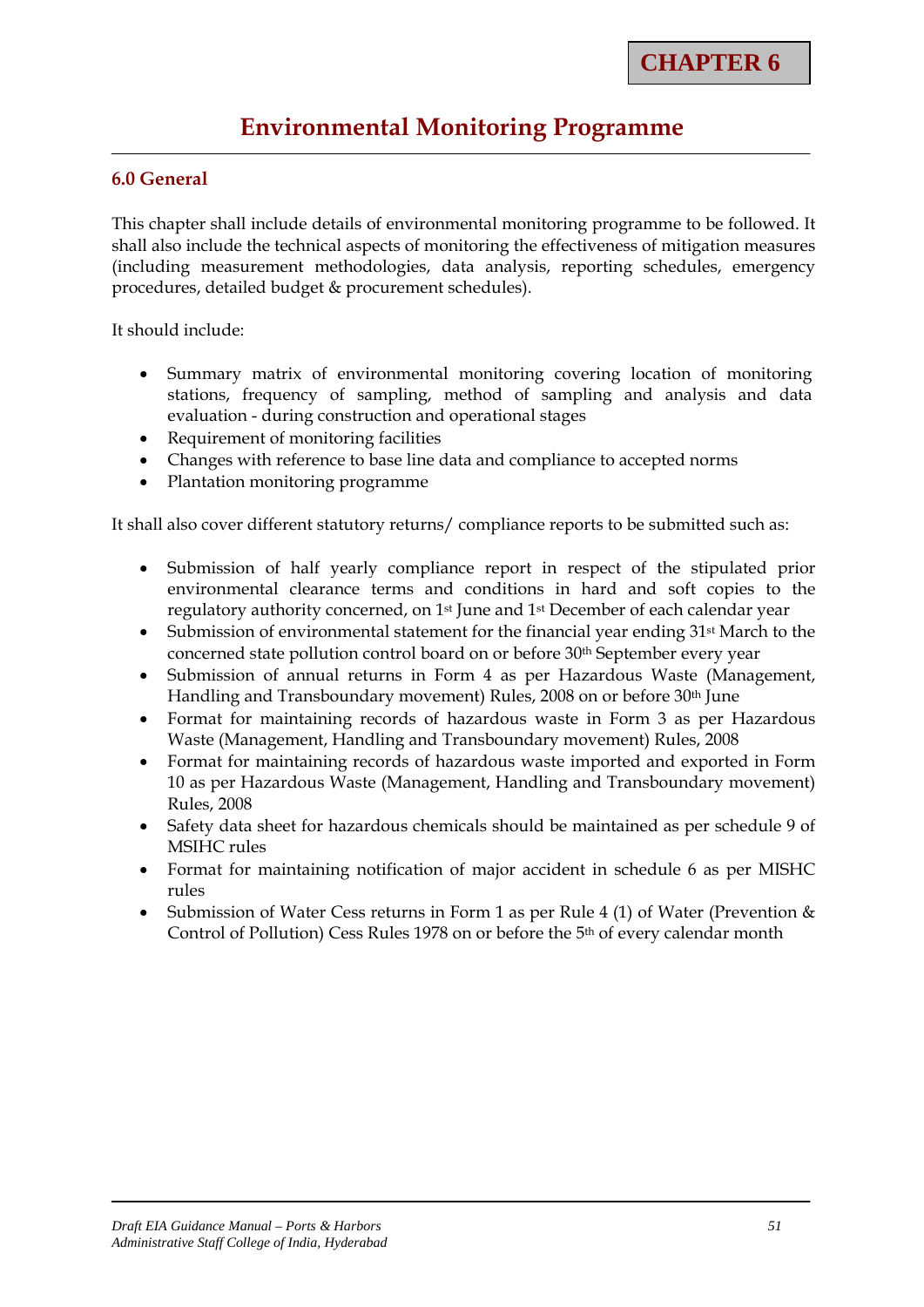# **Additional Studies**

## **7.0 General**

TOR to be adopted for Port and Harbour projects as commonly applicable is prepared and attached to this EIA as **Annexure I**. It may however, be necessary to cater to more issues as may be applicable to individual projects in particular. The proponent or the regulatory authority may either identify such issues during the scoping process or other stakeholders including the public during public consultation. The EIA report and EMP should therefore address such issues also.

## **7.1 Items identified by the proponent**

The proponent may be able to identify issues beyond those included in the common TOR as may be specifically considered by him important from environmental point of view. In such cases the proponent shall include such issues as additional studies under TOR and pursue them in the EIA study after the regulatory authority approves TOR.

# **7.2 Items identified by the regulatory authority**

During the scoping process, the regulatory authority may direct specific issues, beyond those is included in the TOR proposed by the proponent, as may be specifically considered important from environmental point of view. In such cases the proponent shall pursue those issues as additional studies in the EIA study after the regulatory authority approves TOR.

## **7.3 Items identified by the public and other stakeholders**

After completion of the public consultation, the applicant shall address all the material environmental concerns expressed during the process, and make appropriate changes in the draft EIA and EMP. The final EIA report, so prepared, shall be submitted by the applicant to the concerned regulatory authority for appraisal. The applicant may alternatively submit a supplementary report to draft EIA and EMP addressing all the concerns expressed during the public consultation. A statement of the issues raised by the public and the comments of the applicant shall also be prepared in the local language and in English and annexed to the proceedings.

## **7.4 Risk analyses and Disaster Management Plan**

## **7.4.1 General**

The objective of the Risk Analysis Study is to identify potential credible hazards arising out of the facilities that handle, process, store and transport of hazardous substances, to mitigate severity and to aid in preparing effective emergency response plans by delineating a disaster management plan to handle on site and offsite emergencies.

The density of traffic movements, nature of cargo handled, configuration of channels, composition of channel beds etc influence risk in a port and harbor facility. The risk of collision with other navigating ships and vessels as well as risk of grounding increases as ships approach relatively shallow waters and restricted navigation channels of ports. There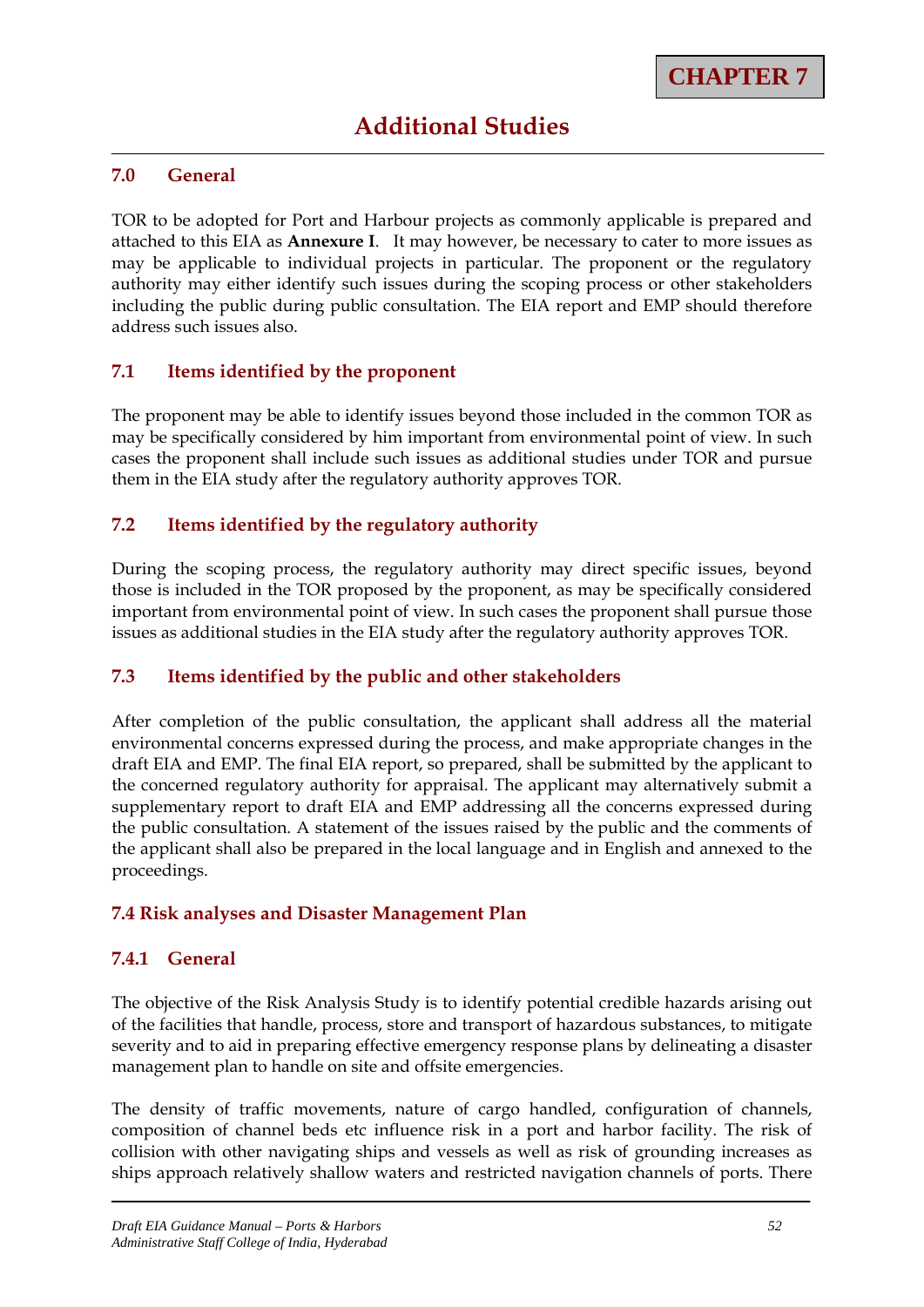is a risk of collision with moored ships, harbour craft and port installations as well in the final approach. There is risk of leakages and explosions associated with handling, transport and storage of hazardous cargoes and chemicals.

# **7.4.2 Risk analysis**

Risk Analysis, therefore, is the process of identifying the probability of occurrence of an accident and its consequence, when ports handle hazardous cargo or involve risky operations. Risk Analysis involves identification of hazards and the associated risks, if any, involved in these operations. Hazards could possibly originate either from within the or from sources outside the port boundary i.e., the operating area. Recognition of all the possible hazards and analysis of the associated risks is an important first step to improve the safety and reliability of port operations. Risk analysis is a tool to determine the consequence of operational failures (e.g. failure of pipeline carrying hazardous liquid, oil spill, fire, etc.,) in the port activities. It enables port authorities to determine the action that needs to be taken to improve safety of operations and deal with the probable effects of an incident in the area. Such an analysis would also provide necessary inputs for preparing the disaster management plan for the port installations

# **7.4.3 Risk evaluation**

Presently the risk acceptability criteria are not established in India. Risk levels (fatality probability) internationally accepted and presented in " Guidelines for Major Hazard Facilities" May 2002, produced by Chemical hazard and Emergency Management Unit, Government of Australia and individual risk acceptance criteria of different countries (Ecological Impact Assessment Series: EIAS/03/2002-2003of CPCB) can be referred for guidance purpose.

# **7.4.4 Safety measures for handling bulk liquid substances**

# **7.4.4.1 Approval & notification of site**

The applicability and compliance mechanism of proposed project site for notification of site as per Rule 7 of MSIHC rules shall be covered depending upon the cargo type and inventory proposed to handle by the port

# **7.4.4.2 Safety reports**

The applicability and compliance mechanism of preparation of safety reports as per Rule 10 of

MSIHC rules shall be covered depending upon the cargo type and inventory handled by the port. Guidelines for assessment, relevance and reliability of analytical methods and framework used for impact prediction and risk assessment is given in **Annexure 14.**

# **7.5 Personal protection equipment**

Personnel Protection Equipment is required to ensure safety of the effected population, members of fire fighting and rescue teams at the time of emergencies involving leakages of toxic and flammable substances. The equipment should be adequate to deal with the hazard, but as far as possible should be comfortable and convenient to wear. The type of equipment needed, depends on a number of factors, such as the degree of protection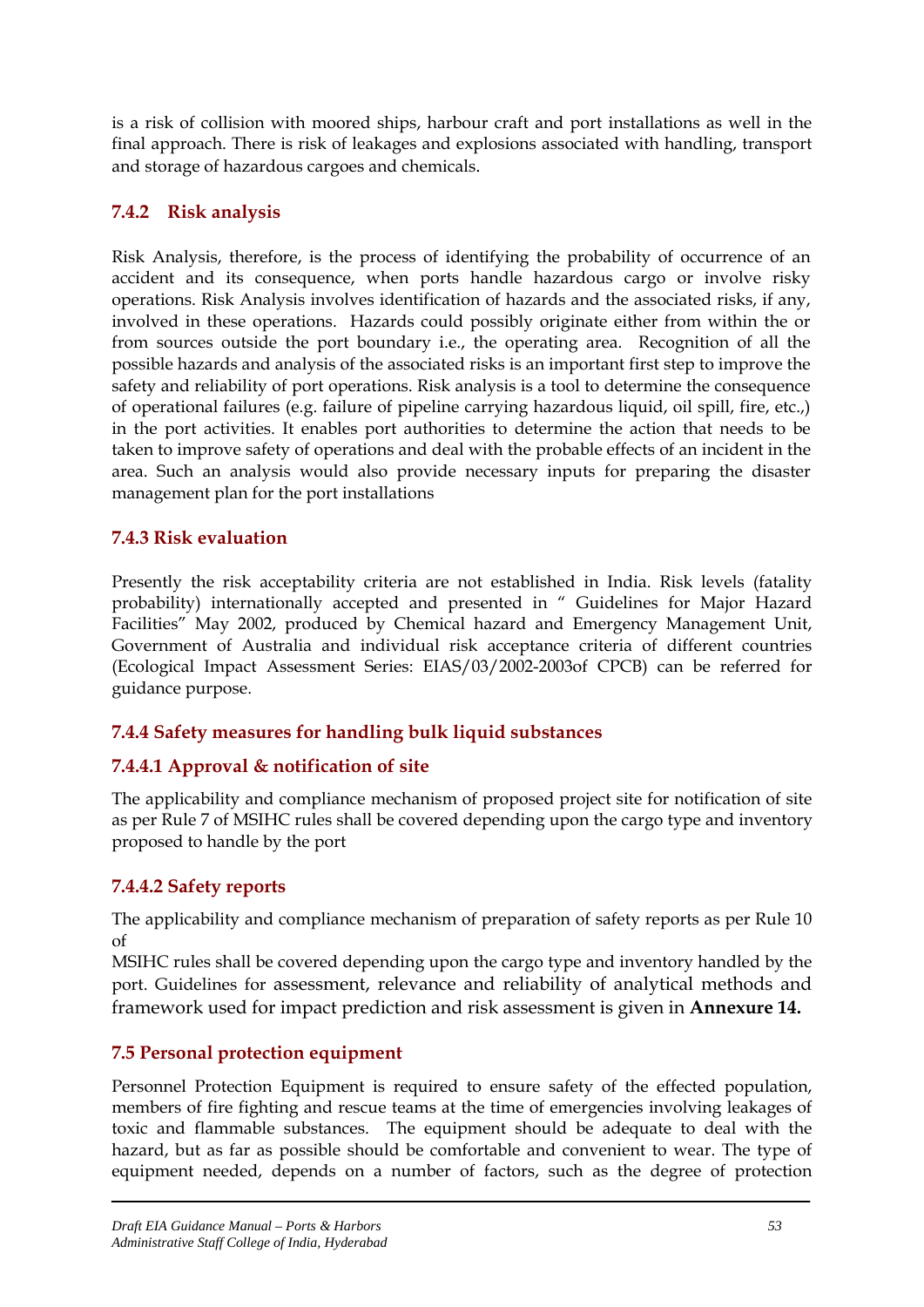required, the nature of substance against which protection is required, the nature of the work to be performed and the circumstances likely to be encountered in the event of an emergency. Improvements are constantly being made in the design of devices for personnel protection and the management should ensure that the best available types are being used. Need assessment on the following category of PPE should be carried out based on the proposed activities.

# **7.6 Disaster management plan (DMP)**

Disaster Management Plan should be prepared to effectively deal with all kinds of port related hazards and also is in a state of preparedness to respond to such events and their adverse effects to the on-site as well as off-site population. DMP should cater to worst disaster scenario with reference to specific cases like fire, explosion, toxic dispersion, oil/chemical spills, including floods, cyclones, terrorist attacks etc. The plan should include early detection of emergencies (like fire explosion, toxic gas release, natural calamities like cyclones, earth quakes etc.) command and co-ordination of response organization along with trained personnel, availability of appropriate resources for handling emergencies, emergency response actions, effective notification and communication facilities and effective training for personnel. Infrastructure requirement for on-site emergency control room and mechanism for integration along with the protocols of operation with the District off-site emergency plan if applicable shall be covered

The classifications of hazardous chemicals are rated on the basis of National Fire Protection Agency (NFPA), International Marine Dangerous Goods (IMDG), Marine Pollution (MARPOL 73/78) and Manufacture, Storage and Import of Hazardous Chemical Rules & the manufacture, Use, Import, Export and storage of Hazardous Micro-organism Genetically engineered organism or Cells Rules under EP Act, including other Government of India rules in force.

Applicability and compliance mechanism for preparation of on-site emergency plan as per Rule 13 and information submission to the concerned authority for preparation of off-site emergency plan as per Rule 14 of MSIHC rules shall be covered.

Applicability and compliance mechanism for furnishing information to the persons liable to be affected by a major accident as per Rule 15 of MSHIC rules shall be covered

# **7.7 Oil-spill contingency plan**

Oil spills endanger public health, imperil drinking water, devastate natural resources, and disrupt the economy. Oil spills occurs due to oil tankers spilling their cargo. When oil is spilled into an aquatic environment, it can harm organisms that live on or around the water surface and those that live under water. Spilled oil can also damage parts of the food chain, including human food resources. The severity of the impact of an oil spill depends on a variety of factors, including characteristics of the oil itself. Natural conditions, such as water temperature and weather, also influence the behavior of oil in aquatic environments.

Oil spill contingency plan should be prepared in case it is proposed to handle oil cargo. The requirement of containment and recovery of oil from a spill shall be assessed. Guidelines given in MARPOL and Shipping Act for oil spill management should be followed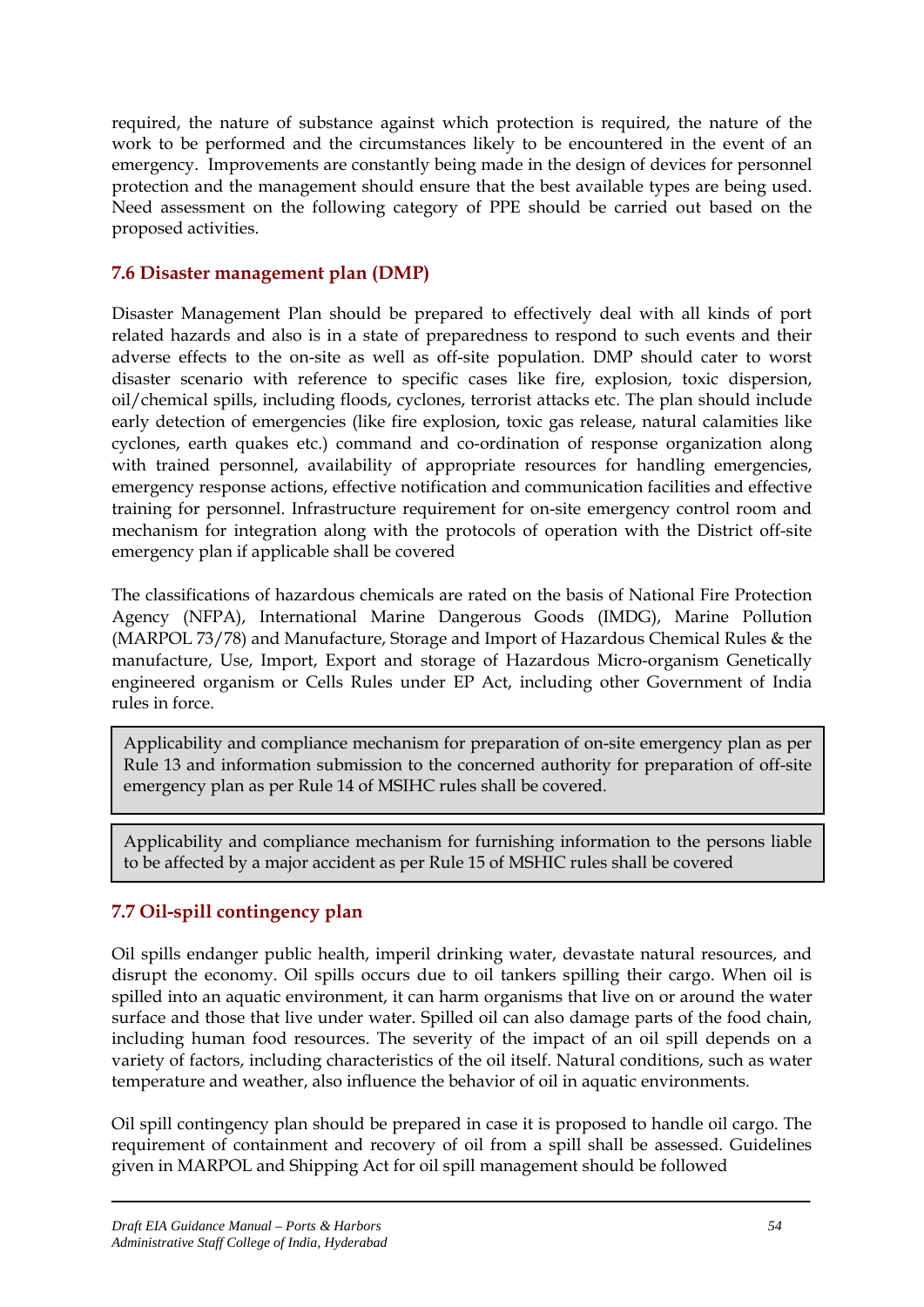Mechanism for integration of port oil contingency plan with the overall area contingency plan under the co-ordination of Coast Guard should be covered.

# **7.8 Emergency response procedure**

An emergency response should be developed with the following criteria

- Available resources (including local, regional, national and international groups, and the scale of spillage at which they should be contacted). There shall be a protocol for responding to emergencies. A list of local resources for emergency response, address, telephone numbers shall be made available at strategic locations.
- Emergency services available on site and in local area
- Define special equipment and product requirements and provide for their acquisition, deployment and maintenance
- Provide for training of personnel
- Establish the authority and responsibilities of individuals in the event of a spill or other occurrence
- Individual employee actions required (especially if employee safety is threatened)
- Emergency personnel and/or management actions required
- Procedure for informing the public and emergency response agencies about the release
- Establish a policy for response, including the legal framework for damage assessment, compensation and clean-up costs

# **7.9 Natural resource conservation and optimization**

Plan of action for conservation of natural resources such as utilization of fly ash and other suitable waste materials availability for the construction of the project should be examined and detailed in this chapter. Dredged material utilization and disposal plan should be furnished.

# **7.10 Rehabilitation and resettlement(R&R) action plans**

In the event land acquisition from either public or private sources is evolved, justification for the proposed extent of the area to be necessarily given. Availability of required land for acquisition is to be ascertained from local authorities, revenue records etc. Detailed R&R plan with data on the existing socio-economic status of the population in the study area and broad plan for resettlement of the displaced population, site for the resettlement colony, alternative livelihood concerns/employment and rehabilitation of the displaced people, civil and housing amenities being offered, etc and the schedule of the implementation of the project specific R&R Plan. Details of provisions (capital & recurring) for the project specific R&R Plan should be furnished. The proponent has to undertake required R&R measures as a part of the project. The communities likely to be affected should be informed well in advance, in consultation with concerned authorities, such that they may express their concerns during the public consultation process.

The Corporate Social Responsibility / community development need be also prepared. It is to be arrived at after conducting the socio-economic survey of the surrounding population.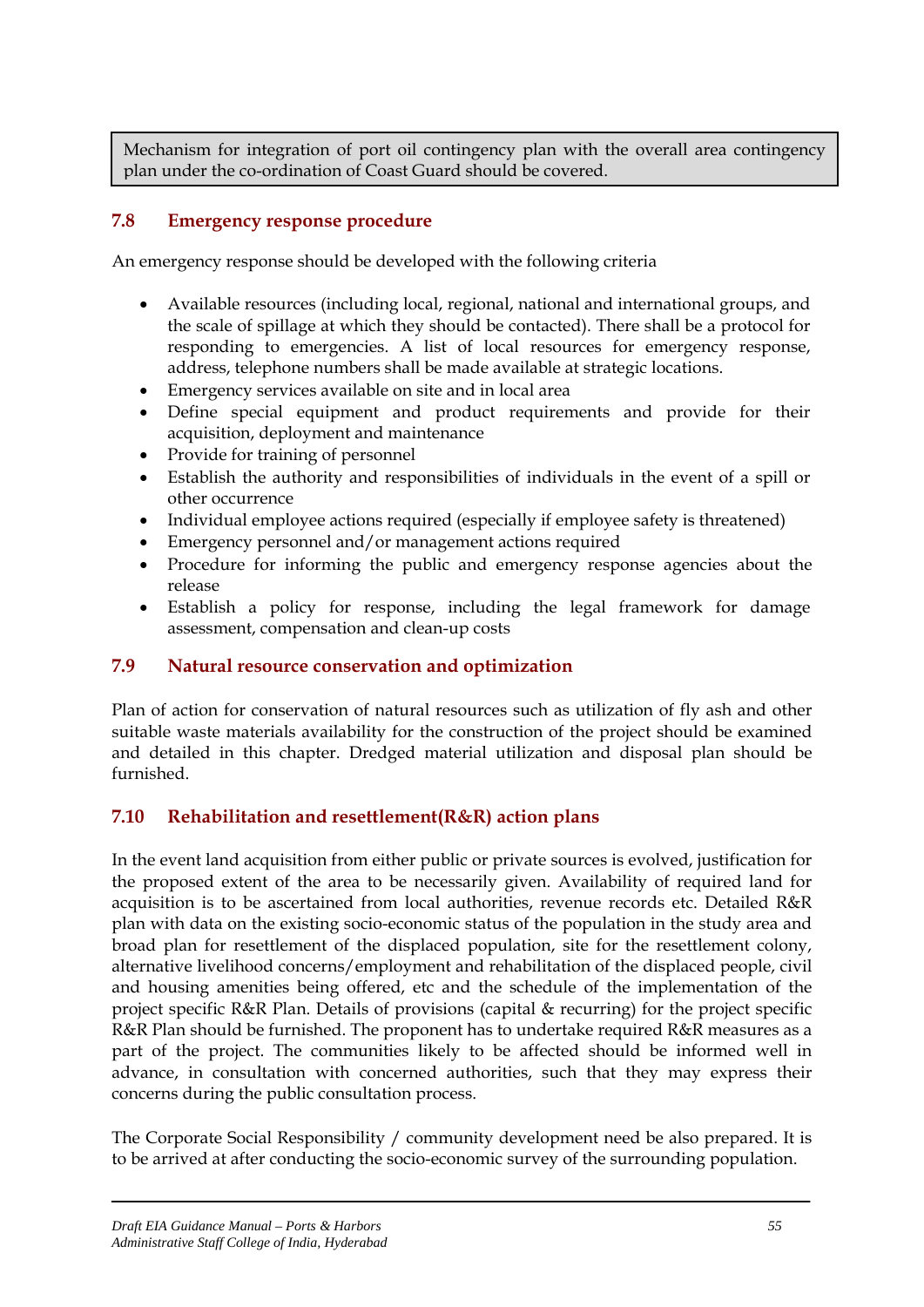# **Project Benefits**

# **8.0 General**

This chapter shall include benefits accruing to the locality, neighbourhood, region and nation as a whole. It should bring out details of benefits by way of:

- Improvements in the physical infrastructure by way addition of project infrastructure, ancillary industries that may come up on account of the project
- Improvements in the social infrastructure like roads, railways, townships, housing, water supply, electrical power, drainage, educational institutions, hospitals, effluent treatment plants improved waste disposal systems, improved environmental conditions, etc.
- Employment potential –skilled; semi-skilled and unskilled labour both during construction and operational phases of the project with specific attention to employment potential of local population as well as necessity for imparting any specialized skills to them to be eligible for such employment in the project on a long term basis i.e., during operational and maintenance stages of the project and
- Other tangible benefits like improved standards of living, health, education etc.
- Revenue by way of royalties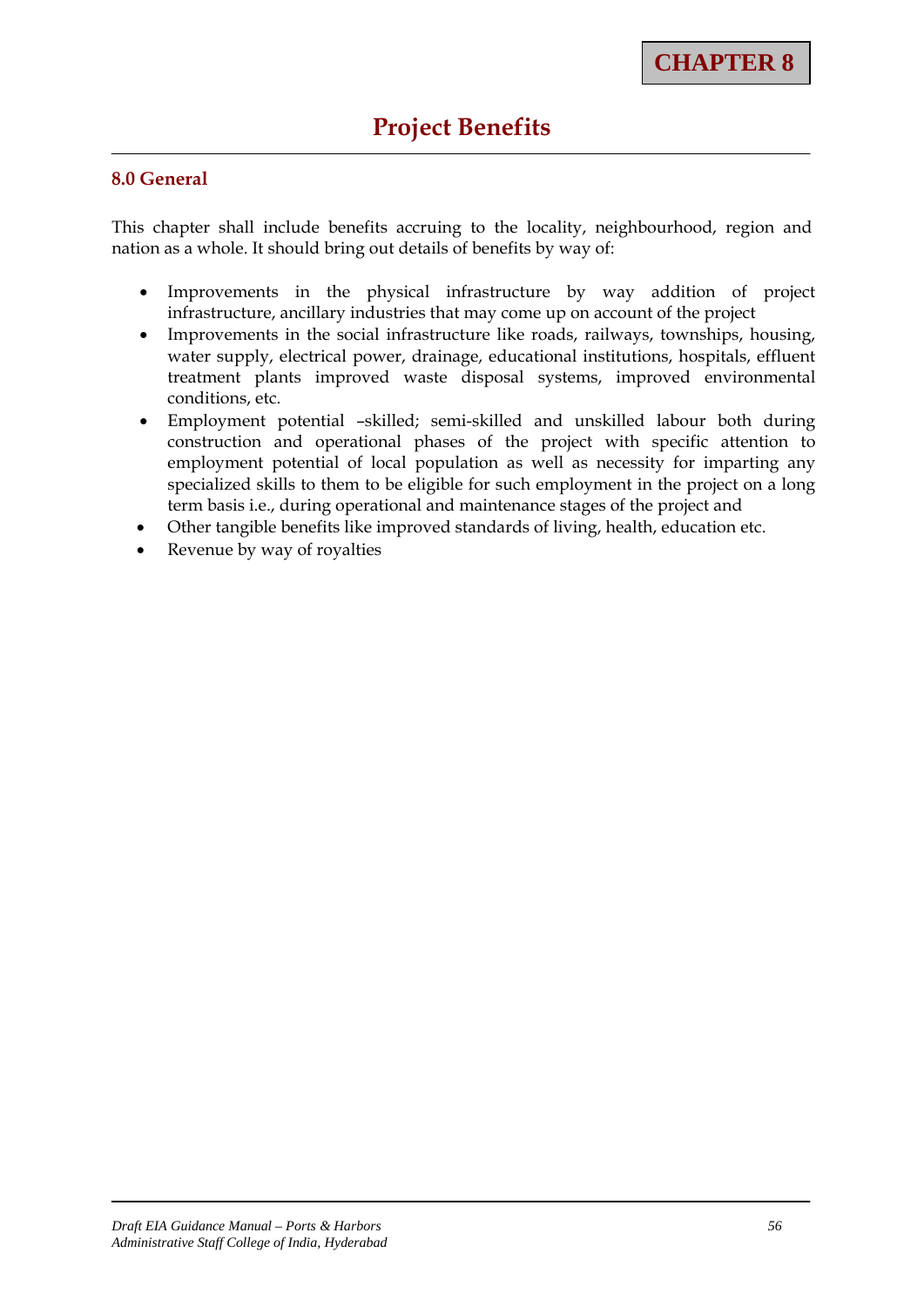# **Environmental Cost Benefit Analysis**

# **9.0 General**

If recommended by the Expert Appraisal Committee at the scoping stage this chapter shall include the Environmental Cost Benefit Analysis of the project.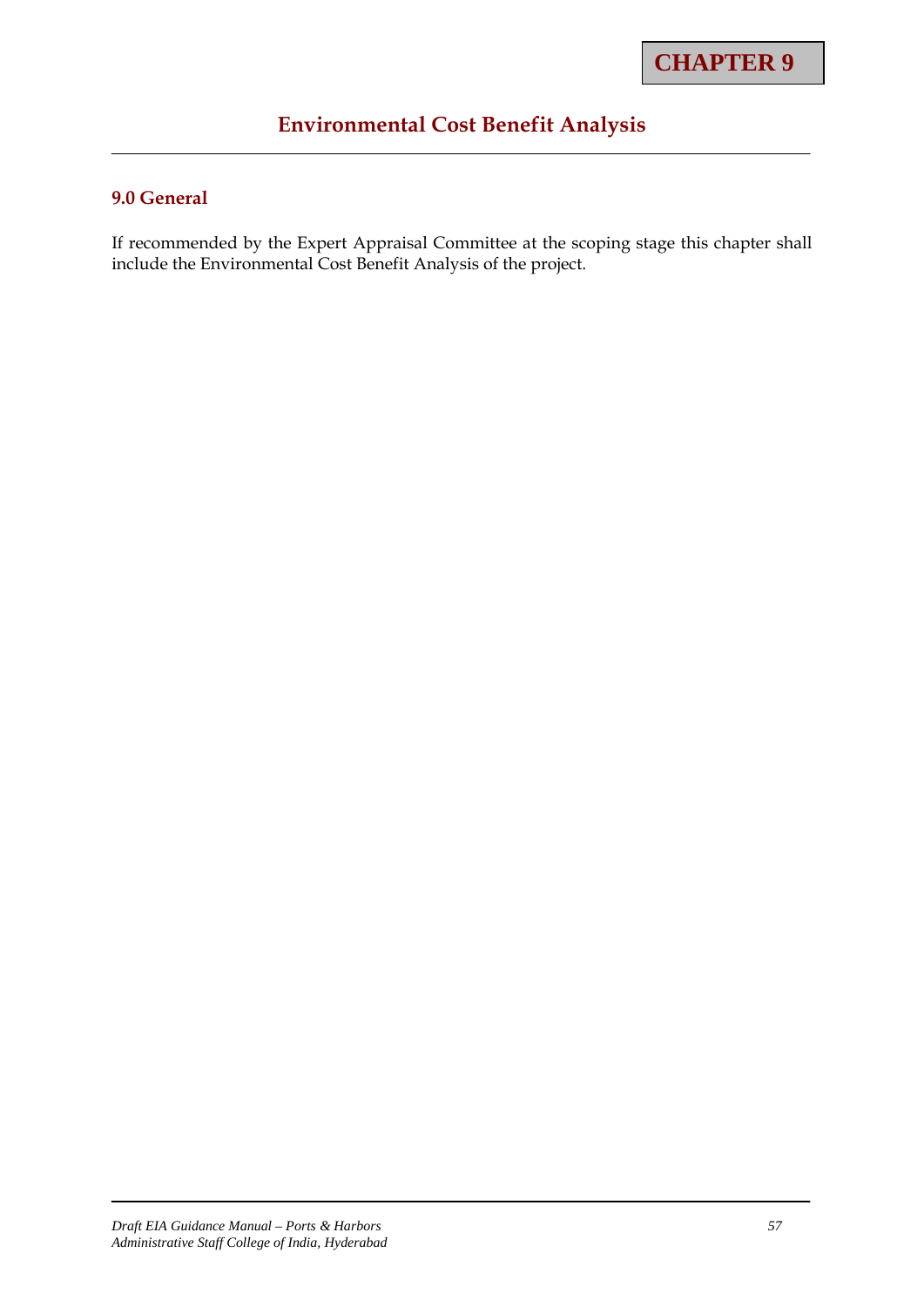# **Environmental Management Plan (EMP)**

#### **10.0 General**

In practice, mitigation is emphasized in the EIA process following impact identification and prediction, and recommended measures will be an important part of the EIA report. These measures will be incorporated into the terms and conditions of project approval and implemented during the Environmental management stage of the EIA process. The objectives of environmental management are to:

- Ensure the mitigation measures are implemented
- Establish systems and procedures for this purpose
- Monitor the effectiveness of mitigation measures and
- Take any necessary action when unforeseen impacts occur

## **10.1 Components of EMP**

The EMP should contain the following:

- Summary of potential impacts & recommended mitigation measures. Allocation of resources and responsibilities for plan implementation
- Administrative and technical setup for management of environment
- Institutional arrangements proposed with other organizations/Govt. authorities for effective implementation of environmental measures proposed in the EIA
- Safe guards/mechanism to continue the assumptions/field conditions made in the EIA
- Environmental specifications for contractors should cover the required safeguards during the design and construction stage

Brief information on Good Practices of EMP for Ports & Harbors are given in **Annexure 15.**

#### **10.2 Environmental cell**

It is desirable for the proponent to set up a separate environmental cell to oversee implementation of the EMP and evaluate the results of monitoring. Survey and analysis to be carried out periodically

#### **10.3 Self Assessment**

Approach towards voluntary compliance (ISO 14001 & ISO 18001) should be explained.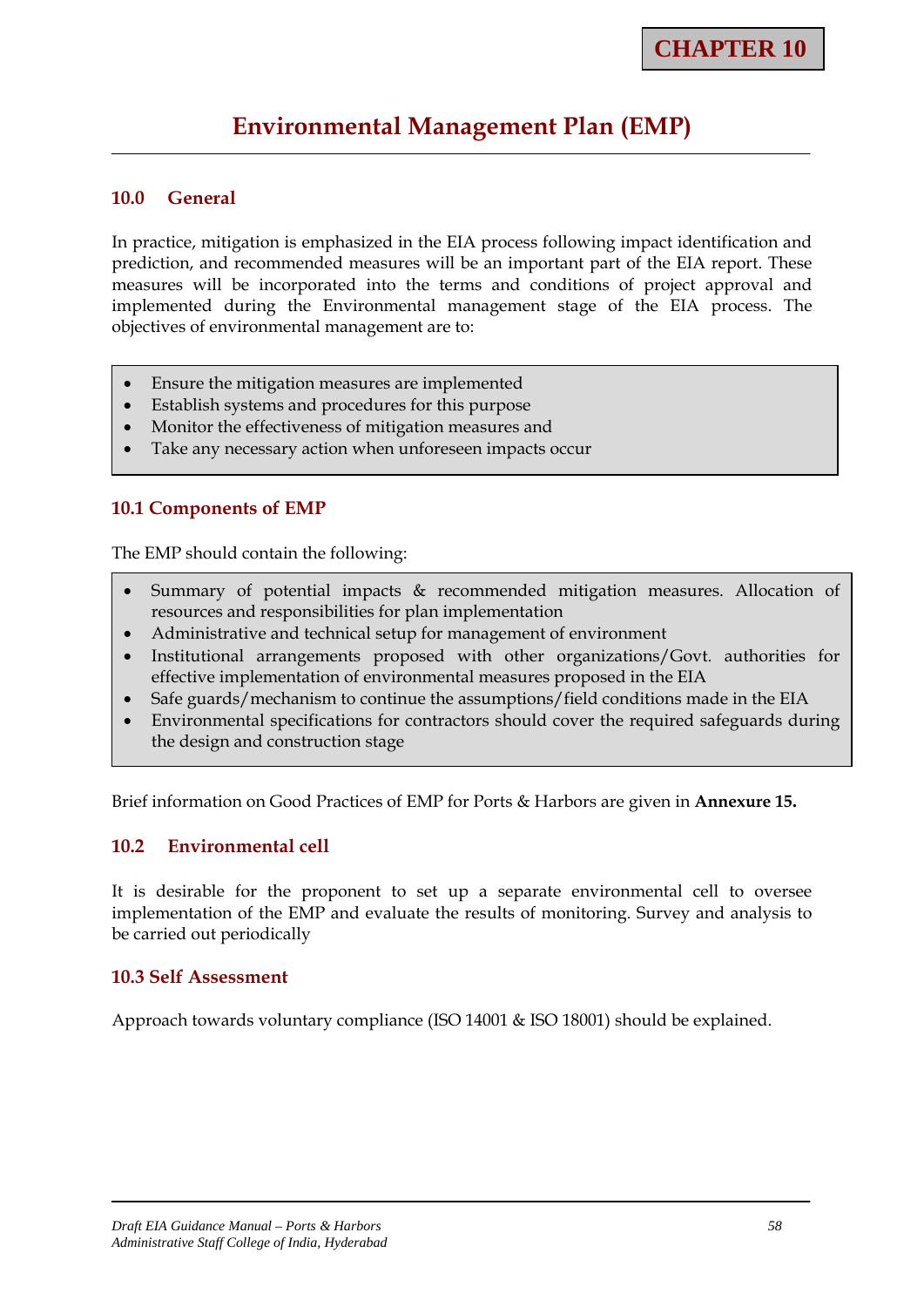# **Summary and Conclusions**

# **11.0 General**

Summary EIA shall be a summary of the full EIA report condensed to ten A-4 size pages at the maximum. It should necessarily cover in brief the following chapters of the full EIA report.

- Introduction
- Project description
- Description of the environment
- Anticipated environmental impacts & mitigation measures
- Additional studies
- Project benefits
- Important Aspects of the Environmental Management Plan and
- Important Aspects of the Environmental Monitoring Programme
- Disclosure of consultants engaged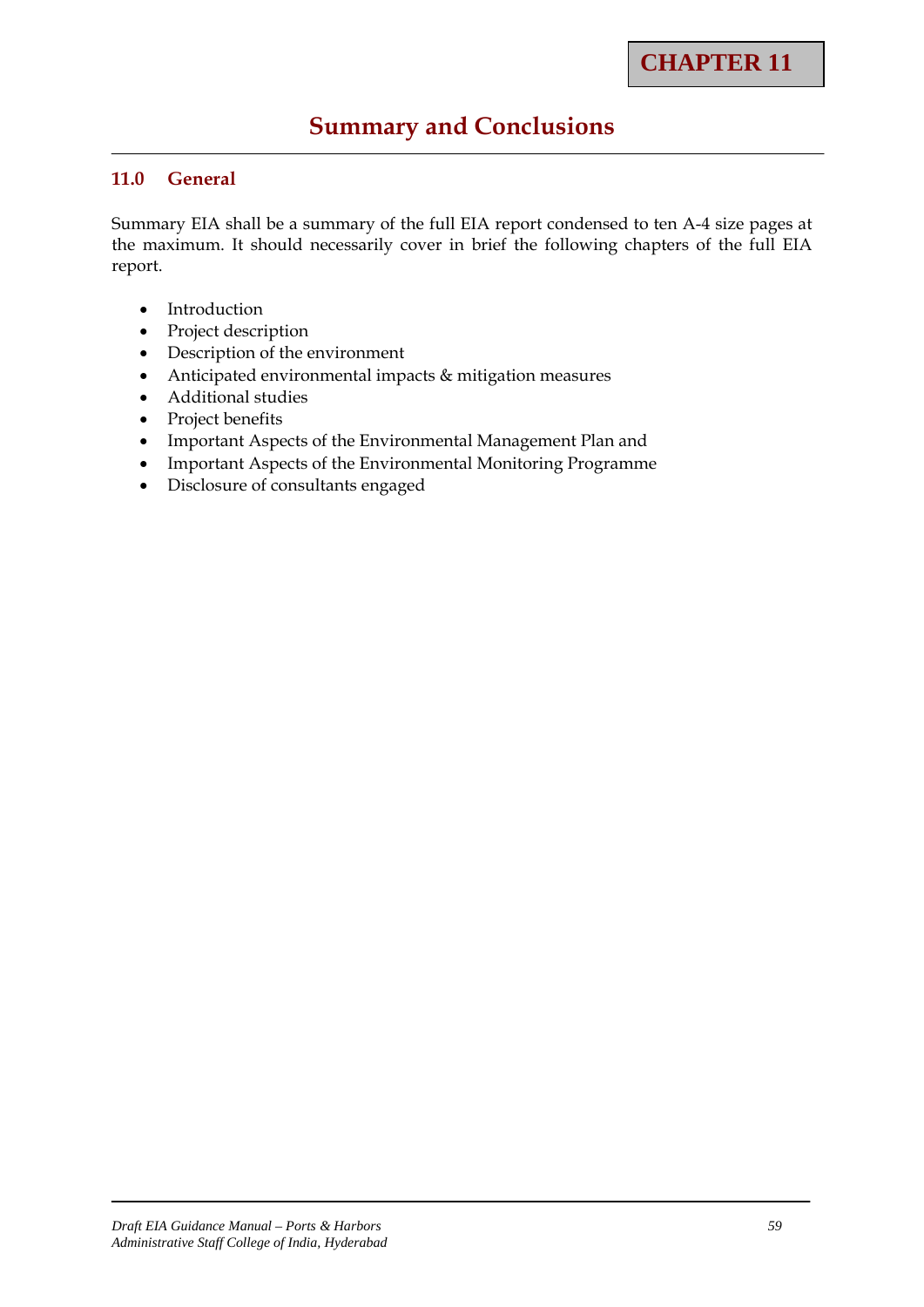# **Disclosure of Consultants Engaged**

# **12.0 General**

This chapter shall include the names of the consultants engaged with their brief resume and nature of consultancy rendered. Competency and experience of the consultant should be furnished.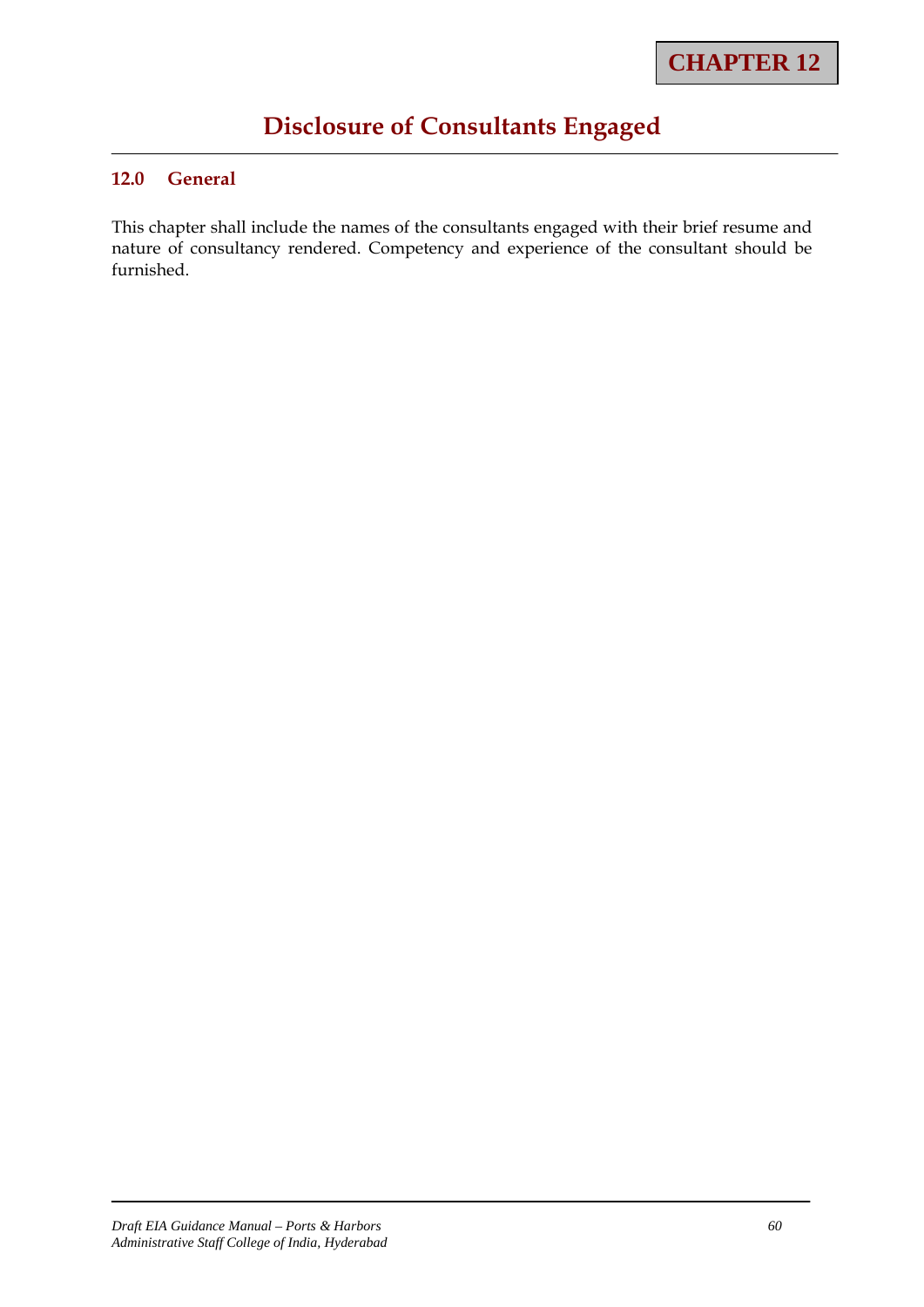# **Tables**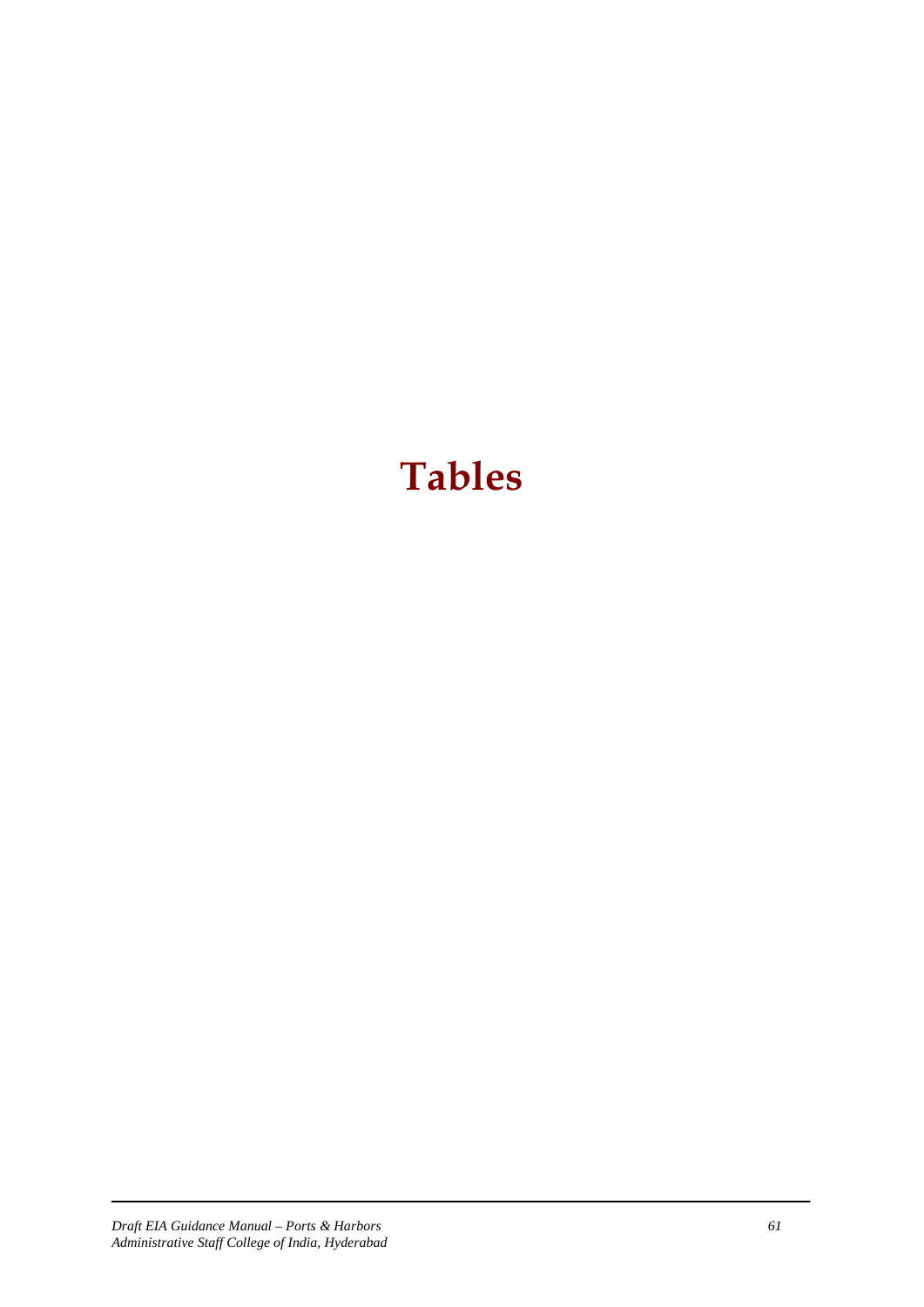# **Table 4.1 Description of ground water sampling locations**

| <b>Station</b><br>No. | Location | Distance &<br>Direction from<br>project area | <b>Zone</b> (Project<br>area/ study area) | <b>Remarks</b> |
|-----------------------|----------|----------------------------------------------|-------------------------------------------|----------------|
| GW                    |          |                                              |                                           |                |
|                       |          |                                              |                                           |                |
|                       |          |                                              |                                           |                |
|                       |          |                                              |                                           |                |

# **Table 4.2 Description of surface water sampling locations**

| <b>Station</b><br>No. | Location | Distance &<br><b>Direction from</b><br>project area | Zone (Project<br>area/ study area) | <b>Remarks</b> |
|-----------------------|----------|-----------------------------------------------------|------------------------------------|----------------|
| <b>SW</b>             |          |                                                     |                                    |                |
|                       |          |                                                     |                                    |                |
|                       |          |                                                     |                                    |                |
|                       |          |                                                     |                                    |                |

# **Table 4.3 Description of ambient air quality monitoring stations**

| <b>Station</b><br>No. | Location | Distance $&$<br>Direction from<br>project area | Zone (Project<br>area/ study area) | <b>Remarks</b> |
|-----------------------|----------|------------------------------------------------|------------------------------------|----------------|
|                       |          |                                                |                                    |                |
|                       |          |                                                |                                    |                |
|                       |          |                                                |                                    |                |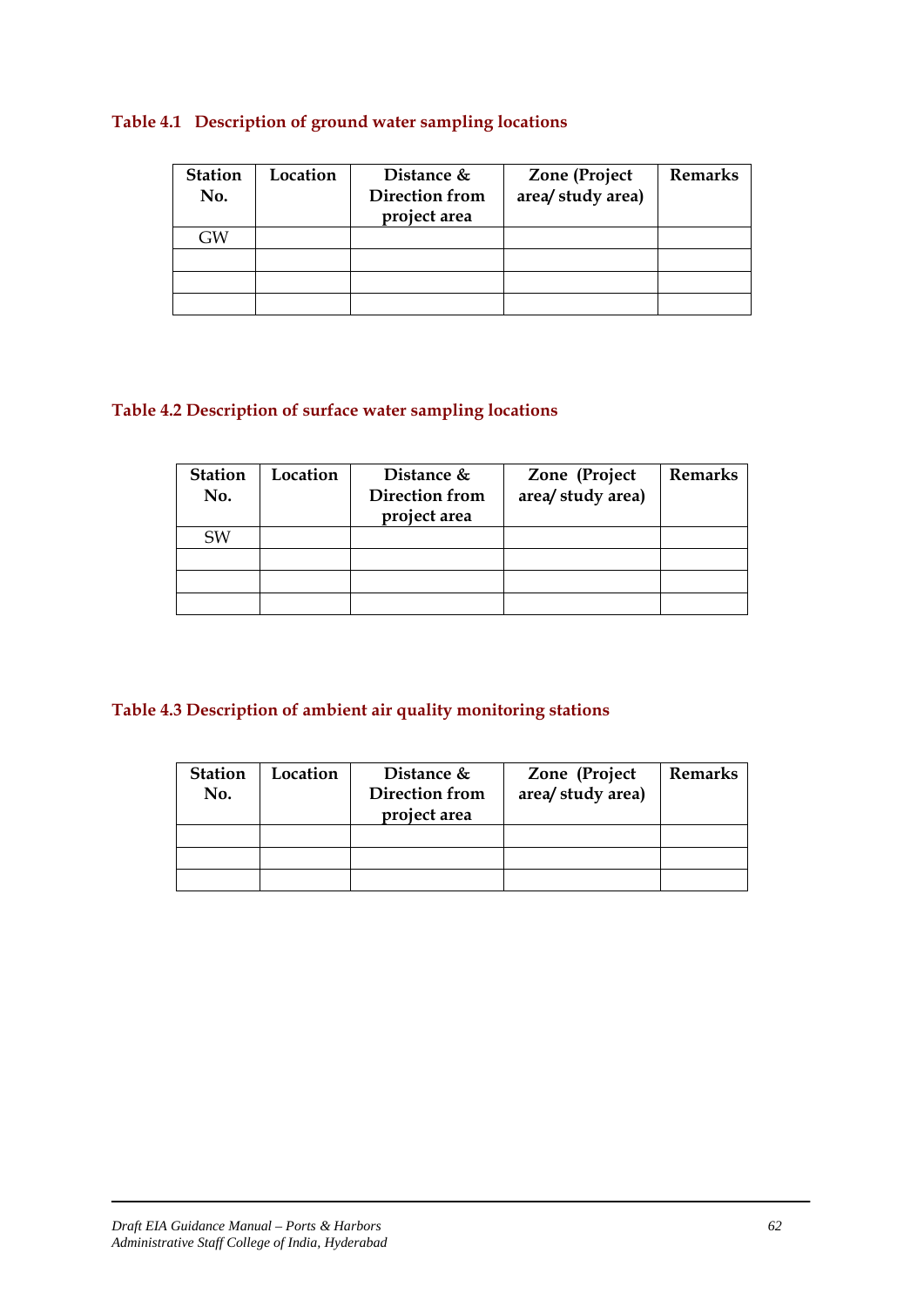# **Table 4.4 Ambient air quality-monitoring results**

| National<br><b>SPM</b>                            |      | <b>RSPM</b><br>SO <sub>2</sub> |      | NOx              |      |      | $\rm CO$ |                  |      |      | Pb in SPM |                  |      |      |      |                  |      |       |      |                  |      |      |      |               |
|---------------------------------------------------|------|--------------------------------|------|------------------|------|------|----------|------------------|------|------|-----------|------------------|------|------|------|------------------|------|-------|------|------------------|------|------|------|---------------|
| AAQ                                               |      |                                | 200  |                  |      |      | 100      |                  | 80   |      |           |                  | 80   |      |      | 4000             |      |       |      | 1.0              |      |      |      |               |
| Standard                                          |      |                                | 500  |                  |      |      | 150      |                  |      |      | 120       |                  |      | 120  |      |                  |      | 10000 |      |                  |      | 1.5  |      |               |
|                                                   |      |                                | 150  |                  |      |      | 75       |                  |      |      | 30        |                  |      | 30   |      |                  |      | 2000  |      |                  |      | 0.75 |      |               |
| Monitoring<br>Station<br>Category<br>$*(R, T, S)$ | Min. | Max.                           | Mean | Percentile<br>98 | Min. | Max. | Mean     | Percentile<br>98 | Min. | Max. | Mean      | Percentile<br>98 | Min. | Max. | Mean | Percentile<br>98 | Min. | Max.  | Mean | Percentile<br>98 | Min. | Max. | Mean | 98 Percentile |
|                                                   |      |                                |      |                  |      |      |          |                  |      |      |           |                  |      |      |      |                  |      |       |      |                  |      |      |      |               |
|                                                   |      |                                |      |                  |      |      |          |                  |      |      |           |                  |      |      |      |                  |      |       |      |                  |      |      |      |               |
|                                                   |      |                                |      |                  |      |      |          |                  |      |      |           |                  |      |      |      |                  |      |       |      |                  |      |      |      |               |
|                                                   |      |                                |      |                  |      |      |          |                  |      |      |           |                  |      |      |      |                  |      |       |      |                  |      |      |      |               |
|                                                   |      |                                |      |                  |      |      |          |                  |      |      |           |                  |      |      |      |                  |      |       |      |                  |      |      |      |               |
|                                                   |      |                                |      |                  |      |      |          |                  |      |      |           |                  |      |      |      |                  |      |       |      |                  |      |      |      |               |
|                                                   |      |                                |      |                  |      |      |          |                  |      |      |           |                  |      |      |      |                  |      |       |      |                  |      |      |      |               |
|                                                   |      |                                |      |                  |      |      |          |                  |      |      |           |                  |      |      |      |                  |      |       |      |                  |      |      |      |               |

# **Table 4.5 Description of noise monitoring stations**

| S.             | Locations | $Class^*$ | Average     | Average     | Day time          | Day time                   | <b>Remarks</b> |
|----------------|-----------|-----------|-------------|-------------|-------------------|----------------------------|----------------|
| N <sub>0</sub> |           |           | Day noise   | Night       | (6.00 A.M. to     | (10.00 P.M.                |                |
|                |           |           | level (dBA) | noise level | 10.00 P.M)        | to $6.00 A.M$ )            |                |
|                |           |           |             | (dBA)       | Standard          | Standard                   |                |
|                |           |           |             |             | $(L_{eq}$ in dBA) | $(L_{eq} \text{ in } dBA)$ |                |
|                |           |           |             |             |                   |                            |                |
|                |           |           |             |             |                   |                            |                |

\*Industrial area/ Commercial area /Residential area /Silence zone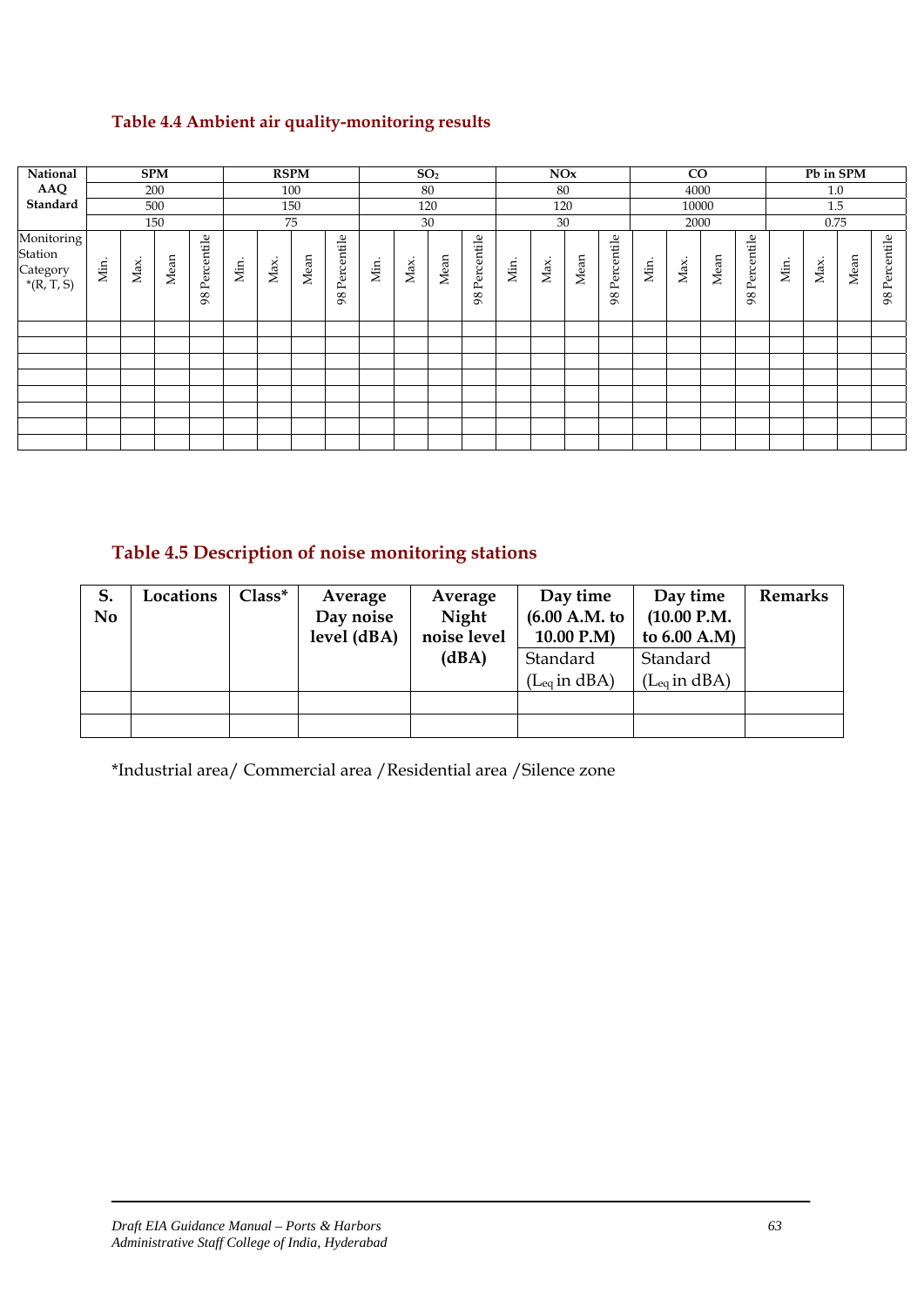# **Annexures**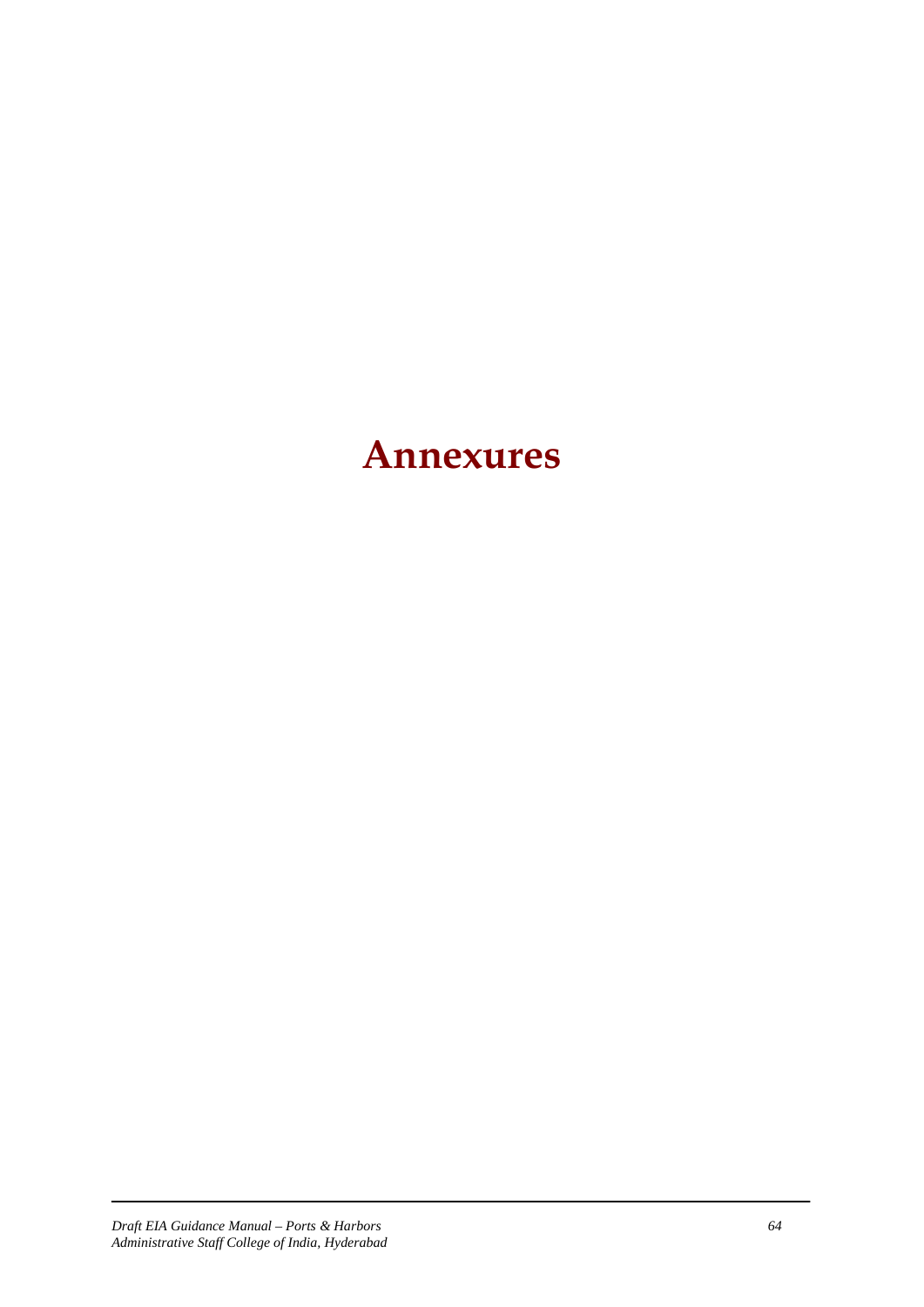# **Terms of Reference for Ports and Harbor**

# **Objective**

Terms of Reference (TOR) for preparation of Environmental Impact assessment (EIA) for Ports and Harbour projects as per the EIA notification, 2006 has been devised to improve the quality of the reports and facilitate the decision making transparent and easy. TOR will help the project proponents and consultants to prepare report with relevant project specific data, which are informative, compact and easy to comprehend. TOR for Ports and Harbor projects is expected to cover all environmental related features.

# **General Information**

Development of port facilities can make a significant contribution to the economic development and the growth of maritime transport. At the same time it may also create adverse impacts on the surrounding environment. Port development may create a wide range of impacts on the environment through activities like construction work, dredging, reclamation, land fills, discharges from ships and cargo operations, and other port related activities.. Port development and operation should, therefore, be planned with careful consideration of their environmental impacts. The preparation of EIA report and implementation of EMP is essential for effectively managing these adverse effects.

EIA-EMP report should be based on maximum rated capacity of the project in terms of cargo handling, technology, equipment, manpower, resource use, etc. The report should be based on generic structure given in appendix III to the EIA notification 2006 for the project or its expansion based on proposed peak rated capacity. The report should incorporate the page numbers of various chapters, sections and sub-sections, tables, appendices, drawings and figures etc., with titles shall be clearly indicated under the heading contents.

Ports and Harbors with cargo handling capacity  $\geq$  5 million TPA of cargo handling capacity (excluding fishing harbors are classified as category A projects and with cargo handling capacity  $\leq 5$  million TPA and/or  $\geq 10000$  TPA of fish handling capacity are classified as category B projects, subject to the applicability of General Conditions as stipulated in the EIA Notification, 2006

## **1.0 Introduction**

This chapter should cover the following.

- Purpose of the project, project proponent, brief description of the project- name, nature, size, location of the project, its importance to the country and the region
- Land description- plot/ survey nos/ village, tehsil, district, state & extent of the land
- Profile of the project proponent, name and contact address with e-mail, implementing organization, organizational chart, project consultants etc
- Whether the project attracts the provisions of General Conditions of EIA Notification 2006. If so applicability should be discussed
- The proponent should confirm that the project meets the central/state/local environmental regulations and standards applicable for the project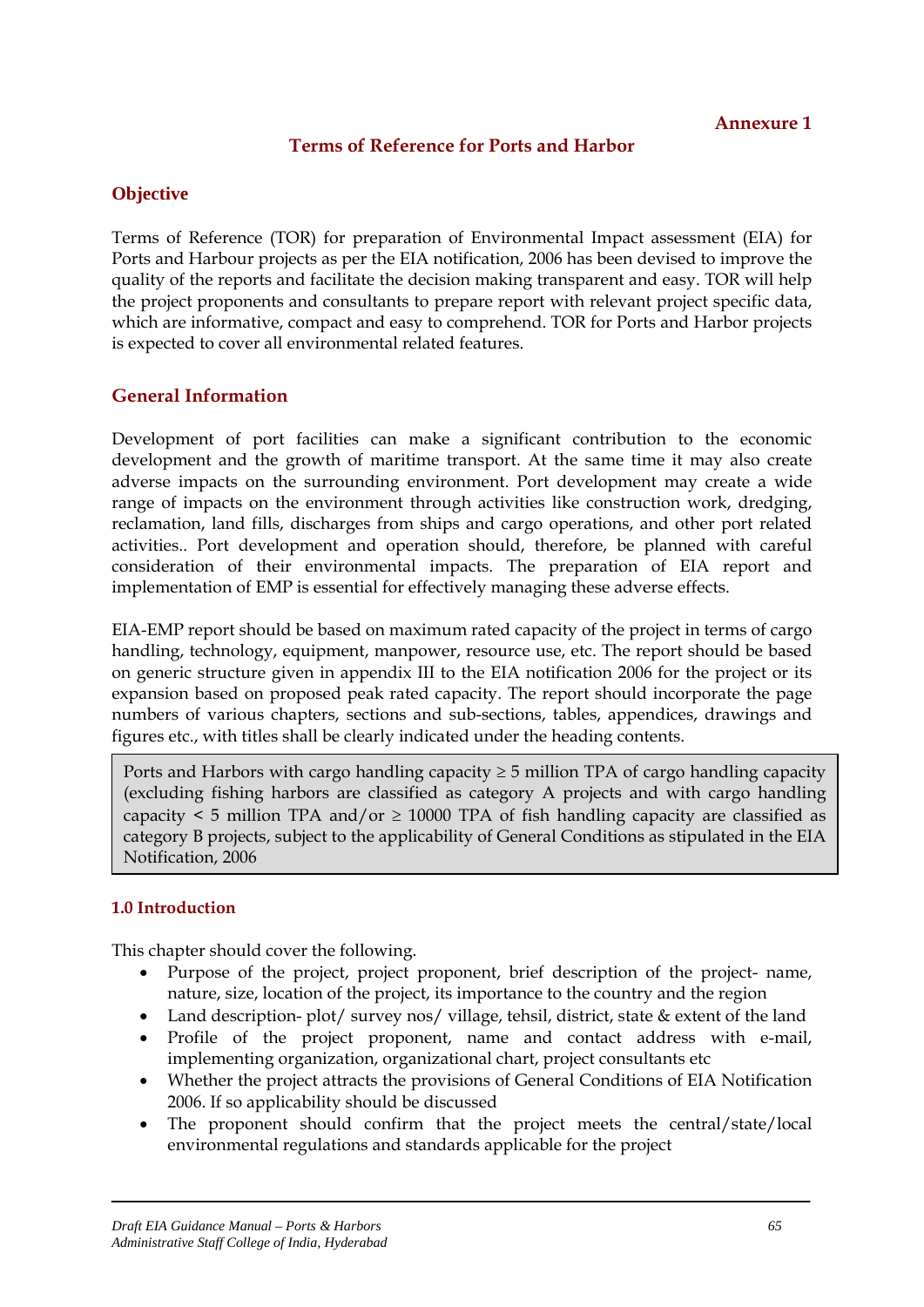- Any litigation pending against the proposed project and/ or any direction/ order passed by any court of law against the project, if so, details thereof
- In case of expansion/ modernization of the project, the environmental compliance status for the existing project should be explained

# **2.0 Project description**

This chapter should cover the broader details of the basic activities, location, layout and implementation schedule of the project.

- Type of the project- new, expansion, modernization, container cargo handling facility, fishing, minor / major port etc
- Relevance of the project in the light of the existing development plans of the region
- Project coverage, master plan, phasing and scope
- Description of a project site, geology, topography, transport and connectivity, demographic aspects, socio, cultural and economic aspects, villages, settlements
- Capacity of the port, types of cargo proposed for handling, cargo handling equipments, ancillary operations, housing, truck parking details etc
- Technologies involved for design, construction, equipment and operation
- Use of existing public infrastructure road, railway and inland waterway net works, water supply, electrical power etc
- Estimated water budget for the proposed project- during construction/ operation stages
- Estimated cost of development of the project, environmental cost, funding agencies i.e., whether governmental or on the basis of BOT etc
- Details of land acquisition, rehabilitation of communities / villages present status of such activities
- Resources, manpower and time frame etc –required for project implementation

# **Essential maps to be provided with application**

- A map specifying locations of the state, district and project location
- A map of project area and 10 km area from boundary of the proposed/existing project area, delineating protected areas notified under the wild life (Protection) Act, 1972 / critically polluted areas as notified by the CPCB from time to time / notified eco sensitive areas / inter state boundaries and international boundaries
- A map covering aerial distance of 15 km on the landward side from the proposed project boundary delineating environmental sensitive areas as specified in column no 9(iii), Form I of EIA notification dated 14<sup>th</sup> Sep 06.
- Land use map of the study area to 1: 25,000 scale based on recent satellite imagery of the project area and 10 kms from the proposed project boundary delineating the cropping pattern, wastelands, forest area and built-up areas, water bodies, human habitation and other surface features such as railway tracks, ports, airports, roads, NH, major industries etc.
- Site lay out plan of the proposed development shall be submitted to a scale of 1:5000, clearly marking the layout of breakwaters, navigation channels, harbour basin, berths, dry docks, work shops, container freight station, cargo handling systems, conveyors, covered and uncovered storage yards, ware houses, roads, railway tracks, effluent disposal point, administrative and operational buildings, utilities, town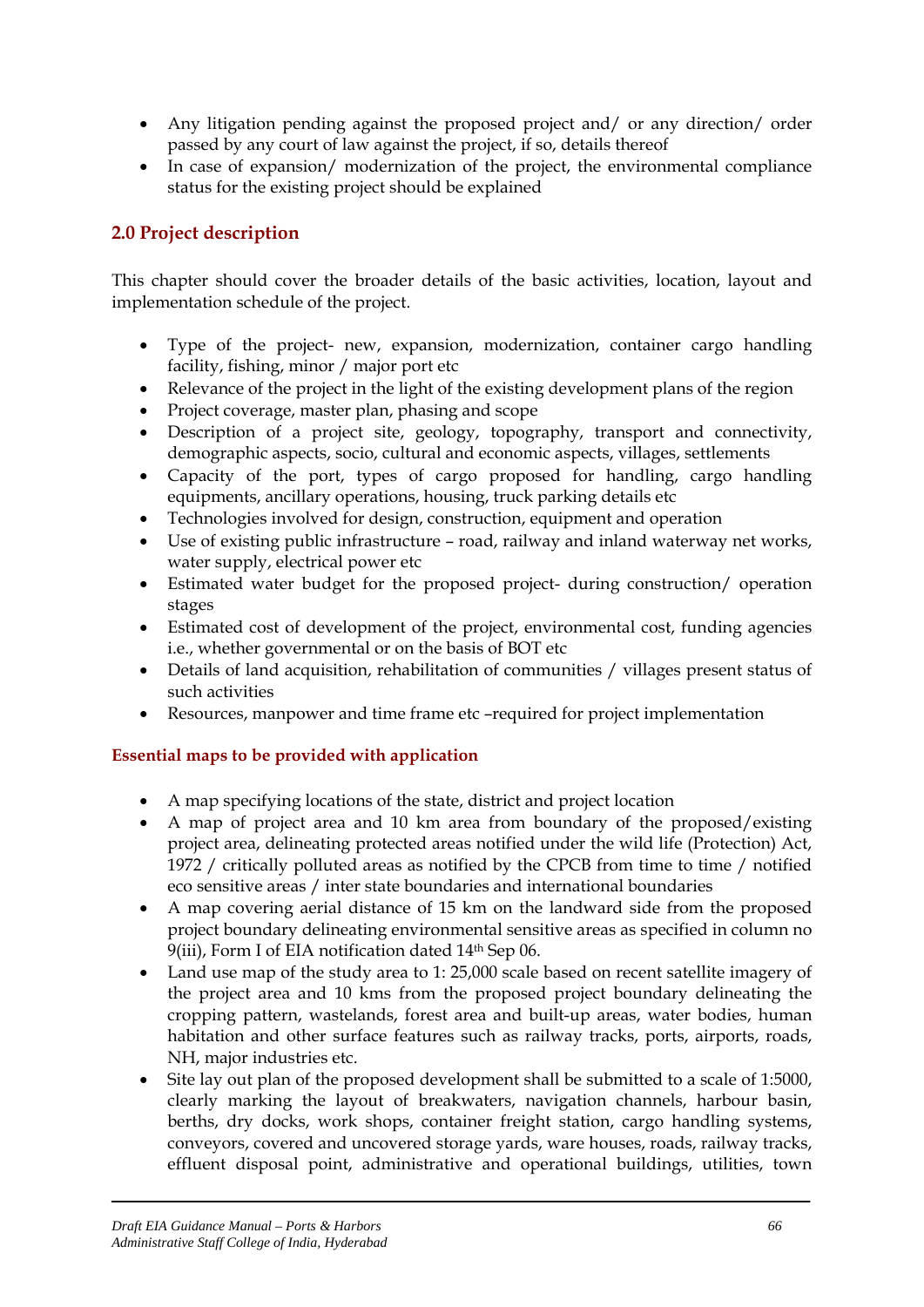ships, greenbelt, dredged material disposal, etc. Boundaries of the proposed port shall be shown therein with latitude and longitude.

- Area drainage contour map of the project area and 2-5 km from the proposed project area shall be clearly indicated. In case of any proposed diversion of nallah/canal/river, same shall also be shown in the map
- Hydrographic charts of the offshore area giving general morphology of the coastal stretch to a scale of 1:50,000 shall be submitted covering water depth up to 10m beyond the maximum proposed dredging depths of the project and covering a distance of 5 km along the coast from the project limits on both sides
- The CRZ maps indicating the High Tide Line (HTL), Low Tide Line (LTL), demarcated by one of the seven authorized agencies and the project lay out superimposed on the map should be submitted on 1:5000 scale map. This map shall be recommended by the state/Union Territory CZM authority

# **3.0 Analysis of alternatives (Technology & Sites)**

In case, the scoping exercise results in need for alternatives this chapter shall include:

- Description of various alternatives like locations or layouts or technologies studied
- Description of each alternative
- Summary of adverse impacts of each alternative
- Selection of alternative

# **4.0 Description of the environment**

## **4.0 Study area**

As a primary requirement of EIA process, the proponent should collect primary baseline data in the project area as well as in the area falling 5 km from the proposed project boundary and secondary data should be collected within 15 kms aerial distance from the project boundary, as specifically mentioned at column 9(iii) of Form I of EIA Notification 2006. The study areas mentioned in this document shall be considered for guidance purpose but the exact study area for different environmental attributes (water, air, noise, soil, etc) is to be submitted considering the proposed activities and location, along with proper reasoning, for review and approval by the expert appraisal committee.

# **4.1 Land environment**

# **4.1.1 Land**

Availability of land for earmarking for the port without causing a due hardship to local habitat and their socio cultural and economic aspects is very important. Data on the land availability is to be ascertained from local authorities, revenue records etc. Justification for the proposed quantum of the area is to be given.

# **4.1.2 Topography**

Baseline data to be given on description of existing situation of the land at the proposed project area including description of terrain hill slopes coastal and inland topography, coastal features (lowland, beaches, littoral areas, shoal areas), terrain features, slope and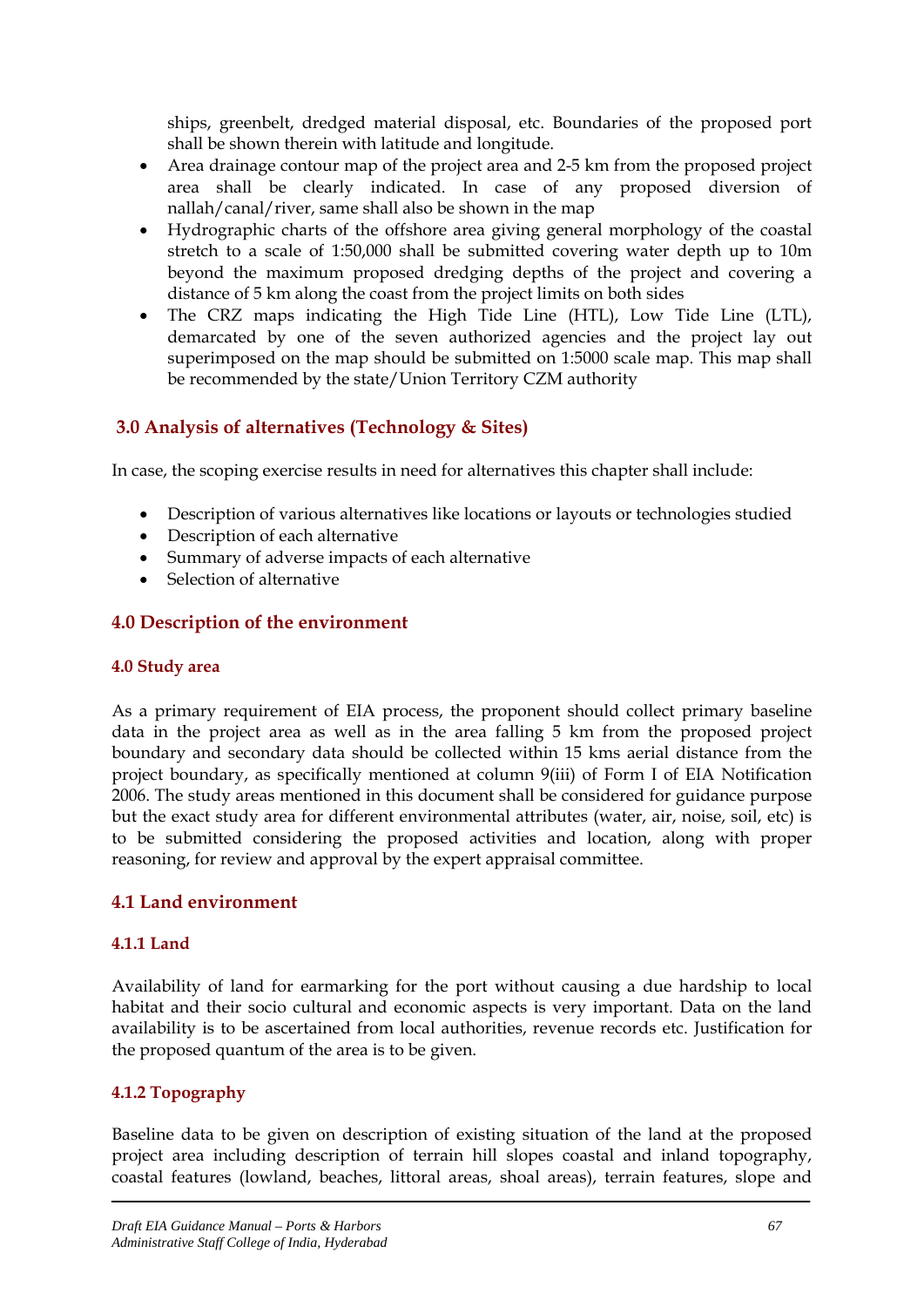elevation. Study of land use pattern, habitation, cropping pattern, forest cover, environmentally sensitive places etc, by employing remote sensing techniques (if available) and also through secondary data sources.

# **4.1.3 Geology**

Baseline data to be provided on rock types, regional tectonic setting (reported fractures/faulting, folding, warping), and history of any volcanic activity, seismicity and associated hazards, mainly in the coastal area. Information on quarry yields, strengths of rock, distance of quarries from habitat, restrictions for quarrying, environmental controls, statutory permissions etc., should be provided.

#### **4.1.4 Soil**

Soil data including type, classification, characteristics, soil properties etc., are important from engineering considerations for design of structures, loading capacities of cargo stockpiles, green belt development etc. Changes in parameters of soil also may affect plantation and vegetative growth, which in turn may endanger the health of local habitat. Baseline data of the soil, results of investigations carried out to be provided for the project area.

## **4.1.5 Meteorological data**

Meteorological data covering the following should be incorporated in the EIA report. The data for at least a 10 year period should be presented from the nearest meteorological station, except for the history of cyclones and tidal surges for which 100 year data is required.

- Wind speed and direction
- Rainfall
- Relative humidity
- Temperature
- Barometric pressures
- History of cyclones

## **4.2 Water environment**

## **4.2.1 Ground water**

Baseline data of ground water including data of pH, dissolved solids, suspended solids, BOD, DO, coli-form bacteria, oil, heavy metals (depending upon the type of cargo) is to be collected at least for one season. Usage purpose of the ground water, if any, is to be indicated.

## **4.2.2 Surface water**

Baseline data on location of surface water like lagoons, lakes, tidal inlets, streams, rivers, their details, present quality and their utility, if any, is to be provided. Details of water bodies in the project area shall be described specifically. Water quality is to be monitored for one season.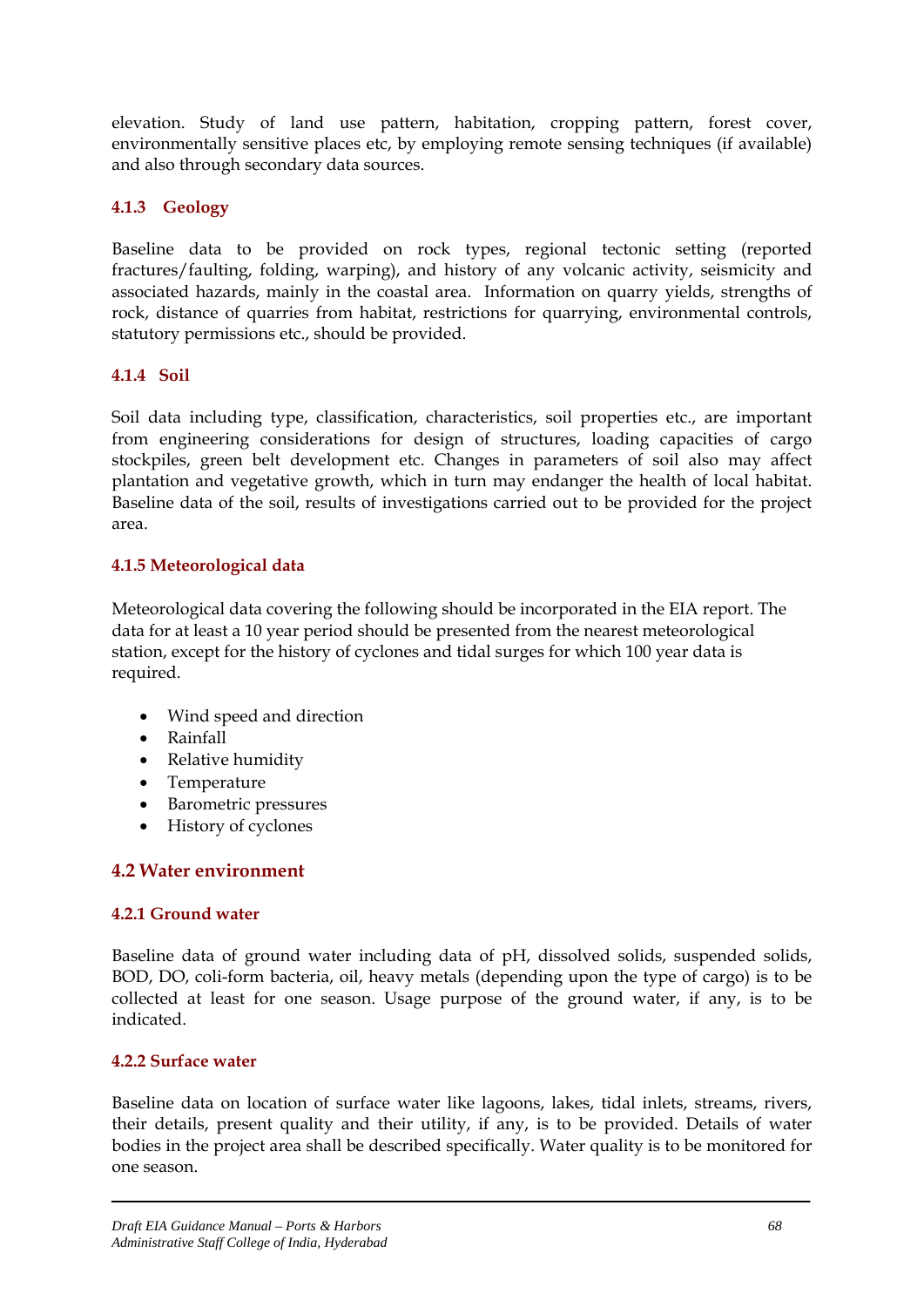# **4.3 Marine environment**

#### **4.3.1 Coastal hydrology/geomorphology**

Coastal hydrology requires collection of oceanographic data during the study period, covering the following parameters:

- Tides
- Waves (wind waves and swells)
- Storm surges
- Currents
- Salinity
- Sea water temperature
- Suspended load, and
- Seabed bathymetry

Baseline oceanographic data should extend at least to depths more than 10m of proposed deepening of the harbor approach and basin as per master plan proposed. A study on likely changes in the sediment transport and littoral drift due to the construction of port particularly the breakwater should to be taken up.

Details of mangroves, marshes and other coastal vegetation, sand dunes, coastal stability, seismic characteristics, history of any endangered species, coastal erosion, and shoreline changes should be furnished.

## **4.3.2 Bed sediment contamination**

Baseline data on bottom sediments and the associated bottom biota and other physical habitat, at the proposed project area and the neighborhood areas has to be collected and analyzed.

#### **4.3.3 Sea/harbor water quality**

Baseline data shall be collected on chemical parameters in the open sea and in the proposed port area for understanding hydro chemical characteristics in the marine environment (such as sea water temp, BOD, DO, pH, TSS, salinity, heavy metals depending upon the cargo, etc.)

## **4.4 Biological environment**

## **4.4.1 Marine/coastal ecology**

Baseline data of aquatic flora and fauna at the project area, including the coastal area is to be ascertained by proper surveys including mangroves and marshes and other coastal vegetation, sand dunes. Data on coastal stability, seismic characteristics, history of any endangered species, coastal erosion, shoreline changes, if any, is also necessary.

#### **4.4.2 Flora and fauna in the neighborhood**

Details on secondary data on the existing flora and fauna in the study area as well as 15km from its boundary, carried out by an university/institution under the relevant discipline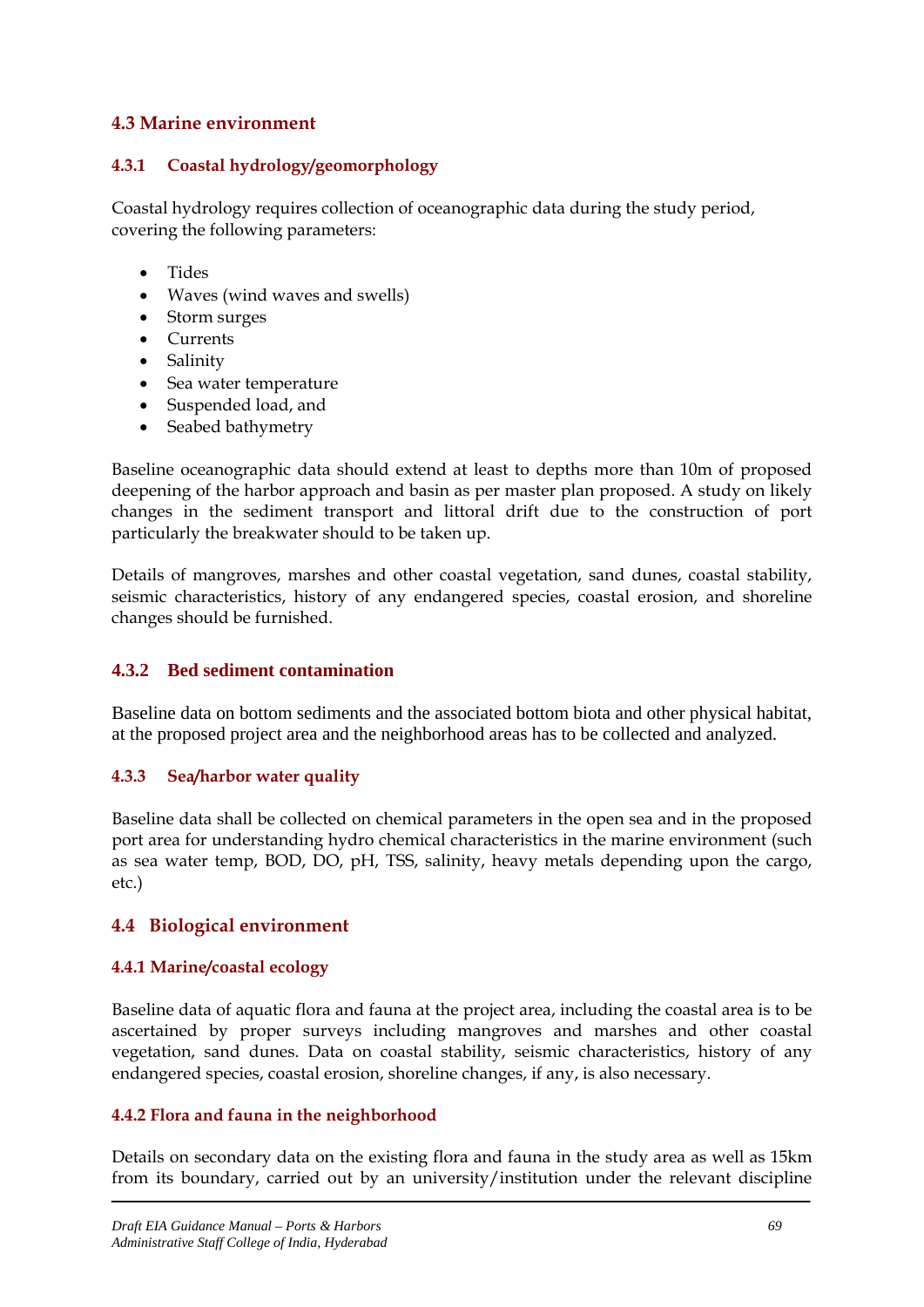(such as BSI, ZSI, WII, etc) shall be included in the list of flora and fauna along with classification as per Schedule given in the Wild Life Protection Act, 1972 (for fauna) and in the Red Book Data (flora) and a statement clearly specifying whether the study area forms a part of an ecologically sensitive area or migratory corridor of any endangered fauna.

# **4.5 Air environment**

Base line data of ambient air parameters namely RSPM, nitrogen dioxide, sulphur dioxide, carbon monoxide, heavy metals and other harmful air pollutants depending upon the type of the cargo should be monitored.

This data should be collected in an area extending at least 5 km from the project boundary by observation at a number of locations. Specific importance should be attached to areas in close proximity of project say up to 1 km. One season data should be monitored other than monsoon as per the CPCB Norms. One station should be in the up-wind/ non-impact/ nonpolluting area as a control station.

# **4.6 Noise**

Baseline data on noise pollution at the project area and the neighbourhood up to 1 km or nearest residential areas is to be monitored as per the CPCB norms.

# **4.7 Existing solid waste disposal facilities**

Details of authorized municipal solid waste facilities, biomedical treatment facilities and hazardous waste disposal facilities in the area should be inventorized, in case if it is proposed to utilize the same

# **4.8 Socio-economic and occupational health environments**

Baseline data at the project area shall include the demography, particularly on human settlements, health status of the communities, existing infrastructure facilities in the proposed area and area of impact due to the proposed activity. Present employment and livelihood of these populations, awareness of the population about the proposed activity shall also be included.

# **4.9 Public utilities**

Base line data of existing public utility infrastructure shall be ascertained and reported to assess the impacts of the project on these public utilities in order to incorporate desired methods in the EMP and monitor the same during the construction as well as operational phases of the port.

# **5.0 Anticipated environmental impacts and mitigation measures**

This Chapter should describe the likely impact of the project on each of the environmental parameters, methods adopted for assessing the impact such as model studies, empirical methods, reference to existing similar situations, reference to previous studies, details of mitigation methods proposed to reduce adverse effects of the project, best environmental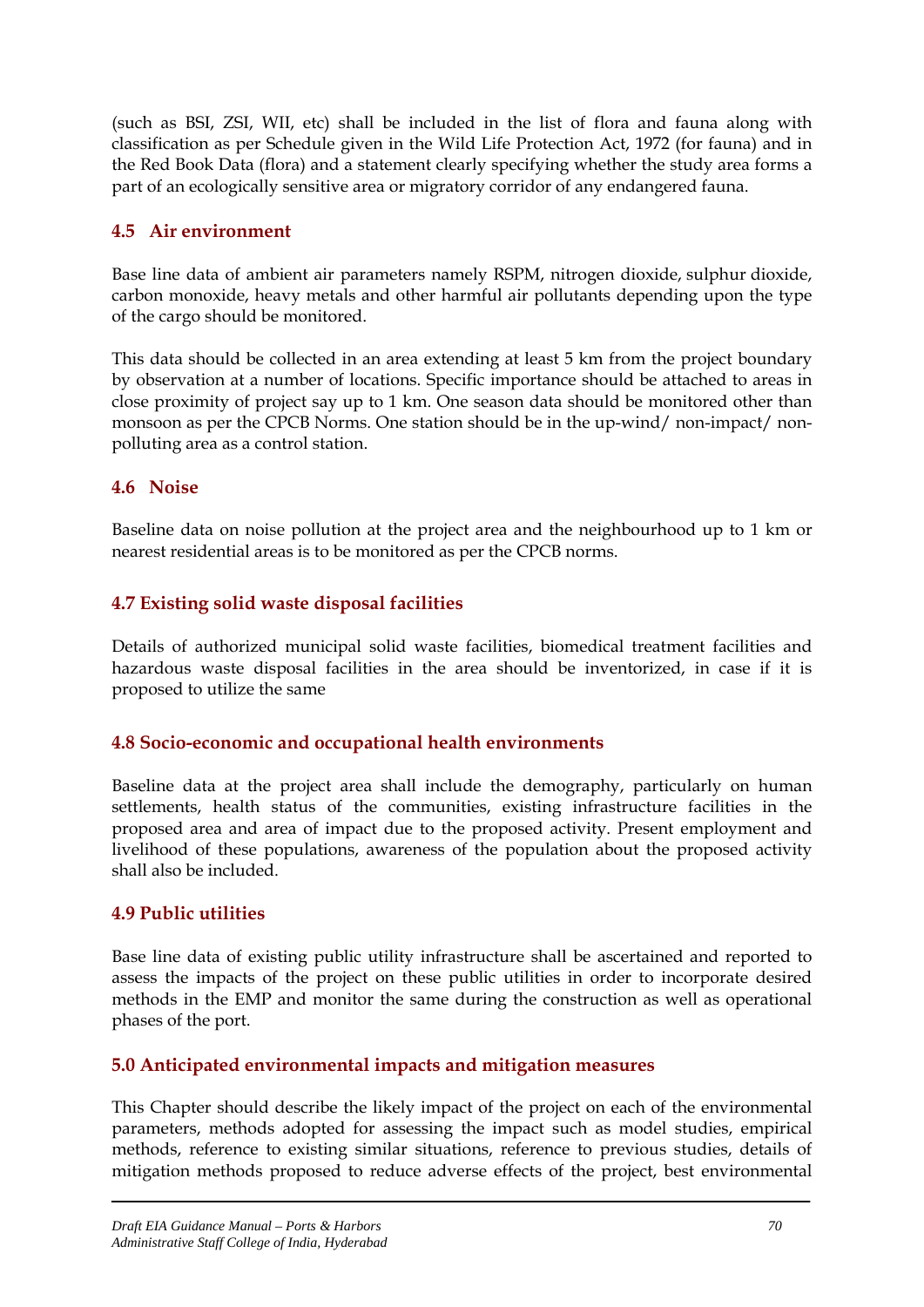practices and conservation of natural resources. The identification of specific impacts followed with mitigation measures should be done for different stages i.e., location of the port, construction including dredging, ship traffic including discharges from vessels and cargo operations.

# **5.1 Land environment**

## **5.1.1 Land**

*Anticipated Impacts:* Impact of project construction/operation on the land requirement / land use pattern should be assessed. Affect of future growth of the port facility and/or of the ancillaries should be carefully assessed by preparing master plans for the port and the ancillaries. Impact on the public utilities arising out of the utilities for the project activities and impact on the natural drainage system are equally important. Prediction of impacts should include impacts on the existing infrastructures like road network, housing, ground water/surface water etc., and loss of productive soil and impact on natural drainage pattern.

*Mitigation Measures:* Mitigation measures to reduce adverse effects like adopting soil improvement techniques and adopting suitable design methods to reduce land requirement. Where land acquisition and consequential R&R methods are called for, it should be implemented duly adhering to the norms and complying with pertinent statutory requirements for such land acquisition. Strengthening of road and rail network infrastructure to handle the increase in traffic and truck parking arrangements, integration of Port development with the local land use plan should be planned.

#### **5.1.2 Topography, geology and soil**

 *Anticipated Impacts:* Impact of port construction/operation on the topography due to activities like depletion of hills due to large scale quarrying, filling of low lying area with dredged spoil and borrowed material, damage to existing vegetation/green belt and plantation, changes in land use patterns, disturbance to existing protected areas like mangroves, forests and environmentally sensitive areas/zones should be assessed

Flooding due to filling up of low-lying areas should be assessed. Impacts on the surrounding land use pattern, on infrastructure like housing, ground water, etc should be assessed.

Impact of the project construction on the geology and vice-versa should to be studied in detailed. Impact of project construction/operation on the soil parameters, probability of settlement, subsidence, slides, surface drainage, leachets etc., are to be estimated

*Mitigation Measures:* Mitigation measures to reduce adverse effects include study of alternative sites, improving green belt, obtaining construction materials from other sources, usage of alternative construction materials like fly ash, where possible; storm water management etc. Adopting soil improvement techniques and adopting suitable design methods, ground covering etc.

## **5.2 Water environment**

#### **5.2.1 Ground water**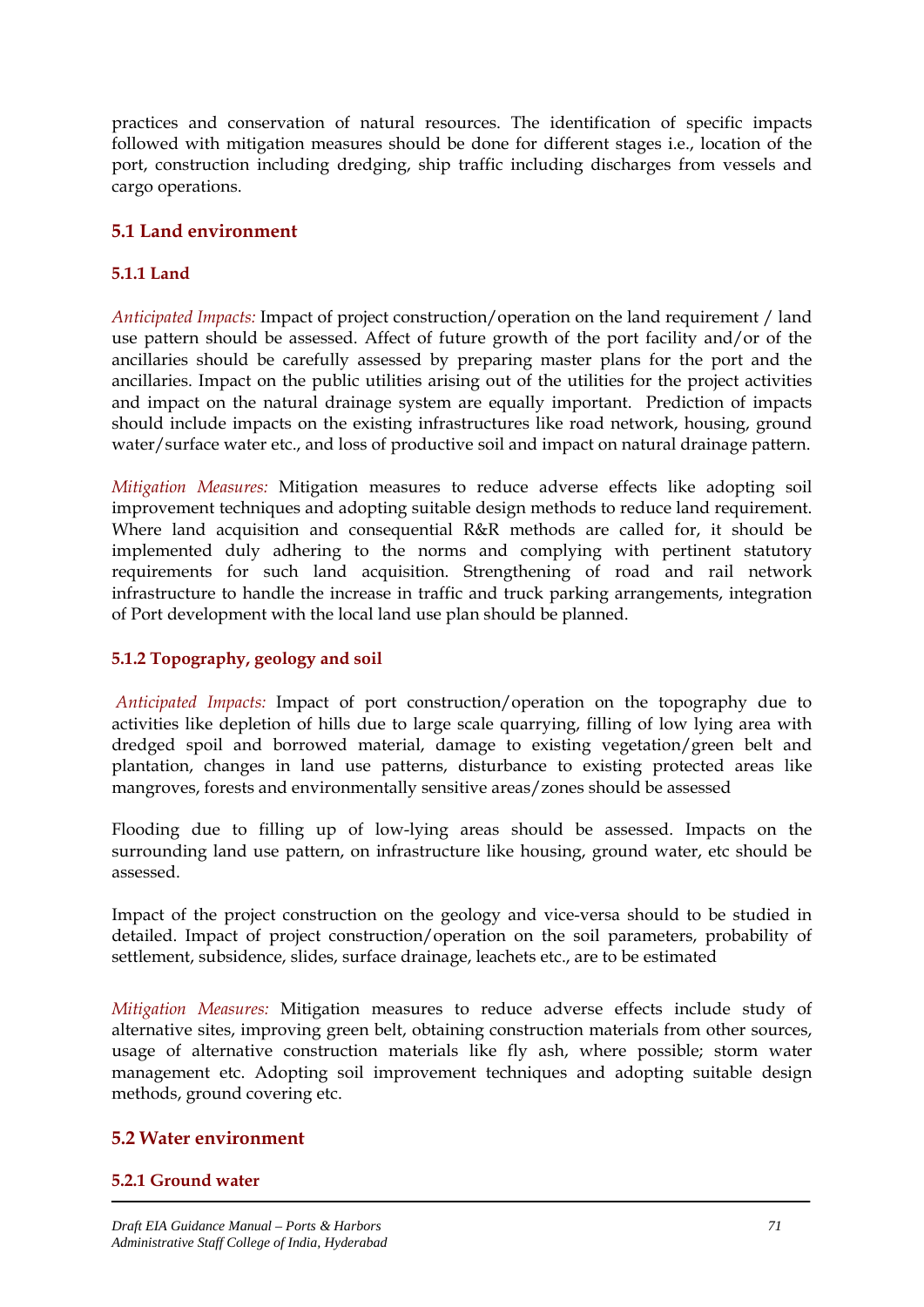*Anticipated impacts*: Discharge of trade effluent and sewage and its impact. Impact of project construction/operation on the ground water on account of leachets, run off from material and cargo storages and toxic or harmful substances, percolation, sea water intrusion etc.,

*Mitigation measures:* Mitigation measures to reduce adverse effects like impervious paving the cargo areas, impervious roads, lined drains, routing surface drainage to settlement tanks/pits etc. Treatment of effluent, recycle/ reuse and disposal should be planned. Groundwater study on leaches should be carried out periodically and should be correlated with baseline data. Remedial measures should be taken in case of any deviation. Based on the total water budget of the project, the use of ground water should to be reviewed and alternatives to be presented.

#### **5.2.2 Surface water**

*Anticipated impacts:* Impact of port operations on surface water sources, contamination due to cargo operations, impact on utility of surface water resources by the neighboring colonies, impact on surface water flow (ex. flooding) due to anticipated obstructions, etc

*Mitigation measures:* Protection measures to surface water resources to prevent reduction in their quality due to construction and operational activities and choice of alternative resources. Proposals to treat effluents confirming to standards notified under EP Act 1996 should be submitted.

#### **5.3 Marine environment**

#### **5.3.1 Coastal hydrology**

*Anticipated impacts:* Impact of the project construction/operation on the coastal hydrology on account of port construction should be assessed by suitable model studies.

*Mitigation measures:* Careful site selection and port design should be planned to minimize impacts due to changes in current patterns and other coastal hydrology. Model experiments or computer simulations of these changes are useful in developing an appropriate design. Shore protection works like construction of sea walls, groynes, sand bye passing or beach nourishment should be studied.

#### **5.3.2 Bed sediment contamination**

 *Anticipated impacts*: Impact of the project construction/operation on the bed sediment contamination on account of port construction/operations is to be assessed by suitable empirical/model studies.

*Mitigation measures*: A survey of contamination of bottom sediments should be undertaken before dredging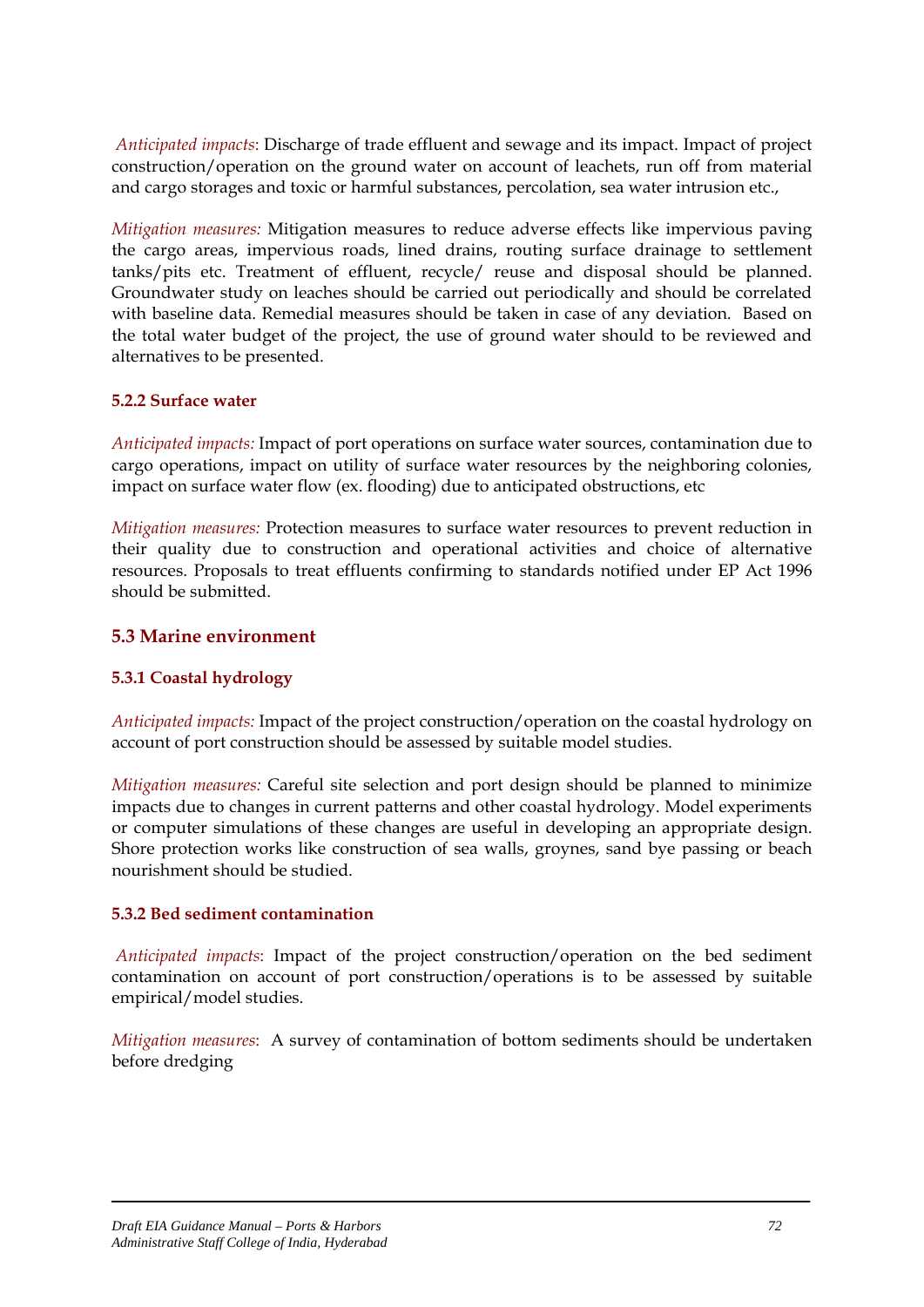#### **5.3.3 Sea/harbor water quality**

*Anticipated impacts:* Impact of the project construction/operation on the sea/harbour water quality on account of port construction is to be assessed by suitable empirical/model studies.

*Mitigation measures:* Proper collection and disposal of liquid and solid waste from shore establishment and ships should be planned.

## **5.4 Biological environment**

*Anticipated impacts:* Impacts of the project construction/operation on the marine/coastal ecology on account of port construction should be assessed by suitable empirical/model studies. Impacts due to floodlights on the nesting of sea turtles and other species should be studied

*Mitigation measures:* Mitigation measures to reduce adverse effects should be provided.

## **5.5 Air environment**

*Anticipated Impacts:* Impact of project construction/operation on the ambient air quality on account of emissions of dust during construction and cargo handling as well as emission of gases from equipment deployed for construction and cargo handling should be assessed. Prediction due to emissions during cargo handling/ emissions from the ships in the port area/ emissions due to increased traffic, emission inventory for critical pollutants with and without mitigation measures, prediction of the impact due to the existing activity on the proposed project, prediction of impacts due to sanctioned/on going projects in the surrounding area on the proposed project and the ambient environment shall be carried out.

 *Mitigation measures:* Mitigation measures proposed during the construction stage should include dust suppression measures by suitable techniques. Mitigation measures proposed during the operation stage should include alternative solutions such as closed conveyor system, closed silos, closed vehicles to transport dusty cargo etc, mitigation measures to lower the emissions from the ships and green belt development.

## **5.6 Noise pollution**

 *Anticipated impacts:* Impact of project construction/operation on the noise and vibration on account of construction equipment, cargo handling equipment and road traffic.

*Mitigation measures:* Mitigation measures to reduce adverse effects should be provided.

#### **5.7 Solid waste management**

*Anticipated impacts:* Impact due to non-hazardous and hazardous solid waste generated during the construction and operational stages should be assessed.

*Mitigation measures:* Mitigation measures to comply the norms should be planned. Options for minimization of solid waste and environmentally compactable disposal/ recycling of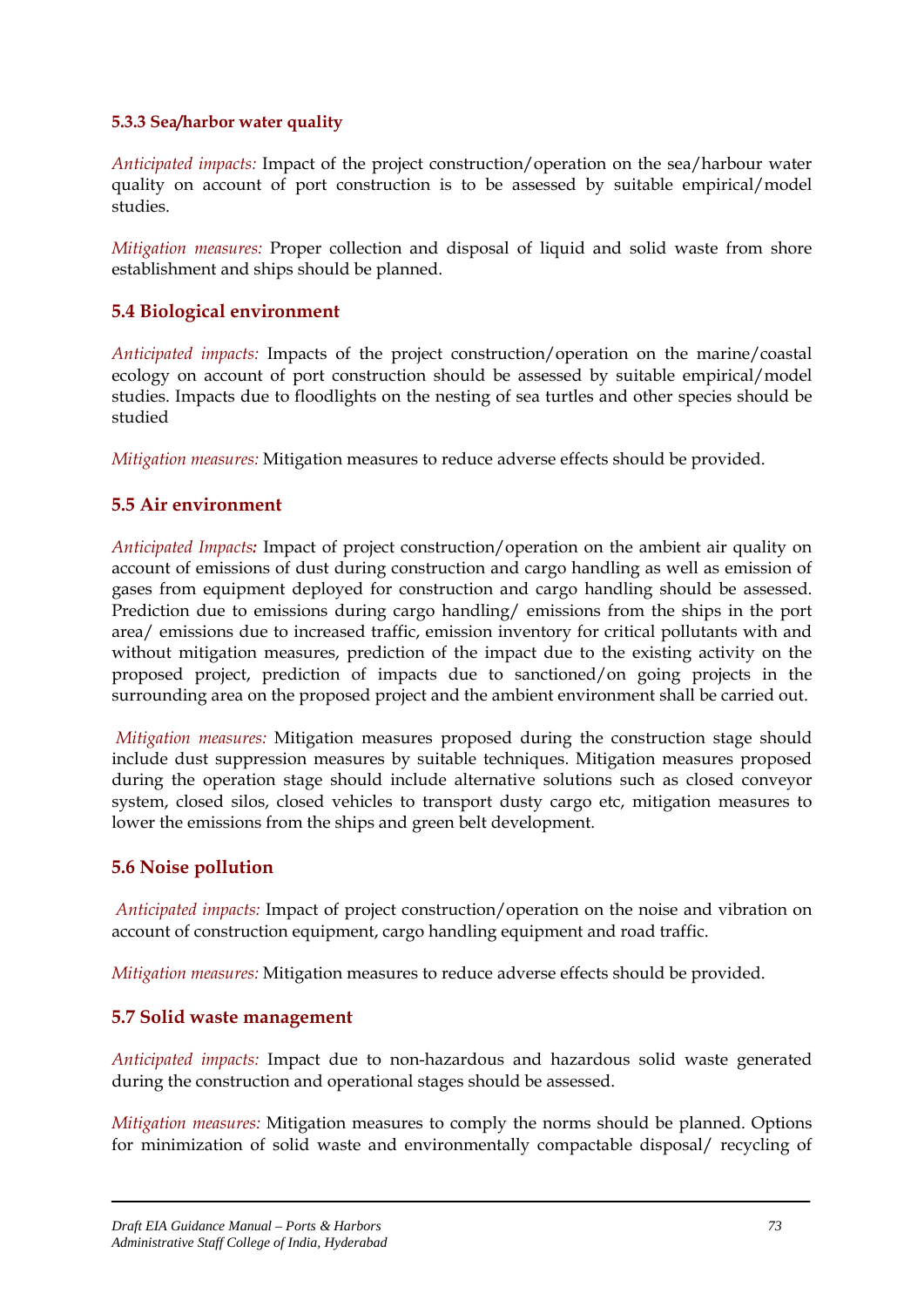waste to conserve natural resources should be planned. Management and disposal of temporary structures, made during construction phase should be planned.

## **5.8 Socio-economic and occupational health environment**

*Anticipated impacts:* Predicted impact on the communities of the proposed activity. Details of public and private land in the proposed and immediate surroundings socio-economic status of the affected owners of the private land shall be properly complied. Present status of health, housing, public utilities, commercial structures and transportation should be collected. Impact of the project on socio cultural aspects should be assessed. Socio-economic impacts due to displacement of fishing settlements and population influx due to increased activities should be assessed.

*Mitigation measures:* Mitigation measures to reduce adverse effects including satisfactory R&R methods should be planned.

## **6.0 Environmental Monitoring Program**

This Chapter shall include details of environmental monitoring programme. It should include the technical aspects of monitoring the effectiveness of mitigation measures (including measurement methodologies, data analysis, reporting schedules, emergency procedures, detailed budget & procurement schedules)

- Summary matrix of environmental monitoring, during construction and operation stage
- Requirement of monitoring facilities
- Frequency, location, parameters of monitoring
- Compilation and analysis of data, comparison with base line data and compliance to accepted norms and reporting system
- Plantation monitoring program

## **7.0 Additional studies**

| <b>Specific condition</b> | <b>Study required</b>                                                    |
|---------------------------|--------------------------------------------------------------------------|
| Studies identified by     | Studies directed by the Expert Appraisal Committee while deciding        |
| the proponent and         | the TOR for the project                                                  |
| the Regulating            |                                                                          |
| Authority                 |                                                                          |
| Studies identified by     | Public hearing with the issues raised by the public and the response     |
| the public and other      | project proponent in tabular form shall be discussed<br>of the           |
| stake holders             |                                                                          |
| Risk Analysis<br>and      | Risk analysis                                                            |
| Disaster                  | Safety measures for handling bulk liquid substances                      |
| Management<br>Plan        | Personal protection equipment                                            |
| (DMP)                     | Disaster management Plan (DMP)                                           |
|                           | Oil spill contingency plan                                               |
|                           | Emergency response procedures                                            |
| Natural<br>resource       | Plan of action for conservation of natural resources such as utilization |
| conservation<br>and       | of fly ash and other suitable waste materials availability for the       |
| optimization              | construction of the project. Dredged material utilization and disposal   |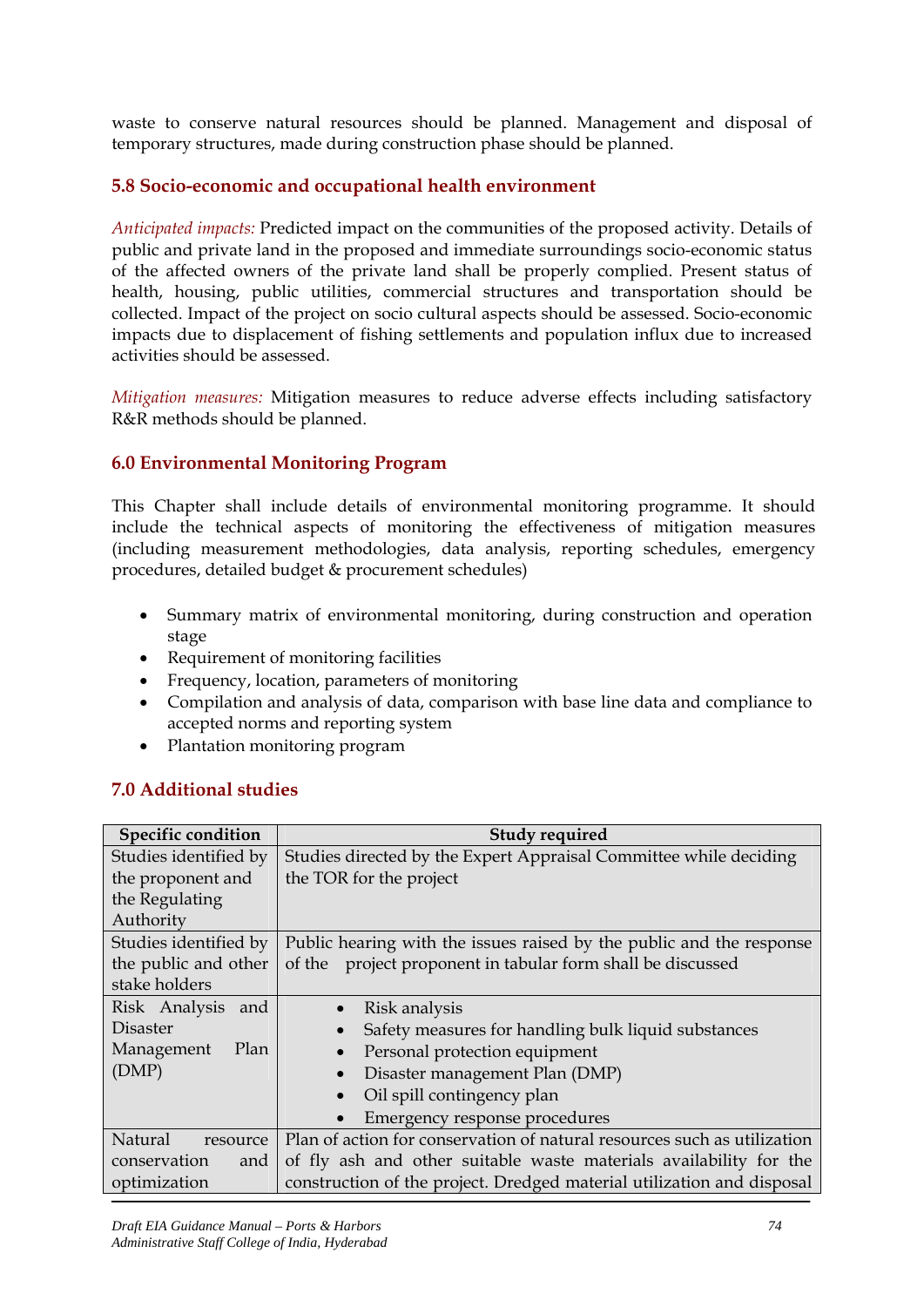|                    | plan should be furnished.                                                                                           |  |  |
|--------------------|---------------------------------------------------------------------------------------------------------------------|--|--|
|                    | Water Conservation measures should be addressed. Energy efficiency<br>measures in the activity arte to be drawn up. |  |  |
| R & R action plans | Detailed R&R plan with data on the existing socio-economic status of                                                |  |  |
|                    | the population in the study area and broad plan for resettlement of                                                 |  |  |
|                    | the displaced population, site for the resettlement colony, alternative                                             |  |  |
|                    | livelihood concerns/employment and rehabilitation of the displaced                                                  |  |  |
|                    | people, civil and housing amenities being offered, etc and the                                                      |  |  |
|                    | schedule of the implementation of the project specific R&R Plan.                                                    |  |  |
|                    | Details of provisions (capital & recurring) for the project specific R&R                                            |  |  |
|                    | Plan                                                                                                                |  |  |
|                    | Specific studies requirement depending on the site and activity proposed shall be discussed                         |  |  |

#### **8.0 Project benefits**

This chapter shall include benefits accruing to the locality, neighbourhood, region and nation as a whole. It should bring out details of benefits by way of:

- Improvements in the physical infrastructure by way addition of project infrastructure, ancillary industries that may come up on account of the project
- Improvements in the social infrastructure like roads, railways, townships, housing, water supply, electrical power, drainage, educational institutions, hospitals, effluent treatment plants improved waste disposal systems, improved environmental conditions, etc.
- Employment potential –skilled; semi-skilled and unskilled labour both during construction and operational phases of the project with specific attention to employment potential of local population as well as necessity for imparting any specialized skills to them to be eligible for such employment in the project on a long term basis i.e., during operational and maintenance stages of the project and
- Other tangible benefits like improved standards of living, health, education etc.

#### **9.0 Environmental cost benefit analysis**

If recommended by the Expert Appraisal Committee at the scoping stage, this chapter shall include the environmental cost benefit analysis of the project.

## **10.0 Environmental Management Plan (EMP)**

- Summary of potential impacts & recommended mitigation measures.
- Allocation of resources and responsibilities for plan implementation
- Administrative and technical setup for management of environment
- Institutional arrangements proposed with other organizations/Govt. authorities for effective implementation of environmental measures proposed in the EIA
- Safe guards/mechanism to continue the assumptions/field conditions made in the EIA Environmental specifications for contractors should cover the required safeguards during the design and construction stage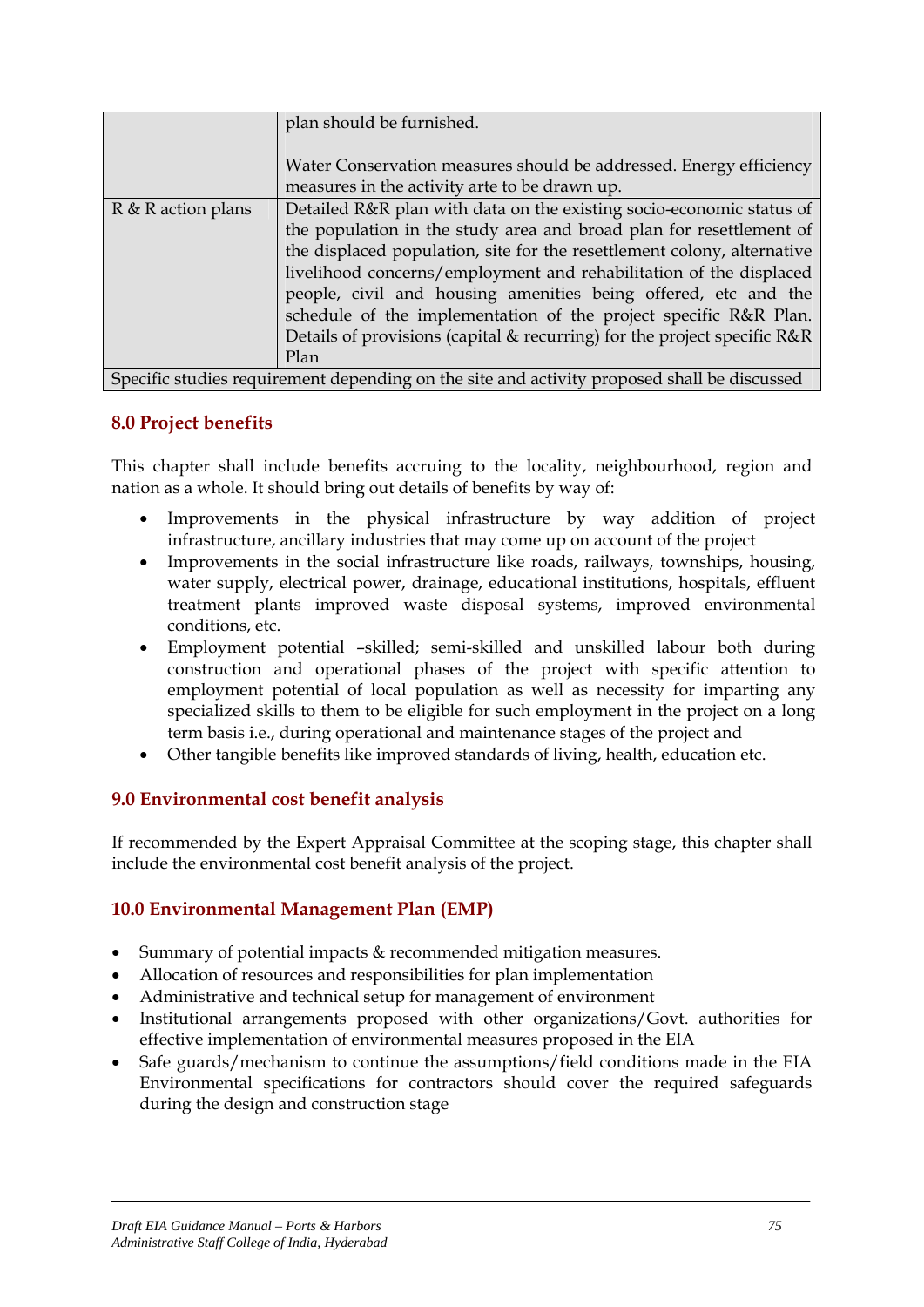## **11.0 Summary & Conclusion (Summary EIA)**

It shall be a summary of the full EIA report condensed to ten A-4 size pages at the maximum. It should necessarily cover in brief the following chapters of the full EIA report – Introduction/ Project description/ Description of the environment//Anticipated environmental impacts & mitigation measures/Additional studies/Environmental monitoring programme/Project benefits/Environmental management plan /Disclosure of consultants engaged

#### **12.0 Disclosure of consultants engaged**

This chapter shall include the names of the consultants engaged with their brief resume and nature of consultancy rendered.

#### **Enclosures**

Feasibility report/Form I/Photos of proposed project site, impact areas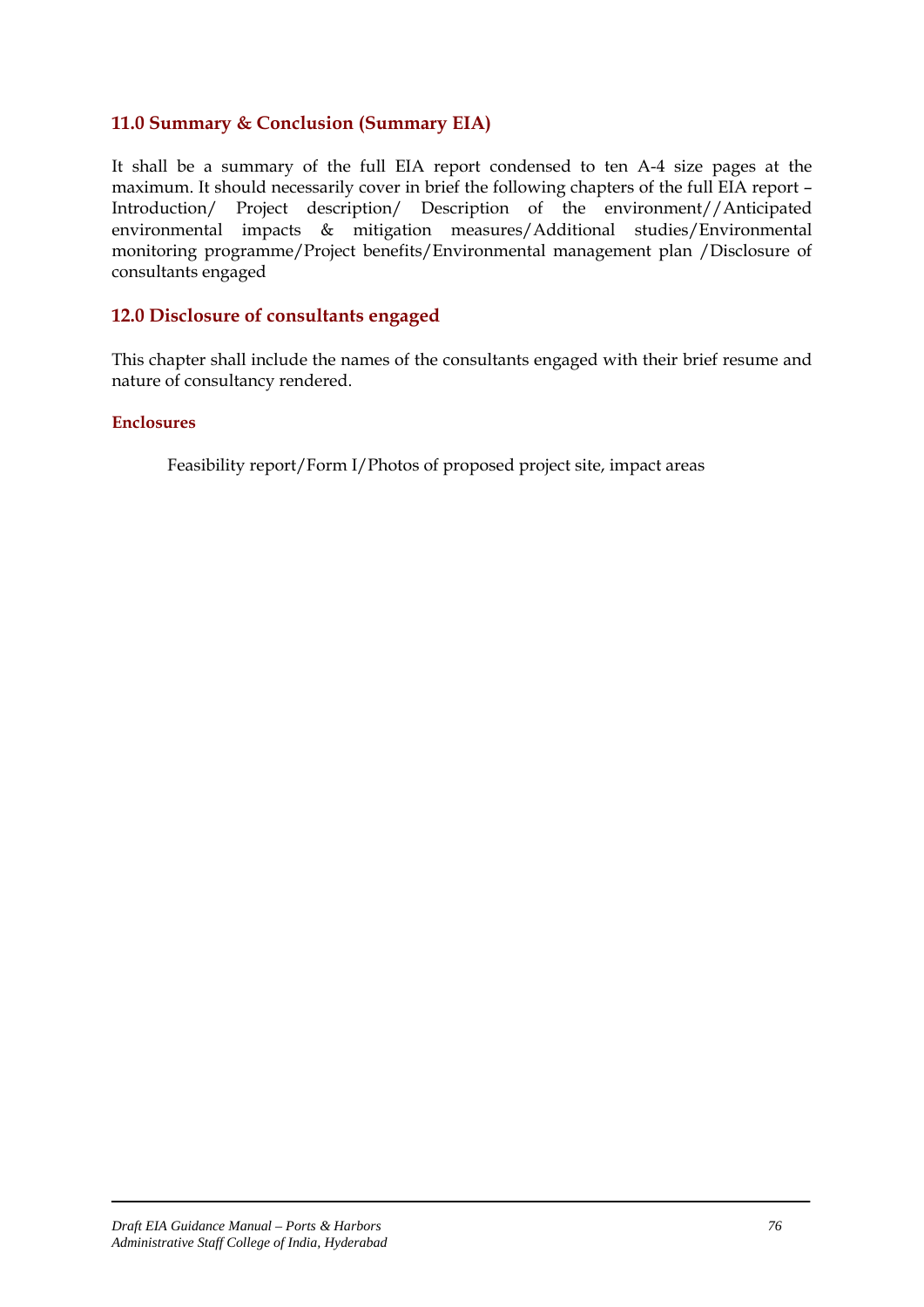## **List of critically polluted area as identified by CPCB**

The Central Pollution Control Board in consultation with State Pollution Control Boards has identified 24 areas in the country as critically polluted areas:

- 1. Tarapur (Maharashtra)
- 2. Bhadravati (Karnataka)
- 3. Chembur (Maharashtra),
- 4. Digboi (Assam),
- 5. Govindgarh (Punjab),
- 6. Greater Cochin (Kerala),
- 7. Kala-Amb (Himachal Pradesh),
- 8. Parwanoo (Himachal Pradesh),
- 9. Korba (Madhya Pradesh),
- 10. Manali (Tamil Nadu),
- 11. North Arcot (Tamil Nadu),
- 12. Pali (Rajasthan),
- 13. Talcher (Orissa),
- 14. Vapi (Gujarat),
- 15. Visakhapatnam (Andhra Pradesh),
- 16. Dhanbad (Bihar),
- 17. Durgapur (West Bengal),
- 18. Howrah (West Bengal),
- 19. Jodhpur (Rajasthan),
- 20. Nagda- Ratlam (Madhya Pradesh),
- 21. Najafgarh Drain (Delhi),
- 22. Patancheru -Bollaram (Andhra Pradesh),
- 23. Singrauli (Uttar Pradesh),
- 24. Ankleshwar (Gujarat),

*(Source: [www.cpcb.nic.in](http://www.cpcb.nic.in/))*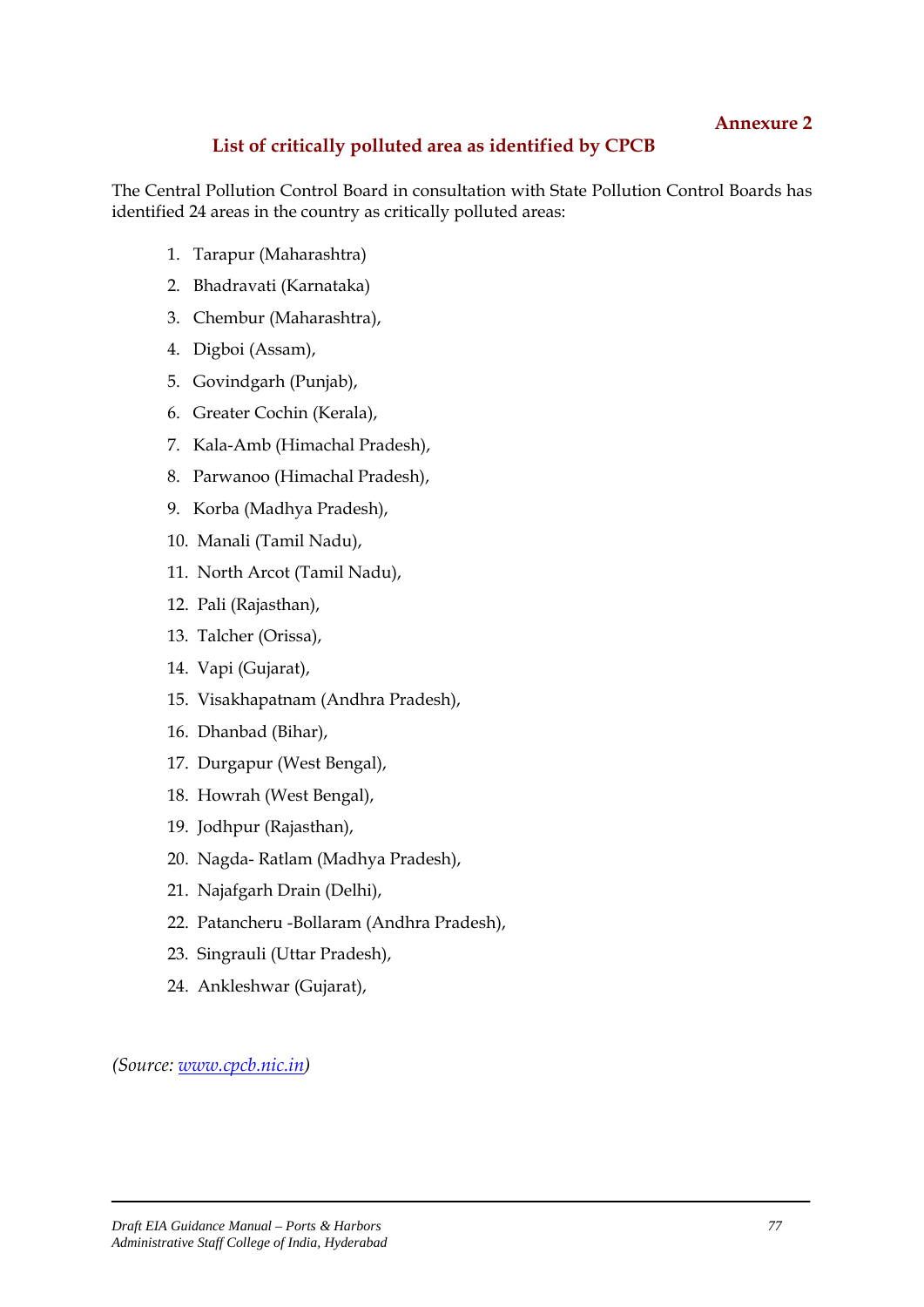| S. No | Level-I             | Level-II                                |
|-------|---------------------|-----------------------------------------|
|       |                     |                                         |
| 1.    | Built up land       | 1.1 Built up land                       |
|       |                     | 1.2 Road                                |
|       |                     | 1.3 Railway                             |
| 2.    | Agricultural Land   | 2.1 Cropland                            |
|       |                     | 2.2 Fallow (Residual)                   |
| 3.    | Forest              | 3.1 Evergreen/Semi-evergreen forests    |
|       |                     | 3.2 Deciduous forest                    |
|       |                     | 3.3 Degraded/Scrub Land                 |
|       |                     | 3.4 Forest blank                        |
|       |                     | 3.5 Forest plantation                   |
|       |                     | 3.6 Mangrove                            |
|       |                     | 3.7 Cropland in Forest                  |
| 4.    | Waste land          | 4.1 Salt effected land                  |
|       |                     | 4.2 Water logged land                   |
|       |                     | 4.3 Marshy/Swampy land                  |
|       |                     | 4.4 Gullied/Ravinous land               |
|       |                     | 4.5 Land with or without scrub          |
|       |                     | 4.6 Barren rocky/Stony waste/ sheetrock |
|       |                     | area                                    |
| 5.    | <b>Water Bodies</b> | 5.1 River/Stream                        |
|       |                     | 5.2 Lake/Reservoir                      |
|       |                     | 5.3 Tank/Canal                          |
| 6.    | Others              | 6.1 Grass land/Grazing land             |
|       |                     | 6.2 Shifting Cultivation                |
|       |                     | 6.3 Snow Cover/Glacial area             |
|       |                     |                                         |

## **Land use / land cover classification system**

*(Source: Draft National EIA guidance manual by NEERI)*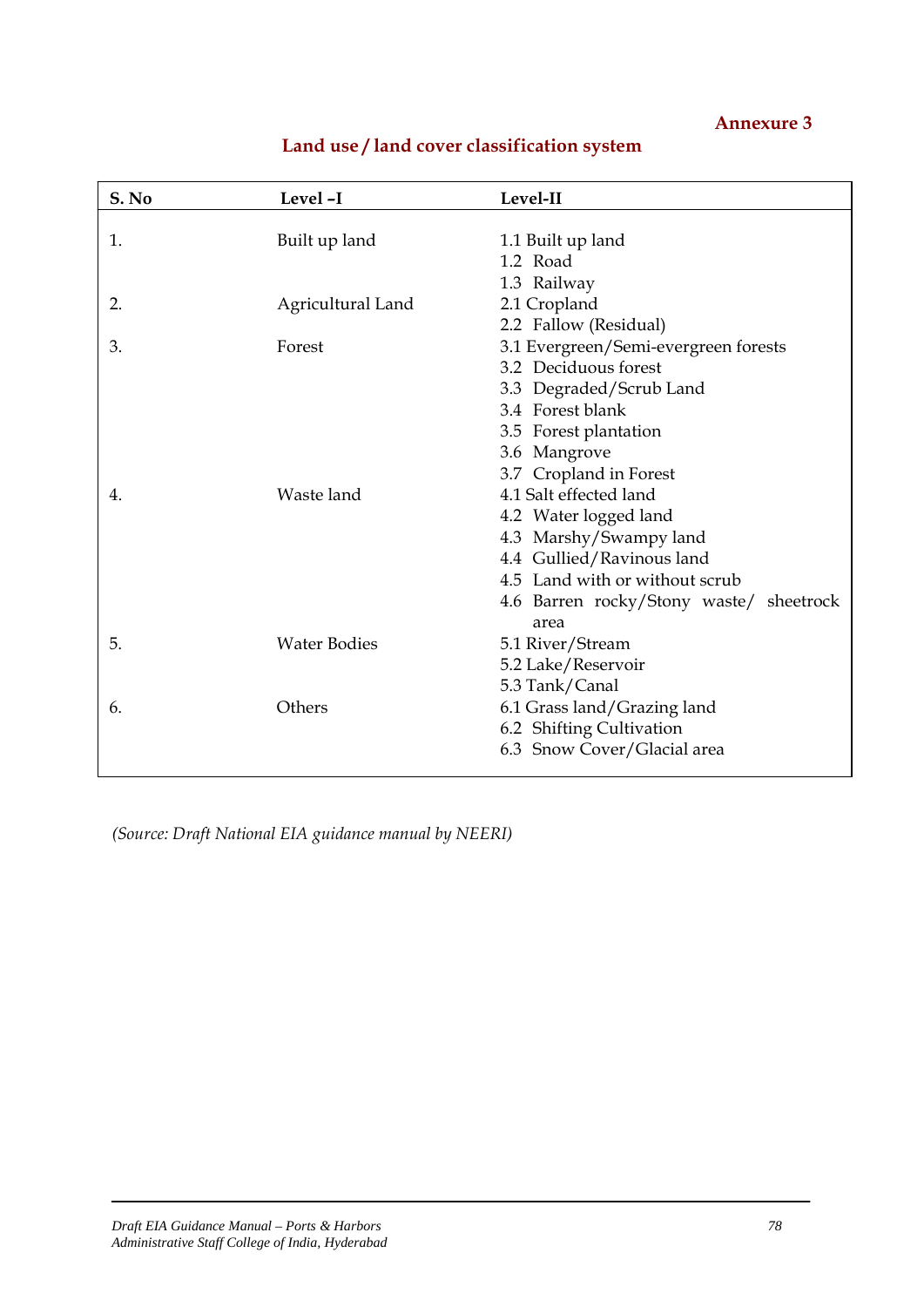### **Criteria for raw water used for organized community water supplies (surface and ground water) primary parameters**

|     | Parameters                  |                | Range/Limiting Value | Note                               |
|-----|-----------------------------|----------------|----------------------|------------------------------------|
|     |                             | Use with       | Use after            |                                    |
|     |                             | only           | conventional         |                                    |
|     |                             | disinfection   | treatment            |                                    |
| 1.  | pH                          | $6.5$ to $8.5$ | 6.0 to 9.0           | To ensure prevention of corrosion  |
|     |                             |                |                      | treatment<br>plant<br>and<br>in    |
|     |                             |                |                      | distribution<br>system<br>and      |
|     |                             |                |                      | interference in coagulation and    |
|     |                             |                |                      | chlorinating.                      |
| 2.  | Colour Pt.<br>scale         | < 10           | < 50                 | may not get<br>Color<br>totally    |
|     | Hz Units                    |                |                      | removed during treatment           |
| 3.  | Suspended Solids            | < 10           | < 50                 | High SS may increase the cost of   |
|     | mg/1                        |                |                      | treatment.                         |
| 4.  | dilution<br>Odour,          | $\leq 3$       | < 10                 | May not be<br>tackled<br>during    |
|     | factor                      |                |                      | treatment.                         |
| 5.  | DO, (%saturation)           | 90-100         | 80-120               | higher<br>May<br>imply<br>chlorine |
|     |                             |                |                      | demand.                            |
| 6.  | BOD, mg/1                   | $<$ 3          | < 5                  | Same as above.                     |
| 7.  | TKN, mg/1                   | $\leq 1$       | $<$ 3                | Same as above.                     |
| 8.  | Ammonia, mg/l               | ${}< 0.05$     | $\leq 1$             | Same as above.                     |
| 9.  | Faecal<br>coliform          | < 200          | < 2000               | Not more than 20% samples show     |
|     | $MPN/100$ ml                |                |                      | greater than limit.                |
| 10. | $EC, \mu m / \text{hos/cm}$ | < 2000         | < 2000               | High conductivity<br>implies       |
|     |                             |                |                      | dissolved high solids<br>making    |
|     |                             |                |                      | water unpalatable.                 |
| 11. | Chloride, mg/l              | < 300          | < 300                | May cause physiological impact     |
|     |                             |                |                      | and unpalatable taste.             |
| 12. | Sulphates, mg/l             | < 250          | $<$ 250              | May cause digestive problems       |
| 13. | Phosphates, mg/l            | ${}_{0.7}$     | 1.0                  | May interfere with coagulation     |
| 14. | Nitrate, mg/l               | $< 50$         | $< 50\,$             | May cause methamoplobinemea        |
| 15. | Fluoride, mg/l              | < 1.0          | < 1.5                | Higher value shall cause fluorosis |
|     |                             |                |                      | and lower value shall carries.     |
| 16. | Surfactants, mg/l           | ${}_{0.2}$     | ${}_{0.2}$           | May impair treatability and cause  |
|     |                             |                |                      | foaming.                           |

Additional Parameters for Periodic Monitoring (Seasonal – Only to be done when there are known natural or anthropogenic sources in the upstream catchment region likely or apprehended to contribute or other well founded apprehensions)

| <b>Parameters</b>   | Desirable  | Acceptable   | <b>Note</b>                       |
|---------------------|------------|--------------|-----------------------------------|
| Dissolved Iron mg/1 | ${}_{0.3}$ | ${}_{0.5}$   | Affect taste and cause stains     |
| Copper, $mg/l$      |            | < 1.0        | May cause live damage             |
| Zinc, $mg/l$        |            | < 5.0        | Cause bitter stringent taste      |
| Arsenic, $mg/l$     | ${}< 0.01$ | ${}_{0.05}$  | hyperkeratosis &<br>skin<br>Cause |
|                     |            |              | cancer                            |
| Cadmium, $mg/l$     | < 0.001    | ${}_{0.005}$ | Toxic                             |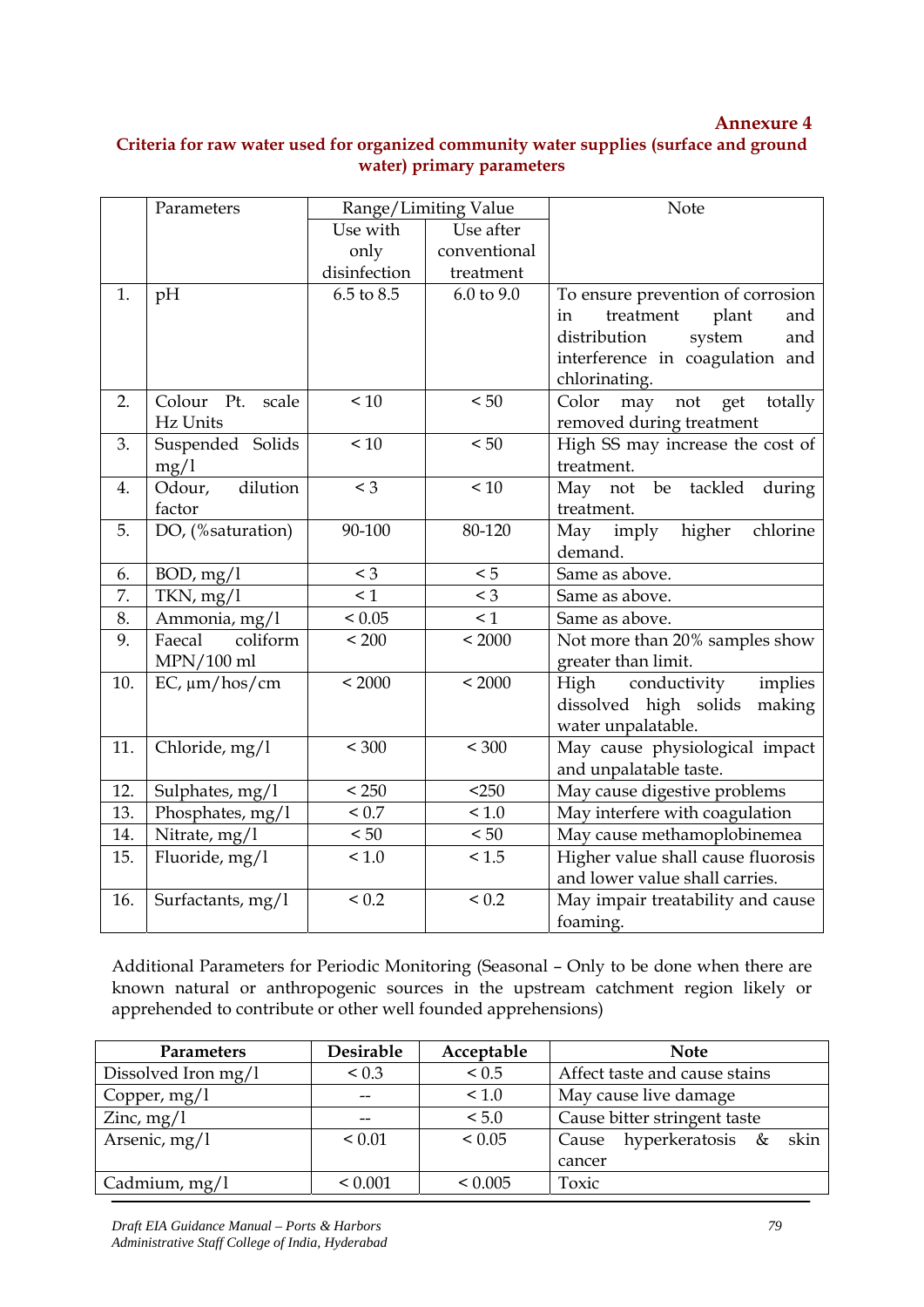| Total Chromium, mg/l   | ${}< 0.05$   | ${}_{0.05}$  | Toxic                              |
|------------------------|--------------|--------------|------------------------------------|
| Lead, $mg/1$           | ${}_{0.05}$  | ${}< 0.05$   | Physiological abnormality          |
| Selenium, mg/l         | ${}_{0.01}$  | ${}_{0.01}$  | Toxic symptoms similar to arsenic  |
| Mercury, mg/l          | < 0.005      | < 0.0005     | Carcinogenic and poisonous         |
| Phenols, $mg/l$        | < 0.001      | ${}< 0.001$  | Toxic and cause taste and odour    |
|                        |              |              | problem                            |
| Cyanides, mg/l         | ${}_{0.05}$  | ${}_{0.05}$  | Physiological abnormality          |
| PAH, mg/l              | ${}< 0.0002$ | ${}< 0.0002$ | Carcinogenic                       |
| Total Pesticides, mg/l | ${}< 0.001$  | < 0.0025     | bioaccumulates<br>Trend to<br>$\&$ |
|                        |              |              | carcinogenic                       |

*(Source: Ecological Impact Assessment Series: EIAS/03/2002-03 Published by CPCB)* 

## **Use based classification of surface waters in India**

| <b>Designated-Best-Use</b>      | <b>Class</b> | <b>Criteria</b>                                             |  |
|---------------------------------|--------------|-------------------------------------------------------------|--|
|                                 | оf           |                                                             |  |
|                                 | water        |                                                             |  |
| Drinking Water Source           | A            | 1. Total Coliforms OrganismMPN/100ml shall be 50 or less    |  |
| without conventional treatment  |              | 2. pH between 6.5 and 8.5                                   |  |
| but after disinfection          |              | 3. Dissolved Oxygen 6mg/l or more                           |  |
|                                 |              | 4. Biochemical Oxygen Demand 5 days 20oC 2mg/l or less      |  |
| Outdoor bathing (Organized)     | B            | 1. Total Coliforms Organism MPN/100ml shall be 500 or less  |  |
|                                 |              | 2. pH between 6.5 and 8.5                                   |  |
|                                 |              | 3. Dissolved Oxygen 5mg/l or more                           |  |
|                                 |              | 4. Biochemical Oxygen Demand 5 days 20oC 3mg/l or less      |  |
| Drinking water source after     | C            | 1. Total Coliforms Organism MPN/100ml shall be 5000 or less |  |
| conventional treatment and      |              | 2. pH between 6 to 9                                        |  |
| disinfection                    |              | 3. Dissolved Oxygen 4mg/l or more                           |  |
|                                 |              | 4. Biochemical Oxygen Demand 5 days 20oC 3mg/l or less      |  |
| Propagation of Wild life and    | D            | 1. pH between $6.5$ to $8.5$                                |  |
| <b>Fisheries</b>                |              | 2. Dissolved Oxygen 4mg/l or more                           |  |
|                                 |              | 3. Free Ammonia (as N) 1.2 mg/l or less                     |  |
| Irrigation, Industrial Cooling, | E            | 1. pH between $6.0$ to $8.5$                                |  |
| Controlled Waste disposal       |              | 2. Electrical Conductivity at 25oC micro mhos/cm Max.2250   |  |
|                                 |              | 3. Sodium absorption Ratio Max. 26                          |  |
|                                 |              | 4. Boron Max. 2mg/l                                         |  |

*(Source: Guidelines for Water Quality Management –CPCB 2008)*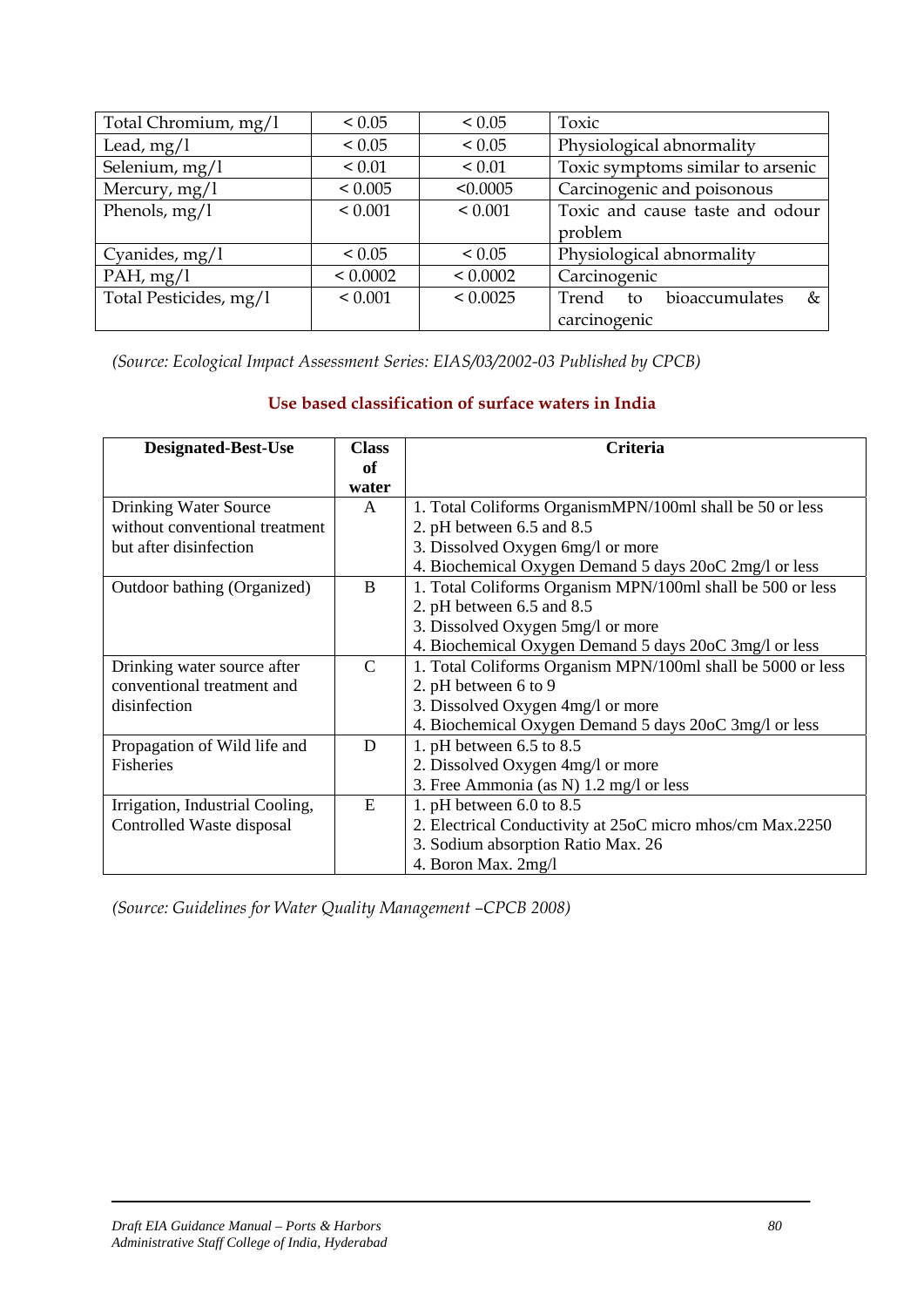## **Water quality standards for Coastal waters**

Among the various types of uses there is one use that demands highest level of water quality/purity and that termed is a "designated best use" in that stretch of the coastal segment. Based on this, primary water quality criteria have been specified for following five designated best uses

| <b>Class</b> | Designated best use                                                    |
|--------------|------------------------------------------------------------------------|
| $SW-1$       | Salt pans, Shell fishing, Mariculture and Ecologically sensitive zones |
| $SW-II$      | Bathing, Contact water sports and commercial fishing                   |
| SW-III       | Industrial cooling, Recreation (non-contact) and Aesthetics            |
| $SW-IV$      | Harbour                                                                |
| SW-V         | Navigation and controlled waste disposal                               |

|                | Primary water quality criteria for class SW-1 waters                        |                           |                                                 |  |  |
|----------------|-----------------------------------------------------------------------------|---------------------------|-------------------------------------------------|--|--|
|                | (For Saltpans, Shell fishing, Mariculture and Ecologically sensitive zones) |                           |                                                 |  |  |
| <b>SNo</b>     | Parameter                                                                   | <b>Standards</b>          | <b>Rationale/Remarks</b>                        |  |  |
| $\mathbf{1}$   | pH range                                                                    | $6.5 - 8.5$               | General broad range, conductive for             |  |  |
|                |                                                                             |                           | propagation of aquatic lives is given.          |  |  |
|                |                                                                             |                           | Value largely dependent upon soil-              |  |  |
|                |                                                                             |                           | water interaction                               |  |  |
| 2              | Dissolved oxygen                                                            | 5.0 mg/l or $60$<br>$\%$  | Not less than $3.5 \text{ mg}/1$ at any time of |  |  |
|                |                                                                             | saturation<br>value       | the year for protection of aquatic              |  |  |
|                |                                                                             | whichever is higher       | lives                                           |  |  |
| 3              | Colour and odour                                                            | No noticeable colour      | Specially caused<br>by<br>chemical              |  |  |
|                |                                                                             | or offensive odour        | compound like creosols, phenols,                |  |  |
|                |                                                                             |                           | naphtha pyridine benzene, toluene               |  |  |
|                |                                                                             |                           | etc. causing visible coloration of salt         |  |  |
|                |                                                                             |                           | crystal and fainting fish flesh                 |  |  |
| 4              | Floating matters                                                            | Noting obnoxious or       | Surfactants should not exceed an                |  |  |
|                |                                                                             | detrimental<br>for<br>use | upper limit of $1.0 \text{ mg/l}$ and the       |  |  |
|                |                                                                             | purpose                   | concentratic not to cause any visible           |  |  |
|                |                                                                             |                           | foam                                            |  |  |
| 5              | Suspended solids                                                            | None from sewage or       | Settleable inert matters not in such            |  |  |
|                |                                                                             | industrial waste origin   | concentration that would impair any             |  |  |
|                |                                                                             |                           | usages specially assigned to this class         |  |  |
| 6              | Oil<br>and<br>grease                                                        | $0.1 \,\mathrm{mg}/1$     | Concentration should not exceed 0.1             |  |  |
|                | (including                                                                  |                           | mg/l as because it has effect on fish           |  |  |
|                | petroleum                                                                   |                           | eggs and larvae                                 |  |  |
|                | products)                                                                   |                           |                                                 |  |  |
| $\overline{7}$ | Heavy metals:                                                               |                           | Values depend on:                               |  |  |
|                | Mercury (as Hg)                                                             | $0.001$ mg/1              | 1. Conc. in salt, fish and shell fish           |  |  |
|                | Lead (as Pb)                                                                | $0.001$ mg/ $1$           | 2. Average per capita consumption               |  |  |
|                | Cadmium (as Cd)                                                             | $0.01$ mg/l               | per day                                         |  |  |
|                |                                                                             |                           | 3. Min. ingestion rate that includes            |  |  |
|                |                                                                             |                           | symptoms of resulting diseases                  |  |  |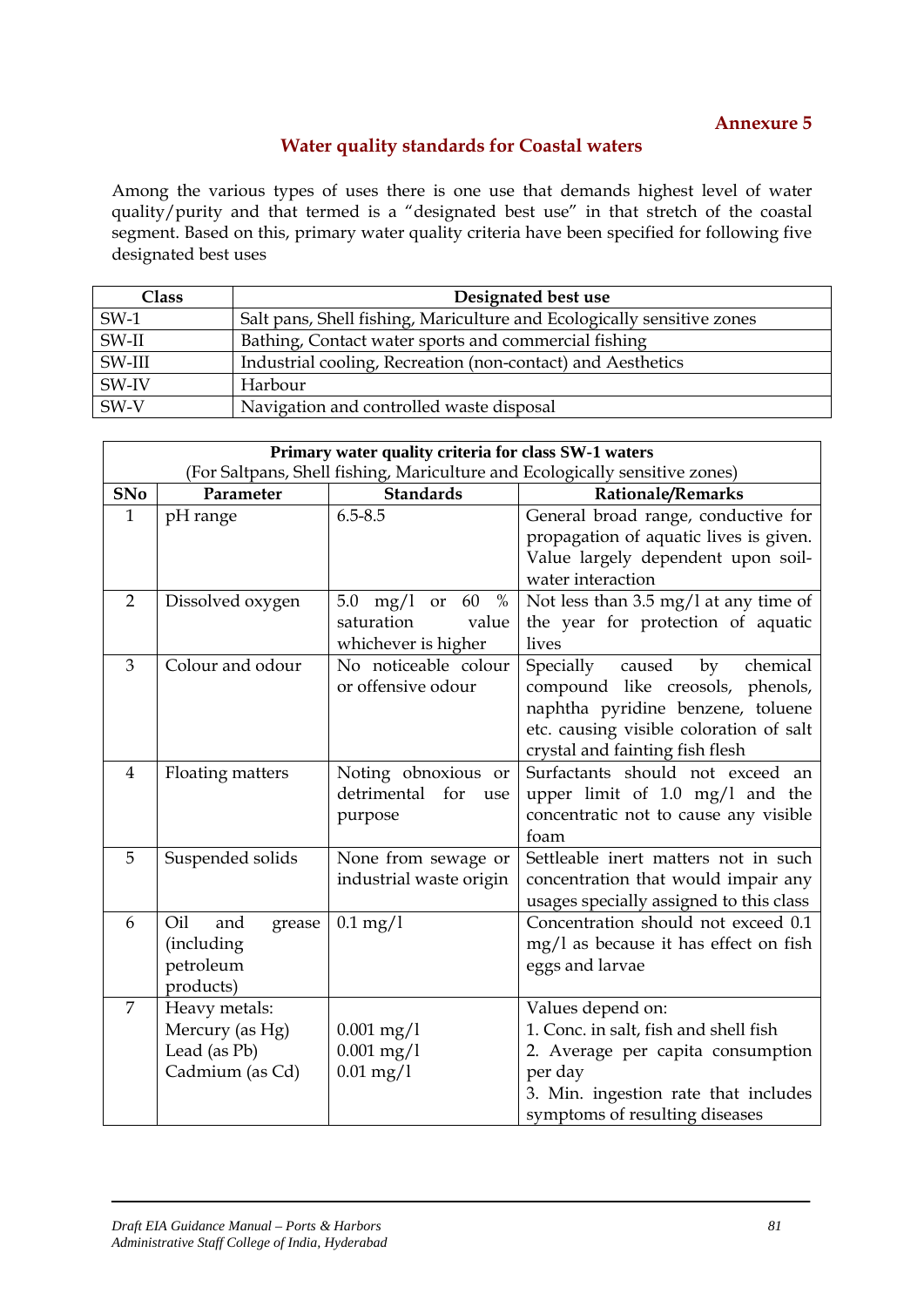Note: SW-1 is desirable to be safe and relatively free from hazardous chemicals like pesticides, heavy metals and radionuclide concentrations. Their combined (synergistic or antagonistic) effects on health and aquatic lives are not yet clearly known. These chemicals undergo bioaccumulation, magnification and transfer to human and other animals through food chain. In areas where fisheries, salt pans are the governing considerations, and presence of such chemicals apprehended/reported, bioassay test should be performed following appropriate methods for the purpose of setting case specific limits.

|                | Primary water quality criteria for class SW-II waters |                                                                   |                                        |  |  |  |
|----------------|-------------------------------------------------------|-------------------------------------------------------------------|----------------------------------------|--|--|--|
|                |                                                       | (For Bathing, Contact water sports and commercial fishing)        |                                        |  |  |  |
| <b>SNo</b>     | Parameter                                             | <b>Standards</b>                                                  | Rationale/Remarks                      |  |  |  |
| $\mathbf{1}$   | pH range                                              | $6.5 - 8.5$                                                       | Range does not cause skin or eye       |  |  |  |
|                |                                                       |                                                                   | irritation and is also conductive for  |  |  |  |
|                |                                                       |                                                                   | propagation of aquatic lives           |  |  |  |
| 2              | Dissolved oxygen                                      | 50%<br>$4.0 \text{mg}/1$<br>or                                    | Not less than 3.5mg/1 at any time for  |  |  |  |
|                |                                                       | saturation<br>value                                               | protection of aquatic lives            |  |  |  |
|                |                                                       | whichever is higher                                               |                                        |  |  |  |
| 3              | Colour and odour                                      | No noticeable colour                                              | Specially<br>caused<br>chemical<br>by  |  |  |  |
|                |                                                       | or offensive odour                                                | compound like creosols, phenols,       |  |  |  |
|                |                                                       |                                                                   | naphtha, benzene, pyridine, toluene    |  |  |  |
|                |                                                       |                                                                   | etc. causing visible coloration of     |  |  |  |
|                |                                                       |                                                                   | water and tainting of and odour in     |  |  |  |
|                |                                                       |                                                                   | fish flesh                             |  |  |  |
| $\overline{4}$ | Floating matters                                      | Noting obnoxious or                                               | None in such concentration that        |  |  |  |
|                |                                                       | detrimental for<br>use                                            | would<br>impair<br>specially<br>usages |  |  |  |
|                |                                                       | purposes                                                          | assigned to this class                 |  |  |  |
| 5              | Turbidity                                             | (Nephelo<br>30<br><b>NTU</b>                                      | Measured at 9.0 depth                  |  |  |  |
|                |                                                       | Turbidity Unit)                                                   |                                        |  |  |  |
| 6              | Fecal coliform                                        | 100/100ml (MPN)                                                   | The average value not exceeding        |  |  |  |
|                |                                                       |                                                                   | 200/100 ml in 20 percent of samples    |  |  |  |
|                |                                                       |                                                                   | in the year and in 3 consecutive       |  |  |  |
|                |                                                       |                                                                   | samples in monsoon months              |  |  |  |
| 7              | Biochemical oxygen                                    | $3 \text{ mg}/1$                                                  | Restricted for bathing<br>(aesthetic   |  |  |  |
|                | demand (BOD) (3                                       |                                                                   | quality of water). Also prescribed by  |  |  |  |
|                | days at $27^{\circ}$ C)                               |                                                                   | 2296-1974                              |  |  |  |
|                |                                                       | Primary water quality criteria for class SW-III waters            |                                        |  |  |  |
|                |                                                       | (For Industrial cooling, Recreation (non-contact) and Aesthetics) |                                        |  |  |  |
| <b>SNo</b>     | Parameter                                             | <b>Standards</b>                                                  | Rationale/Remarks                      |  |  |  |
| $\mathbf{1}$   | pH range                                              | $6.5 - 8.5$                                                       | is conductive<br>The<br>range<br>for   |  |  |  |
|                |                                                       |                                                                   | propagation of aquatic species and     |  |  |  |
|                |                                                       |                                                                   | restoring natural system               |  |  |  |
| $\overline{2}$ | Dissolved oxygen                                      | $3.0$ mg/ $1$<br>40%<br>or                                        | To protect aquatic lives               |  |  |  |
|                |                                                       | saturation<br>value                                               |                                        |  |  |  |
|                |                                                       | whichever is higher                                               |                                        |  |  |  |
| 3              | Colour and odour                                      | No noticeable colour                                              | None in such concentration that        |  |  |  |
|                |                                                       | or offensive odour                                                | would<br>specially<br>impair<br>usages |  |  |  |
|                |                                                       |                                                                   | assigned to this class                 |  |  |  |
| 4              | Floating matters                                      | No visible obnoxious                                              | As in $(3)$ above                      |  |  |  |
|                |                                                       | floating<br>debris,<br>oil                                        |                                        |  |  |  |
|                |                                                       | slick, scum                                                       |                                        |  |  |  |
| 5              | Fecal coliform                                        | 500/100 ml (MPN)                                                  | Not exceeding 1000/100ml in 20% of     |  |  |  |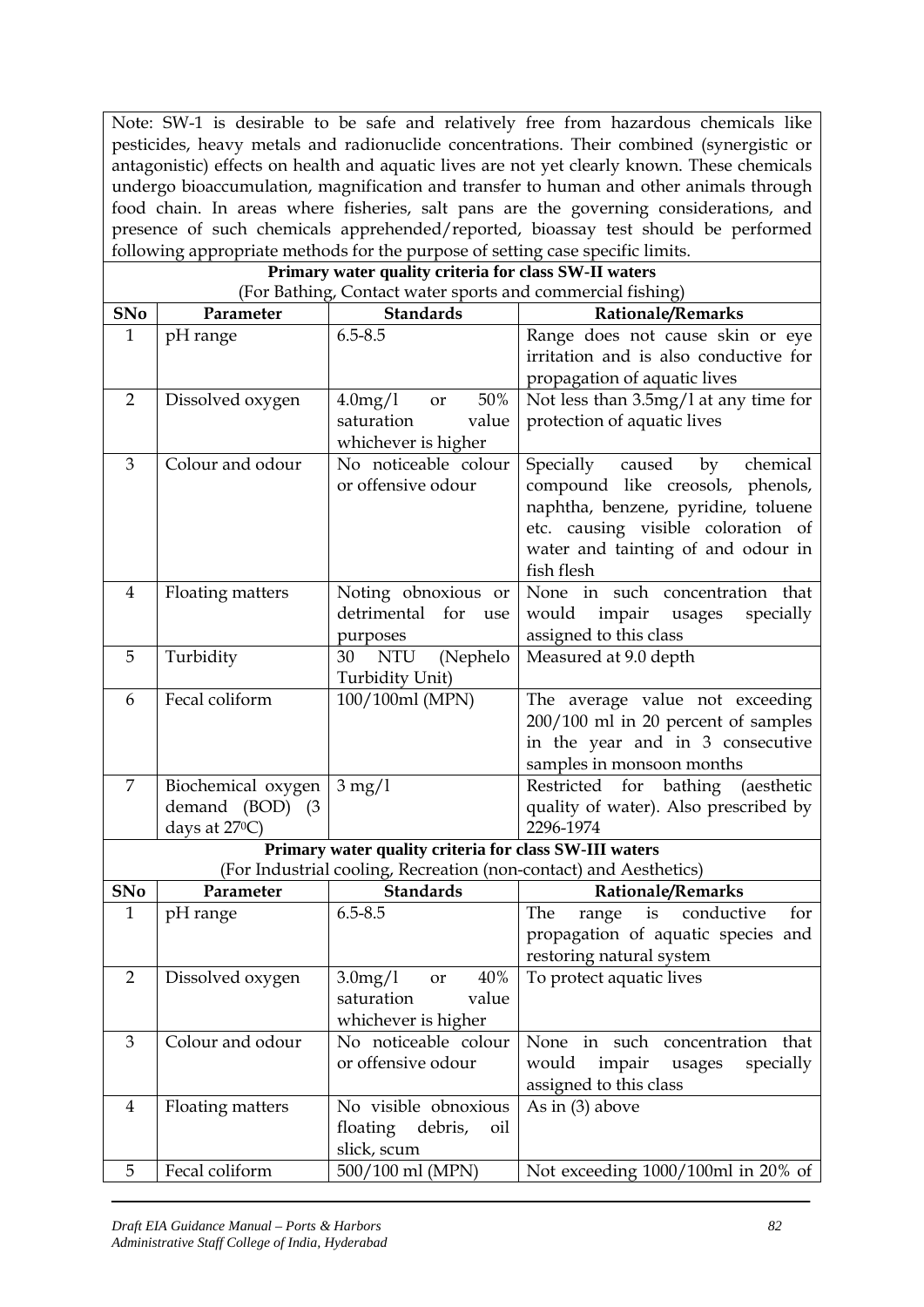|                 |                                                    |                                                       | samples in the year and in 3                                                           |
|-----------------|----------------------------------------------------|-------------------------------------------------------|----------------------------------------------------------------------------------------|
|                 |                                                    |                                                       | samples in monsoon<br>consecutive                                                      |
|                 |                                                    |                                                       | months                                                                                 |
| 6               | Turbidity                                          | 30 NTU                                                | Reasonably clear water for recreation                                                  |
|                 |                                                    |                                                       | aesthetic appreciation and industrial<br>cooling purposes                              |
| 7               | Dissolved Iron (as $\vert 0.5 \text{mg}/1$ or less |                                                       | It is desirable to have the collective                                                 |
|                 | Fe)                                                |                                                       | concentration dissolved Fe and Mn                                                      |
|                 |                                                    |                                                       | less or equal to $0.5mg/1$ to avoid                                                    |
|                 |                                                    |                                                       | scaling effect                                                                         |
| $*8$            | Dissolved                                          | $0.5mg/l$ or less                                     |                                                                                        |
|                 | Manganese (as Mn)                                  |                                                       |                                                                                        |
|                 |                                                    |                                                       | * Standards included exclusively for industrial cooling purpose, other parameters same |
|                 |                                                    | Primary water quality criteria for class SW-IV waters |                                                                                        |
|                 |                                                    | (For Harbour waters)<br><b>Standards</b>              |                                                                                        |
| <b>SNo</b><br>1 | Parameter                                          | $6.0 - 9.0$                                           | Rationale/Remarks<br>To minimize corrosive and scaling                                 |
|                 | pH range                                           |                                                       | effect                                                                                 |
| $\overline{2}$  | Dissolved oxygen                                   | 40%<br>$3.0$ mg/ $1$<br>or                            | Considering the biodegradation of oil                                                  |
|                 |                                                    | saturation<br>value                                   | and inhibition to oxygen production                                                    |
|                 |                                                    | whichever is higher                                   | through photosynthesis                                                                 |
| 3               | Colour and odour                                   | No visible colour or                                  | None from reactive chemicals which                                                     |
|                 |                                                    | offensive odour                                       | corrode paints/metallic surfaces                                                       |
| 4               | Floating materials,                                | 10mg/1                                                | Floating matter should be free from                                                    |
|                 | oil, grease and scum                               |                                                       | excessive living organisms which                                                       |
|                 | (including                                         |                                                       | may clog or coat operative parts of                                                    |
|                 | petroleum                                          |                                                       | marine vessels/equipment                                                               |
|                 | products)                                          |                                                       |                                                                                        |
| 5               | Fecal coliform                                     | 500/100 ml (MPN)                                      | Not exceeding 1000/100ml in 20% of                                                     |
|                 |                                                    |                                                       | samples in the year and in 3                                                           |
|                 |                                                    |                                                       | samples in monsoon<br>consecutive                                                      |
|                 |                                                    |                                                       | months                                                                                 |
| 6               | Biochemical oxygen                                 | 5mg/1                                                 | To maintain water reactively free                                                      |
|                 | demand (BOD) (3<br>days at $27^{\circ}$ C)         |                                                       | pollution caused by sewage<br>from<br>and other decomposable wastes                    |
|                 |                                                    | Primary water quality criteria for class SW-V waters  |                                                                                        |
|                 |                                                    | (For Navigation and controlled waste disposal)        |                                                                                        |
| <b>SNo</b>      | Parameter                                          | <b>Standards</b>                                      | <b>Rationale/Remarks</b>                                                               |
| $\mathbf{1}$    | pH range                                           | $6.0 - 9.0$                                           | specified by New England<br>As                                                         |
|                 |                                                    |                                                       | Interstate Water Pollution Control                                                     |
|                 |                                                    |                                                       | Commission                                                                             |
| $\overline{2}$  | Dissolved oxygen                                   | $3.0$ mg/ $1$<br>40%<br>or                            | To protect aquatic lives                                                               |
|                 |                                                    | saturation<br>value                                   |                                                                                        |
|                 |                                                    | whichever is higher                                   |                                                                                        |
| 3               | Colour and odour                                   | None<br>in<br>such                                    | As in (i) above                                                                        |
|                 |                                                    | concentrations<br>that                                |                                                                                        |
|                 |                                                    | would<br>impair<br>any                                |                                                                                        |
|                 |                                                    | specifically<br>usages                                |                                                                                        |
|                 |                                                    | assigned to this class                                |                                                                                        |
| $\overline{4}$  | Sludge<br>deposits,                                | None except for such                                  | As in (i) above                                                                        |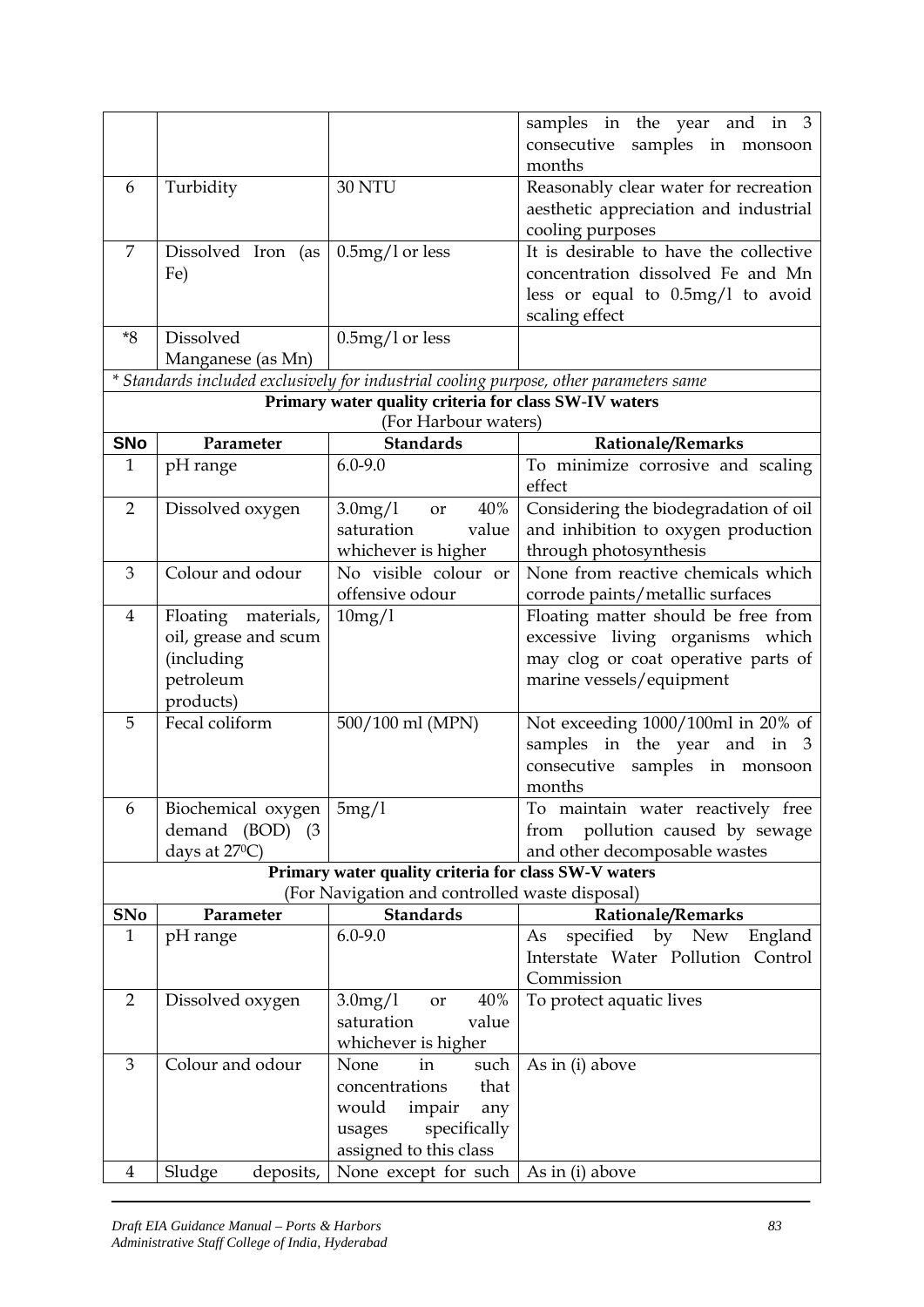|    | solid refuse floating                                                | small amount<br>that  |                                    |  |
|----|----------------------------------------------------------------------|-----------------------|------------------------------------|--|
|    | solids, oil grease                                                   | may result<br>from    |                                    |  |
|    | and scum                                                             | discharge<br>- of     |                                    |  |
|    |                                                                      | appropriately treated |                                    |  |
|    |                                                                      | sewage and<br>or      |                                    |  |
|    |                                                                      | industrial<br>waste   |                                    |  |
|    |                                                                      | effluents             |                                    |  |
| 5. | Fecal coliform                                                       | 500/100 ml (MPN)      | Not exceeding 1000/100ml in 20% of |  |
|    |                                                                      |                       | samples in the year and in 3       |  |
|    |                                                                      |                       | consecutive samples in monsoon     |  |
|    |                                                                      |                       | months                             |  |
|    | Source: S.O.32 (E) dated 16.2.1987 under the provision of $E(P)$ Act |                       |                                    |  |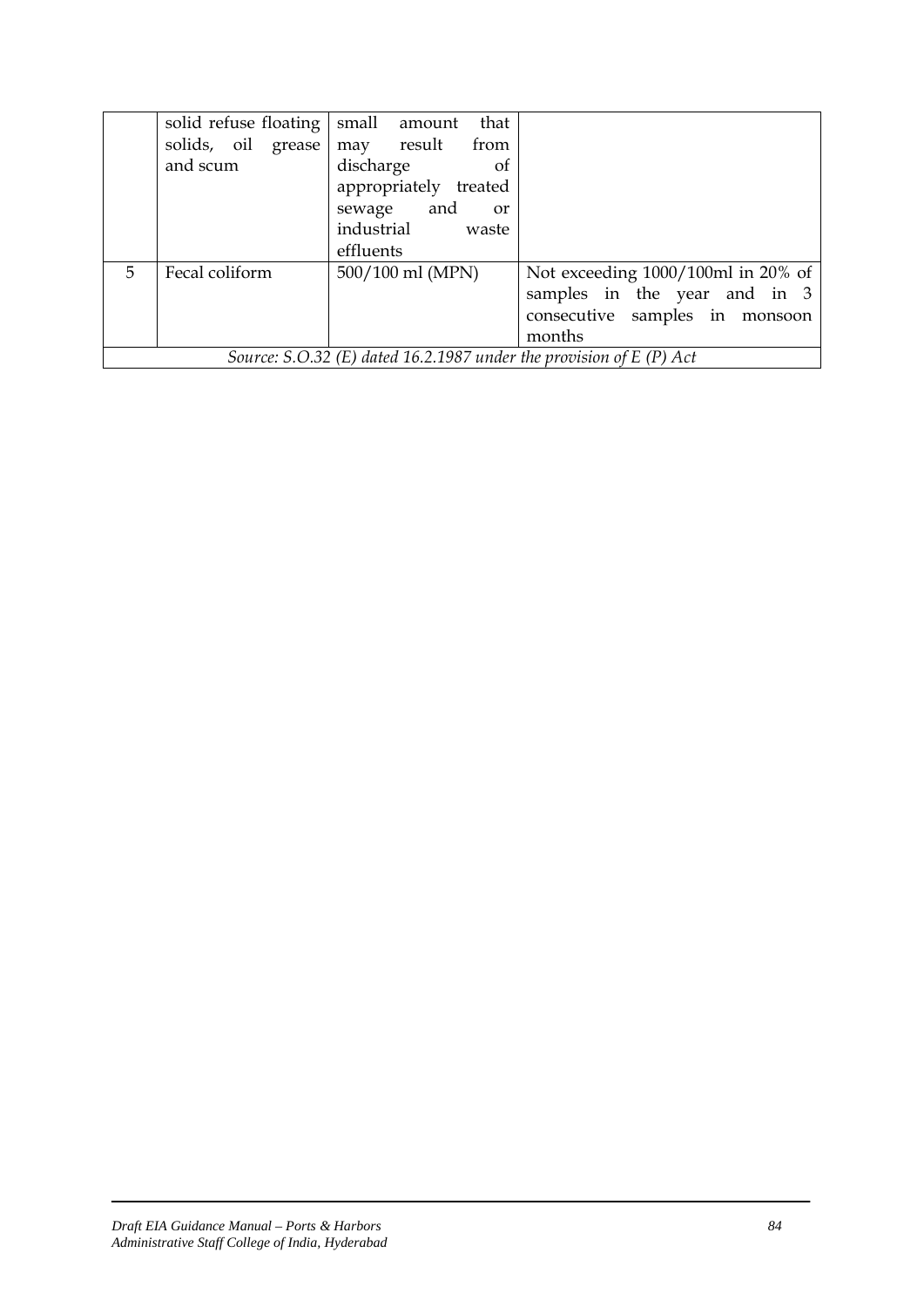## **Guidance note for collection of oceanographic data**

#### **General Information**

Oceanographic baseline data has to be collected in the area proposed for the construction of the port, which includes the main entrance channel, the breakwaters and other proposed infrastructure facilities. The EIA report should give analysis of this baseline data. The parameters to be collected include:

- **Physical** (waves, currents, tides, alongshore currents, beach profiles, temperature, salinity, density, etc),
- **Chemical** (pH, Dissolved Oxygen, Biological Oxygen Demand, Nutrients analysis, PHCs, Trace Metals in sediments, Total Suspended Matter, etc),
- **Biological** (Micro-biological, Phytoplankton, Zooplankton, Macro, Micro and Meio-Benthic communities, Bacterial load, Bio-fouling studies, Fishery Potential and the maximum sustainable load, etc),
- **Seabed** bathymetry, Sub-surface layer information, Sea floor scanned images, Geotechnical properties of the sediments up to the depth of the proposed channels from bore hole data
- Surface (grab) and core samples in the proposed channel should be collected to study the geo-technical properties of the subsurface sediments at suitable station interval
- **Historical** data on wind, rainfall, visibility, cyclones, depressions, storm surges, etc has to be compiled from sources like IMD
- It may be ideal to establish an automatic weather station in the vicinity of the proposed study area to collect present weather data
- In addition site specific data on endangered species like turtles, coral reefs, etc has to be collected

#### **Dimension of the study area**

In general a rectangular grid with the longer length parallel to the coast has to be selected for collection of oceanographic data. The exact dimensions of this grid depends the water depth of the proposed Entrance Channel, the alignment of the breakwaters, etc. As an example, if the proposed water depth is 20m and if the distance of the 20m contours is approximately 5 kms from the coast, then it may be ideal if a 6 x 7 kms grid is selected with the longer length parallel to the coast. Sometimes it may also be necessary to collect oceanographic data in adjacent areas like the tidal creeks, lagoons that are connected to the sea.

#### **Equipments and Calibration**

Collection of Oceanographic data necessitates utilization of a variety of equipments from simple ones like a Niskin water sampler and biological net to Current Meters, Tide Gauges, Automatic Weather Station, echo sounder, sub-bottom profiler, side scan sonar and sometimes even a magnetometer, where the structure of the shallow basement is to be ascertained. All equipments need to be calibrated before the start of the survey, following standard method given for each equipment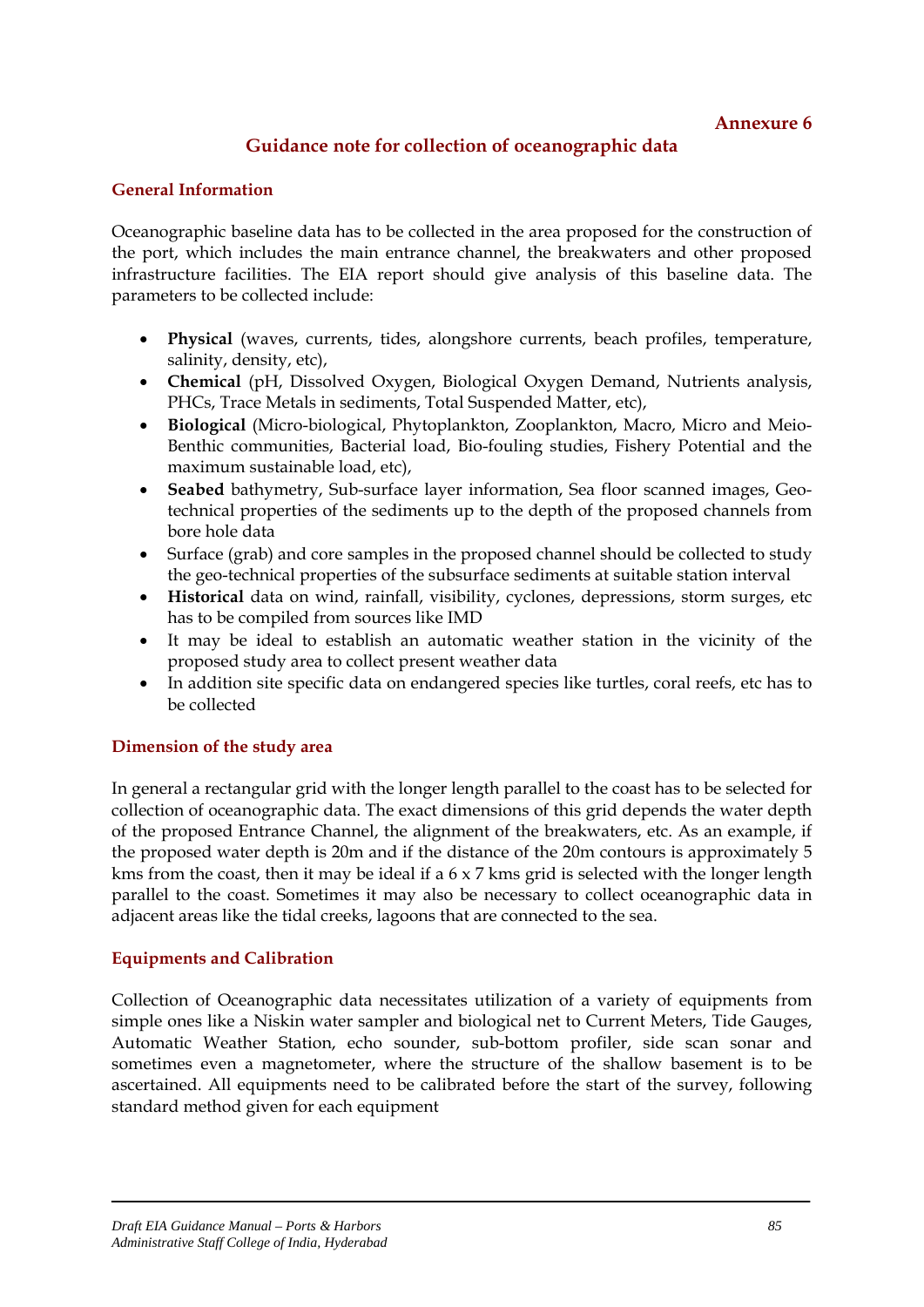#### **Position fixing at sea**

All oceanographic parameters should be collected using a high-resolution navigational system, preferably a Differential Global Position System (DGPS) with an accuracy of few centimeters.

#### **Mode of Collection**

In general, underway data like bathymetry, seismic and side scan sonar need to be collected continuously at a regular profile interval. Data need to be collected along profiles both parallel and perpendicular to the coast. The line spacing has to be selected to obtain as much information as possible and at the same time avoiding too much detail.

Other oceanographic data like physical, chemical and biological has to be collected at selected stations covering the demarcated rectangular grid. The station interval has to be selected in such a way that the entire area is covered. Data like currents has to be collected along a vertical profile at each station, say at surface, 10 and 20m, by deploying a Current Meter Array.

While geological/geophysical data like bathymetry, seismic and side scan sonar can be collected only at one time, physical, chemical and biological data has to be collected in two to three seasons so as to understand their impact in different seasons like pre- and post monsoon.

#### **Corrections to the observed data**

All basic data has to be corrected for removing any erroneous values, regional gradient, etc., so as to bring out the anomalies in the ocean parameters in the study area. For example, the bathymetry data has to be reduced with reference to the Chart Datum.

#### **Additional data collection**

The same procedures have to be followed for data collection during post-monitoring stage also and in case of maintenance dredging. In case studies are to be carried out at any stage for meeting some emergency situations like unexpected disasters (cyclones, tsunamis. oil spills, etc), some additional parameters specific to the nature of the disaster have to be included in the survey. Parameters like beach profiles, littoral drift may have to be continued for longer periods to understand the post- construction impacts like, impact of breakwaters on the littoral drift, etc.

#### **Presentation of data**

It is preferable to present the results from the final analysis of all parameters on a uniform scale and including the basic features of the coastline. However, representative sections for each parameter need separate scale and presentation. CRZ Maps for example have to be submitted only in two scales 1:5000 and 1:25,000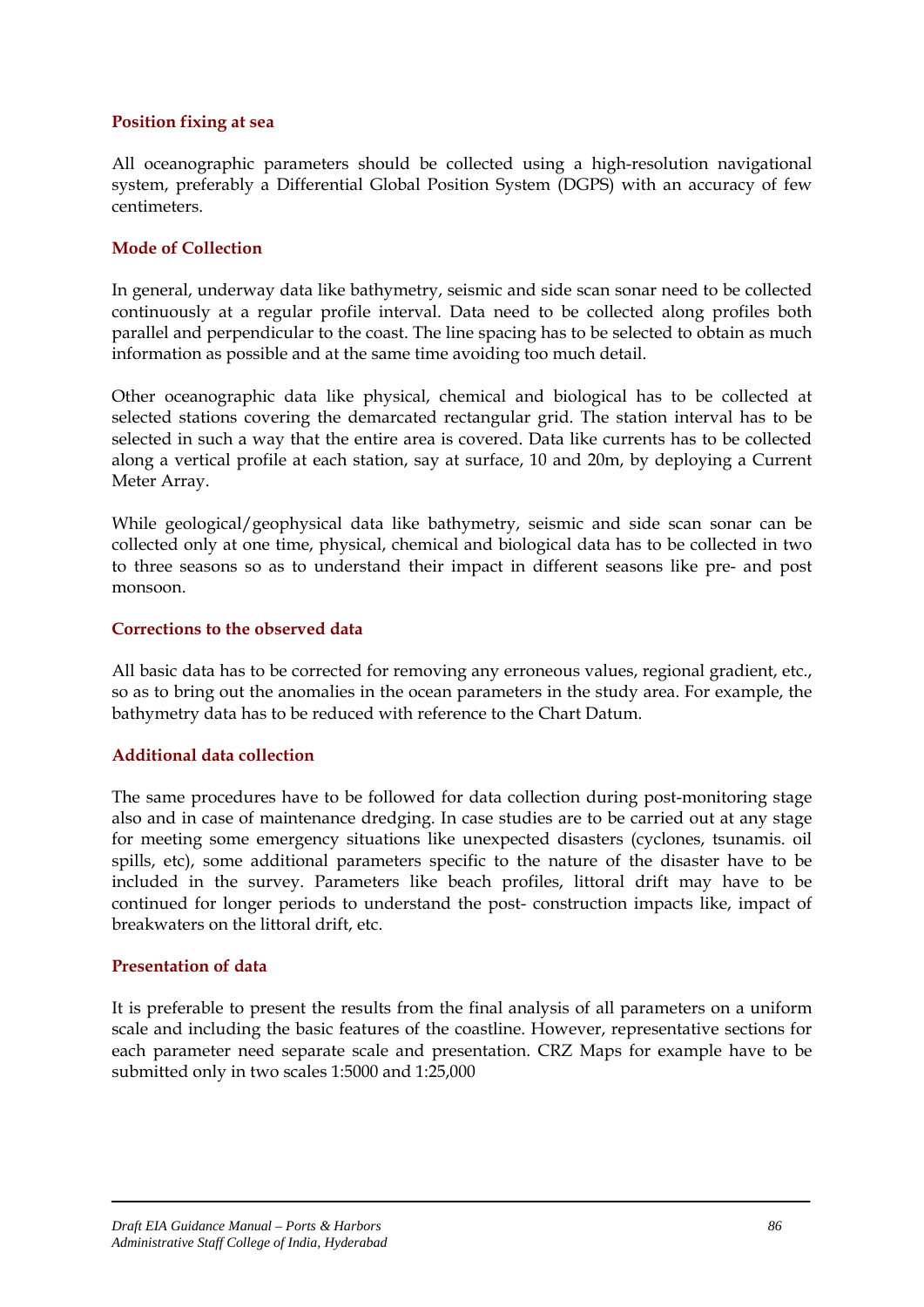| Group of organisms        | <b>Sampling Method</b>      | Measurement                              |  |  |
|---------------------------|-----------------------------|------------------------------------------|--|--|
| <b>Bacteria</b>           | Water sampling              | Aerobic viable counting                  |  |  |
| Phytoplankton             | Water sampling              | Number off/cells                         |  |  |
| Zooplankton               | Net sampling<br>water<br>or | Weight of collected material<br>and      |  |  |
|                           | Sampling                    | number of individuals                    |  |  |
| Seaweed                   | Quadrant sampling           | Weight                                   |  |  |
| <b>Attached Organisms</b> | Quadrant sampling           | Weight<br>species<br>and<br>number<br>of |  |  |
|                           |                             | individuals                              |  |  |
| Benthic Organisms         | Bottom sediment sampling    | Weight<br>species<br>and<br>number<br>of |  |  |
|                           |                             | individuals                              |  |  |
| <b>Fishery Resources</b>  | Trial catch                 | species<br>Weight<br>and<br>number<br>of |  |  |
|                           |                             | individuals                              |  |  |

# **Measurement methods for sampling of aquatic organisms**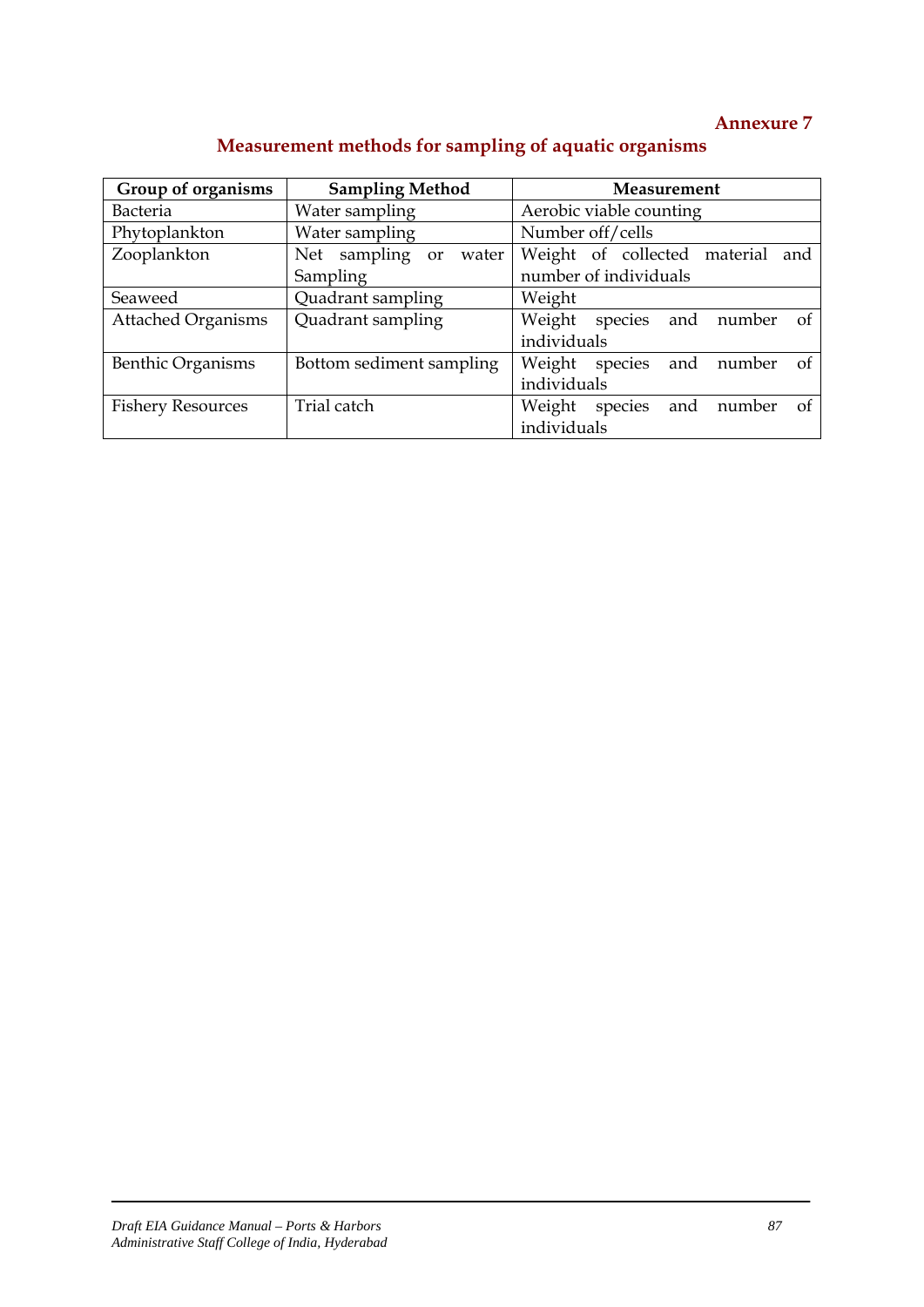| Pollutant and time-weighted |           | Concentration in ambient air ((in µg/m3) |                        |                  |  |
|-----------------------------|-----------|------------------------------------------|------------------------|------------------|--|
| average                     |           | Industrial                               | Residential, rural and | <b>Sensitive</b> |  |
|                             |           | area                                     | other areas            | area             |  |
| Sulphur dioxide             | Annual    | 80.00                                    | 60.00                  | 15.00            |  |
|                             | average*  |                                          |                        |                  |  |
|                             | 24-hour** | 120.00                                   | 80.00                  | 30.00            |  |
| Oxides of                   | Annual    | 80.00                                    | 60.00                  | 15.00            |  |
| nitrogen                    | average*  |                                          |                        |                  |  |
|                             | 24-hour** | 120.00                                   | 80.00                  | 30.00            |  |
| Suspended                   | Annual    | 360.00                                   | 140.00                 | 70.00            |  |
| particulate                 | average*  |                                          |                        |                  |  |
| matter                      | 24-hour** | 500.00                                   | 200.00                 | 100.00           |  |
| Respirable                  | Annual    | 120.00                                   | 60.00                  | 50.00            |  |
| particulate                 | average*  |                                          |                        |                  |  |
| matter (size less           | 24-hour** | 150.00                                   | 100.00                 | 75.00            |  |
| than $10 \mu m$ )           |           |                                          |                        |                  |  |
| Lead                        | Annual    | 1.00                                     | 0.75                   | 0.50             |  |
|                             | average*  |                                          |                        |                  |  |
|                             | 24-hour** | 1.50                                     | 1.00                   | 0.75             |  |
| Carbon                      | 8-hour**  | 5.00                                     | 2.00                   | 1.00             |  |
| monoxide                    | 1-hour    | 10.00                                    | 4.00                   | 2.00             |  |

## **National Ambient Air Quality Standards (NAAQS)**

\* Annual Arithmetic mean of minimum 104 measurements in a year taken twice a week 24 hourly at uniform interval

\*\* 24 hourly/8 hourly values shall be met 98% of the time in a year. 2% of the time, it may exceed but not on two consecutive days

#### **Note:**

1. National Ambient Air Quality Standard: The levels of air quality necessary with an adequate margin of safety, to protect the public health, vegetation and property.

2. Whenever and wherever two consecutive values exceed the limit specified above for the respective category, it shall be considered adequate, reason to institute regular/continuous monitoring and further investigations.

*(Source: G.S.R 176 (E) dated 02.04.1996 under the provisions of E (P) Act1986)*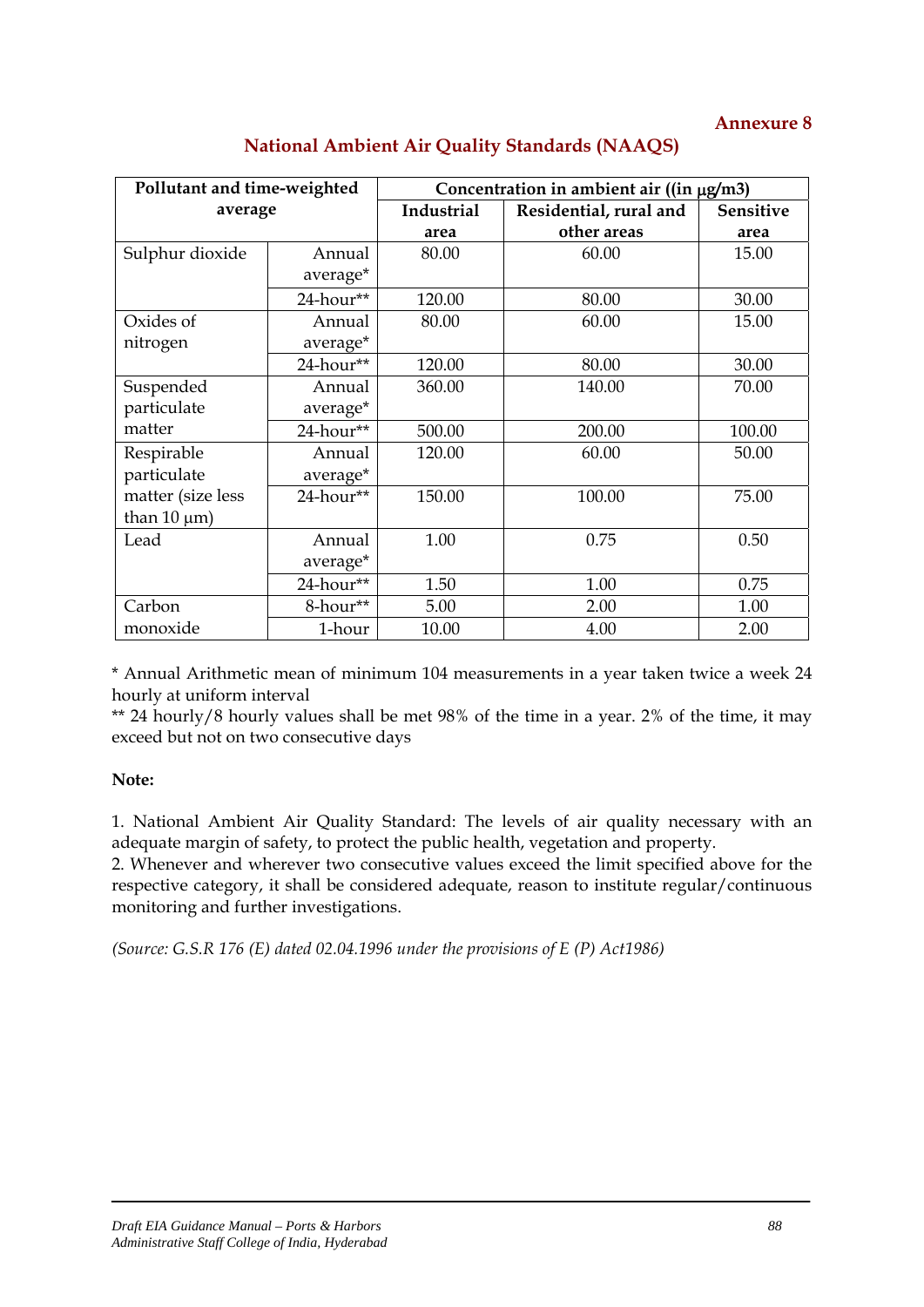| Pollutant          | <b>Region population</b>                              | Minimum No. Of Air quality<br>monitoring stations                                     |
|--------------------|-------------------------------------------------------|---------------------------------------------------------------------------------------|
| Particulate matter | Less than 100,000                                     | 4                                                                                     |
|                    | 100,000-1,000,000                                     | $4+0.6$ per 100,000 population                                                        |
|                    | 1,000-001-5,000,000                                   | 7.5+0.25 per 100,000 population                                                       |
|                    | Above 5,000,000                                       | 12+0.16 per 100,000 population                                                        |
| SO <sub>2</sub>    | Less than $1,00,000$                                  | 3                                                                                     |
|                    | 1,00,001-5,00,000                                     | $2.5+0.5$ per $1,00,000$ population                                                   |
|                    | 5,00,001-10,00,000                                    | 6+0.15 per 1,00,000 population                                                        |
|                    | Above 10,00,000                                       | 20                                                                                    |
| NO <sub>2</sub>    | Less than $1,00,000$                                  | $\overline{4}$                                                                        |
|                    | 1,00,000-5,00,000                                     | $4+0.6$ per $1,00,000$ population                                                     |
|                    | Above 1,000,000                                       | 10                                                                                    |
| CO                 | Less than $1,00,000$                                  | 1                                                                                     |
|                    | 1,00,000-5,00,000                                     | $1+0.15$ per $1,00,000$ population                                                    |
|                    | Above 5,000,000                                       | 6+0.05 per 1,00,000 population                                                        |
|                    |                                                       | Region means the study area around the project boundary area decided in scoping       |
|                    | archeological importance and biosphere reserves exist | Additional monitoring locations should be set up if sensitive sites such as places of |

## **Air quality network requirements**

*(Source: National Ambient Air Quality Series: NAAQMS/25/2003-04-CPCB)*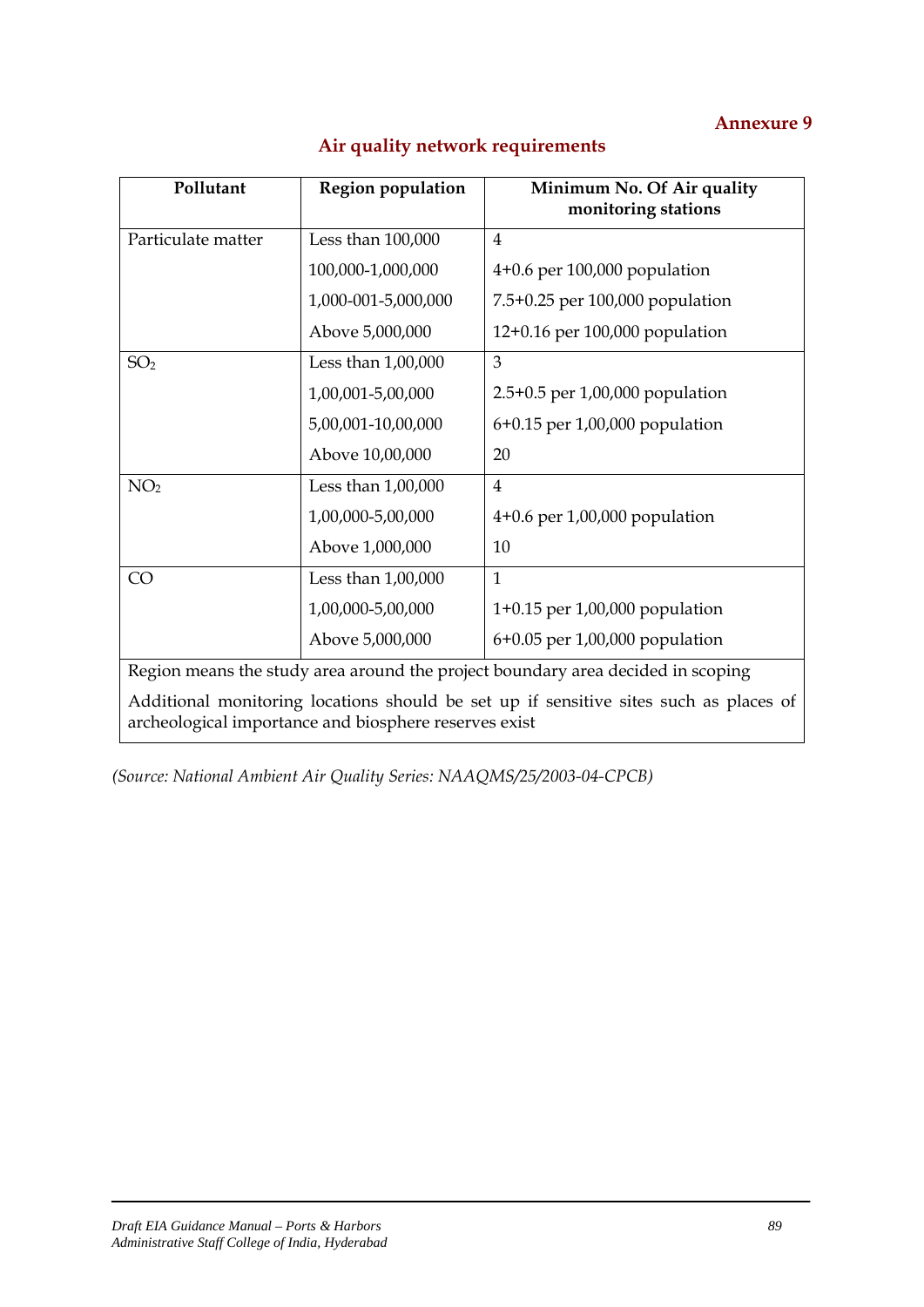| Area code | Category of area | Limits in db (A) Leq |            |
|-----------|------------------|----------------------|------------|
|           |                  | Day time             | Night time |
|           | Industrial area  | 75                   |            |
|           | Commercial area  |                      | 55         |
|           | Residential area | 55                   | 45         |
|           | Silence zone     | 50                   |            |

## **Ambient Air Quality Standards in respect of Noise**

Note:

1. Day time shall mean from 6.00 a.m. to 10.00 p.m.

2. Night time shall mean from 10.00 p.m. to 6.00 a.m.

3. Silence zone is an area comprising not less than 100 meters around hospitals, educational institutions, courts, religious places or any other area, which is declared as such by the competent authority.

4. Mixed categories of areas may be declared as one of the four above mentioned categories by the competent authority.

\* dB(A) Leq denotes the time weighted average of the level of sound in decibels on scale A which is relatable to human hearing.

A "decibel" is a unit in which noise is measured.

" $A$ ", in dB(A) L<sub>eq</sub>, denotes the frequency weighting in the measurement of noise and corresponds to frequency response characteristics of the human ear.

Leq: It is an energy mean of the noise level over a specified period.

*(Source: Noise pollution (Regulation and control) Rules, 2000)*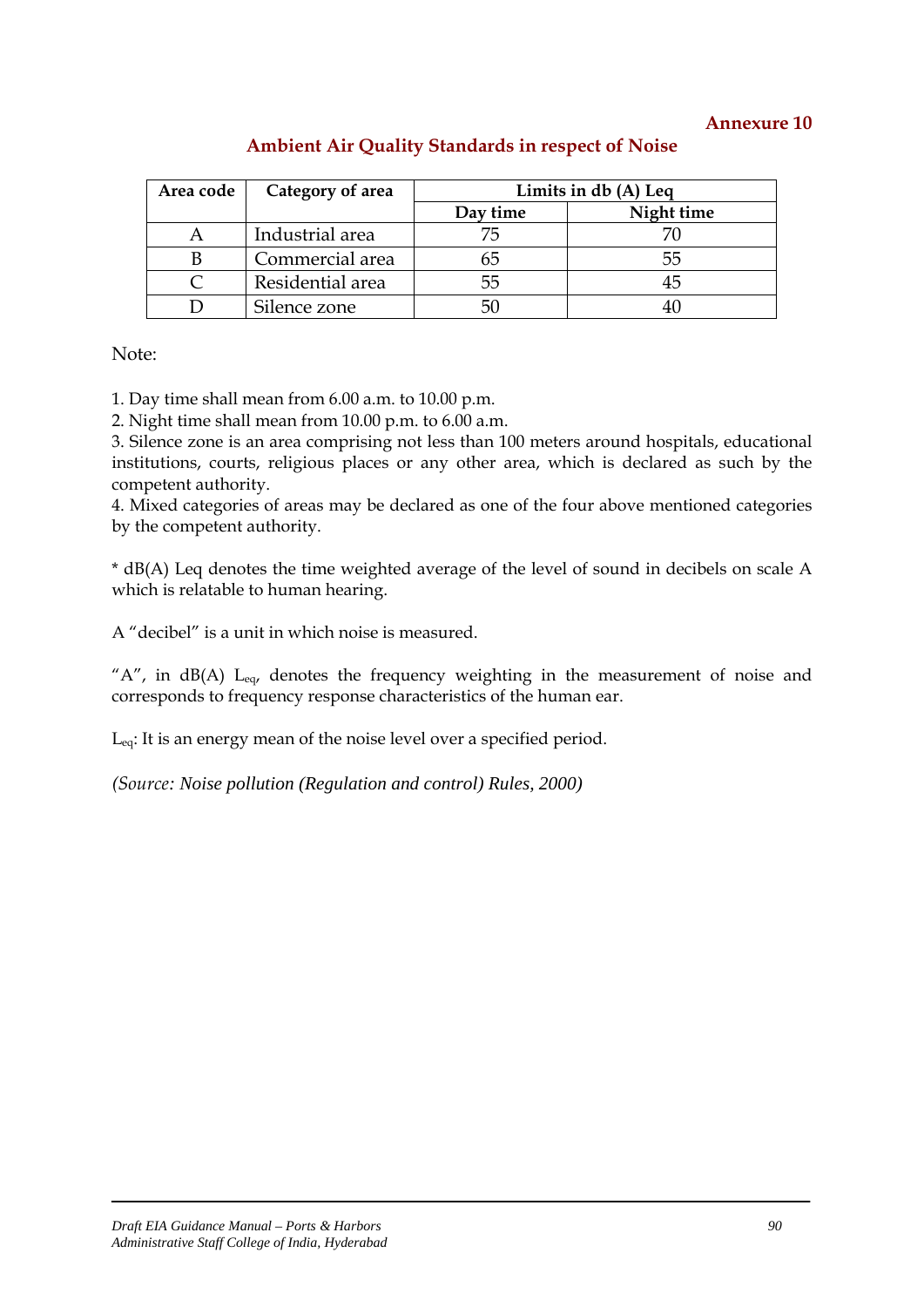# **Illustrative types of socioeconomic impacts**

| <b>Impact Area</b>                                | <b>Potential Changes</b>                 |  |
|---------------------------------------------------|------------------------------------------|--|
| General Characteristics and trends in             | Increase or decrease in population       |  |
| population of region                              |                                          |  |
| Migration trends in study area                    | Increase or decrease in migration trends |  |
| Population characteristics in study area,         | Increase or decrease in various          |  |
| including distributions by age, sex, ethnic       | population distributions, people         |  |
| groups, educational level and family size         | relocations                              |  |
| Distinct settlement of ethnic groups or           | Disruption settlement patterns, people   |  |
| deprived economic/ minority groups                | relocations                              |  |
| Economic history for the region                   | Changes in economic patterns             |  |
| Employment pattern in study area, including       | Increase or decrease in overall          |  |
| occupational distribution and location and        | employment or unemployment levels        |  |
| availability of work force                        | and change in occupational distribution  |  |
| Income levels and tends for study area            | Increase or decrease in income levels    |  |
| Land values in study area                         | Increase or decrease in land values      |  |
| Housing characteristics in study area,            | Changes in types of hosing and           |  |
| including in types of housing and occupancy       | occupancy levels                         |  |
| levels                                            |                                          |  |
| Health and social services in study area,         | Changes in demand on health and social   |  |
| including health, workforce, law enforcement,     | services                                 |  |
| fire protection, water supply, wastewater         |                                          |  |
| treatment facilities, solid waste collection and  |                                          |  |
| disposal and utilities                            |                                          |  |
| Public and private educational resources in       | Changes in demand on educational         |  |
| study area                                        | resources                                |  |
| Transportation<br>systems<br>in<br>study<br>area, | Changes in demand on transportation      |  |
| including high way, rail, air and waterway        | systems                                  |  |
| Community cohesion, including organized           | Disruption of cohesion                   |  |
| community groups                                  |                                          |  |
| Tourism and recreational opportunities in         | Increase or decrease in tourism and      |  |
| study area                                        | recreational potential                   |  |
| Religious patterns and characteristics in study   | Disruption of religious patterns and     |  |
| area                                              | characteristics                          |  |
| unique significance<br>of<br>such<br>Areas<br>as  | Disruption of unique areas               |  |
| cemeteries of religious camps                     |                                          |  |

*(Source: Draft National EIA Guidance Manual-NEERI)*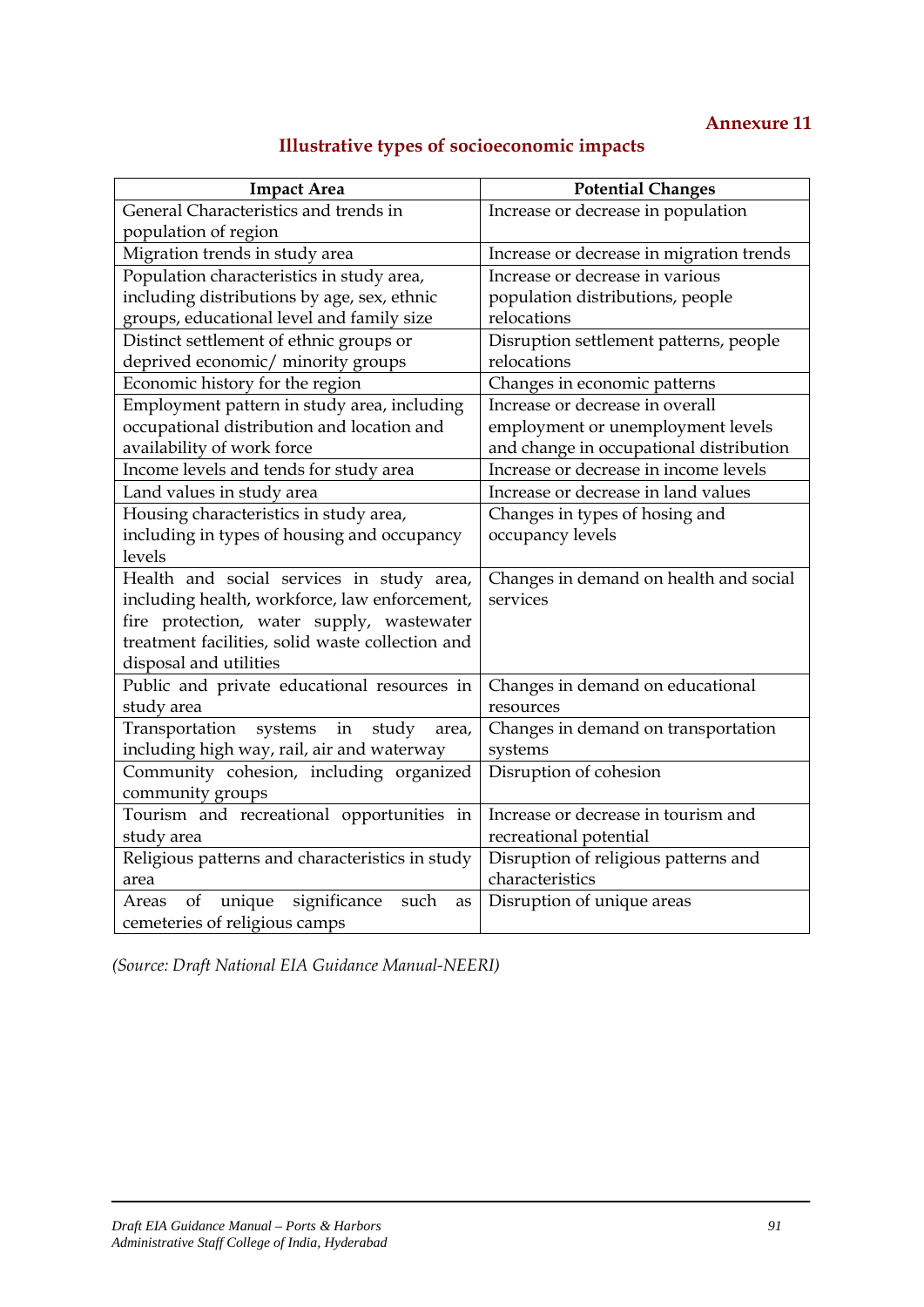#### **Standard Format of the Advance Notification Form for waste delivery to port reception facilities**

Notification of the delivery of waste to: …………………….. (*Enter name of the port or terminal*)

*The master of a ship should forward the information below to the designated authority at least 24 hours in advance of arrival or upon departure of the previous port if the voyage is less than 24 hours This form shall be retained on board the vessel along with the appropriate Oil RB, Cargo RB or Garbage RB*

#### **DELIVERY FROM SHIPS (ANF)**

| 1. Ship Particulars                |                         |                                    |                                                             |                        |
|------------------------------------|-------------------------|------------------------------------|-------------------------------------------------------------|------------------------|
| 1.1 Name of ship:                  |                         | 1.5 Owner or operator:             |                                                             |                        |
| 1.2 IMO number:                    |                         | 1.6 Distinctive number or letters: |                                                             |                        |
| 1.3 Gross tonnage:                 |                         | 1.7 Flag state:                    |                                                             |                        |
| 1.4 Type of ship $\Box$ Oil Tanker | $\Box$ Other cargo ship | $\Box$ Passenger ship $\Box$ Ro-ro | $\Box$ Chemical tanker $\Box$ Bulk carrier $\Box$ Container | $\Box$ Other (specify) |

#### **2. Port and voyage particulars**

| 2.1 Location/Terminal name and POC:   | 2.6 Last Port where waste was delivered:     |
|---------------------------------------|----------------------------------------------|
| 2.2 Arrival Date and Time:            | 2.7 Date of last delivery:                   |
| 2.3 Departure date and time:          | 2.8 Next port of delivery (if known):        |
| 2.4 Last port and country:            | 2.9 Person submitting this form is (if other |
| 2.5 Next port and country (if known): | than the master):                            |

#### **3. Type and amount of waste for discharge to facility**

| <b>MARPOL Annex I-Oil</b>     | Quantity (m <sup>3</sup> )             |
|-------------------------------|----------------------------------------|
| Oily bilge water              |                                        |
| Oily residues (sludge)        |                                        |
| Oily tank washings            |                                        |
| Dirty ballast water           |                                        |
| Scale and sludge from<br>tank |                                        |
| cleaning                      |                                        |
| Other (please specify)        |                                        |
|                               |                                        |
| <b>MARPOL Annex II-NLS</b>    | Quantity<br>$(m^3)/N$ ame <sup>1</sup> |
| Category X substance          |                                        |
| Category Y substance          |                                        |
| Category Z substance          |                                        |
| OS-other substances           |                                        |
| <b>MARPOL Annex IV-Sewage</b> | Quantity (m <sup>3</sup> )             |

| <b>MARPOL Annex V-Garbage</b>                 | Quantity (m <sup>3</sup> ) |
|-----------------------------------------------|----------------------------|
| Plastic                                       |                            |
| Floating dunnage, lining<br>or                |                            |
| packing material                              |                            |
| Ground-down paper products,                   |                            |
| rags, glass, metal bottles, crockery          |                            |
| etc                                           |                            |
| Cargo residues <sup>2</sup> , paper products, |                            |
| rags, glass, metal, bottles, crockery         |                            |
| etc                                           |                            |
| Food waste                                    |                            |
| Incinerator ash                               |                            |
| Other wastes (specify)                        |                            |
| <b>MARPOL Annex VI-Air Pollution</b>          | Quantity $(m^3)$           |
| Ozone-depleting substances and                |                            |
| equipment containing<br>such                  |                            |
| substances                                    |                            |
| Exhaust gas-cleaning residues                 |                            |

| --<br>$\mathbf{A}$<br>.<br>$-1$<br>'Name<br>- 71 H L<br>.<br><b>.</b><br>$\sim$ $\sim$ $\sim$ $\sim$ $\sim$ | 'N.<br>Number:<br><br>______ |
|-------------------------------------------------------------------------------------------------------------|------------------------------|
|-------------------------------------------------------------------------------------------------------------|------------------------------|

Please state below the approximate amount of waste and residues remaining on board and the percentage of maximum storage capacity. If delivering all waste on board at this port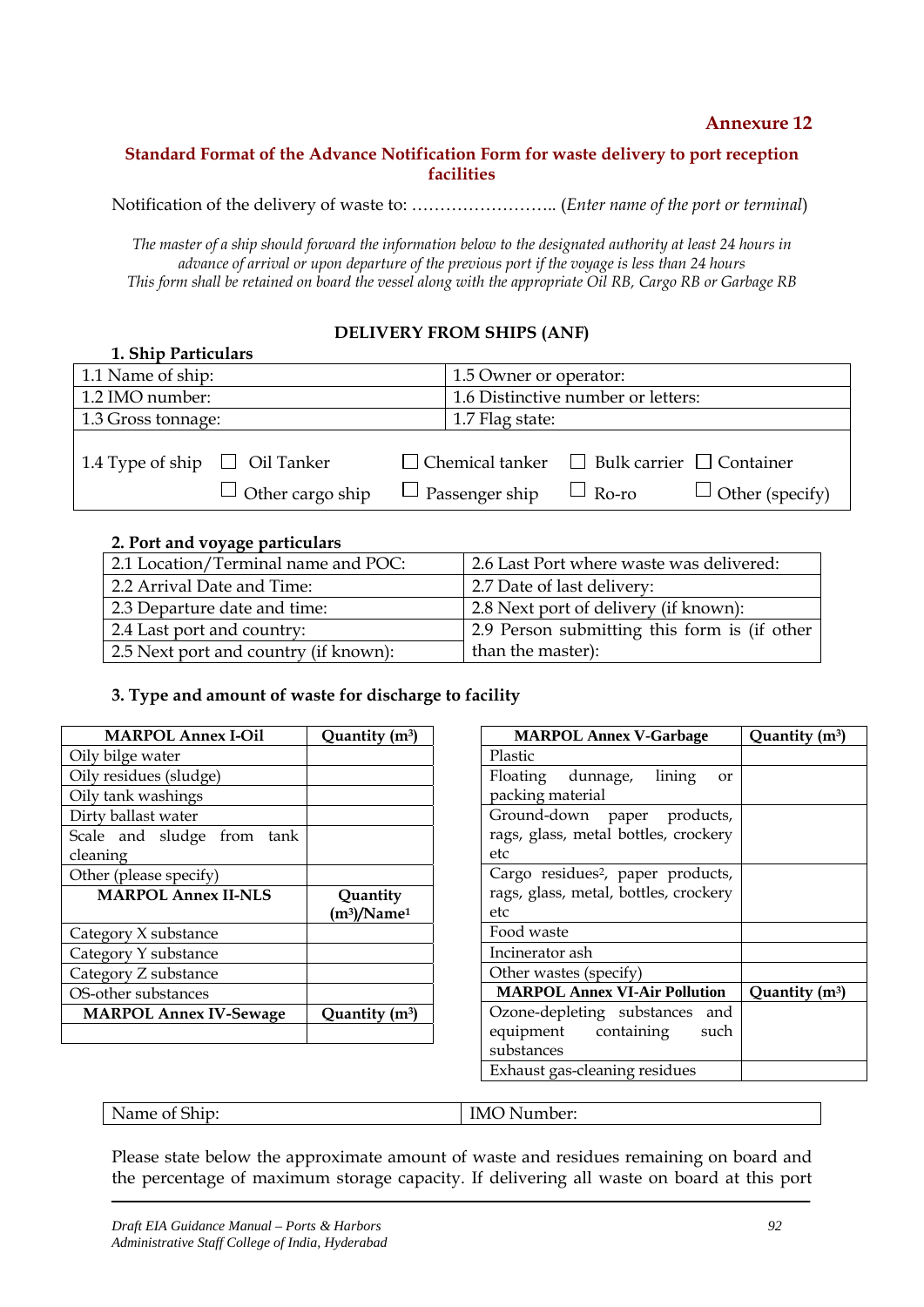please strike through this table and tick the box below. If delivering some or no waste, please complete all columns.

I confirm that I am delivering all the waste held on board this vessel (as shown on Page 1) at this port  $\Box$ 

| Type                                   | Maximum                 | Amount of            | Port at which         | Estimate amount of waste   |
|----------------------------------------|-------------------------|----------------------|-----------------------|----------------------------|
|                                        | dedicated               | waste                | remaining waste       | to be generated between    |
|                                        | storage                 | retained on          | will be delivered (if | notification and next port |
|                                        | capacity m <sup>3</sup> | board m <sup>3</sup> | known)                | of call m <sup>3</sup>     |
| <b>MARPOL Annex I-Oil</b>              |                         |                      |                       |                            |
| Oily bilge water                       |                         |                      |                       |                            |
| Oily residues (sludge)                 |                         |                      |                       |                            |
| Oily tank washings                     |                         |                      |                       |                            |
| Dirty ballast water                    |                         |                      |                       |                            |
| Scale and sludge from                  |                         |                      |                       |                            |
| tank cleaning                          |                         |                      |                       |                            |
| Other (please specify)                 |                         |                      |                       |                            |
| <b>MARPOL Annex II-NLS</b>             |                         |                      |                       |                            |
| Category X substance                   |                         |                      |                       |                            |
| Category Y substance                   |                         |                      |                       |                            |
| Category Z substance                   |                         |                      |                       |                            |
| OS-other substances                    |                         |                      |                       |                            |
| <b>MARPOL Annex IV-Sewage</b>          |                         |                      |                       |                            |
| Sewage                                 |                         |                      |                       |                            |
| <b>MARPOL Annex V-Garbage</b>          |                         |                      |                       |                            |
| Plastic                                |                         |                      |                       |                            |
| Floating dunnage, lining               |                         |                      |                       |                            |
| or packing material                    |                         |                      |                       |                            |
| Ground paper products,                 |                         |                      |                       |                            |
| rags, glass, metal bottles,            |                         |                      |                       |                            |
| crockery                               |                         |                      |                       |                            |
| Cargo residues <sup>2</sup> ,<br>paper |                         |                      |                       |                            |
| products,<br>glass,<br>rags,           |                         |                      |                       |                            |
| metal, bottles, crockery               |                         |                      |                       |                            |
| Food waste                             |                         |                      |                       |                            |
| Incinerator ash                        |                         |                      |                       |                            |
| Other wastes (specify)                 |                         |                      |                       |                            |

Date: ………………………. Name and Position:

Time: ………………………

……………………………………………

Signature:……………………………………………………….

1 Indicate the proper shipping name of the NLS involved

2 Indicate the proper shipping name of the dry cargo

*(Source: 4th November 2008, MEPC.1/Circ.644 of International Maritime Organization)*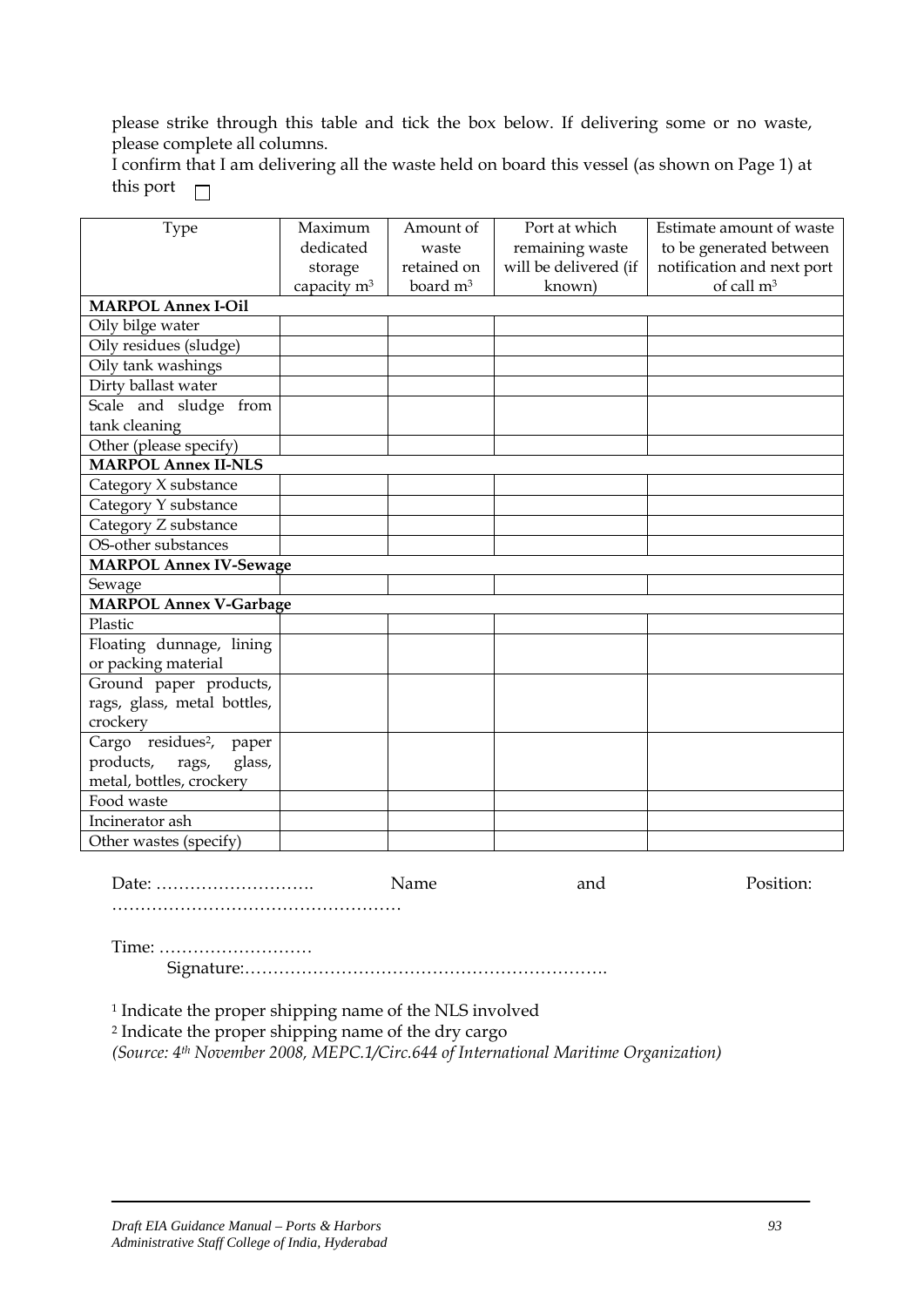#### **Standard Format for the Waste Delivery Receipt**

*The designated representative of the reception facility provider should provide the following form to the master of a ship that has just delivered waste* 

*This form should be retained on board the vessel along with the appropriate Oil RB, Cargo RB or Garbage RB*

#### **1. Reception facility and Port particulars**

| 1.1 Location/Terminal name:                                   |     |
|---------------------------------------------------------------|-----|
| 1.2 Reception facility provider(s):                           |     |
| 1.3 Treatment facility provider(s) – if different from above: |     |
| 1.4 Waste discharge date and time from:                       | to: |

#### **2. Ship particulars:**

| 2.1 Name of ship:                  |                         | 2.5 Owner or operator:             |                       |                                                             |                        |
|------------------------------------|-------------------------|------------------------------------|-----------------------|-------------------------------------------------------------|------------------------|
| 2.2 IMO number:                    |                         | 2.6 Distinctive number or letters: |                       |                                                             |                        |
| 2.3 Gross tonnage:                 |                         |                                    | 2.7 Flag state:       |                                                             |                        |
|                                    |                         |                                    |                       |                                                             |                        |
| 2.4 Type of ship $\Box$ Oil Tanker |                         |                                    |                       | $\Box$ Chemical tanker $\Box$ Bulk carrier $\Box$ Container |                        |
|                                    | $\Box$ Other cargo ship |                                    | $\Box$ Passenger ship | $\Box$ Ro-ro                                                | $\Box$ Other (specify) |

#### **3. Type and amount of waste received**

| <b>MARPOL Annex I-Oil</b>     | Quantity (m <sup>3</sup> )             |
|-------------------------------|----------------------------------------|
| Oily bilge water              |                                        |
| Oily residues (sludge)        |                                        |
| Oily tank washings            |                                        |
| Dirty ballast water           |                                        |
| Scale and sludge from<br>tank |                                        |
| cleaning                      |                                        |
| Other (please specify)        |                                        |
|                               |                                        |
| <b>MARPOL Annex II-NLS</b>    | Quantity<br>$(m^3)/N$ ame <sup>1</sup> |
| Category X substance          |                                        |
| Category Y substance          |                                        |
| Category Z substance          |                                        |
| OS-other substances           |                                        |
| <b>MARPOL Annex IV-Sewage</b> | Quantity (m <sup>3</sup> )             |

| <b>MARPOL Annex V-Garbage</b>                 | Quantity (m <sup>3</sup> ) |
|-----------------------------------------------|----------------------------|
| Plastic                                       |                            |
| Floating dunnage, lining or packing           |                            |
| material                                      |                            |
| Ground paper products, rags, glass,           |                            |
| metal bottles, crockery                       |                            |
| Cargo residues <sup>2</sup> , paper products, |                            |
| rags, glass, metal, bottles, crockery         |                            |
| etc                                           |                            |
| Food waste                                    |                            |
| Incinerator ash                               |                            |
| Other wastes (specify)                        |                            |
| <b>MARPOL Annex VI-Air Pollution</b>          | Quantity $(m^3)$           |
| Ozone-depleting substances<br>and             |                            |
| equipment containing such                     |                            |
| substances                                    |                            |
| Exhaust gas-cleaning residues                 |                            |

| On behalf of the port facility I confirm the above wastes were delivered.      |       |     |         |
|--------------------------------------------------------------------------------|-------|-----|---------|
|                                                                                | Name. | and | Company |
| $Stamp: \ldots \ldots \ldots \ldots \ldots \ldots \ldots \ldots \ldots \ldots$ |       |     |         |

*(Source: 4th November 2008, MEPC.1/Circ.645 of International Maritime Organization)*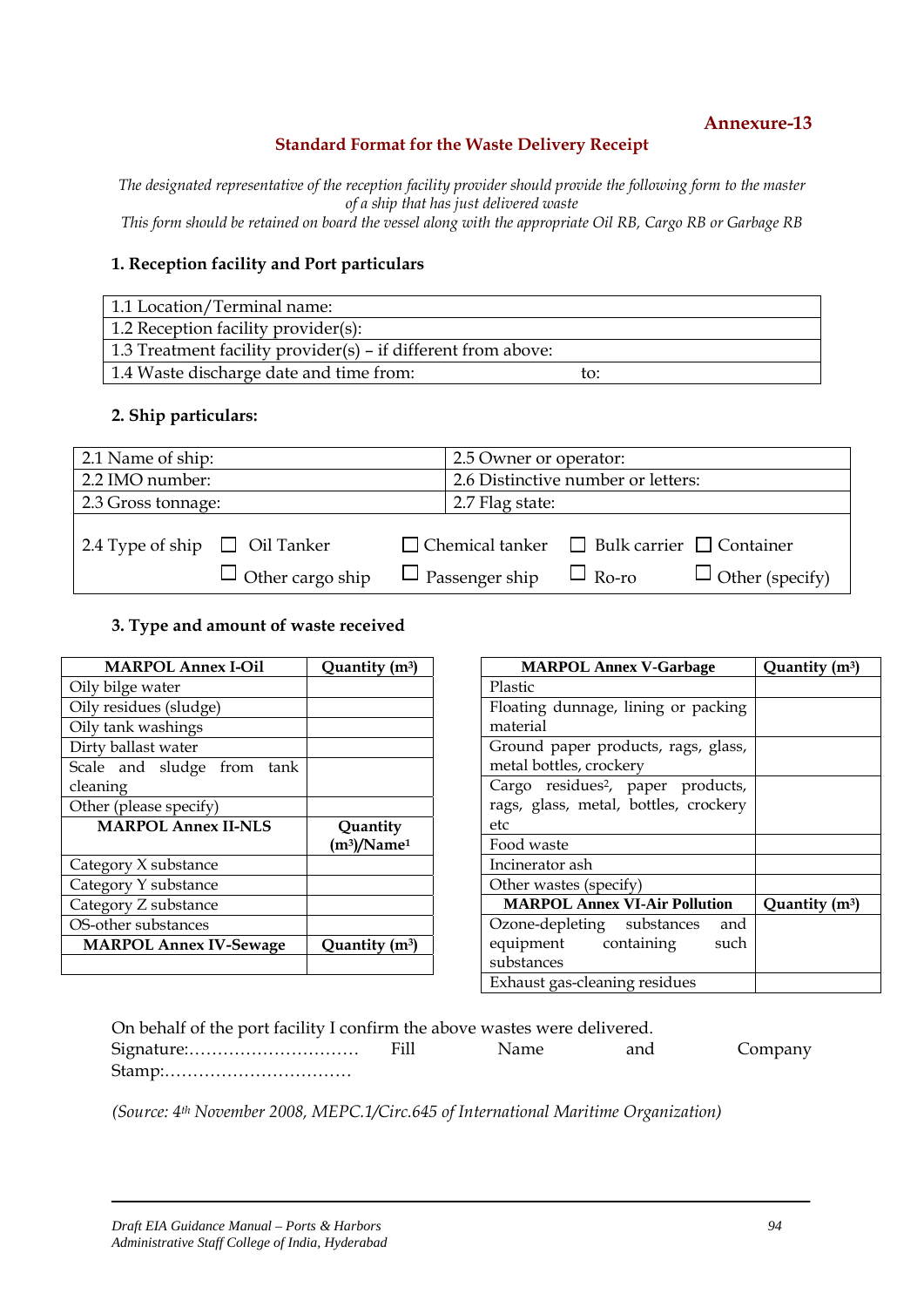## **Guidance for assessment relevance and reliability of analytical methods and framework used for impact prediction: risk assessment**

|                             | Relevance                               |                           |  |
|-----------------------------|-----------------------------------------|---------------------------|--|
| Name                        | Application                             | <b>Remarks</b>            |  |
| <b>EFFECT</b>               | Analysis<br>for<br>Consequence          | Heat<br>load,<br>pressure |  |
|                             | Visualization of accidental chemical    | wave & toxic release      |  |
|                             | release scenarios & its consequence     | exposure neutral gas      |  |
|                             | Consequence Analysis<br>for             | dispersion                |  |
| <b>WHAZAN</b>               | Visualization of accidental chemical    |                           |  |
|                             | release scenarios $\&$ its consequence  |                           |  |
| <b>HEGADIS</b>              | Analysis<br>for<br>Consequence          | Dense gas dispersion      |  |
|                             | Visualization of accidental chemical    |                           |  |
|                             | release scenarios $\&$ its consequence  |                           |  |
| <b>HAZOP</b> and Fault Tree | For estimating top event probability    | Failure frequency data    |  |
| Assessment                  |                                         | is required               |  |
| Pathway reliability and     | For estimating reliability of equipment | Markov models             |  |
| protective system           | and protective systems                  |                           |  |
| hazard analysis             |                                         |                           |  |
| Vulnerability Exposure      | Estimation of population exposure       | Uses probit equation for  |  |
| models                      |                                         | population exposure       |  |
| F-X and F-N curves          | Individual / Societal risks             | Graphical                 |  |
|                             |                                         | Representation            |  |

*(Source: EIA manual – 2001 of MoEF, GoI)*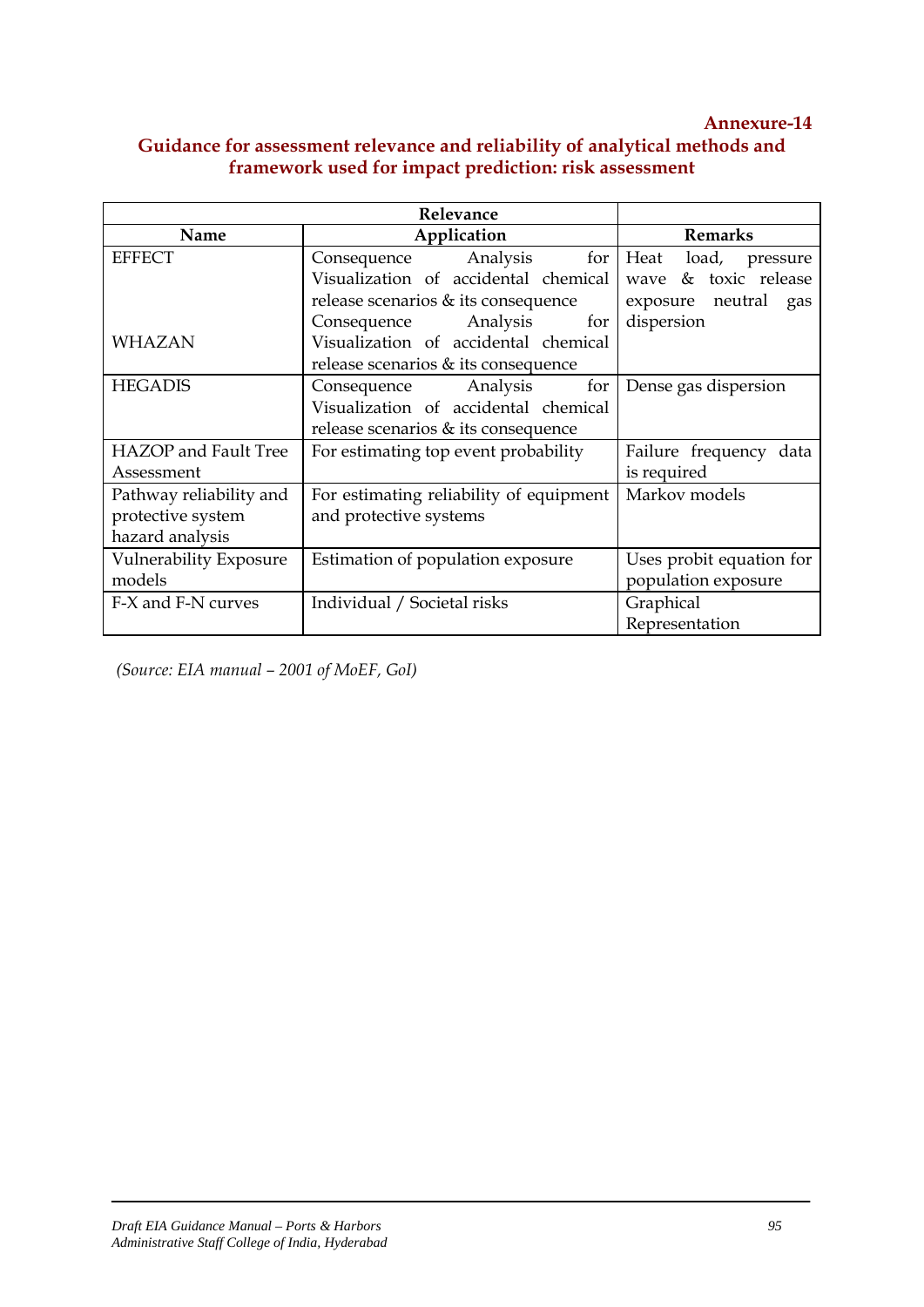## **Good Practices of EMP for Ports and Harbors**

#### **Dredge Planning Activities**

- Dredging should only be conducted if necessary, and based on an assessment of the need for new infrastructure components or port navigation access to create or maintain safe navigations channels, or, for environmental reasons, to remove contaminated materials to reduce risks to human health and the environment;
- Prior to initiation of dredging activities, materials should be evaluated for their physical, chemical, biological, and engineering properties to inform the evaluation of dredge materials reuse or disposal options.

#### **Dredging**

- Excavation and dredging methods should be selected to minimize suspension of sediments, minimize destruction of benthic habitat, increase the accuracy of the operation, and maintain the density of the dredge material, especially if the dredge material includes contaminated areas. There are several dredging methods, which are commonly used depending on the depth of the sediments and environmental concerns such as the need to minimize sediment suspension and increase dredging accuracy
- Areas sensitive for marine life such as feeding, breeding, calving, and spawning areas should be identified. Where sensitive species are present, dredging (and blasting) should be conducted in a manner so as to avoid fish migration or spawning seasons, routes, and grounds;
- Use techniques (e.g. silt curtains), to minimize adverse impacts on aquatic life from the re-suspension of sediments
- Inspection and monitoring of dredging activities should be conducted to evaluate the effectiveness of impact prevention strategies, and re-adjusted where necessary.

#### **Methods of dredging and reclamation**

Dredging is a major source of water pollution causing turbid water, re-suspension of contaminated bottom sediments and other adverse effects. However, dredging is indispensable for construction of port structures, development of navigation channels and basins. Special dredgers and equipment have been developed in recent years to cope up with less environmental effects due to dredging. The borehole data of the seabed should be generated and based on the data type of dredging should be planned. Typical methods for dredging are as follows:

#### *a) Air-pump dredger*

An air-pump dredger consists of a drag head, basal tanks to suck the sludge and an air pump to discharge the dredged sludge. The drag head is firstly to be lowered into the sludge layer and the valve to release air into the basal tanks is to be opened such that water pressure pushes the sludge into the basal tank. After sucking the sludge, the air in the tank is compressed and the sludge is discharged through the pipe. This method enables high density dredging with little disturbance to the sediments and without taking much water together. In shallow waters, due to low water pressure, the performance of this type of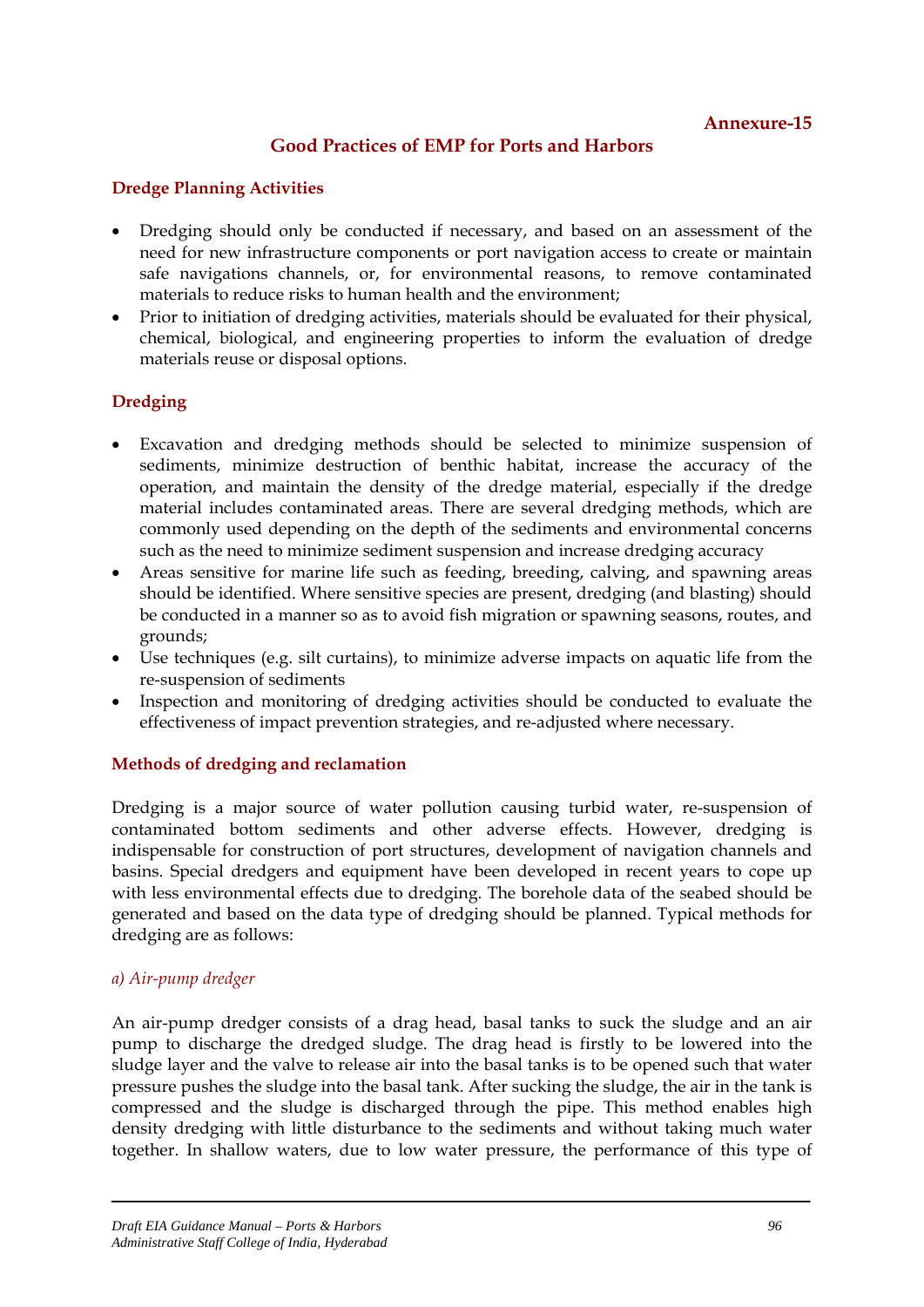equipment is not so high. To cope with, a new type of equipment with vacuum pump to reduce air pressure in basal tank is evolved.

## *b) Piston-pump dredging*

The idea of piston pump dredging is similar to air pump dredging. A piston pump system consists of a huge hydraulically operated piston and cylinder to intake sludge. Dredging procedure in this system is firstly to settle the intake in the sludge layer, secondly move up the piston to suck the sludge and then to move down the piston to discharge the sludge inside the cylinder.

The above two methods are not so effective to dredge large volumes but useful for dredging contaminated sediments without causing resuspension of sediments.

#### *c) Low pollution pump dredging*

Ordinary pump dredging usually disturbs bottom sediments by cutter blades and generates considerable volumes of suspended solids in the water. With a view to reduce suspended solids generation several types of drag heads have been developed including cutter less drag head. Low pollution pump dredging equipment consists of a special drag head equipped with a screw and a full cover on the head. The drag head only has an opening in the front and moves ahead to take the sludge. The sludge is stirred by screw and sucked in the drainpipe. The speed of rotation is changed according to the type of soil or sludge to be dredged to enable high density dredging of the order of 100 to 500 cu m/hour depending on the ability of the pump.

#### *d) Watertight grab bucket*

Grab dredging usually generates more suspended solids than other dredging methods. However, it is economical for small scale dredging and applicable to various dredging situations. For use in sludge dredging, low pollution type grab bucket has been developed, which is designed to be watertight and avoid scattering dredged sediments while pulling up in the water.

#### **Disposal of Dredged Material**

- Dredged material should be analyzed in order to select appropriate disposal options (e.g. land reclamation, open water discharge, or contained disposal). Beneficial reuse of uncontaminated, dredged material should be considered (e.g. for wetland creation or enhancements, habitat restoration, or creation of public access / recreational facilities);
- Use of submerged discharges should be considered for hydraulic disposal of dredged material
- Use of lateral containment in open water disposal should be considered. Use of borrow pits or dikes reduces the spread of sediments and effects on benthic organisms
- Use of cap containment sediments with clean materials should be considered. Level bottom capping or combinations of borrow pits / dikes with capping reduces the underwater spread of contaminated material
- Confined disposal facilities should be used, either near shore or upland, when open water disposal is not feasible or desirable. If dredge spoil is contaminated, confined disposal facilities should include liners or other hydraulic containment design options to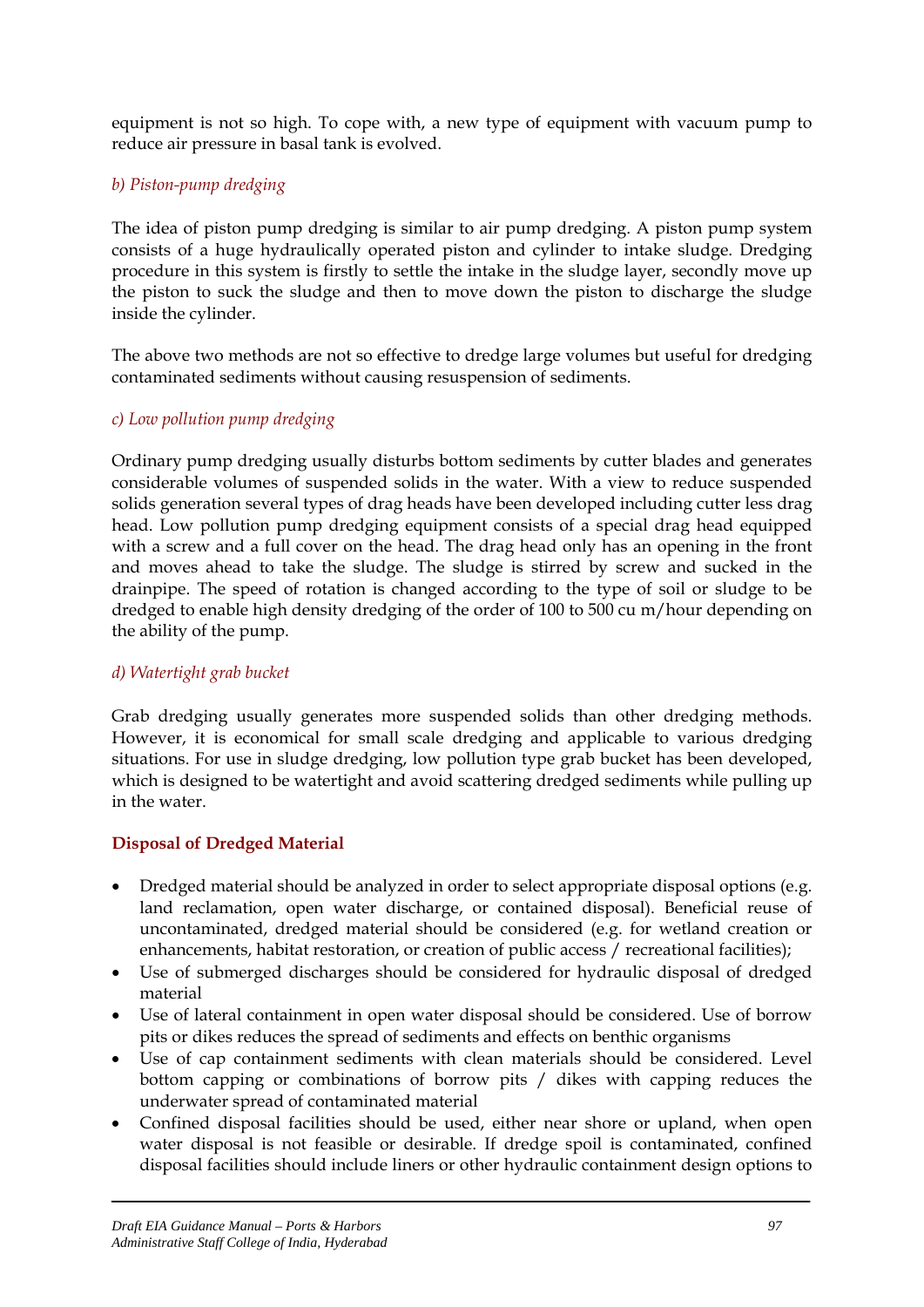prevent leaching of contaminants into adjacent surface or groundwater bodies. Treatment of dewatering liquids (e.g. metals and persistent organic pollutants) may be required prior to discharge. Site-specific discharge quality standards should be established depending on the type and toxicity of the effluents and the discharge location

#### **Air emissions**

#### *Combustion Sources*

- Developing air quality management procedures applicable to ship operators, such as:
	- Maintaining emissions of NOx and SOx within the limits.
	- Using low-sulfur fuels in port, if feasible, or as required by international regulations
	- Navigation of port access areas at partial power, achieving full power only after leaving the port area
	- Avoiding or limiting the practice of blowing soot from tubes or flues on steam boilers while in port or during unfavorable atmospheric conditions
	- If the port provides onshore power for vessels to reduce shipboard power use during loading / unloading activities, requiring vessels to shut down power plants (go "cold iron") if docked above a specified time threshold
- Depending on the need to address local air quality concerns, operators should develop air quality management procedures for application to land-based activities which may include:
	- Keeping transfer equipment (e.g. cranes, forklifts, and trucks) in good working condition
	- Upgrading the land vehicle fleet with less-polluting trucks and vehicles, and using alternative fuels and fuel mixtures
	- Encouraging reduction in engine idling during on- and off-loading activities.
	- Encouraging storage planning to avoid or minimize restorage and reshuffling of cargo
- Where practicable, designing new facilities to minimize travel distance from ships offloading and on-loading facilities to storage areas.

#### *Dust*

- Dry bulk materials storage and handling facilities should be designed to minimize or control dust emissions, including:
	- Storing pulverized coal and pet-coke in silos
	- Installing dust suppression mechanisms (e.g. water spray or covered storage areas)
	- Using telescoping chutes to eliminate the need for slingers
	- Using vacuum collectors at dust-generating activities
	- Using slurry transport, pneumatic or continuous screw conveyors, and covering other types of conveyors
	- Minimizing free fall of materials
	- Minimizing dry cargo pile heights and containing piles with perimeter walls
	- Removing materials from the bottom of piles to minimize dust re-suspension
	- Ensuring hatches are covered when material handling is not being conducted
	- Covering transport vehicles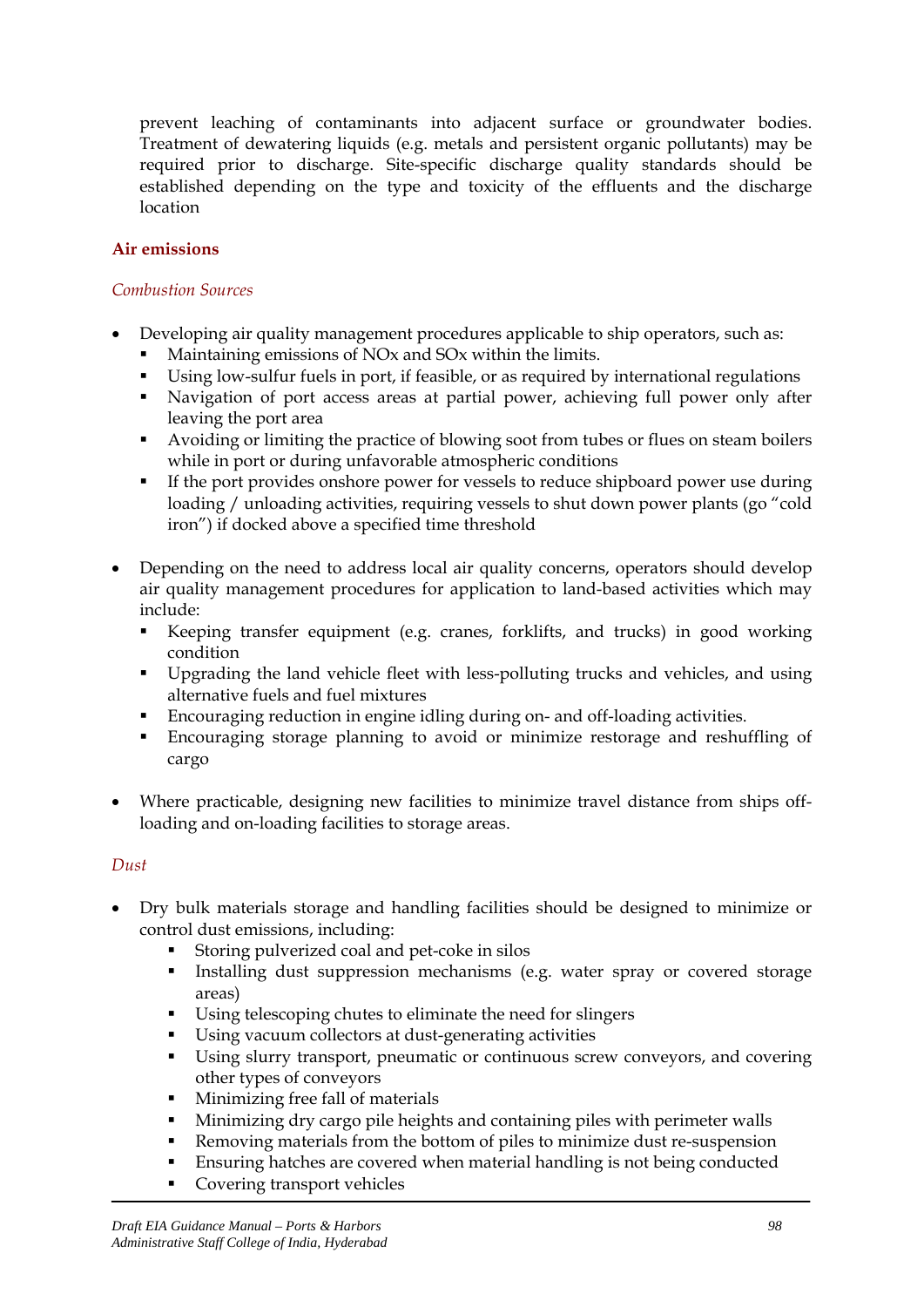Regularly sweeping docks and handling areas, truck / rail storage areas, and paved roadway surfaces

### **Waste Management**

- Avoiding installation of storm drainage catch basins that discharge directly into surface waters, using containment basins in areas with a high risk of accidental releases of oil or hazardous materials (e.g. fueling or fuel transfer locations), and oil / grit or oil / water separators in all runoff collection areas. Oil / water separators and trapping catch basins should be maintained regularly to keep them operational. Recovered contaminated solids or liquids disposed of as hazardous materials
- Installing filter mechanisms (e.g. draining swabs, filter berms, drainage inlet protection, sediment traps and sediment basins) to prevent sediment and particulates from reaching the surface water.
- Information should be available for ship captains to identify solid waste reception facilities and acceptable handling procedures at ports

## **Spill Control Planning**

• Outlines responsibility for managing spills, releases and other pollution incidents, including reporting and alerting mechanisms to ensure any spillage is reported promptly to the port authorities and personnel are informed to take appropriate action

*(Source: Refer EHS guidelines for Ports, Harbors and terminals by IFC & World Bank Group document, April 30, 2007)*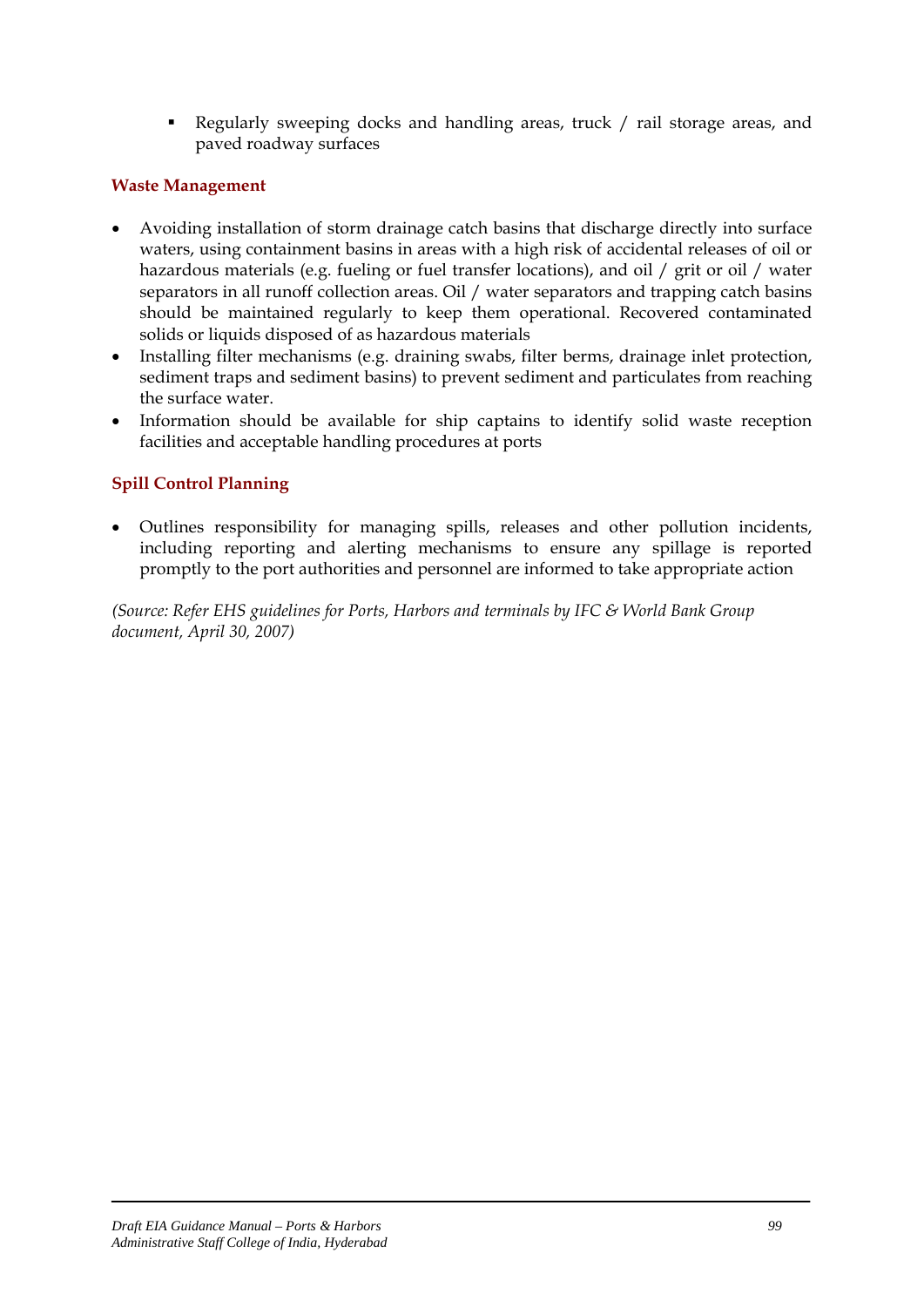# **General standards for discharge of effluents**

| S.             | Parameter                                                                 | <b>Standards</b>                                                              |                          |                          |                                                                                                                             |  |
|----------------|---------------------------------------------------------------------------|-------------------------------------------------------------------------------|--------------------------|--------------------------|-----------------------------------------------------------------------------------------------------------------------------|--|
| No             |                                                                           | <b>Inland surface</b>                                                         | <b>Public sewers</b>     | Land for                 | Marine coastal                                                                                                              |  |
|                |                                                                           | water                                                                         |                          | irrigation               | areas                                                                                                                       |  |
|                |                                                                           | (a)                                                                           | (b)                      | (c)                      | (d)                                                                                                                         |  |
| $\mathbf{1}$   | Color & odour                                                             |                                                                               |                          |                          |                                                                                                                             |  |
| $\overline{2}$ | Suspended<br>solids<br>$mg/l$ , Max                                       | 100                                                                           | 600                      | 200                      | 1. For process waste<br>water-100<br>2. For cooling water<br>effluent 10% above<br>suspended<br>total<br>matter of effluent |  |
| $\mathfrak{Z}$ | size<br>Particle<br>of<br>suspended solids                                | Shall pass 850<br>Micron IS sieve                                             | $\overline{a}$           | $\overline{\phantom{a}}$ | 1. Floatable solids<br>max. 3 mm<br>2. Settleable solids<br>max. 850 microns                                                |  |
| $\overline{4}$ | pH Value                                                                  | 5.5 to 9.0                                                                    | 5.5 to 9.0               | 5.5 to 9.0               | 5.5 to 9.0                                                                                                                  |  |
| 5              | Temperature                                                               | Shall not exceed 50<br>above<br>C<br>the<br>receiving<br>water<br>temperature | $\overline{a}$           | $\overline{\phantom{0}}$ | Shall not exceed 5 <sup>0</sup> C<br>above the receiving<br>water temperature                                               |  |
| 6              | Oil<br>and<br>grease<br>mg/l Max.                                         | 10                                                                            | 20                       | 10                       | 20                                                                                                                          |  |
| $\overline{7}$ | residual<br>Total<br>chlorine mg/l Max.                                   | 1.0                                                                           | $\overline{a}$           | $\overline{\phantom{a}}$ | 1.0                                                                                                                         |  |
| $\,8\,$        | Ammonical<br>Nitrogen (as N),<br>mg/l Max.                                | 50                                                                            | 50                       | $\overline{\phantom{a}}$ | 50                                                                                                                          |  |
| 9              | Kjeldahl<br>Total<br>nitrogen (as NH <sub>3</sub> ),<br>mg/l Max.         | 100                                                                           | $\overline{\phantom{a}}$ | $\overline{\phantom{m}}$ | 100                                                                                                                         |  |
| 10             | Free ammonia (as<br>$NH3$ , mg/l Max.                                     | 5.0                                                                           | $\overline{\phantom{a}}$ | $\overline{\phantom{a}}$ | 5.0                                                                                                                         |  |
| 11             | Bio-chemical<br>oxygen demand (5<br>days at $20^{\circ}$ C), mg/l<br>max. | 30                                                                            | 350                      | 100                      | 100                                                                                                                         |  |
| 12             | Chemical<br>oxygen<br>demand,<br>mg/1<br>max.                             | 250                                                                           | $-$                      | --                       | 250                                                                                                                         |  |
| 13             | Arsenic (as As),<br>$mg/l$ max.                                           | 0.2                                                                           | 0.2                      | 0.2                      | 0.2                                                                                                                         |  |
| 14             | Mercury (as Hg),<br>$mg/l$ max.                                           | $0.01\,$                                                                      | 0.01                     | $\overline{a}$           | 0.01                                                                                                                        |  |
| 15             | Lead (as Pb), mg/l<br>max.                                                | 0.1                                                                           | $1.0\,$                  | $\overline{\phantom{a}}$ | 2.0                                                                                                                         |  |
| 16             | Cadmium (as Cd),<br>$mg/l$ max.                                           | $2.0\,$                                                                       | 1.0                      | $-$                      | 2.0                                                                                                                         |  |
| 17             | Hexavalent<br>chromium (as Cr<br>$+6$ ), mg/l max.                        | 2.0                                                                           | $1.0\,$                  | --                       | 2.0                                                                                                                         |  |
| 18             | Total chromium (as                                                        | 2.0                                                                           | 2.0                      | $\overline{a}$           | 2.0                                                                                                                         |  |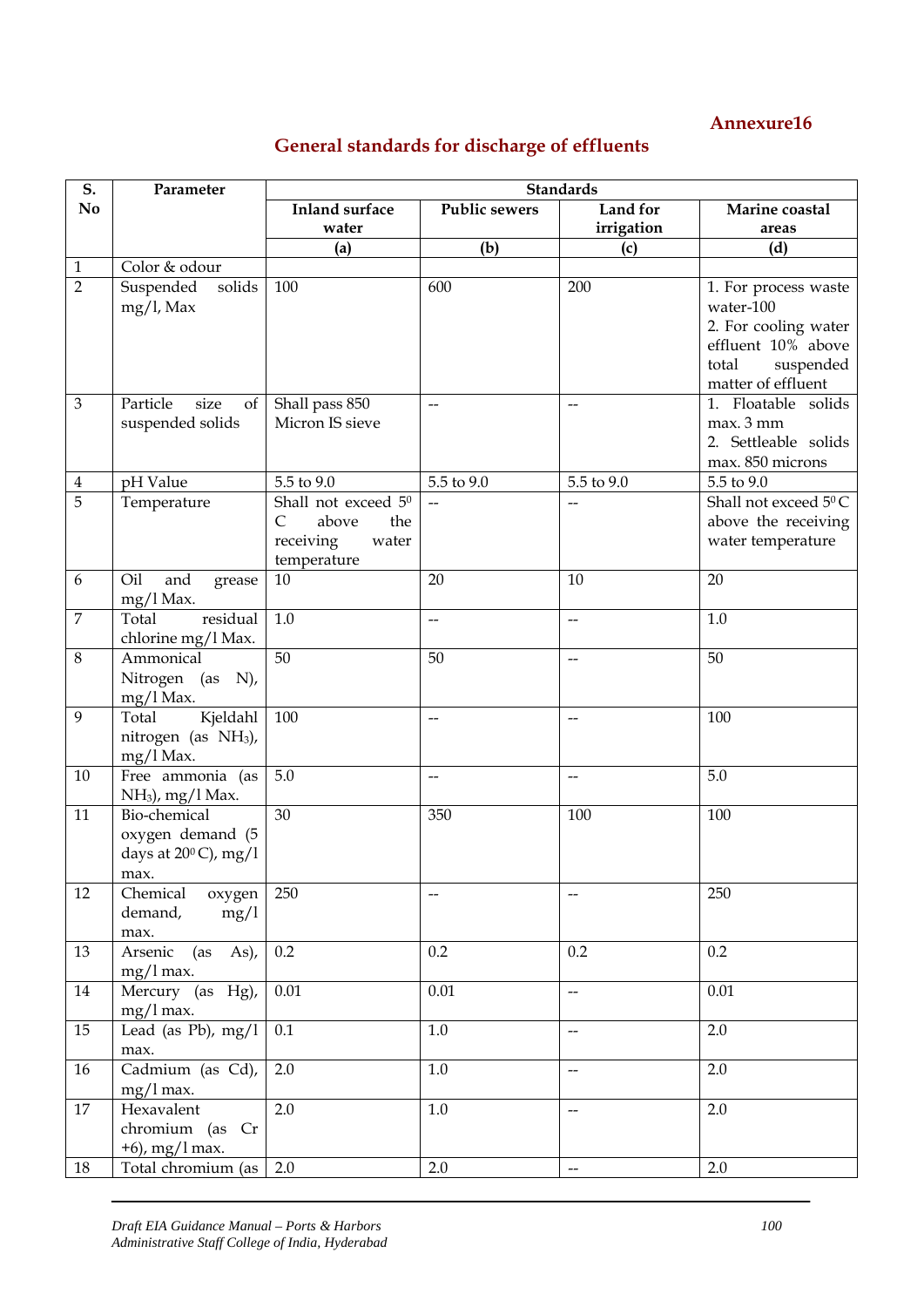|         | $Cr$ , mg/l max.                                                                                        |                      |                          |                          |                                                                                                            |
|---------|---------------------------------------------------------------------------------------------------------|----------------------|--------------------------|--------------------------|------------------------------------------------------------------------------------------------------------|
| 19      | Copper (as Cu),                                                                                         | 3.0                  | 3.0                      | $\overline{\phantom{0}}$ | 3.0                                                                                                        |
|         | $mg/l$ max.                                                                                             |                      |                          |                          |                                                                                                            |
| 20      | Zinc (as Zn), $mg/1$                                                                                    | 5.0                  | 15                       | $\overline{\phantom{a}}$ | 15                                                                                                         |
|         |                                                                                                         |                      |                          |                          |                                                                                                            |
|         | max.                                                                                                    |                      |                          |                          |                                                                                                            |
| 21      | Selenium (as Se),                                                                                       | 0.05                 | 0.05                     | --                       | 0.05                                                                                                       |
|         | $mg/l$ max.                                                                                             |                      |                          |                          |                                                                                                            |
| 22      | $\bar{N}$ i),<br>Nickel<br>(as                                                                          | 3.0                  | 3.0                      | $-$                      | 5.0                                                                                                        |
|         | $mg/l$ max.                                                                                             |                      |                          |                          |                                                                                                            |
| 23      | $\overline{\text{Cyanide}}$ (as $\text{CN}$ ),                                                          | 0.2                  | 2.0                      | 0.2                      | 0.2                                                                                                        |
|         | $mg/l$ max.                                                                                             |                      |                          |                          |                                                                                                            |
| 24      | Fluoride<br>(as<br>$F)$ ,                                                                               | 2.0                  | 15                       | --                       | 15                                                                                                         |
|         | $mg/l$ max.                                                                                             |                      |                          |                          |                                                                                                            |
| 25      | Dissolved                                                                                               | 5.0                  | $-$                      | $\overline{\phantom{0}}$ | $\overline{\phantom{0}}$                                                                                   |
|         | phosphates (as P),                                                                                      |                      |                          |                          |                                                                                                            |
|         |                                                                                                         |                      |                          |                          |                                                                                                            |
|         | $mg/l$ max.                                                                                             |                      |                          |                          |                                                                                                            |
| 26      | $S)$ ,<br>(as<br>Sulphide                                                                               | 2.0                  | $\overline{\phantom{m}}$ | $\overline{\phantom{a}}$ | 5.0                                                                                                        |
|         | $mg/l$ max.                                                                                             |                      |                          |                          |                                                                                                            |
| 27      | Phenolic                                                                                                | 1.0                  | 5.0                      | $-$                      | 5.0                                                                                                        |
|         | compounds<br>(as                                                                                        |                      |                          |                          |                                                                                                            |
|         | $C_6H_5OH$ ),<br>mg/1                                                                                   |                      |                          |                          |                                                                                                            |
|         | max.                                                                                                    |                      |                          |                          |                                                                                                            |
| 28      | Radio active materials:                                                                                 |                      |                          |                          |                                                                                                            |
|         | a. Alpha emitter                                                                                        | $10^{-7}$            | $10^{-7}$                | $10^{-7}$                | $10^{-7}$                                                                                                  |
|         | micro curie/ml                                                                                          |                      |                          |                          |                                                                                                            |
|         | Beta<br>b.<br>emitter                                                                                   | $10^{-6}$            | $10^{-6}$                | $10^{-6}$                | $10^{-6}$                                                                                                  |
|         | micro curie/ml                                                                                          |                      |                          |                          |                                                                                                            |
|         |                                                                                                         | 90% survival of fish |                          |                          |                                                                                                            |
| 29      | Bio-assay test                                                                                          |                      | 90% survival of          | 90% survival of          | 90% survival of fish                                                                                       |
|         |                                                                                                         | after 96 hours in    | fish<br>after<br>96      | after<br>fish<br>96      | after 96 hours in                                                                                          |
|         |                                                                                                         | 100% effluent        | in 100%<br>hours         | in 100%<br>hours         | 100% effluent                                                                                              |
|         |                                                                                                         |                      | effluent                 | effluent                 |                                                                                                            |
| 30      | Manganese<br>(as                                                                                        | $\overline{2}$       | $\overline{2}$           |                          | $\overline{2}$                                                                                             |
|         | $Mn$ , mg/l                                                                                             |                      |                          |                          |                                                                                                            |
| 31      | Iron (as Fe), $mg/1$                                                                                    | $\mathfrak{Z}$       | $\mathfrak 3$            | $\overline{\phantom{0}}$ | 3                                                                                                          |
| 32      | Vanadium (as V),                                                                                        | 0.2                  | 0.2                      | $-$                      | 0.2                                                                                                        |
|         | mg/1                                                                                                    |                      |                          |                          |                                                                                                            |
| 33      | Nitrate<br>nitrogen,                                                                                    | 10                   | $-$                      |                          | 20                                                                                                         |
|         | mg/1                                                                                                    |                      |                          |                          |                                                                                                            |
|         |                                                                                                         |                      |                          |                          |                                                                                                            |
|         |                                                                                                         |                      |                          |                          | * These standards shall be applicable for industries, operations or processes other than those industries, |
|         | operations or process for which standards have been specified of the Environment Protection Rules, 1989 |                      |                          |                          |                                                                                                            |
| Source: |                                                                                                         |                      |                          |                          | G.S.R 422 (E) dated 19.05.1993 and G.S.R 801 (E) dated 31.12.1993 issued under the                         |
|         | provisions of $E(P)$ Act 1986                                                                           |                      |                          |                          |                                                                                                            |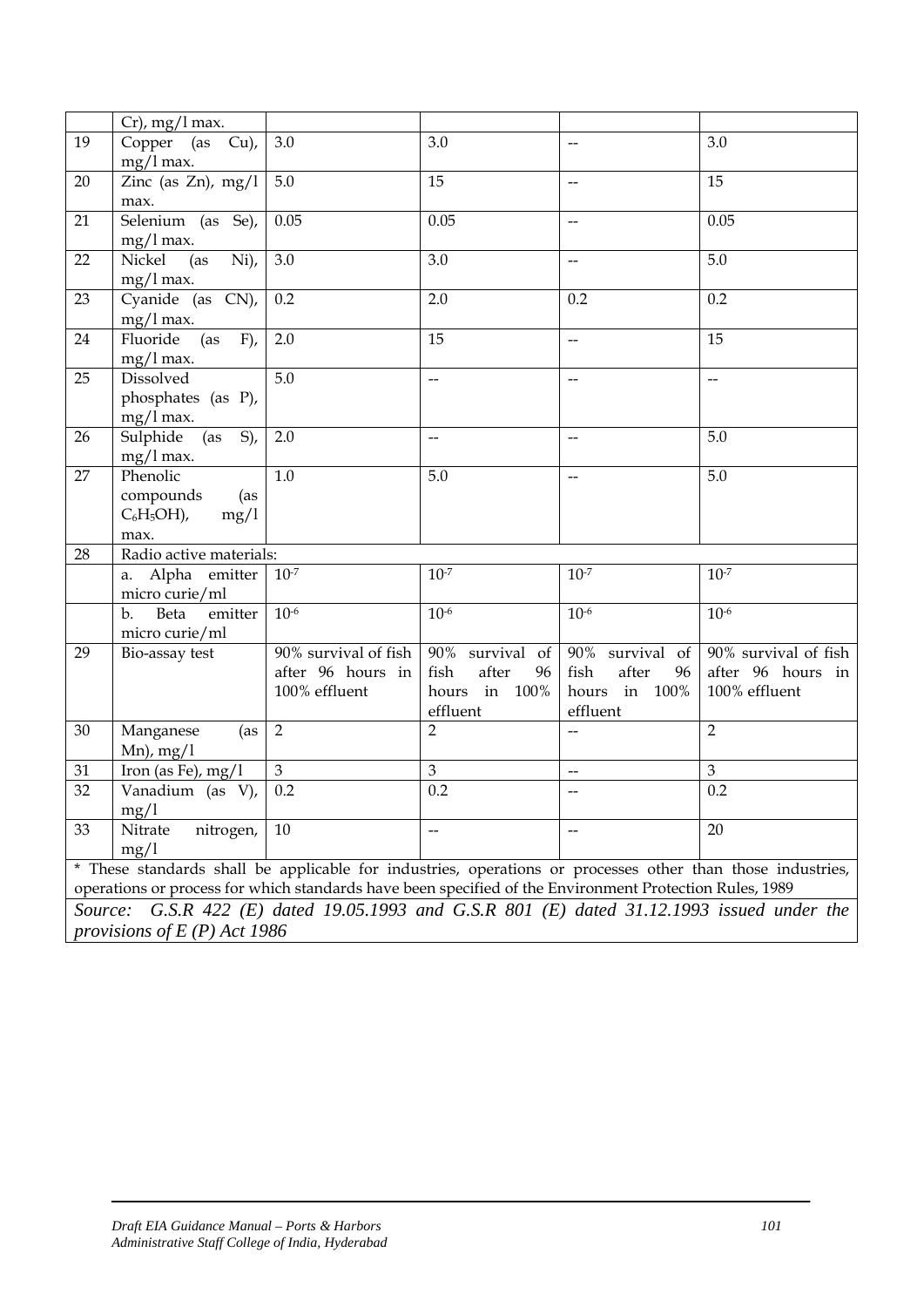# **Questionnaire**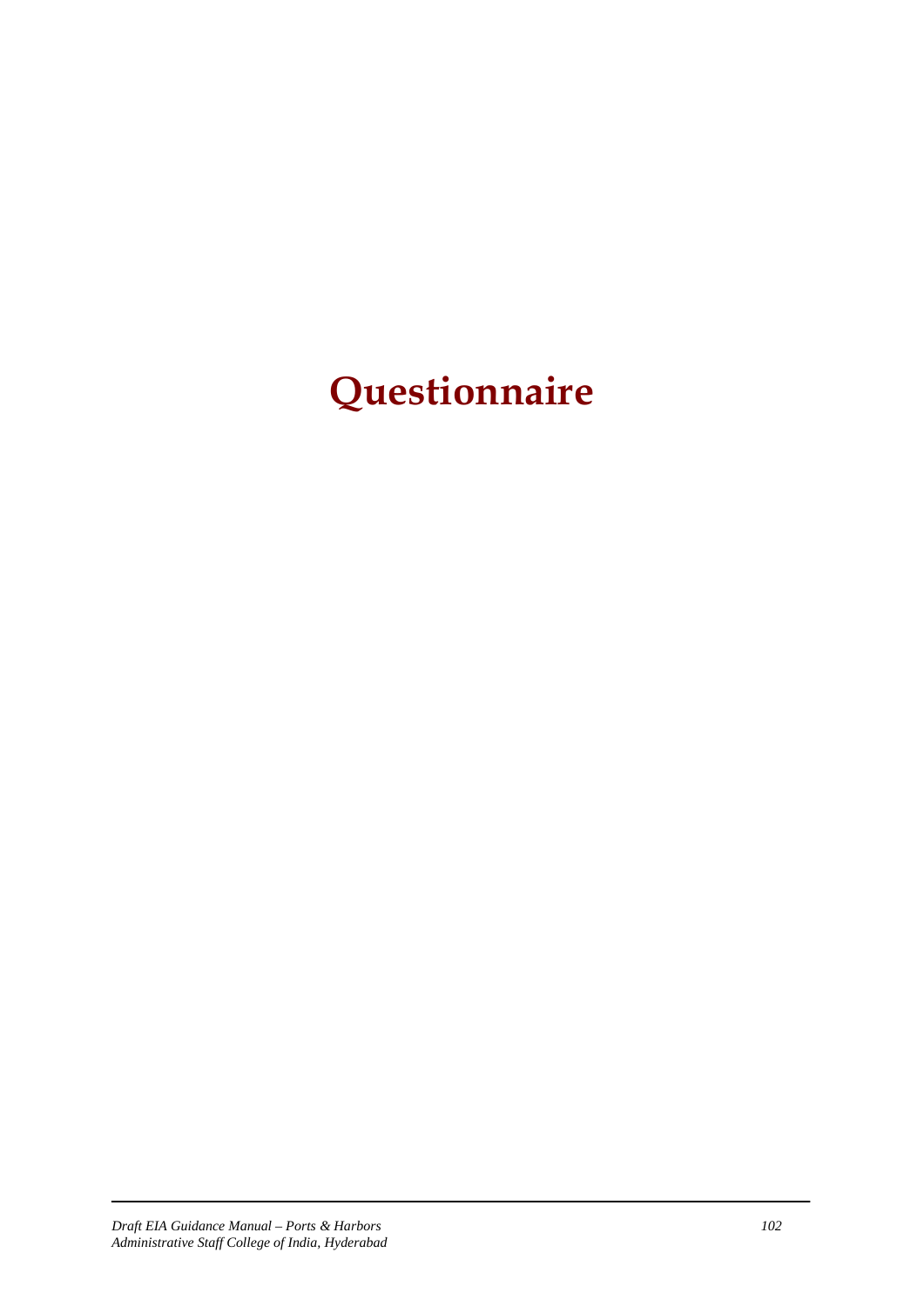# **Questionnaire for environmental appraisal of ports & harbour projects**

**Note 1**: All information to be given in the form of Annexures should be properly numbered and form part of reply to this proforma

**Note 2:** No abbreviation to be used – **Not available** or **not applicable** should be clearly mentioned

#### **1. General Information**

| 1.1 | Name of the Project                                                              |  |
|-----|----------------------------------------------------------------------------------|--|
|     | a. Name of the project proponent                                                 |  |
|     | b. Mailing Address<br>E-mail<br>Telephone<br>Fax Number                          |  |
|     | c. Existing project/proposed project/<br>expansion project/modernization project |  |
|     | d. If existing/expansion/modernization project                                   |  |
|     | Capacity (TPA) for existing and after expansion<br>e.                            |  |

#### 1.2 Location

| S.No & Village | Tehsil | District | State |
|----------------|--------|----------|-------|
|                |        |          |       |

#### 1.3 Classification of the project:

- Major
- Intermediate
- Minor
- Fishing
- Container cargo handling only
- 1.4 Geographical information
	- a. Latitude
	- b. Longitude
	- c. Elevation above MSL (meters)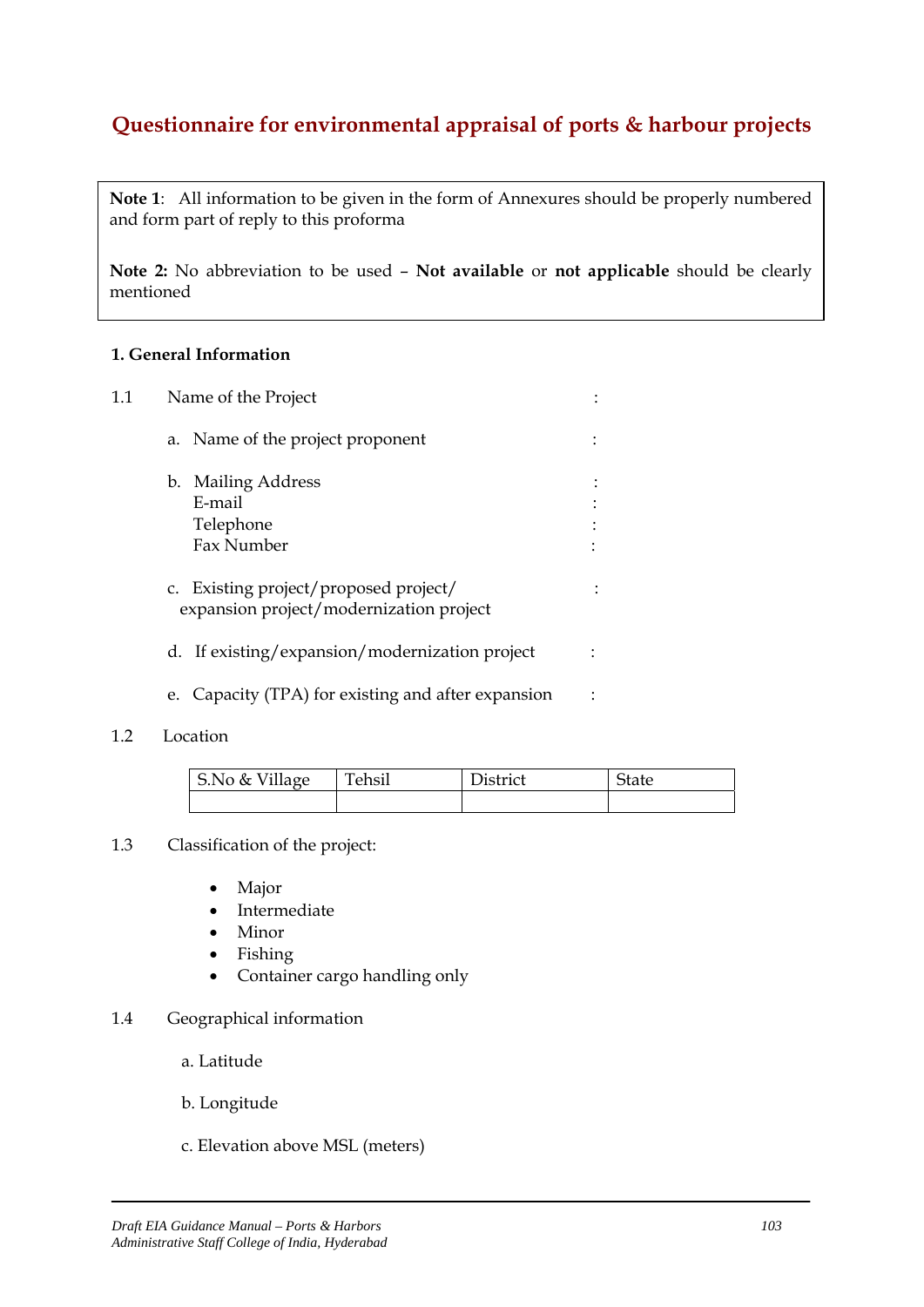d. Total area envisaged for setting up of project (in ha.)

e. Nature of terrain

f. Nature of soil (sandy, clayey, sandy loam etc.)

g. Seisimic zone classification

1.5 Current land use of the proposed project site Area (in ha.)

a. Agricultural

1.6 Environmental sensitivity details within 10 km from the boundary of the project for applicability of "**General Condition (GC)"** as per EIA notification dated 14.9.2006.

| S.No           | Item                                  | Name | Aerial Disance (in Km) |
|----------------|---------------------------------------|------|------------------------|
| $\mathbf{1}$   | Protected areas notified under the    |      |                        |
|                | wild life (Protection) Act, 1972      |      |                        |
| $\mathcal{D}$  | Critically polluted areas as notified |      |                        |
|                | by the Central Pollution Control      |      |                        |
|                | Board from time to time               |      |                        |
| 3              | Notified Eco-sensitive areas          |      |                        |
| $\overline{4}$ | boundaries<br>Inter-state<br>and      |      |                        |
|                | international boundaries              |      |                        |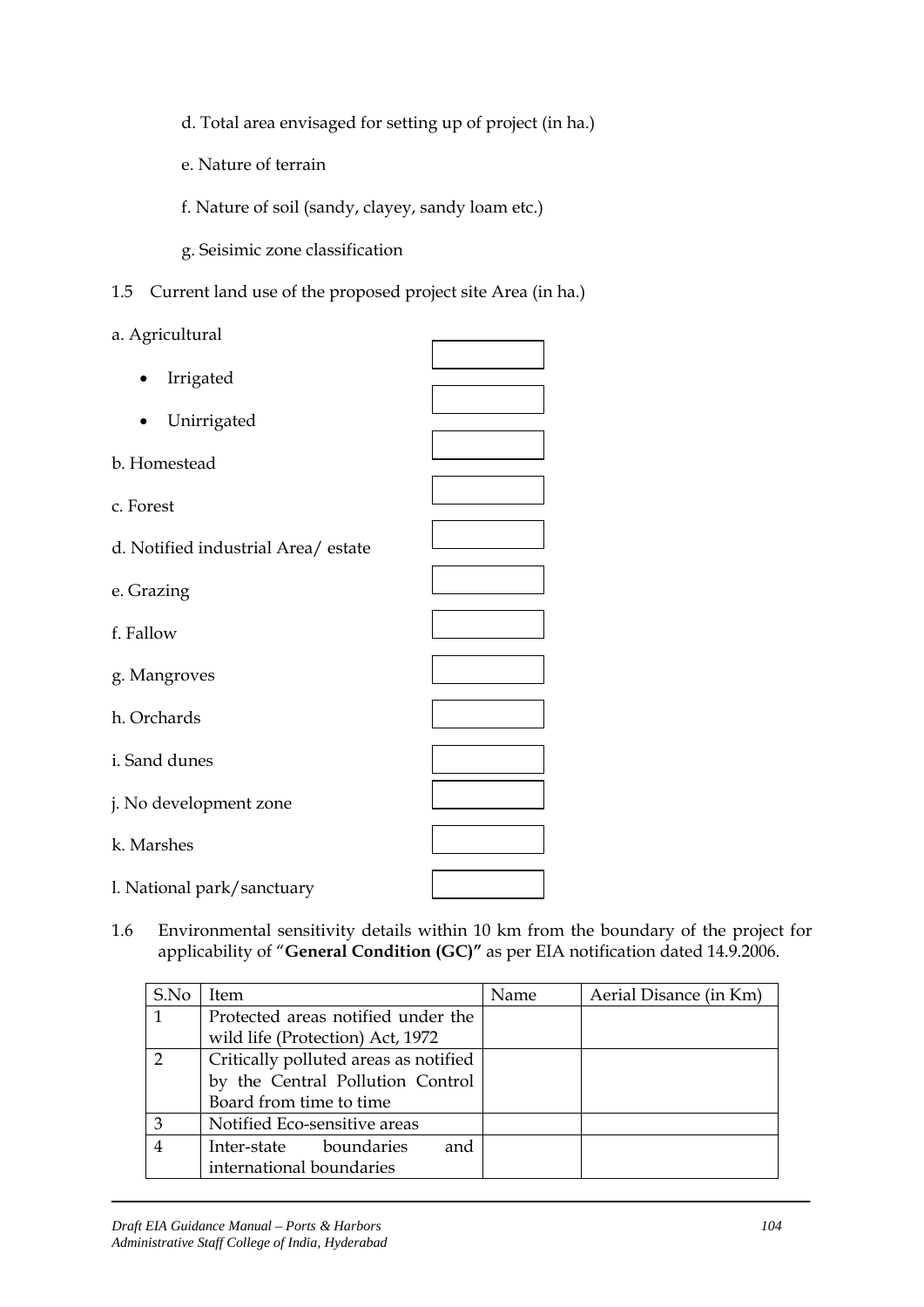| S.No           | Item                                  | Name |     | Aerial Disance | (in |
|----------------|---------------------------------------|------|-----|----------------|-----|
|                |                                       |      | Km) |                |     |
| $\mathbf{1}$   | Habitation                            |      |     |                |     |
| $\overline{2}$ | Lake/resevoirs/dams/rivers/streams    |      |     |                |     |
| 3              | Breeding site                         |      |     |                |     |
| $\overline{4}$ | Nesting site                          |      |     |                |     |
| 5              | Mangrooves                            |      |     |                |     |
| 6              | Defence installations                 |      |     |                |     |
| 7              | Air ports                             |      |     |                |     |
| 8              | National/State highways               |      |     |                |     |
| 9              | Railway lines                         |      |     |                |     |
| 10             | Archeological sites                   |      |     |                |     |
| 11             | Major industries & industrial estates |      |     |                |     |
| 12             | Sensitive zones                       |      |     |                |     |

Surrounding features with in 15 kms from the boundary of the project

#### 1.7 CRZ Classification:

a. What is the categorization of the area (as per approved CZMP)?

| CRZ-I   | CRZ II        |  |
|---------|---------------|--|
| CRZ-III | <b>CRZ IV</b> |  |

b. Does the proposed activity qualify under the category of permissible activity?

| ╮.<br>∸ |  |
|---------|--|
|---------|--|

c. If yes, under what provision it is permitted?

| 5.50 | Provision No. |
|------|---------------|
|      |               |

1.8 Approach and Charts

a. Is the port connected with a river/canal system? (if yes, give details)

b. Enclose a detailed layout map for transportation system for approach to and from the harbour.

c. Location Map to 1:50,000 scale presenting recent features with the help of satellite imagery (NRSA) of

- Project area
- Surrounding area covering 10 KM radial distance from project boundary delineating protected areas notified under wild life (Protection) Act 1972/Crotically polluted areas as notified by the CPCB from time to time /notified eco-sensitive areas and Inter state boundaries and international boundaries and
- Environmental sensitive places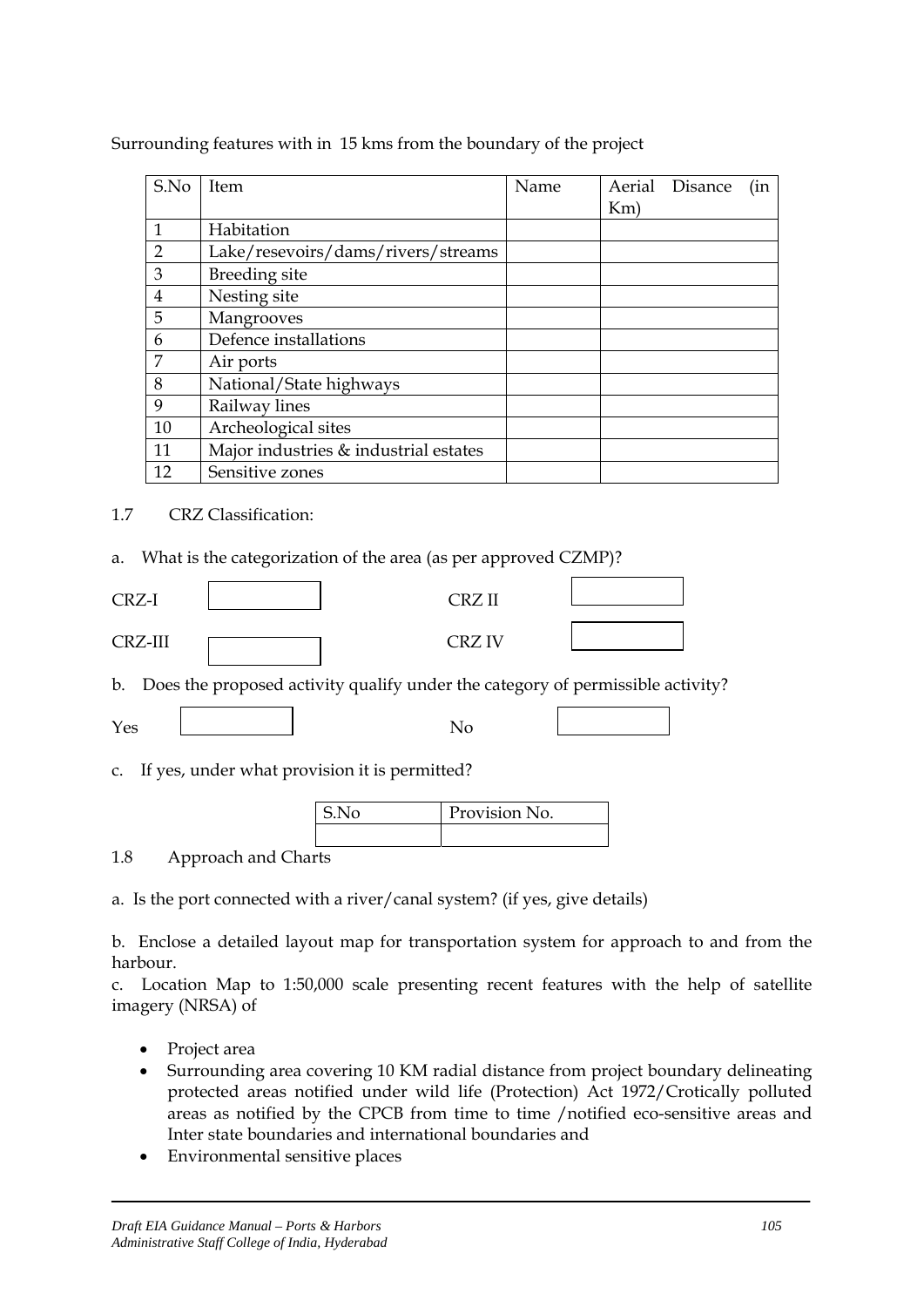d. Describe any other means of transportation including railway system with marshalling yard, etc.

e. List of hydrographic charts in use for operational purpose and any other charts applicable.

f. List of industries adjoining the harbour from which discharges of pollutants may effect the ecology of the harbour.

#### 1.9 Please indicate minimum and maximum water depth in:

- Adjoining coastal waters
- Approach channel to harbour waters
- In harbour area

#### **2. Berthing, Docking and Handling Facilities**

- 2.1 Berthing Facilities
	- Total number and types of berths/wharfs
	- Give complete details of dimensions, water depths and major handling facilities on the above berths together with the length and size of the vessels which can be accommodated. The type of cargo normally handled at these berths

#### 2.2 Docking facilities

Nos. and principal dimensions of

- Dry docks
- Floating docks
- Slipways
- Marine workshops
- 2.3 Seagoing Facility
	- Nos. of dredgers, floating cranes etc.
	- Nos. of tugs with their bollard capacity and their capacity with regard to fire fighting, salvage stage operations and pollution combating facilities.
	- Nos. of sullage / garbage disposal barges with capacities,
- 2.4 On Shore Handling Facilities
	- Give the details of major cargo handling equipment and allied machinery

#### **3. Warehousing and Storage Facilities**

**Note:** Details under this section are required for projects relating to warehousing facilities, independently or as part of a major project.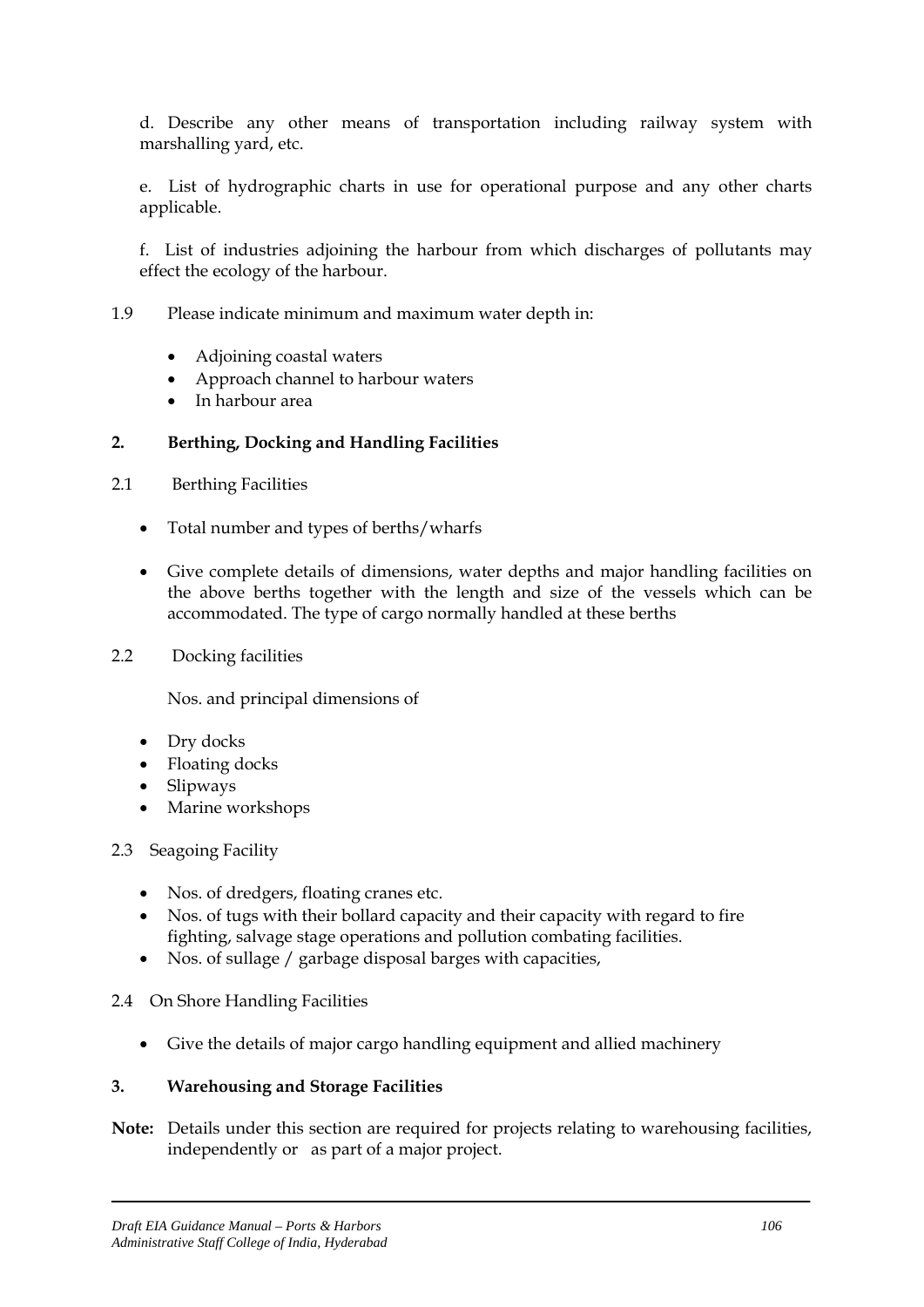- a. Number of warehouses with dimensions
- b. Number of temporary sheds with dimensions
- c. Number of transit sheds with dimensions
- d. Number of dangerous cargo sheds, if any
- e. Number and area of open spaces available for storage purposes
- f. Do Warehouses have railway stores/facilities?
- g. Are open spaces available with sliding facilities?
- h. Container storage area?

#### **4. Amenities**

- 4.1 Power- Electrical
	- Sources of power supply and requirement for the total energy consumption in the controlled area of the port.
	- Details of the energy centre/electrical substation and distribution systems.
	- Projections for the energy consumption in the next ten years.

#### 4.2 Power-Coal and oil based

- Details of power generation based on coal or oil and the source of supply of inputs.
- 4.3 Fresh Water (Cu.m/day)

| Sea                     |  |
|-------------------------|--|
| River                   |  |
| Ground water            |  |
| Rain water harvesting   |  |
| Municipal water supply  |  |
| Others (please specify) |  |

Attach water balance statement in the form of a flow diagram indicating source (s), consumption (section-wise) and output

#### 4.4 Transportation

- Brief description of Public railway Public roadways Other modes
- Truck parking arrangements

#### 4.5 Housing

Give brief description and distance of housing colonies for

• Workers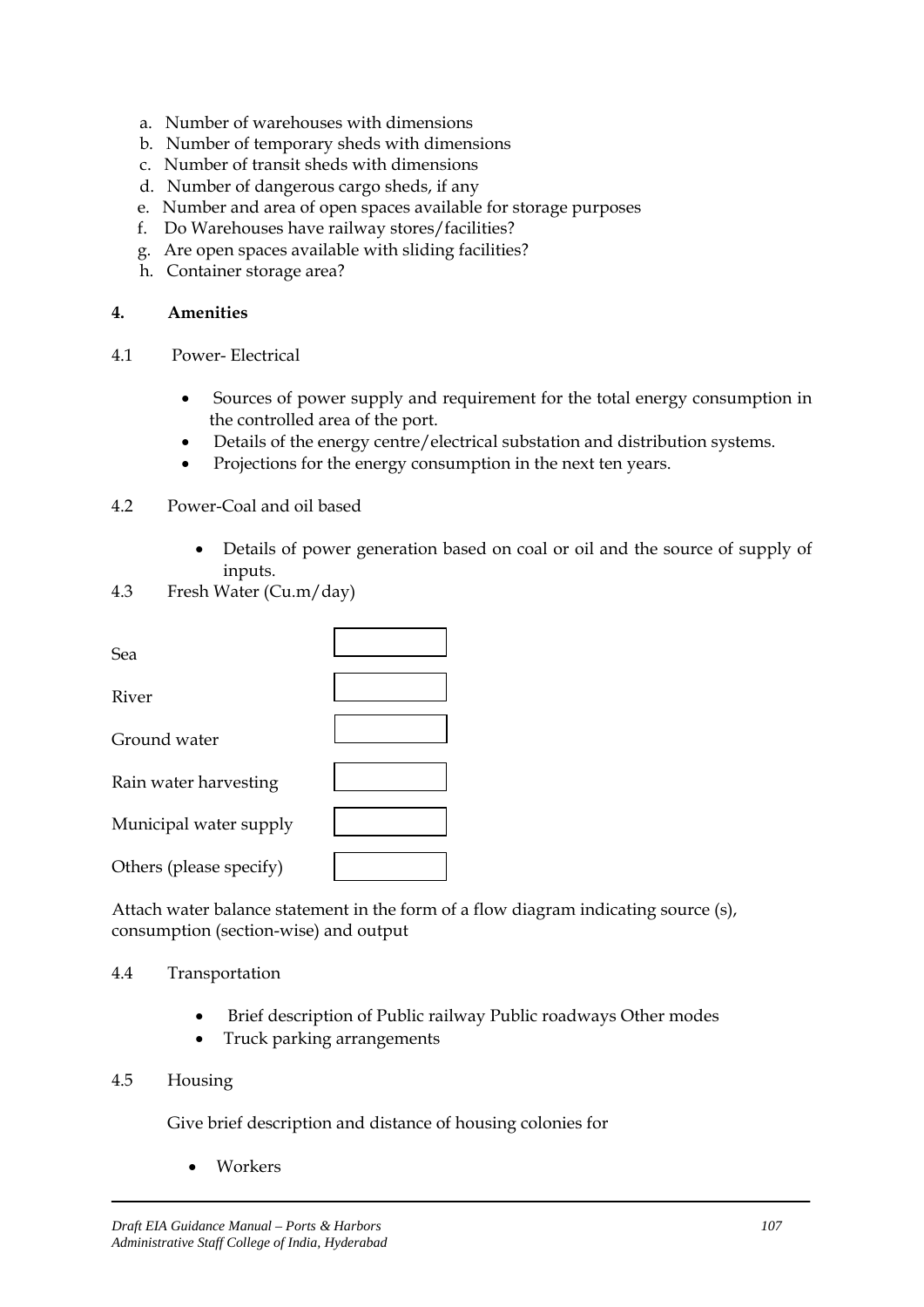- Supervisors
- Officers and Management

# 4.6 Green Belt

| a. | Total area of the project/township (in ha.)               |  |
|----|-----------------------------------------------------------|--|
|    | b. Area already afforested (for existing projects) in ha. |  |
|    | c. Area proposed to be afforested (in ha.)                |  |
|    | d. Plant species proposed                                 |  |
|    | Indigenous<br>Exotic                                      |  |
| e. | Width of Green belt (minimum in m.)                       |  |
|    | Along the project boundary                                |  |
|    | Roads and avenues within the plant                        |  |
|    | Along the storage areas                                   |  |
|    | Township                                                  |  |
|    | Other-ornamental garden spaces etc                        |  |

# **5. Traffic and Cargo Handling**

# 5.1 Imports & Exports

Indicate figures for the past five years (in case of existing activity) and the projections for the next five years

| Cargo Type                 | Imports   Exports |  |
|----------------------------|-------------------|--|
| Edible oils                |                   |  |
| Food stuffs                |                   |  |
| Crude oil                  |                   |  |
| Hazardous Chemicals as per |                   |  |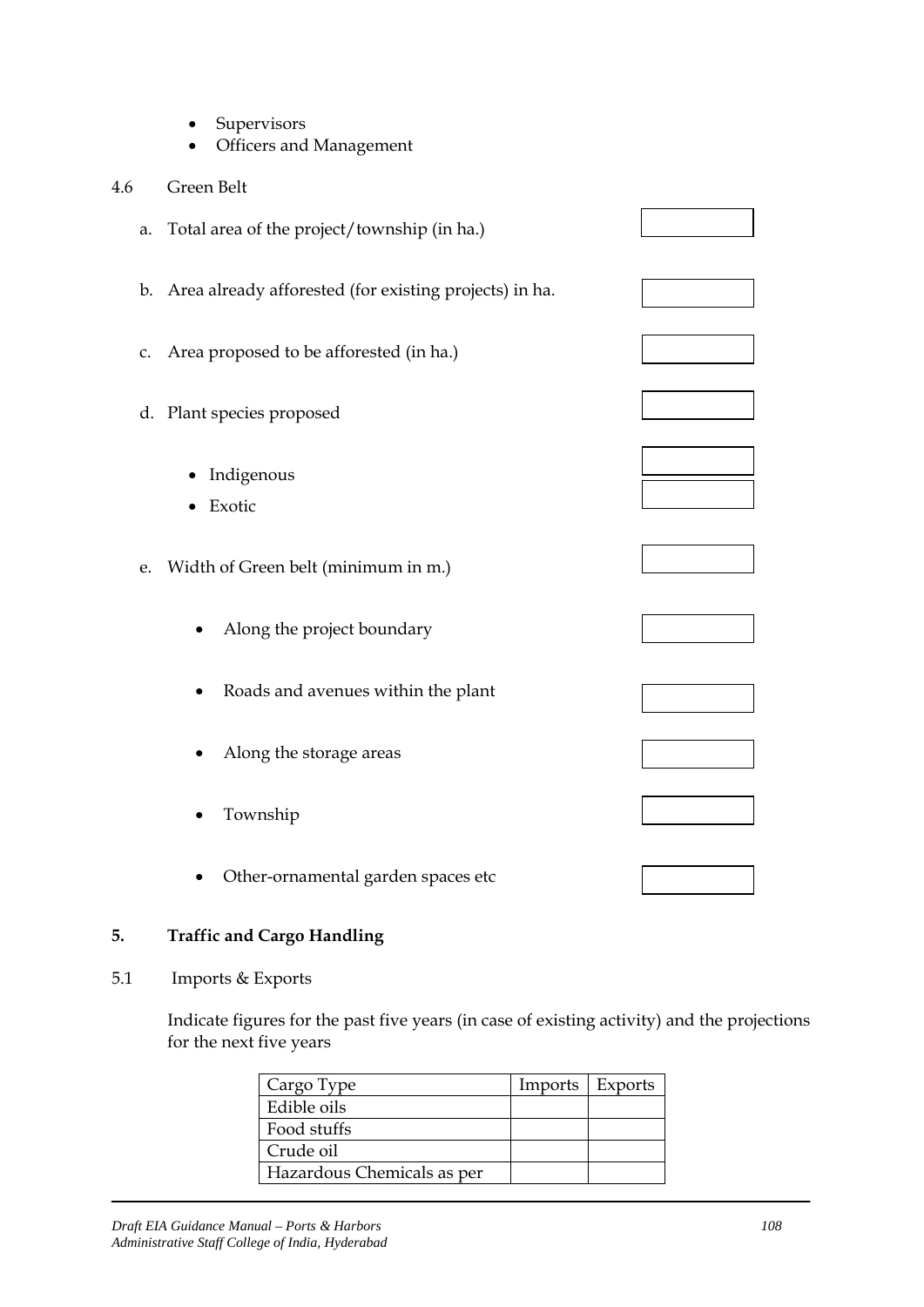| MISHC rules (give details) |  |
|----------------------------|--|
| Fertilizers                |  |
| General engineering items  |  |
| Dusty cargo items          |  |
| Hazardous waste as per HW  |  |
| $(M & H)$ Rules            |  |
| Other items                |  |

5.2 Shipping Movement: Numbers and types of ships loading/unloading per annum

| Up to 15000 tons displacement       |  |
|-------------------------------------|--|
|                                     |  |
| 15000 to 40,000 tons displacement   |  |
|                                     |  |
| Above 40,000 tons displacement      |  |
|                                     |  |
| Maximum numbers in port at any time |  |
|                                     |  |
| Secured alongside being serviced    |  |
|                                     |  |
| On waiting line alongside           |  |
|                                     |  |
| On waiting line at anchorage        |  |

# **6. Bunkering Facilities, Oil Residue Facilities and pipelines**

- 6.1 Bunkering Facilities
	- Give details of the bunkering facilities at the port.
	- Define and explain the fuel cargo transportation system at the port
	- Give details of the oil pipeline connection, if any, and the existing oil discharge facilities.
	- Procedures adopted in issuing permits for bunkering and supervision during bunkering operations.

# 6.2 Facilities for Reception of Oily Wastes from Ships

- a. Type of facilities available in the port
	- If fixed (give details)
	- If mobile (give details)

For both fixed and mobile facilities give each type of oily waste which the facility can receive, and indicate

- The maximum receiving rate in cubic metres  $(m<sub>></sub>)$  per hour,
- The maximum continuous throughput in cubic metres (m3) per hour and
- The charges (if any) applicable at the time of completion of the questionnaire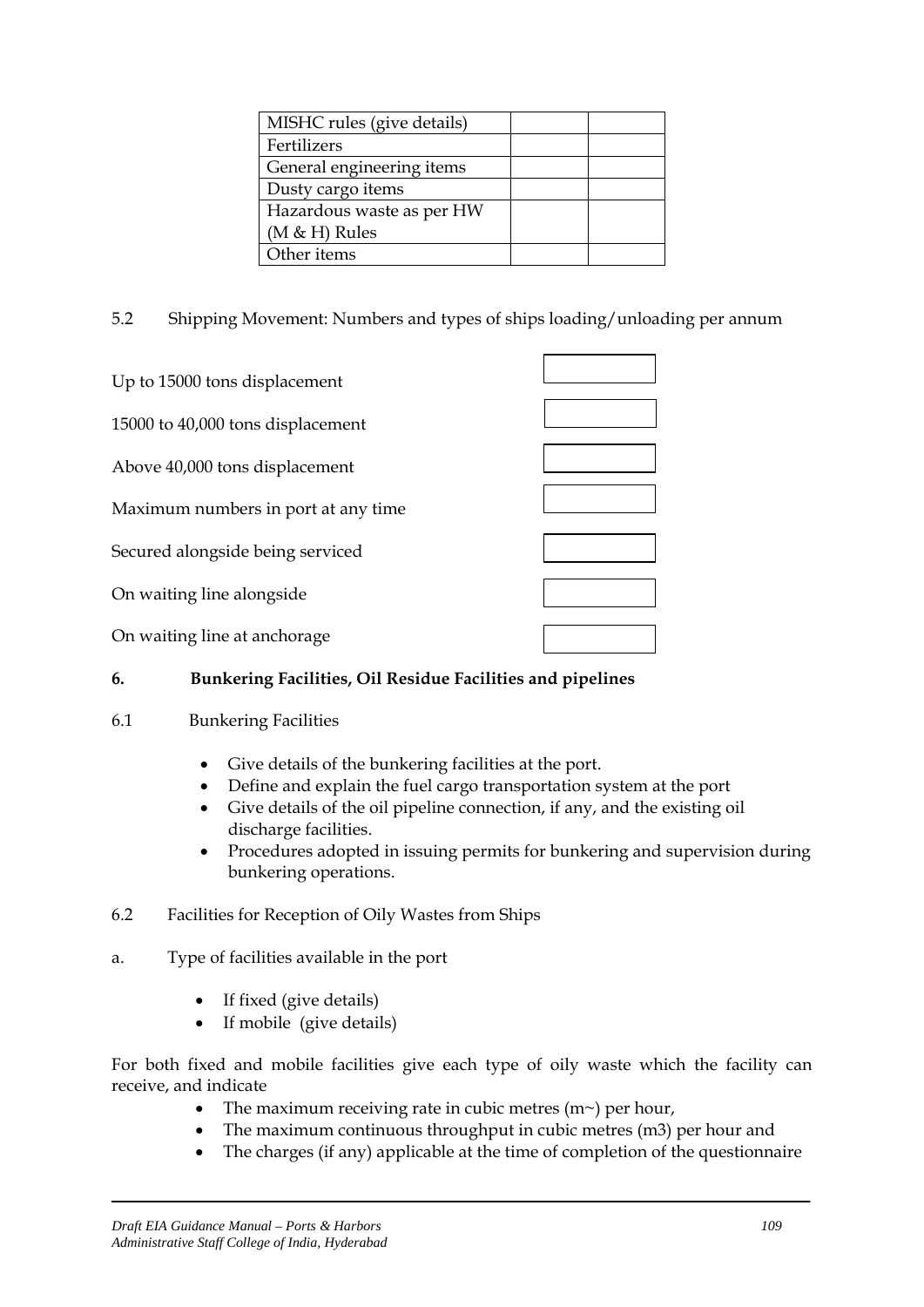- b. Dirty Ballast Water
	- Maximum receiving rate (m3/hour)
	- Storage facilities
- c. Tank Washings (Slops)
	- Maximum receiving rate (m3/hour)
	- Storage facilities
- d. Scale and sludge (from tank cleaning operations prior to docking)
	- Any handling limitations (e.g, lifting gear, equipment, disposal etc.)
	- Charges
- e. Oily Mixtures contaminated by Chemical Cleaning Agents
	- Maximum receiving rate (m3/hour)
	- Storage facilities
- f. Oil contaminated bilge water
	- Maximum receiving rate (m3/hour)
	- Storage facilities
	- Whether fitted with IMCO Standard Discharge Connection Yes/No
- g. Sludge (from purification of fuel or lubricating oil)
	- Maximum receiving rate (m3/hour)
	- Storage facilities
	- Whether fitted with IMCO Standard Discharge connection Yes/No
- 6.3 Additional information
- a. If the discharge of "clean ballast" (as defined in the International Convention for the Prevention of Pollution from Ships 1973) is prohibited by national legislation, please indicate the receiving capability of
	- Clean ballast (m3/hour)
	- Maximum receiving rate (m3/hour)
	- Storage facilities
- b. Are there any restrictions in the use, of the facility, e.g. restriction as to user (tied facility) an embargo on contamination by certain chemical cleaning agents, restriction on type (s) of oil accepted? If so, please specify these in detail.
- 6.4 Planned Facilities
	- Information on enlarging existing facilities or constructing new facilities:
	- Are there any plans to enlarge the existing capacity? If so, please indicate.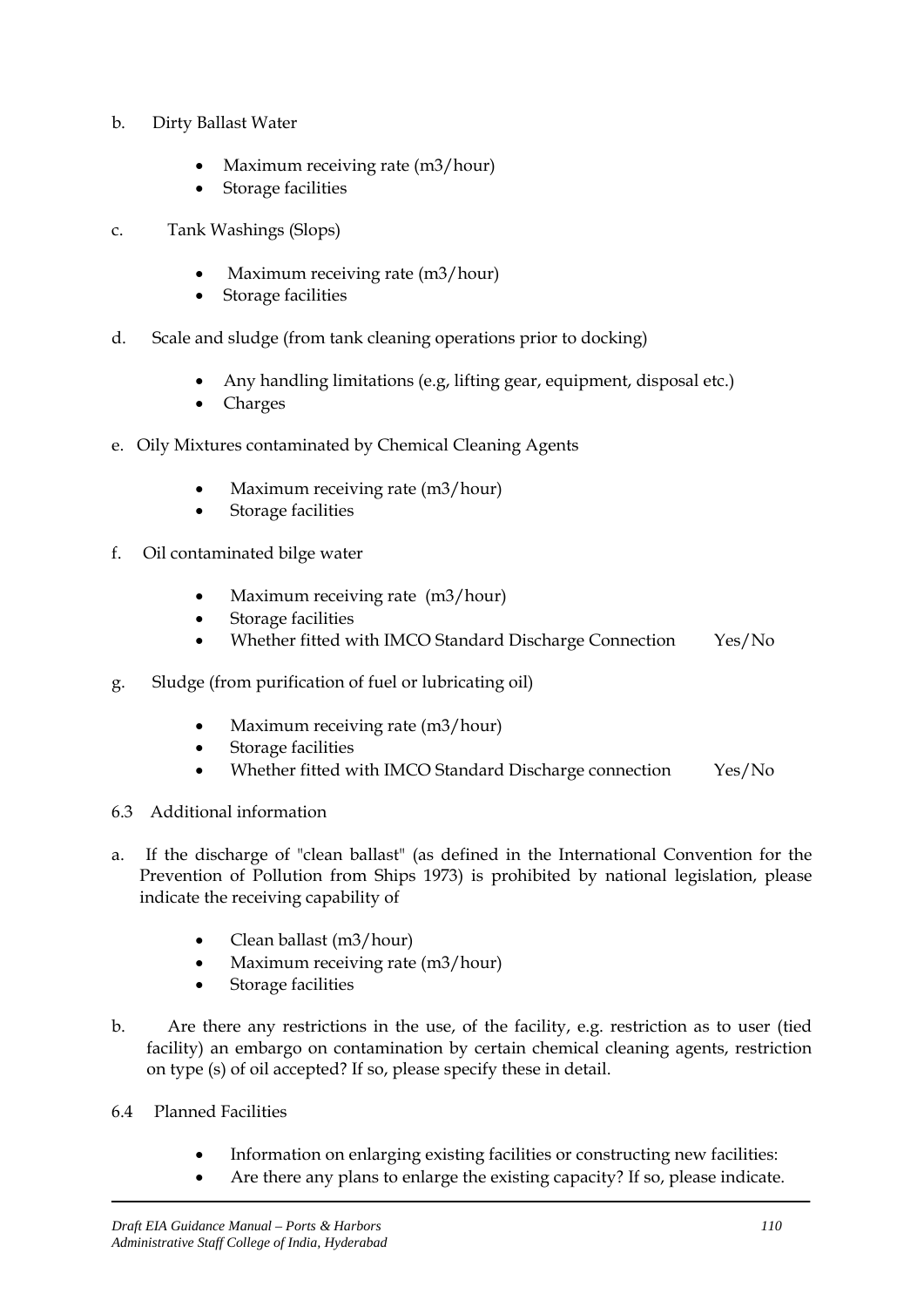• Are there new facilities planned? if so, please give the same particulars as requested for existing facilities and indicate when these new facilities are expected to be operational.

# **7. Hazardous chemicals as defined under MSIHC rules**

| S.No | Hazardous | Storage details with $\vert$ Handling capacity | (KL or MT per | Safety   |
|------|-----------|------------------------------------------------|---------------|----------|
|      | Chemicals | capacities                                     | annum)        | measures |
|      |           |                                                |               |          |

Also provide details of Disaster Management Plan for spills or accidents involving these materials.

### **8. Oil Pollution**

8.1 Oil spill Contingency plan

Do you have any contingency plan for major oil spillage at sea? If yes, give details.

- Number and type of vessels
- Methods/techniques adopted
- 8.2 Coordinating Agency
	- Is there any coordinating authority for pollution abatement in the case of oil spillage while lading/unloading, leakages from machinery/tanks and ship discharge etc., If so, give its composition, and functions.

#### **9. Waste Disposal**

- 9.1 Solid Wastes
- a. What is the nature of solid wastes present at the port premises?
	- Category and quantity of hazardous waste as notified under HW(M&H) Rules
	- Details of Non hazardous solid waste generated, with quantities
	- Details of solid waste generated from the housing
- b. What are the quantities and methods adopted for the disposal of solid waste?
	- For disposal of Hazardous solid waste
	- For disposal of non hazardous solid waste
	- For disposal of solid waste from the housing
- c. What is the amount of spillage from cargo handling operations?
	- On berth
	- On board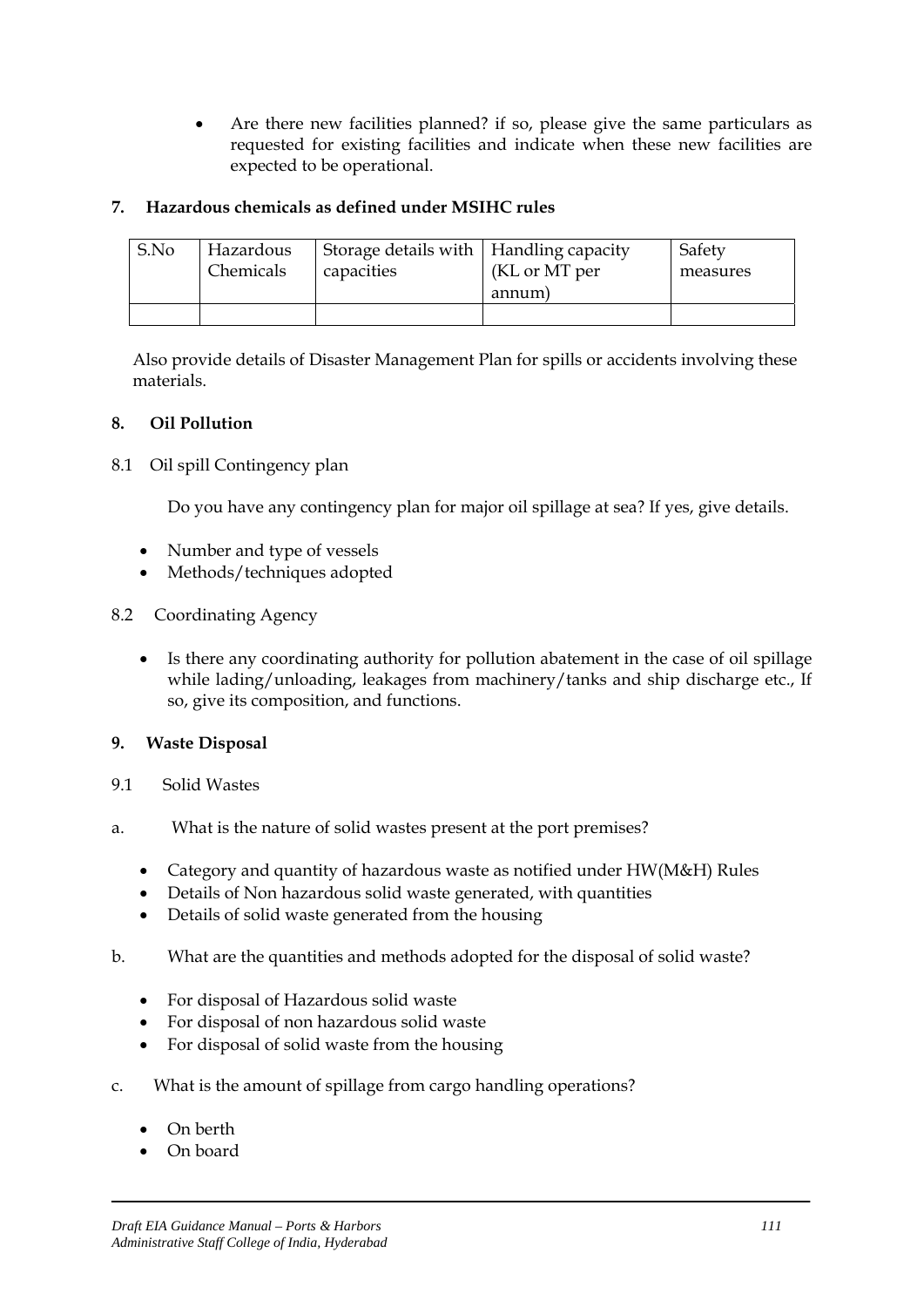d. Can any portion of the solid wastes be recovered or re-utilised? if yes, give details.

e. Would disposal of solid wastes create pollution of air, water or soil? If yes, please explain.

- 9.2 Sewage Treatment
- a. Provisions and state of sewage treatment plants (STP) on board ships approaching the harbour-area, annually during past 5 years.
	- Fitted with STP
	- Without STP
- 9.3 Air Pollution
- a. What are the prescribed quality standards for air emissions.
- 9.4 Noise Pollution
	- a. Source
	- b. Level at Source (dB)
	- c. Level at project boundary (dB)
	- d. Abatement measures (give source-wise details)

#### **10. Accidents**

10.1 What different types of accidents have occurred during the past 10 years in the port or can occur in shipping and harbour operations?

(Give the exhaustive list of possible accidents like collisions, fire, sinking machine failure involving crane operations, navigation and communications, vessels carrying hazardous toxic cargo, corrosive materials, failure of power supply, sabotage, failure of harbour security and protection measures etc.)

- 10.2 What major accidents have occurred so far within 50 miles of the port? Classify them in the following two broad categories:
	- Accidents involving shore based facilities
	- Accidents on and/or involving floating vessels.

#### **11. Fire-Fighting/Emergency**

- 11. 1 Describe giving capability, manpower, readiness and other details of (separately for onshore and offshore)
	- Clean-up facility
	- Fire-fighting facility
	- On site emergency control room and integration with district off site emergency facility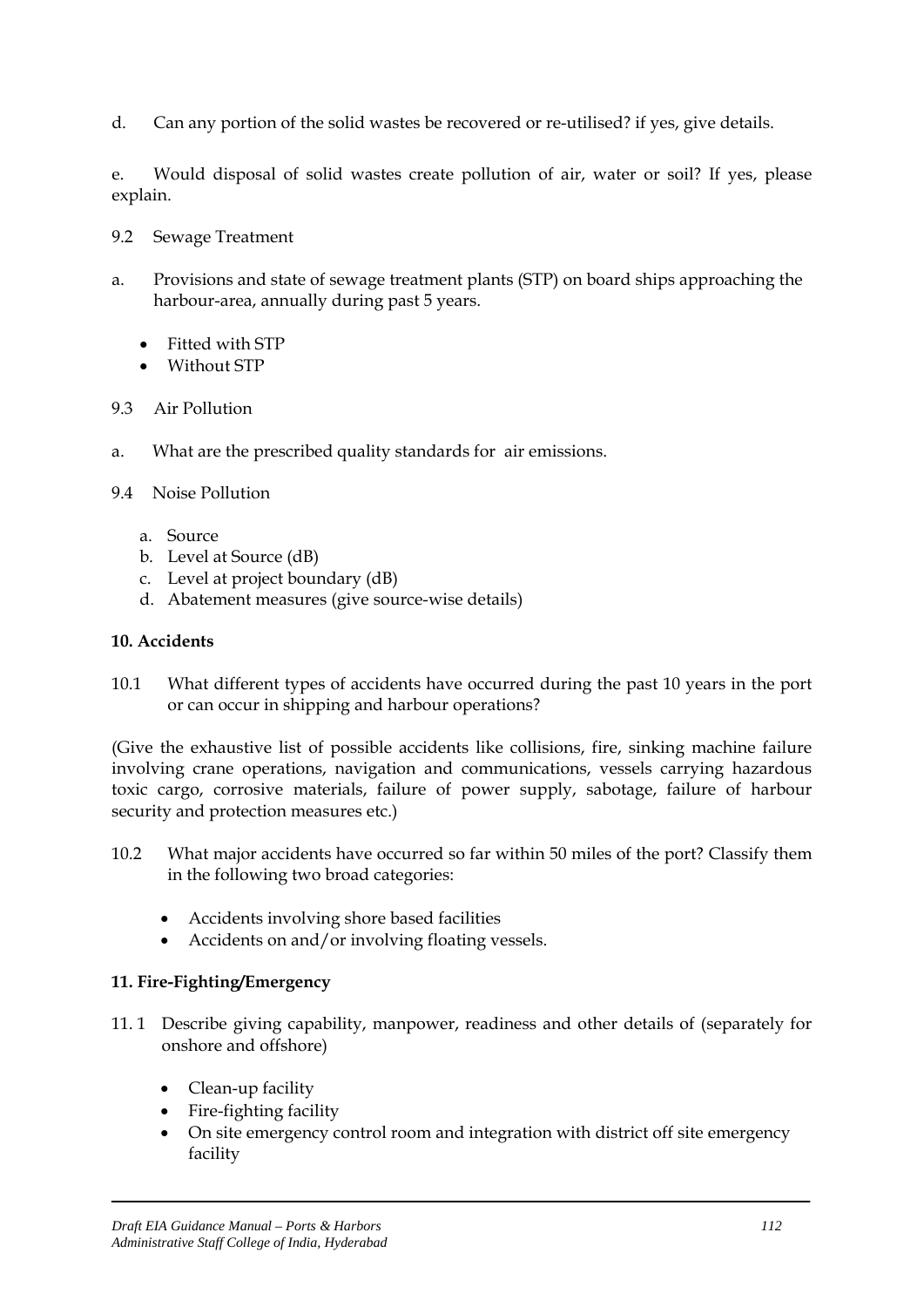- Enforcement of PLI Act with hazardous cargo importers and exporters and as per Hazardous Work Management Rule, 2008
- Any other
- 11.2 What are your training and manpower development plans for proper utilisation of above facilities?
- 11.3 Describe the contingency plan in the event of natural catastrophe, enemy action/sabotage, and operational failure/ negligence or equipment failure/malfunctioning.
- 11.4 Are such emergency plans being periodically tested, evaluated and improved upon by performing mock drills? If so, with what frequency?
- 11.5 Give the details of shore-based medical facilities for the workers and other concerned staff.

# **12. Port/Harbour Development Activities**

- 12.1 Elaborate the proposed plan of action for the next ten years.
- 12.2 List out major equipment/ machinery being procured and/ or proposed to be acquired during the next ten years
- 12.3 What development activities are being undertaken or approved for: New construction -Reclamation - Extension and modernization for Berthing Breakwaters Loading Unloading Storage Midstream anchorage Widening and deepening of channel Repairs Sanitation/sewage
- 12.4 What is your maintenance dredging load
	- Per annum
	- Monthly (show variations)
- 12.5 What dredging equipment is used for this purpose?
	- Dredging Contractors
	- Your own organisation
	- Any other
	- Nature of dredged material
	- Whether dredged spoil is proposed to be utilized for reclamation
	- Toxic matter etc expected in dredged spoil
	- Specify pollution control measures, if required
- 12.6 Please state the area of vegetative cover/agricultural land being affected by the proposed harbour/port development.
- 12.7 Please state the area to be reclaimed for port activities.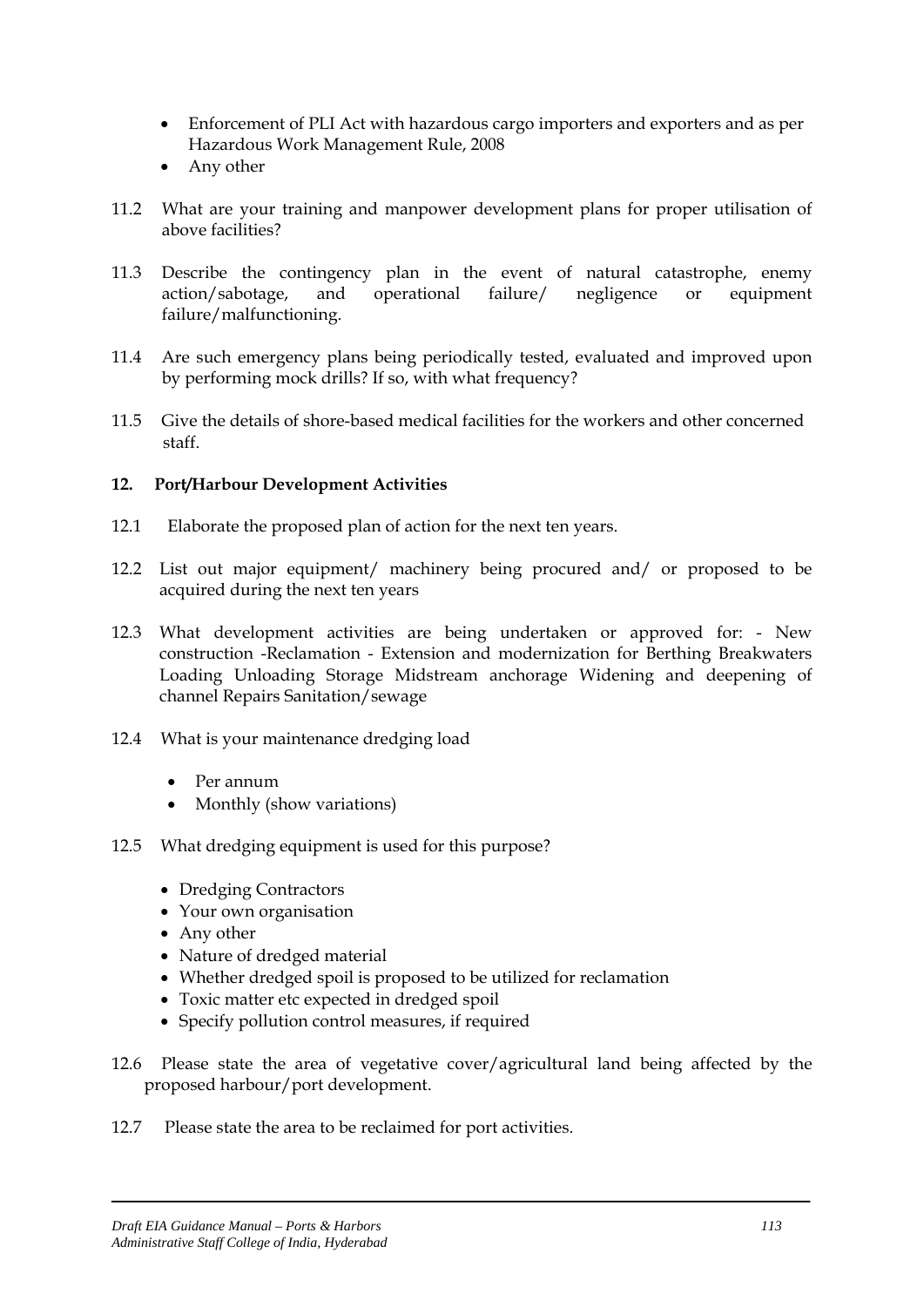12.8 Do you see any inter linkages with the on-going port/harbour development activities with the following?

- Change in migration pattern of the coastal population
- Nucleation of population
- Nucleation of facilities/services and institutional development
- Social change life style, health, education, etc)
- Employment pattern
- Regional economy

(Please explain and give adequate data to support it)

### **13. Environmental Management Plan**

13.1 Capital cost of the project (as proposed to approved by the funding agency)

Rs. Lakhs

13.2 Cost of environmental protection measures

| S.No           |                         | Capital cost |          | Annual recurring cost |          |  |
|----------------|-------------------------|--------------|----------|-----------------------|----------|--|
|                |                         | Existing     | Proposed | Existing              | Proposed |  |
| 1              | Pollution control       |              |          |                       |          |  |
|                | (provide break-up       |              |          |                       |          |  |
|                | separately)             |              |          |                       |          |  |
| $\overline{2}$ | Pollution monitoring    |              |          |                       |          |  |
|                | (provide break-up       |              |          |                       |          |  |
|                | separately)             |              |          |                       |          |  |
| 3              | Fire fighting &         |              |          |                       |          |  |
|                | emergency handling      |              |          |                       |          |  |
| 4              | Green Belt              |              |          |                       |          |  |
| 5              | Training in the area of |              |          |                       |          |  |
|                | environment & safety    |              |          |                       |          |  |
| 6              | Others (specify)        |              |          |                       |          |  |

13.3 Give details of pollution control set up presently in operation incase of existing port.

- 13.4 What improvement do you plan in the next five years?
- 13.5 What is the level of expertise of the person in charge of pollution control?

13.6 How do you monitor the different kinds of pollution at present or propose to monitor in future.

13.7 Environmental specifications for contractors during the design, construction and operation stages

### **14. Rehabilitation & Resettlement plan including vocational training and other avenues of employment**

a. Population to be displaced

| S.No | Name of village   Population |  |                                                             |         |
|------|------------------------------|--|-------------------------------------------------------------|---------|
|      |                              |  | Land oustees only   Homestead oustees only   Land+Homestead |         |
|      |                              |  |                                                             | Oustees |
|      |                              |  |                                                             |         |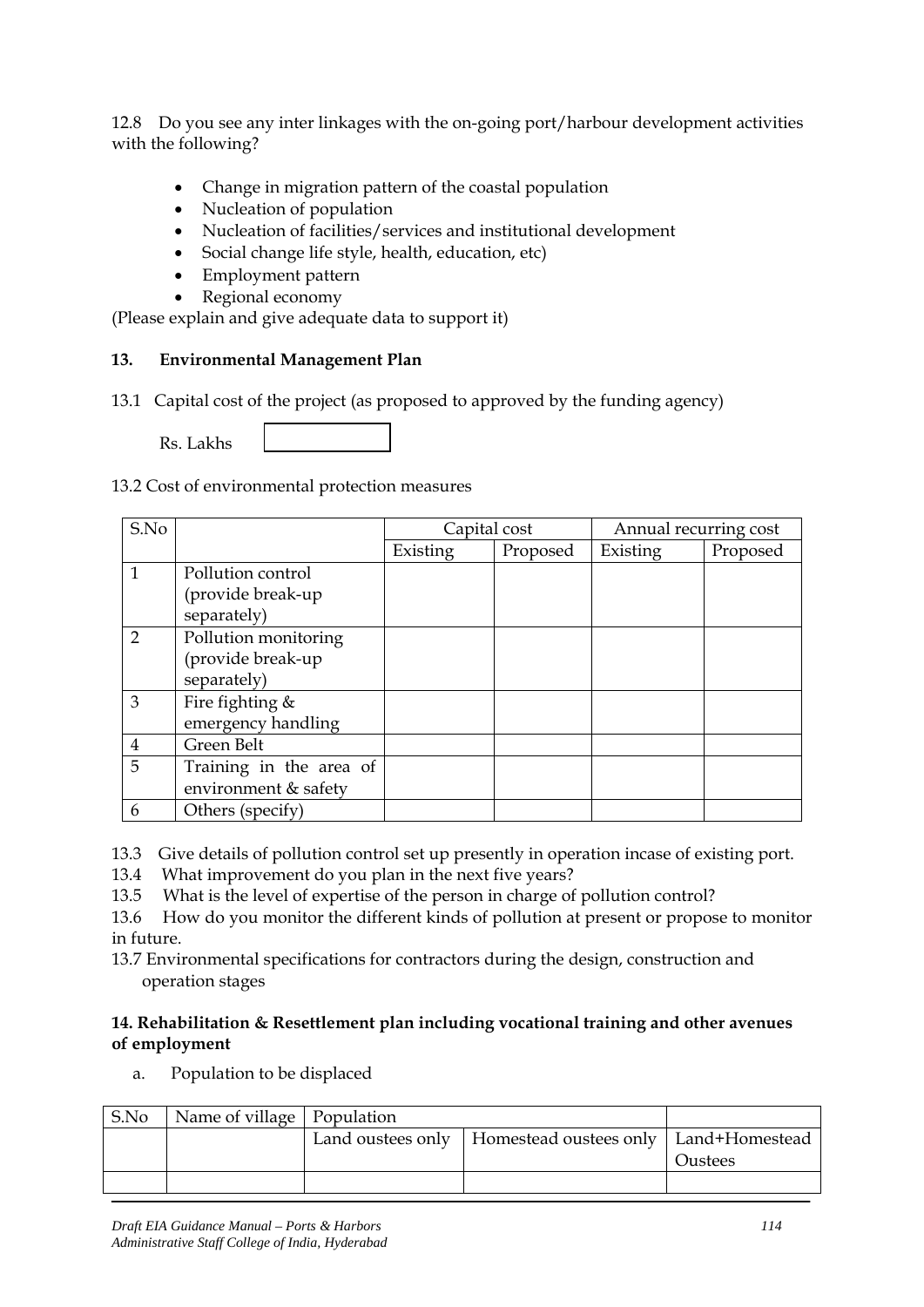b. Rehabilitation Plan for oustees

c. Site where the people are proposed to be resettled

d. Compensation package

e. Agency/Authority responsible for their resettlement

# **15. Compliance with environmental safeguards (For existing units)**

| a. Status of the compliance of conditions of<br>Environmental clearance issued by MoEF,<br>If any, enclosed | Yes | No             |  |
|-------------------------------------------------------------------------------------------------------------|-----|----------------|--|
| b. Status of the compliance of 'Consent to<br>Operate' issued by SPCB, if any, enclosed                     | Yes | No             |  |
| c. Latest 'environmental statement' enclosed                                                                | Yes | N <sub>o</sub> |  |

### **16. Public Hearing**

- a. Date of Advertisement
- b. Newspapers in which the advertisement appeared
- c. Date of Hearing
- d. Panel present

e. List of public present along with addresses and occupation

| S.No | Summary/details<br>public hearing issues panel<br>raised |  | of Recommendation | of Response of<br>Proponents | project |
|------|----------------------------------------------------------|--|-------------------|------------------------------|---------|
|      |                                                          |  |                   |                              |         |

Date ........................

Name and Signature of the Competent Officer/authority E-mail: Phone and Fax nos:

Given under the seal of organization on behalf of whom the applicant is signing

Note: The project authorities are earnestly advised in their own interest to provide complete information on points, which they think are relevant to their proposal. Non-supply of required information may result in considerable delay in according environmental clearance.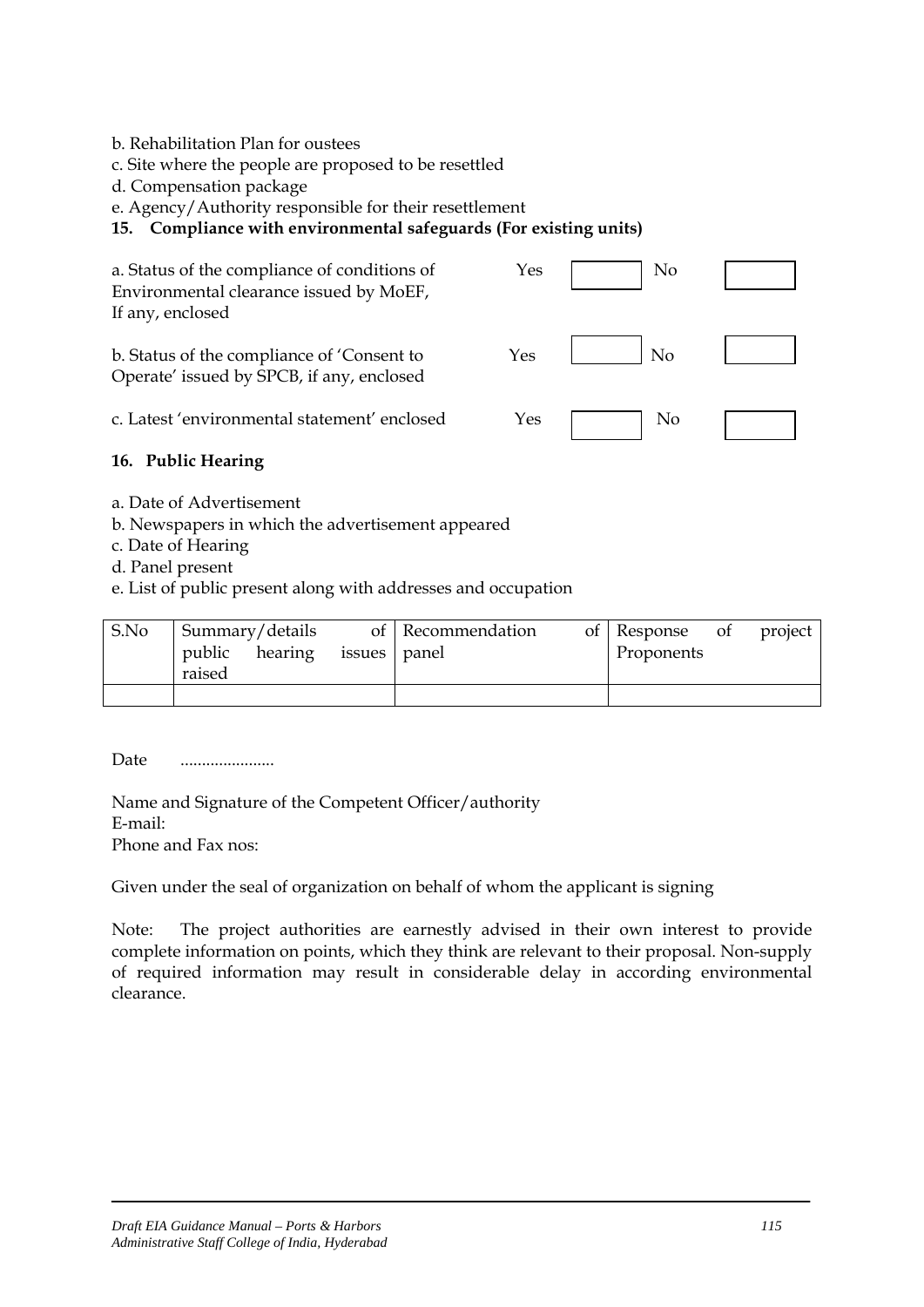# **Bibliography**

- Ministry of Environment and Forests' EIA Notification New Delhi, the 27<sup>th</sup> January 1994 (As amended up to 14th Sep 2006), CRZ Notification (19th February 1991 as amended up to August 2000). [\(www.envfor.nic.in\)](http://www.envfor.nic.in/)
- Pollution control Acts, Rules and Notifications issued thereunder (Pollution Control Law Series), CPCB [\(www.cpcb.nic.in](http://www.cpcb.nic.in/))
- Proceedings for the workshop on Environmental Impact Assessment studies for developmental projects, CPCB
- Environmental Guidelines for Ports and Harbour Projects', Ministry of Environment and Forests, Govt. of India
- MARPOL (International Convention for the Prevention of Pollution from ships) 73/78, 1992 Amendment, International Maritime Organisation
- A guidebook for EIA of port development, Economic and Social Commission for Asia and the Pacific, UN
- United Nations Environmental Program (UNEP) EIA Training Resource Manual, by Environment Australia (Environmental Protection Group) Canberra, Australia under the guidance and technical support of UNEP International Working Group on EIA, February 1997
- World Bank Technical Paper Number 126, Environmental considerations for port and harbor developments
- 'Environmental Assessment' A guide to procedures, London, HMSO, Dept. of Environment
- 'Environmental Impact Assessment for Developing Countries in Asia', Asian Development Bank
- Environmental Handbook, 'Documentation on monitoring and evaluating environmental impacts' Volume 1 Introduction, Cross-sectoral Planning, Infrastructure, German Federal Ministry for Economic Cooperation and Development, vieweg
- 'A Handbook of Environmental Impact Assessment Guidelines' ± 1988 Malaysian Guidelines
- Guidelines for developing greenbelts, Programme objective series, PROBES/75/1999- 2000, CPCB
- IAPH, 'Guidelines for Environmental Planning and Management in Ports and Coastal Area Development' 1991, The International Association of Ports and Harbours
- IAPH, 'Guidelines for Port Planning and Design' 1993, The International Association of Ports and Harbours
- IAPH, 'Guidelines on Port Safety and Environmental Protection' May 1989, The International Association of Ports and Harbours
- 'Air Pollution An Introduction', Jeremy Colls, E & FN SPON
- 'Chemical Reactivity worksheet' (Software package), National Oceanic & Atmospheric Administration
- 'Chemodynamics and Environmental Modeling -An introduction', Part 1, Stefan Trapp, Michael Matthies, Springer
- 'Dispersion in Estuaries and Coastal Waters', Roy Lewis, John Wiley & Sons
- 'Dredging A Handbook for Engineers', R.N. Bray, A. D. Bates & J.M. Land, Published by Arnold
- 'Encyclopedia of Environmental Science & Engineering', III edition, Parker Corbitt, McGraw-Hill
- 'Environmental Assessment', R.K. Jain, L.V. Urban, G.S. Stacey, H.E.Balbach., McGraw-Hill, Inc